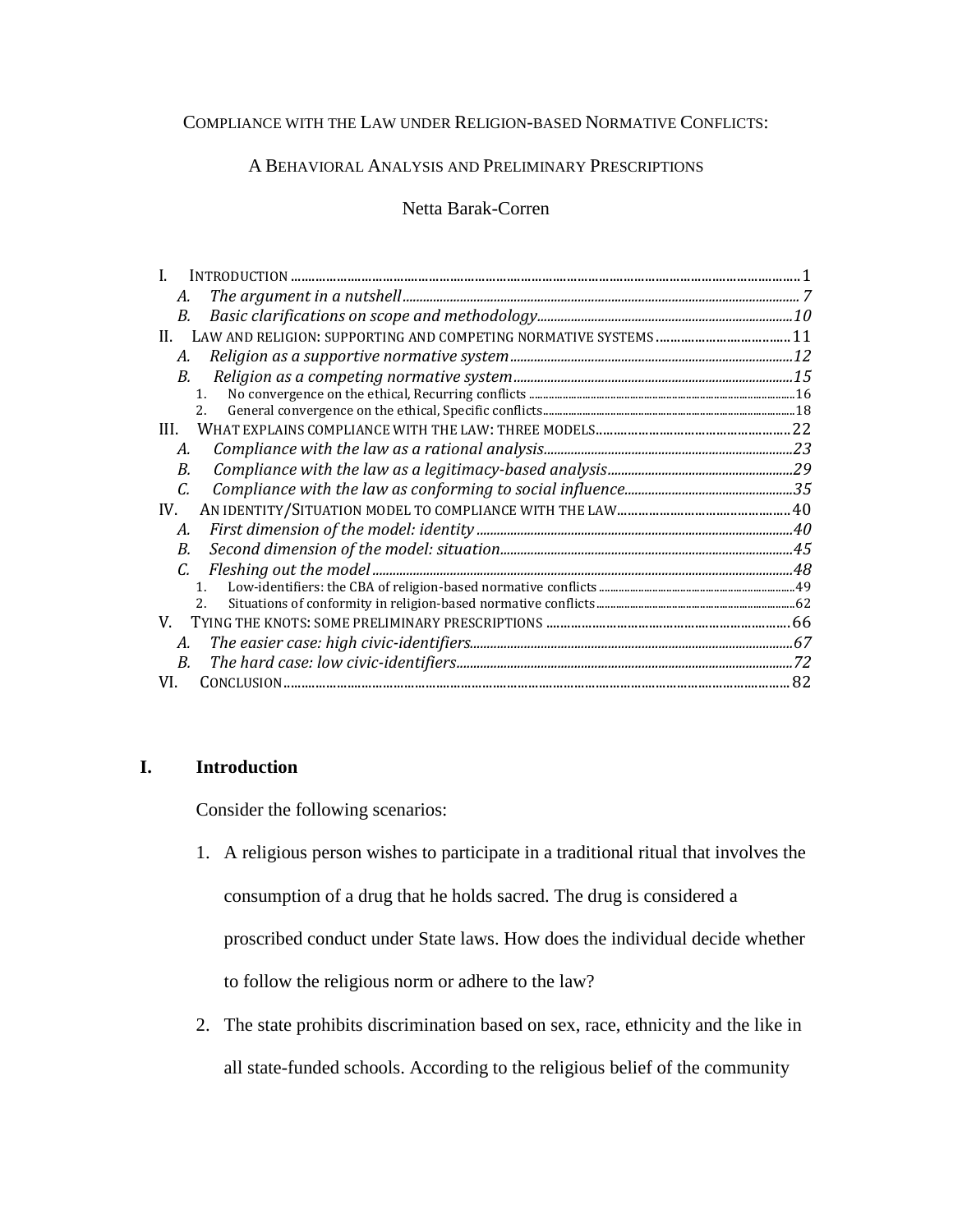that operates one such school, allowing children of a different ethnicity in the school endangers the religiosity of the community's children and is thus prohibited. What may affect the parents' decision to comply with antidiscrimination laws or to follow the religious prohibition?

3. A religious individual experiences distress, anger and humiliation after learning about the exhibition of a picture which she considers blasphemous. She wishes to defend her religion in line with the prohibition on blasphemy, yet the response that she considers appropriate is proscribed by law. How does the individual decide whether to act according to her religious belief or adhere to the law?

<span id="page-1-2"></span><span id="page-1-1"></span>These three scenarios join around a common theme: they all describe a state of normative conflict that individuals and groups face between their obligations under the law and their obligations under their religion. Religion-based normative conflicts are enduring and have been extensively analyzed through various lens, primarily constitutional law and legal philosophy. This paper takes a different approach. It asks two questions: how individuals make decisions in such cases, and what mechanisms should the law deploy in order to increase compliance? By attempting to get at the answers, I hope to offer some preliminary prescriptions to a society that wishes to mitigate and avoid such conflicts to the extent possible.

<span id="page-1-5"></span><span id="page-1-4"></span><span id="page-1-3"></span>Religion-based normative conflicts involve contentious issues ranging from polygamy,  $\frac{1}{2}$  $\frac{1}{2}$  $\frac{1}{2}$  $\frac{1}{2}$  $\frac{1}{2}$  education,  $\frac{2}{3}$  $\frac{2}{3}$  $\frac{2}{3}$  and forcible gender separation  $\frac{3}{3}$  to the erection of illegal outposts

<span id="page-1-0"></span> $1$  Reynolds v. United States, 98 U.S. 145 (1879) (one of the first landmark free exercise cases, where the court rejected a claim that criminal prohibitions on polygamy could not be constitutionally applied to those whose religion commands the practice).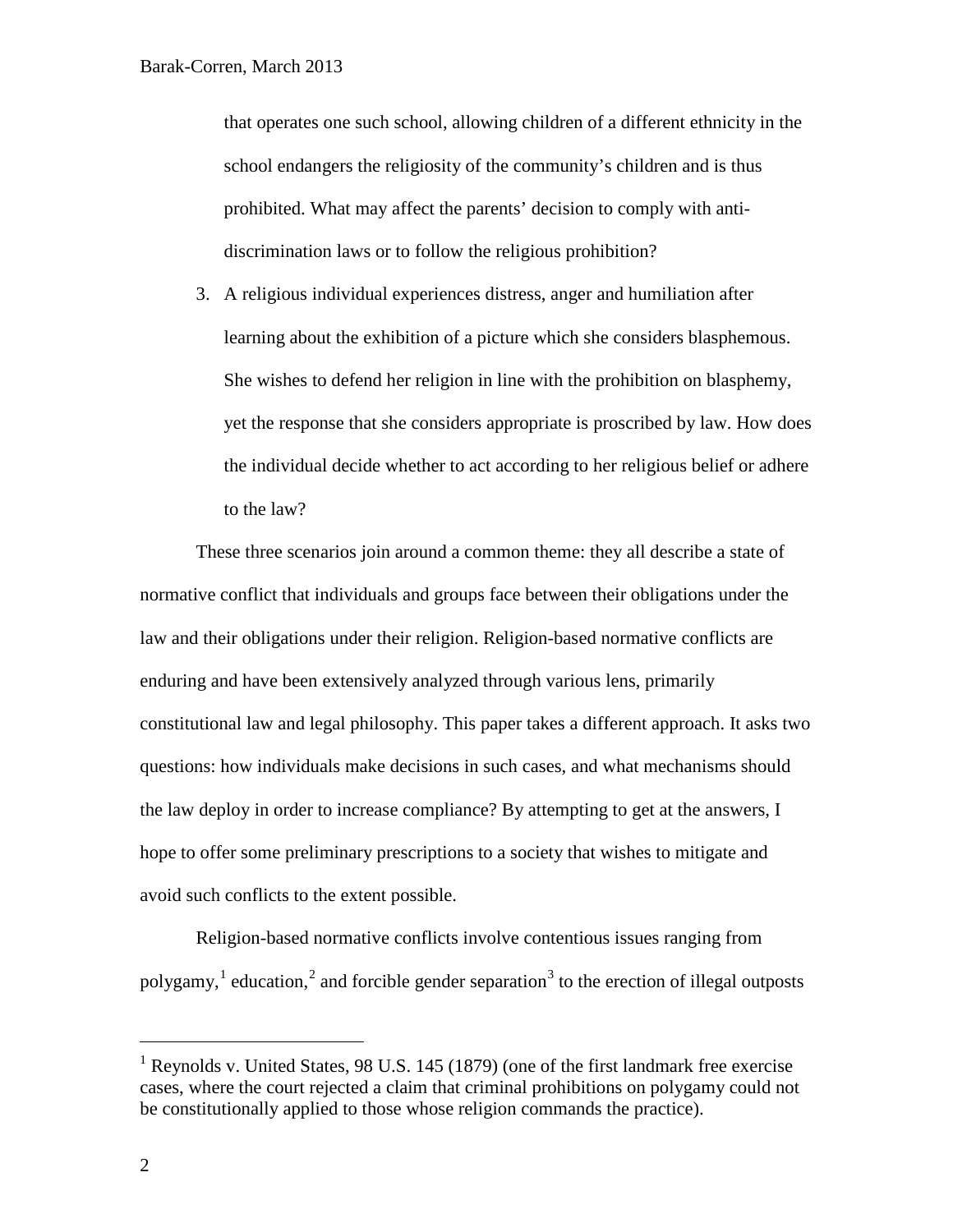<span id="page-2-1"></span>by religious orthodox.<sup>[4](#page-2-0)</sup> The three opening scenarios illustrate the type of problems that we are dealing with.

The first scenario takes after the case of Alfred Smith and Galen Black, two members of the Native American church that enshrines the peyote plant. Smith and Black were discharged from their work at a drug rehabilitation center and later denied unemployment compensations because they used the drug during a ceremony of their church. At the time the case was litigated, the state of Oregon prohibited any use of peyote under its drug law. The two men thus faced a normative conflict between the legal prohibition and the employer's prohibition on the use of drugs, on the one hand, and the religious ritual, on the other hand. They chose to stick with their religious tradition

<span id="page-2-0"></span> $4$  For a roughly balanced overview of the phenomenon, see: ASHER COHEN & BERNARD SUSSER, ISRAEL AND THE POLITICS OF JEWISH IDENTITY: THE SECULAR-RELIGIOUS IMPASSE 53 (2000). Oded Haklai, *Religious—Nationalist Mobilization and State Penetration Lessons From Jewish Settlers' Activism in Israel and the West Bank*, 40 COMP. POLITIC. STUD. 713 (2007). ISRAEL'S RELIGIOUS RIGHT AND THE QUESTION OF SETTLEMENTS, INTERNATIONAL CRISIS GROUP – WORKING TO PREVENT CONFLICT WORLDWIDE 3-7, 27 (20 July 2009) (hereinafter: *Religious right report*), *in*: http://www.crisisgroup.org/~/media/Files/Middle%20East%20North%20Africa/Israel%2 0Palestine/89 israels religious right and the question of settlements.pdf.

 <sup>2</sup> State of Wisconsin v. Jonas Yoder, Wallace Miller, and Adin Yutzy*,* 406 U.S. 205 (1972) (where the court granted Amish parents an exemption from sending their children to school according to the compulsory education law of Wisconsin, reversing their prior convictions for breaking that law). See an elaborate discussion next to footnote [10.](#page-4-0)

<sup>3</sup> HCJ 746/07 *Naomi Ragen and others v. Ministry of Transport* [2011], available in: http://elyon1.court.gov.il/files\_eng/07/460/007/t38/07007460.t38.htm (last viewed on January 2013) (where the Israeli supreme court prohibited the customarily separation of men and women in public bus lines in which women were required to board by the rear door and sit at the back, and men board by the front door and sit at the front seats. Women were also required to dress modestly when boarding these lines. The bus company did not initiate the sex separation and it was privately enforced by coercive means by ultra-orthodox passengers in those lines; the judgment imposed affirmative obligations on the bus company to stop instances of coercive separation and reiterated the criminality of private conducts that coerced the separation) (hereinafter *Ragen* case).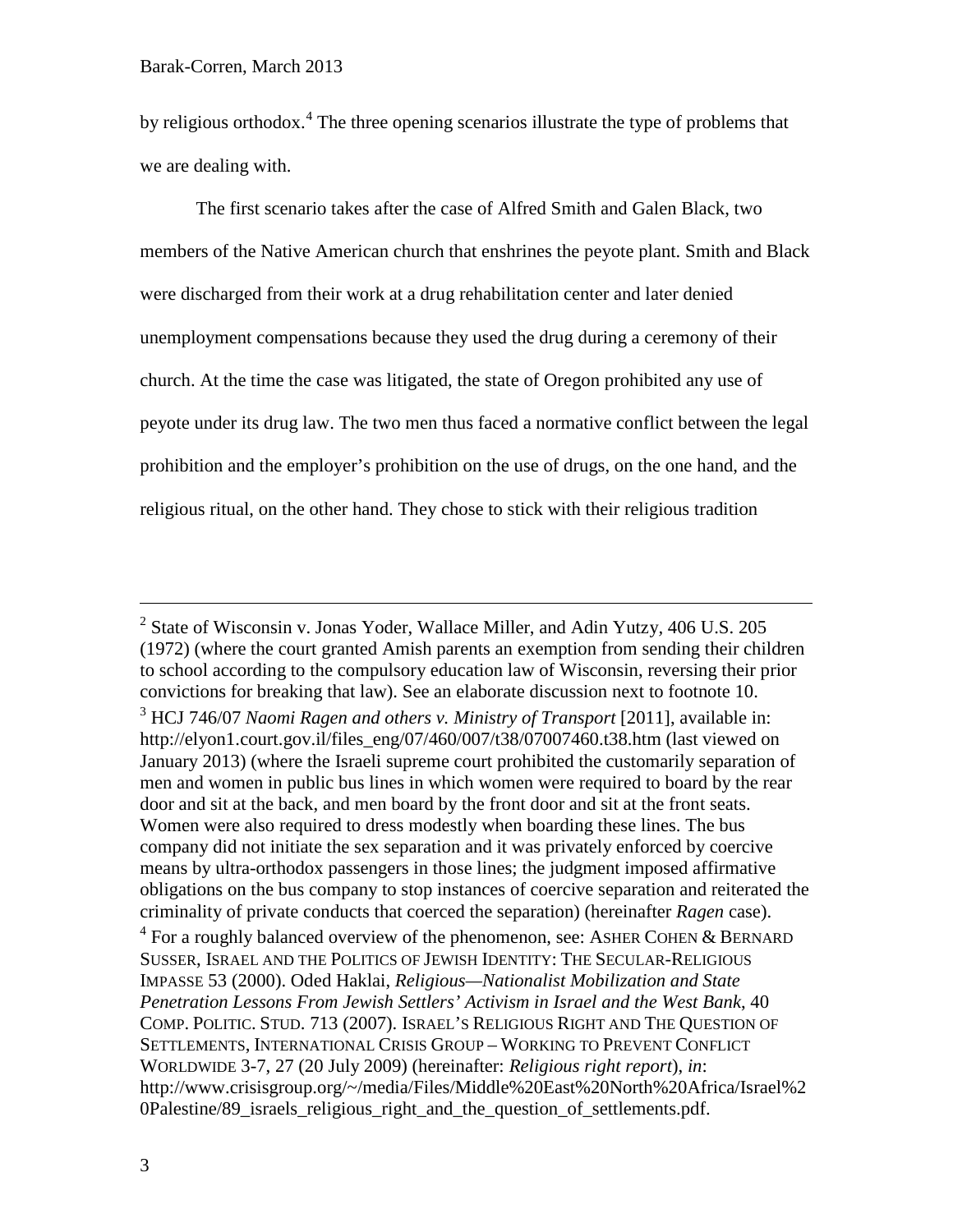despite considerable sanctions – job loss, a potential incarceration<sup>[5](#page-3-0)</sup> - and in the litigation they made it clear that they believed *they were right not to obey the law*. Smith and Black were not alone. A host of cases were litigated in the United States around the use of drugs for sacramental purposes.<sup>[6](#page-3-1)</sup>

<span id="page-3-4"></span>Another type of religion-based normative conflict is illustrated in the second scenario, that draws rather freely on the circumstances of *Noar KeHalacha Association v. Ministry of Education* (the *Immanuel School* case),<sup>[7](#page-3-2)</sup> an Israeli case that involved a group of 40 parents circa who refused to send their daughters to the publicly-funded primary school in Immanuel after the Supreme Court ordered that the ethnic segregation that the school imposed between Ashkenazi and Sephardic students be terminated. The parents, mostly of Ashkenazi origin, argued that exposing their daughters to the modern way of life of the Sephardic families is "inconsistent with the strict laws of modesty that they follow"<sup>[8](#page-3-3)</sup> and demanded that the students study in separate. When the Court decided to

<span id="page-3-0"></span><sup>&</sup>lt;sup>5</sup> Employment Division, Department of Human Resources of Oregon v. Smith, 494 U.S. 872 (1990) (hereinafter: *Smith* case). Employment Div. v. Smith, 485 U.S. 660 (1988).

<span id="page-3-1"></span> $6$  P. W. EDGE, RELIGION AND LAW 82-86 (2006) (discussing litigation of the use of drugs for religious motives in several states, including the U.S. and the U.K.). People v Mitchell, 244 Cal. App. 2d. 176 (1966); US v Middleton 690 F.2d. 820 (1982); People v Mullins, 50 Cal. App. 3d 61 (1975) (all cases involving claims that the use of marijuana was done for religious purposes).

<span id="page-3-2"></span><sup>7</sup> HCJ 1067/08 *Noar KeHalacha Association v. Ministry of Education* [2010] (*Immanuel*  case), http://elyon1.court.gov.il/files\_eng/08/670/010/o24/08010670.o24.htm.

<span id="page-3-3"></span><sup>&</sup>lt;sup>8</sup> *Id.*, paragraph 4. Notably, the parents stressed that the segregation was not ethnic-based but religion-based, and pointed to the fact that 27% of the girls in the Ashkenazi section were in fact Sephardic. The Sephardic petitioners conversely claimed that the restrictions imposed on girls who sought admission to the school were ethnic and exclusionary of Sephardic girls (among them, the requirement to say prayers in Ashkenazi Hebrew and to accept the religious authority of the local Ashkenazi rabbi). Finding the segregation of the school to be discriminatory, the court stressed the strict physical separation that the school deployed. A wall was constructed in the middle of the school and different uniforms were enacted for each group of students. The scope of the physical separation apparently convinced the court that the segregation was not solely religious-based.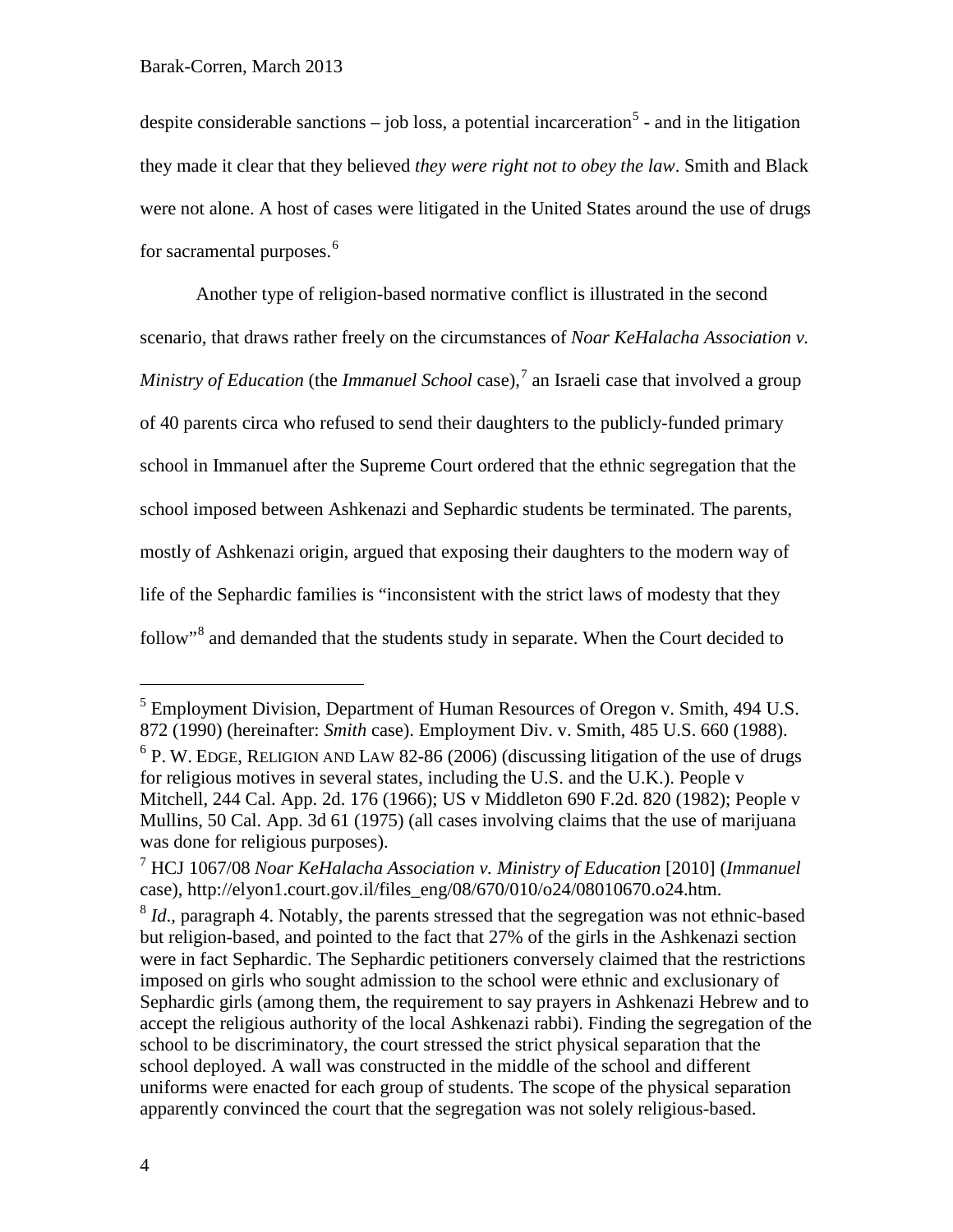desegregate the school the parents stopped sending their daughters to school. They were ultimately found in contempt of the court and the fathers were sent to jail (the court first tried to impose a fine on the school and then on the parents but these measures did not bring about compliance). <sup>[9](#page-4-1)</sup> After ten days of imprisonment a settlement was negotiated.

What is striking in the *Immanuel School* case is how persistent the parents were. They retained their refusal to send their daughters to school despite the escalating enforcement measures, even after multiple attempts of compromise were made and the school itself declared it is willing to comply with the Court's decision. What can explain this behavior, and is there any way in which the legal system could have increased compliance among the deviant parents?

<span id="page-4-0"></span>In a similar U.S. case, *State of Wisconsin v. Jonas Yoder et al.,* [10](#page-4-2) a group of Amish parents were convicted and fined in a Wisconsin court for violating the compulsory education law of the state for not sending their children to school. The Amish parents in *Yoder* made a roughly identical argument to that of the ultra-orthodox Ashkenazi parents in *Immanuel*. They claimed that according to their belief high school education is dangerous and inconsistent with their way of life and insisted that they be exempted from the application of the law due to their religious obligation.<sup>[11](#page-4-3)</sup> This case,

<span id="page-4-1"></span> <sup>9</sup> This decision was highly controversial at the time. For instance, see: Yedidia Stern, *<sup>A</sup> Tragedy of Errors*, HAARETZ, June 18, 2010, available in http://www.haaretz.com/printedition/opinion/a-tragedy-of-errors-1.296925 (last viewed on January 2013); Ruth Gavison, *HCJ Immanuel – an Israeli Tragedy*, YNET NEWS, June 22, 2010, [in Hebrew], available in<http://www.ynet.co.il/articles/0,7340,L-3908892,00.html> (last viewed on January 2013).

<span id="page-4-2"></span><sup>10</sup> *Yoder* case, supra note [2.](#page-1-3)

<span id="page-4-3"></span> $11$  *Id.*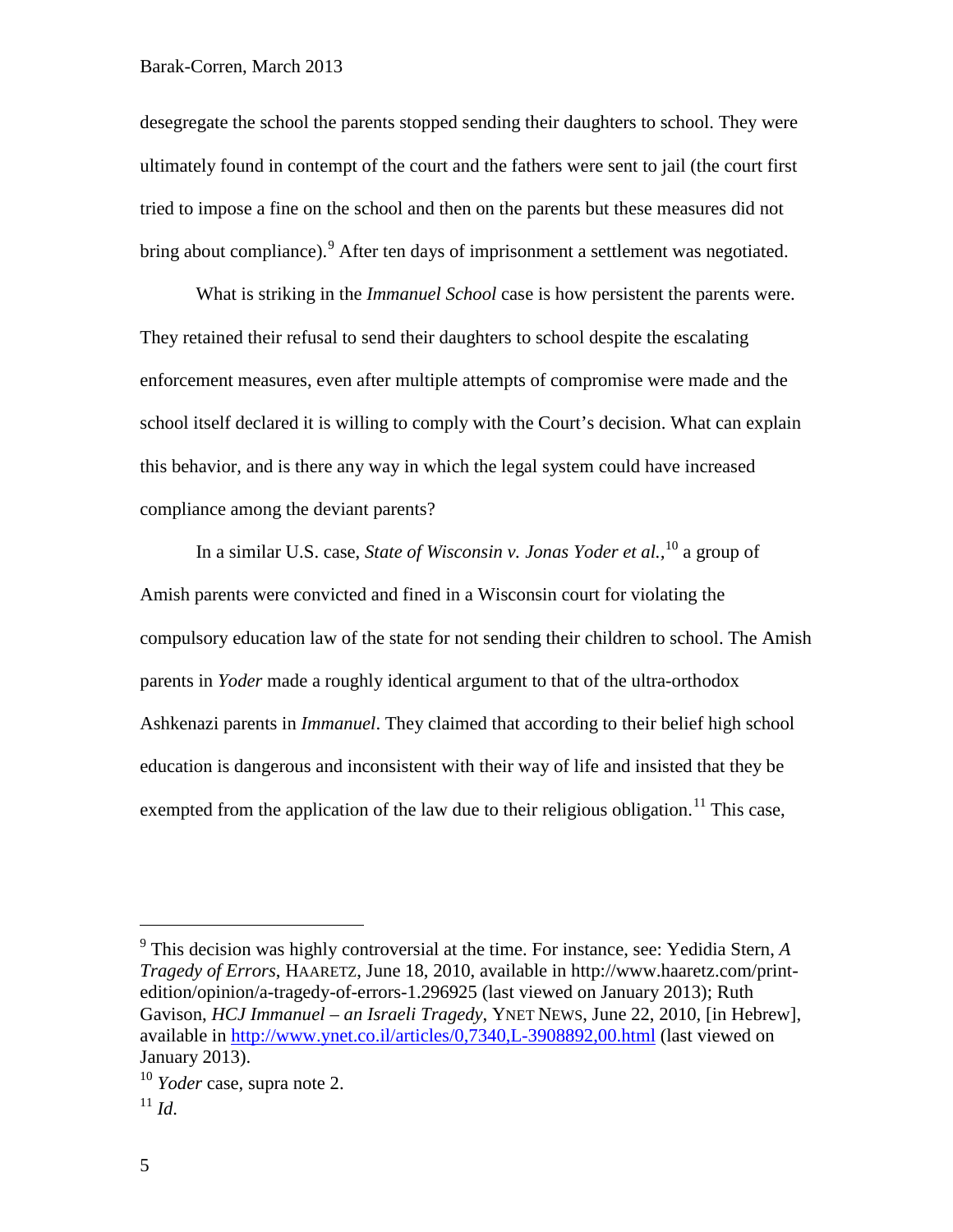like the former one, raises serious questions regarding the ability of the law to ensure compliance in religion-based normative conflicts.<sup>[12](#page-5-0)</sup>

To broaden the picture let us also consider the third scenario. A prototype (and perhaps stereotype) of the conflict between conservative religion and liberal law, controversies around blasphemous speech repeat themselves around the world, crossing countries and religions. The recurring theme is some form of expression – be it a book, a newspaper article, a cartoon, a picture, a parade – which is found to be blasphemous, sacrilegious and offensive of religion by many fervent believers. Some believers respond with letters, demonstrations, suits, all valid forms of protest under the law – but others resort to violence. Take the case of Andreas Serrano's notorious photograph *Piss Christ*, in which the figure of the crucifix is photographed immersed in urine, semen and blood. The picture shocked Christian clergy and believers worldwide. During its presentation in the National Gallery of Victoria in Melbourne, Australia, it survived two consecutive attacks, the second directed also against the assigned security guard, and may have attracted more violence lest the exhibition was cancelled the next day. Both the gallery's curator the artist received life threats.<sup>[13](#page-5-1)</sup>

<span id="page-5-0"></span> $12$  For the purpose of the current discussion I put aside the holding of the court that the Wisconsin law as applied to the Amish was unconstitutional. I do so both because the holding is immaterial to the point which I am trying to make, and because I think it is conceivable to imagine the Court reaching a different decision today – indeed, more similar to how *Smith* was decided years ahead. For different views on the court's current approach see: Michael W. McConnell, *Free Exercise Revisionism and the Smith Decision*, 57 U. CHI. L. REV. 1109 (1990); William P. Marshall, *In Defense of Smith and Free Exercise Revisionism*, 58 U. CHI. L. REV. 308 (1991).

<span id="page-5-1"></span><sup>&</sup>lt;sup>13</sup> Reid Mortensen, *Art, Expression and the Offended Believer*, LAW AND RELIGION 181, 181-183 (R. J. Adhar ed., 2000). A print of the picture was later vandalized by Christian protestors in Sweden and in France: A. Sage, *Vandalism and threats greet Piss Christ in France*, REUTERS, April 18, 2011, http://www.reuters.com/article/2011/04/18/us-franceart-idUSTRE73H4JR20110418 (last visited Jan 25, 2013).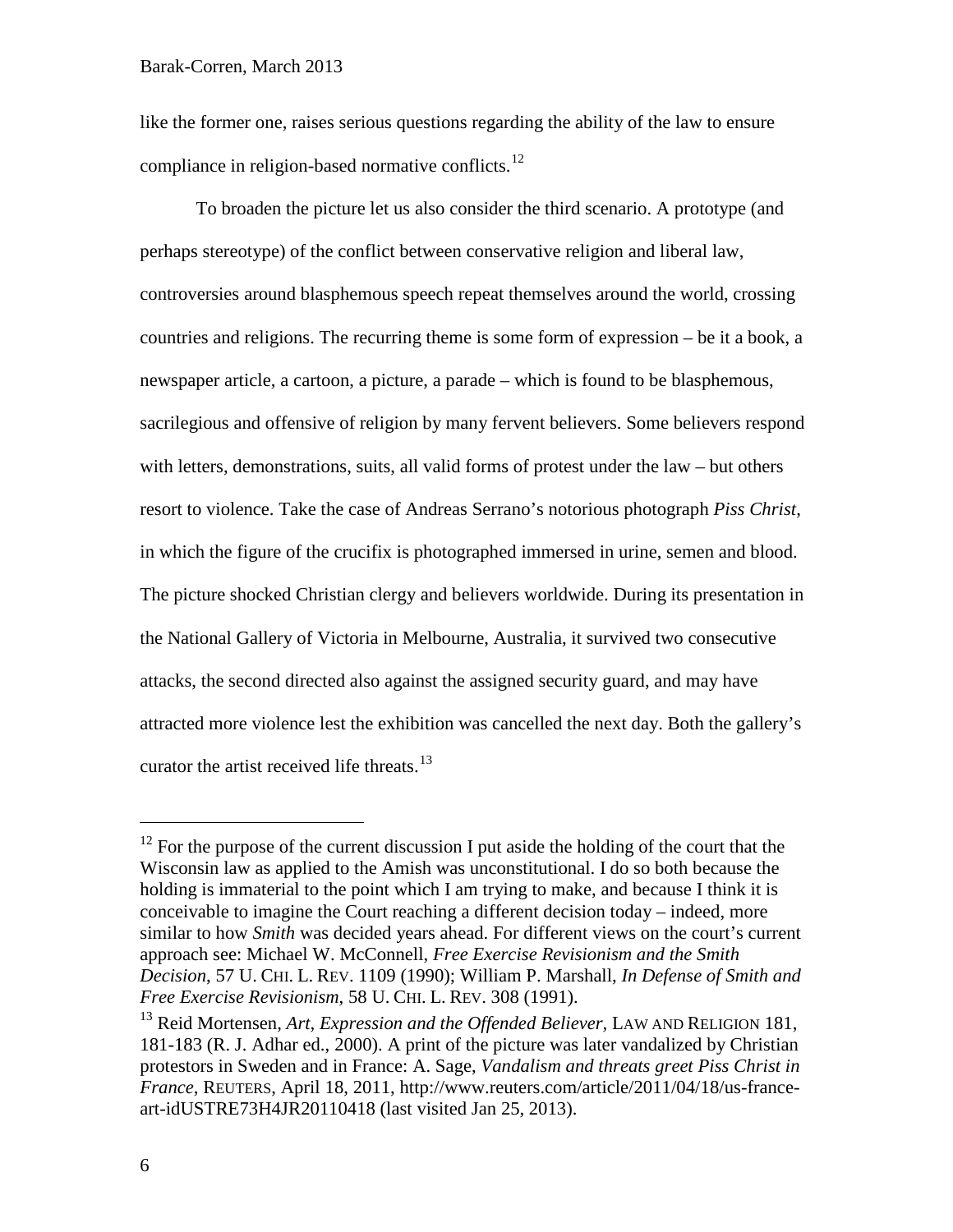When the protest takes the form of a mass, the violence turns massive as well. A memorable example is the Jyllands-Posten Muhammad cartoons controversy that started in Denmark and enflamed the Muslim world, causing some 200 deaths and putting cartoonists under heavy security due to life threats and assassination attempts by Muslim Danes.<sup>[14](#page-6-0)</sup> The abundance of examples suggests that the religious prohibition on blasphemy is one of the strongest religious taboos. The fact that under religious norms blasphemy is subject to punishment, often violently, poses a serious problem for liberal democracies that mostly refrain from prosecuting blasphemous speech; some abolished the offence altogether.<sup>[15](#page-6-1)</sup> Is the conflict between law and religion on the permissible boundaries of expression bound to make religiously motivated violations of the law a recurring theme? Can there be a way out of the vicious cycle of expression and violence?

## <span id="page-6-2"></span>**A. The argument in a nutshell**

This paper will seek answers to these questions by analyzing the normative conflict based on two streams of scholarship: social psychology and the economic analysis of law. The economic and the psychological scholarships provide several different answers to the question of why individuals obey the law, and each approach marginalizes the role of its contestants in explaining law-abiding behavior. Putting aside

[http://en.wikipedia.org/wiki/Jyllands-Posten\\_Muhammad\\_cartoons\\_controversy](http://en.wikipedia.org/wiki/Jyllands-Posten_Muhammad_cartoons_controversy) ;

<span id="page-6-0"></span><sup>&</sup>lt;sup>14</sup> Peter McGraw and Joel Warner, *The Danish Cartoon Crisis of 2005 and 2006: 10 Things You Didn't Know About the Original Muhammad Controversy*, HUFFINGTON POST (2012), http://www.huffingtonpost.com/peter-mcgraw-and-joel-warner/muhammadcartoons\_b\_1907545.html (last visited Jan 25, 2013).

<span id="page-6-1"></span><sup>&</sup>lt;sup>15</sup> For an overview of the relations between blasphemy in the world's religions and in the law, with relation to freedom of expression, see L. W. LEVY, BLASPHEMY: VERBAL OFFENSE AGAINST THE SACRED, FROM MOSES TO SALMAN RUSHDIE 3-14, 527- 533 (1995). Also see M. M. Slaughter, *The Salman Rushdie Affair: Apostasy, Honor, and Freedom of Speech*, 79 VA. L. REV. 153 (1993).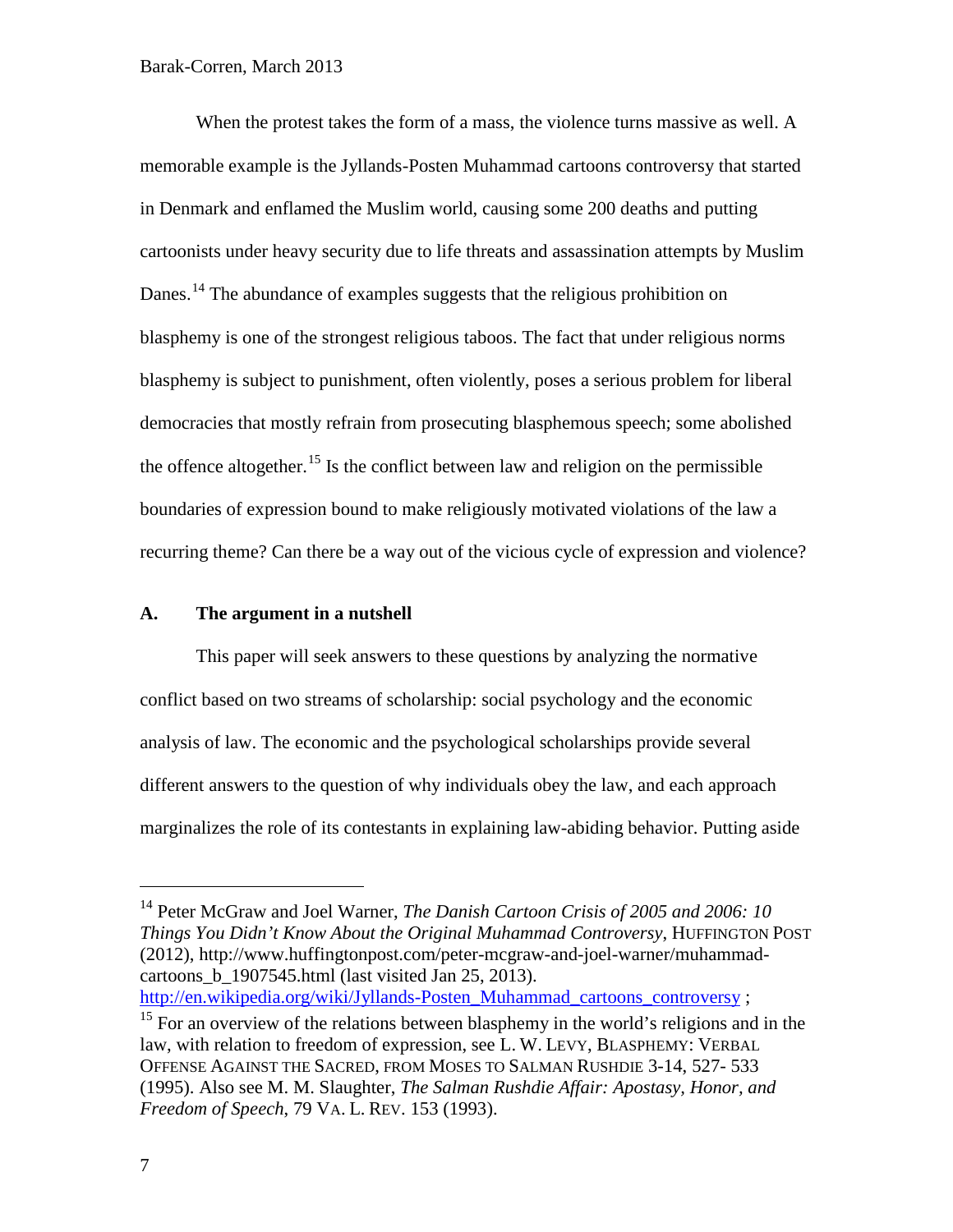the general debate, I argue that at least when it comes to normative conflicts between law and religion none of these approaches provides a complete and satisfactory answer as to why individuals obey or disobey the law. Based on empirical findings and on some insights of the existing models I suggest a new approach: an *Identity/Situation model* of decision-making under religion-based normative conflicts. I argue that in situations that call for *deliberation*, the strength of one's religious identity relative to one's civic identity influences the mode of analysis that one uses to decide whether to obey the law: *a costbenefit analysis* or *a legitimacy-based analysis*. In situations that call for *conformity*, the relative salience of each identity will impact on directly the norm to which one conforms. I argue that there is little the law can do about conformative situations, and more that can be done about deliberative situations. Here I argue that the interplay of individuals' religious identity and their civic identity divides the realm of normative conflicts into two cases: an easier case and a hard case.

*In the easier case* individuals are committed both to religion and to the state. Even when they experience normative conflicts, their general identification with the state is strong. According to psychological findings, these individuals are more inclined to deploy a legitimacy-based analysis: they look at the legitimacy and morality of the law and are greatly influenced by procedural fairness when making law compliance decisions. Hence, to encourage a compliant behavior among high-identifiers the state should maintain procedures that are transparent, neutral, respectful and inclusive.

*The hard case* is different. It is harder because individuals have uneven commitments to religion and to the state. Their identification with the state is low, and they may be more inclined to disobey the law in a state of normative conflict. Research

8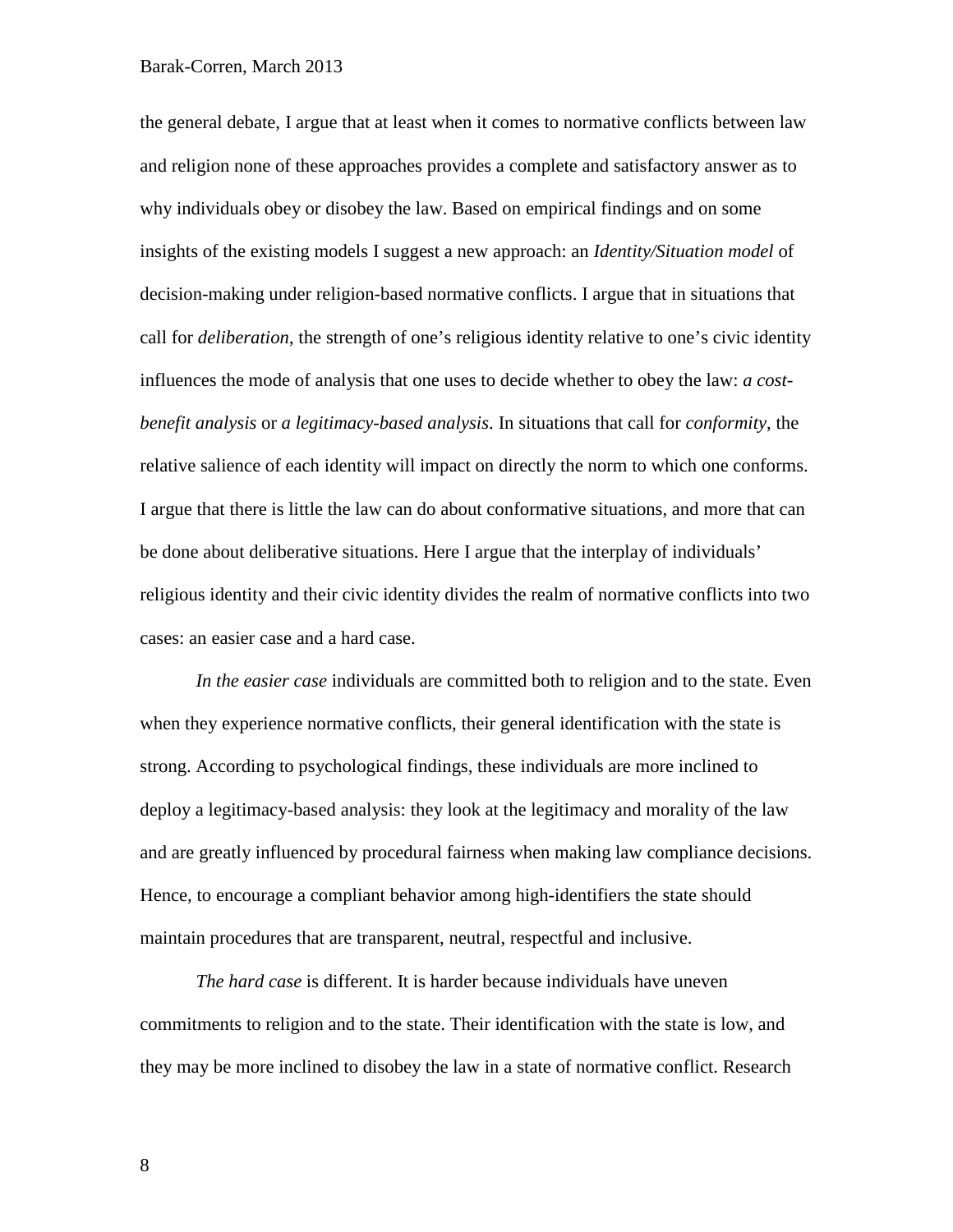suggests that low-identifiers are less responsive to procedural fairness and more responsive to considerations of utility when they experience conflicts with authorities. I extrapolate from these findings to argue that religious low-identifiers would be more likely to follow a cost-benefit analysis (CBA) and take into account discrepancies in costs and benefits of the legal and the religious systems when the two normative systems conflict. I further argue that the law is likely to lose this analysis, as legal sanctions are often insufficient to counter religious sanctions and rewards. Thus, I argue that to successfully tackle the hard cases lawmakers need to choose one of two: *accommodate* religious belief by creating exceptions, or offer *positive incentives* as legal sanctions are not enough. Positive incentives can both alter the CBA of specific conflicts *and* gradually strengthen the civic identity of low-identifiers, what would enable the state to rely more on procedural fairness in the long run. I discuss two examples of such positive incentives.

I will present my argument in three parts: following the introduction, the second section lays the foundations to understanding the conflict between law and religion from the standpoint of the religious individual. The third section examines how the conflict is potentially explained by each of the three approaches I identified in the literature: the rational (cost-benefit) analysis, the legitimacy-based (fairness) analysis, and conformity. I provide a short critical analysis of each approach and address their contribution and shortcomings in accounting for religion-based normative conflicts. In the fourth section I introduce and flesh out the new model. Finally, in the fifth section I tie the knots and discuss general observations and prescriptions that stem from the argument. I conclude by identifying the contribution of empirical research to my topic and call for future research that will substantiate or refute my argument based on actual data.

9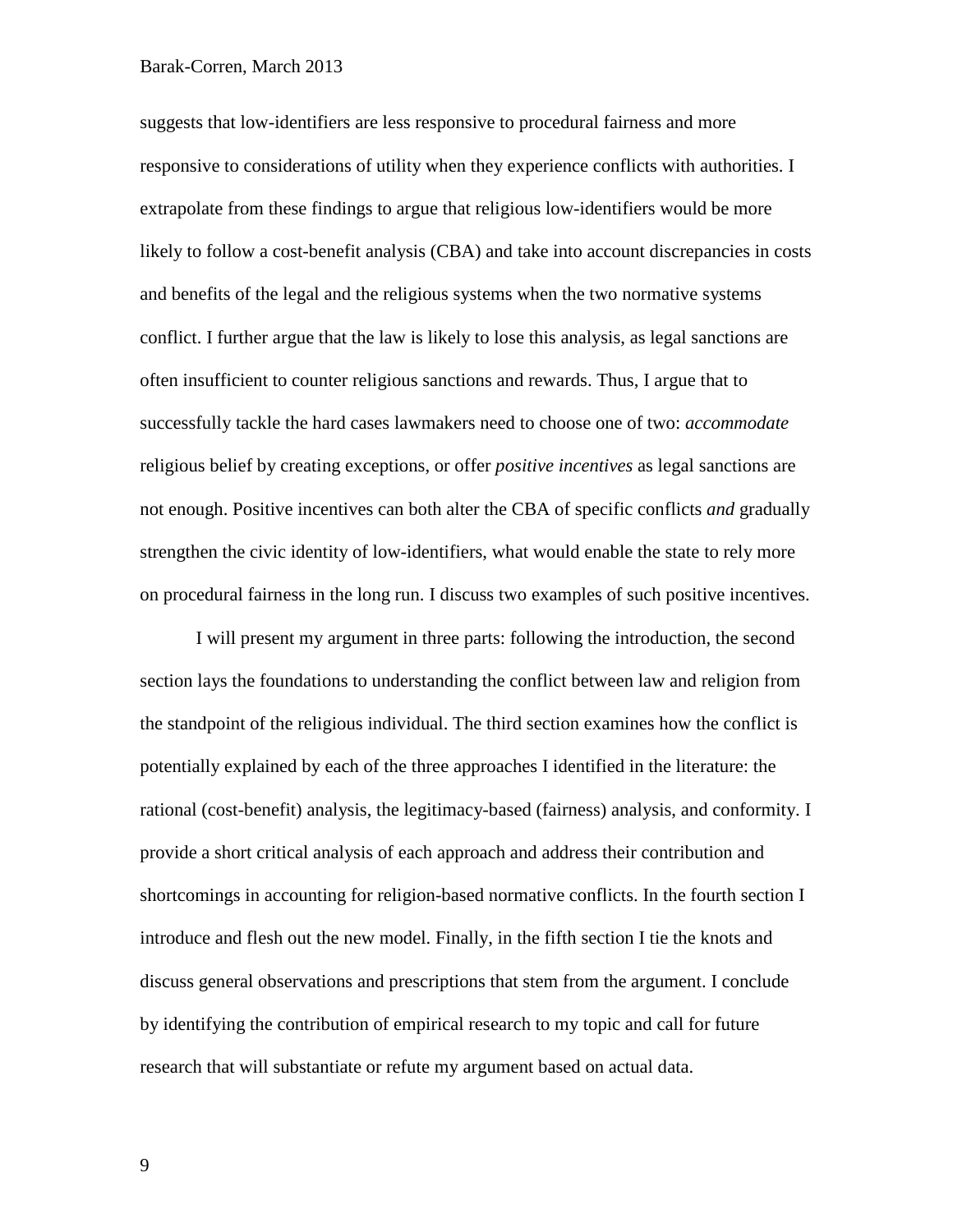# **B. Basic clarifications on scope and methodology**

Before I delve into the analysis, several clarifications as to my basic premises and reservations are due. First, this paper singles itself from much of current literature on law and religion by refraining from addressing constitutional questions on the optimal balance or boundaries of rights. Instead, my analysis is institutional and behavioral in the sense that I am looking for ways to mitigate this conflict and encourage compliance with the law. For this purpose I assume that it is society's best interest that individuals obey the law in the general case and challenge it only through democratically accepted means (like judicial proceedings or referendums). Naturally this assumption is open to debate and contest at certain times and in certain societies, but it seems an acceptable assumption to make regarding the modern liberal democracies that this paper addresses.

Second, the paper establishes a conceptual framework rather than a particularized analysis of specific religions. The reason is that conflicts between law and religion do not seem to be limited to one place or time, or to be the province of only one religion. Rather, these conflicts seem to be an enduring phenomenon that preoccupies many believers and societies around the globe. As an overwhelming 84% of the world's population identify with a religious group; 56% of Americans say that religion is very important in their lives<sup>[16](#page-9-0)</sup> -- conflicts of norms between law and religion seem inevitable wherever and whenever the two normative systems do not entirely overlap.

<span id="page-9-0"></span><sup>&</sup>lt;sup>16</sup> THE GLOBAL RELIGIOUS LANDSCAPE: A REPORT ON THE SIZE AND DISTRIBUTION OF THE WORLD'S MAJOR RELIGIOUS GROUPS AS OF 2010, THE PEW FORUM ON RELIGION  $\&$ PUBLIC LIFE (2012), *available in* http://www.pewforum.org/global-religious-landscapeexec.aspx (last visited on 1.24.2013). HOW RELIGIOUS IS YOUR STATE?, THE PEW FORUM ON RELIGION & PUBLIC LIFE (2009), *available in* http://www.pewforum.org/How-Religious-Is-Your-State-.aspx (last visited on 1.24.2013).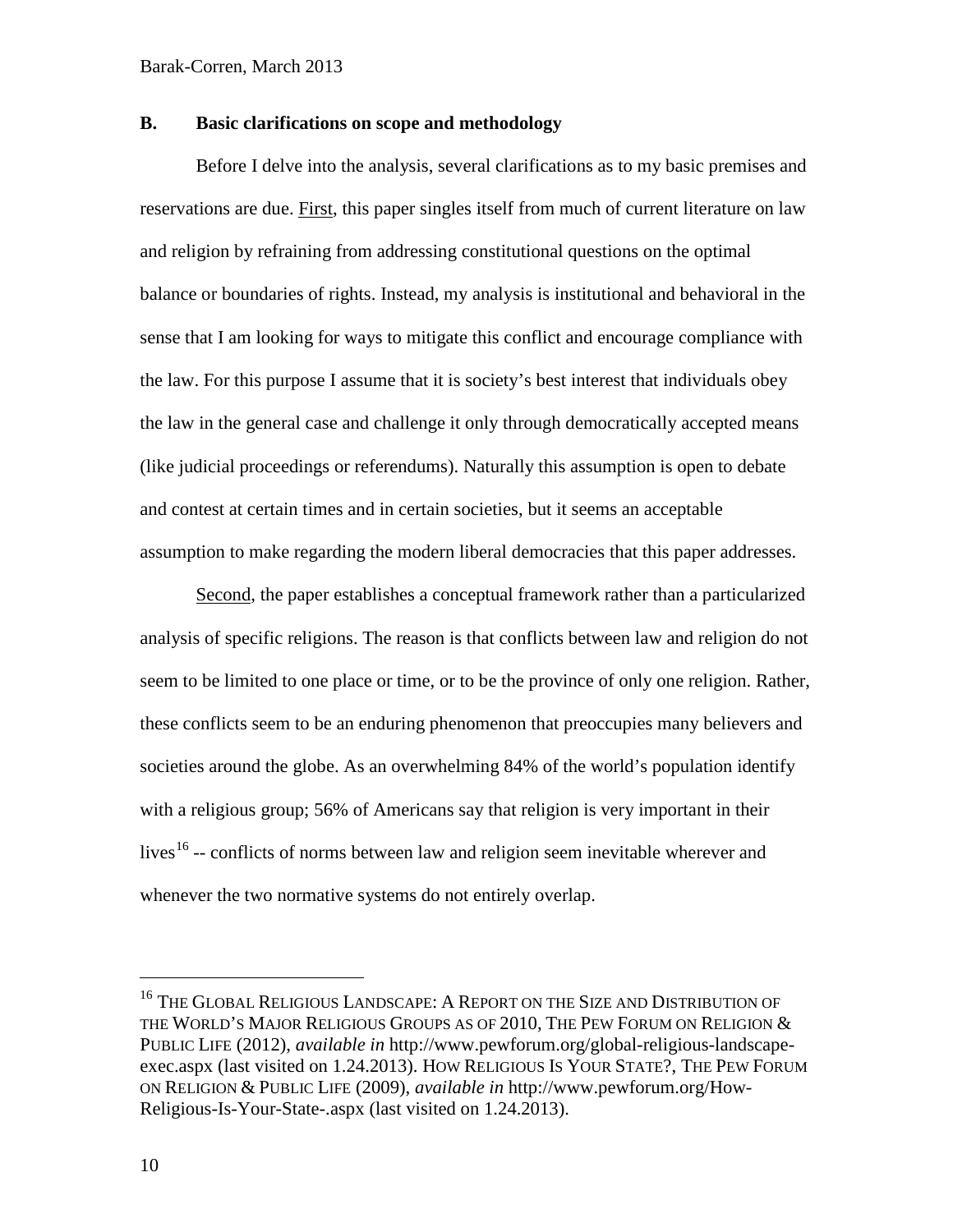<span id="page-10-0"></span>Third, in terms of methodology the study draws on two partially overlapping fields of legal research: law and behavioral economics and law and norms. The relevance of non-legal norms to the design of laws and institutions has been widely acknowledged.[17](#page-10-1) Yet the analysis is usually focused on domains in which law and norms interact positively or exclusively, and less on situations in which law and non-legal norms conflict.<sup>[18](#page-10-2)</sup> The present study is interested in precisely such situation: religion-based normative conflicts; this focus, I hope, raises an additional contribution to the literature – this time the literature of law and norms.

# **II. Law and religion: supporting and competing normative systems**

Law and religion are both regulators of human behavior, and their relationship has always been entangled and complex. This section lays the foundations to the paper by exploring the tension between law and religion as regulators of conduct that can either complement each other or compete with each other. First we shall examine how religion *supports* the law in areas where the two normative systems converge on the appropriate standard for behavior; then we shall address the circumstances where religion *competes* with the law in areas where the two normative systems disagree on the appropriate standard – either in general, or in particular circumstances. The purpose of this investigation is to flesh out the notion of religion-based normative conflict and to lay

<span id="page-10-1"></span> <sup>17</sup> For a representative and non exhaustive sample see: L. Bernstein, *Opting out of the legal system: extralegal contractual relations in the diamond industry*, 21 J. LEGAL STUD. 115 (1992). C. R. Sunstein, *Social norms and social roles*, 96 COLUM. L. REV. 903 (1996). R. H. McAdams, *Origin, Development, and Regulation of Norms, The*, 96 MICH. L. REV. 338 (1997).

<span id="page-10-2"></span><sup>&</sup>lt;sup>18</sup> McAdams, *supra* note [17,](#page-10-0) at. 347-349, esp. footnote 43 (reflecting the relative lack of research on this issue).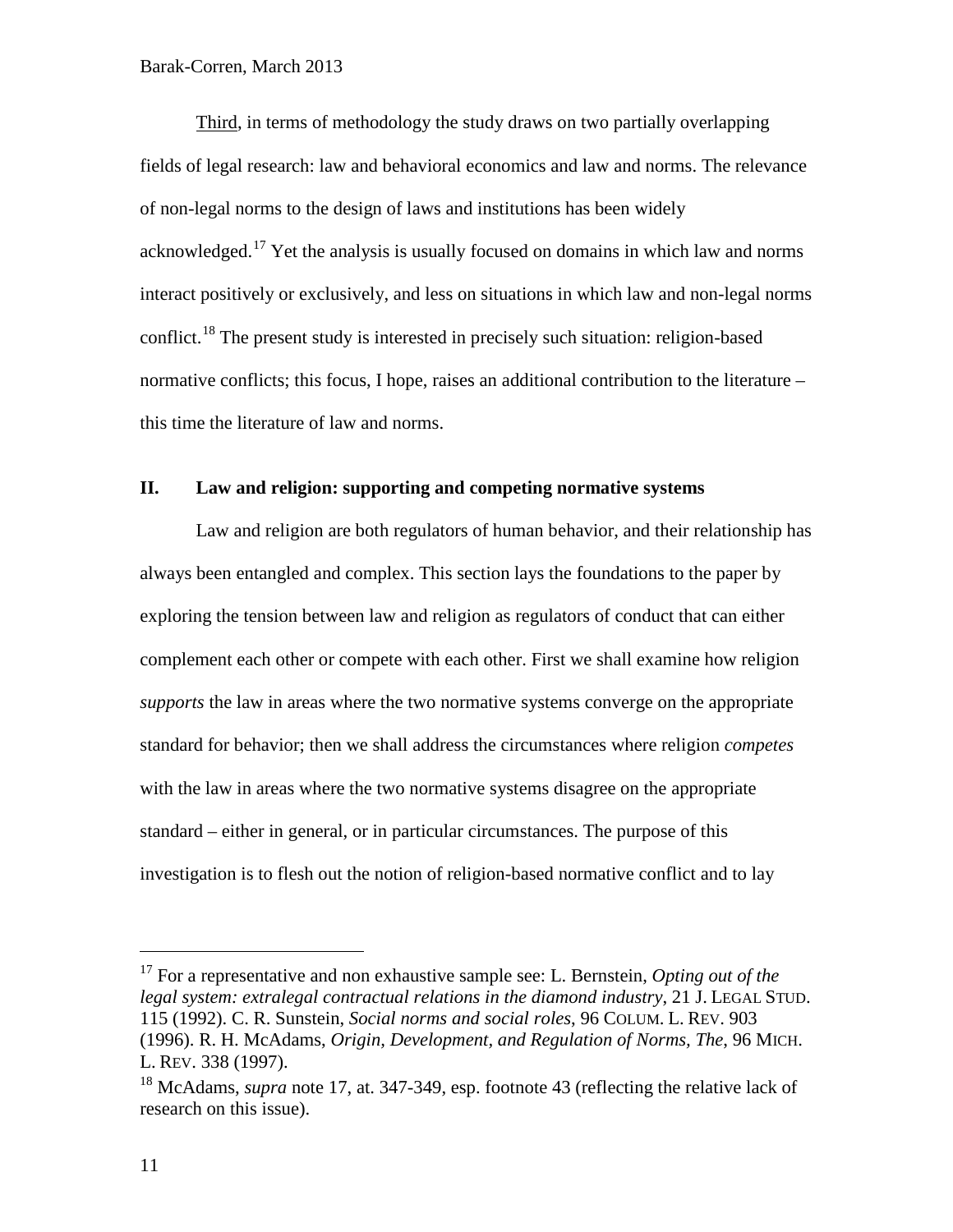down the concepts that will serve us in analyzing behavior under such conflict in the following sections.

## **A. Religion as a supportive normative system**

Religion, in the broadest of terms, is a belief system that generally rests on supernatural assumptions.<sup>[19](#page-11-0)</sup> But it also plays an important institutional and normative role in human life. As Professor Iannaccone noted, "virtually all institutions work to articulate and instill values – families, firms, schools, political organizations, military units, and even prisons. But none is so dedicated to this enterprise as are religions.<sup> $20$ </sup> What makes religion unique in reference to other institutions is the scope of its normative enterprise. Religion seeks to regulate not only human conduct, but also human belief. And the scope of its regulations covers almost every type of conduct and belief in virtually all areas of life, from diet and clothing to procreation, education, commerce and crime. The extent of control religion claims over human life makes it a pivot that defines identity, shapes morality and ethics, and creates and preserves social communities.

As a normative system, religion contains various types of norms that differ in terms of their relative strength and the extent to which they have parallels in *other* normative systems. Some areas are regulated exclusively by religion, like rituals, diet, and modesty, norms that are usually at the center of religious experience. Other religious norms overlap with universal morality and ethics (e.g. the prohibition on telling lies or on

<span id="page-11-0"></span> $^{19}$  R. Stark & W. S. Bainbridge, A Theory of Religion 39-40 (1987); R. Stark & W. S. BAINBRIDGE, FUTURE OF RELIGION (1985).

<span id="page-11-1"></span><sup>20</sup> L. R. Iannaccone, *Religion, values, and behavioral constraint*, *in* SYMPOSIUM ON THE ECONOMIC ANALYSIS OF SOCIAL BEHAVIOUR, CONVENED BY THE FRAZER INSTITUTE 4 (1995), http://www.religionomics.com/archives/file\_download/35/Iannaccone+- +Values.pdf (last visited Jan 13, 2013).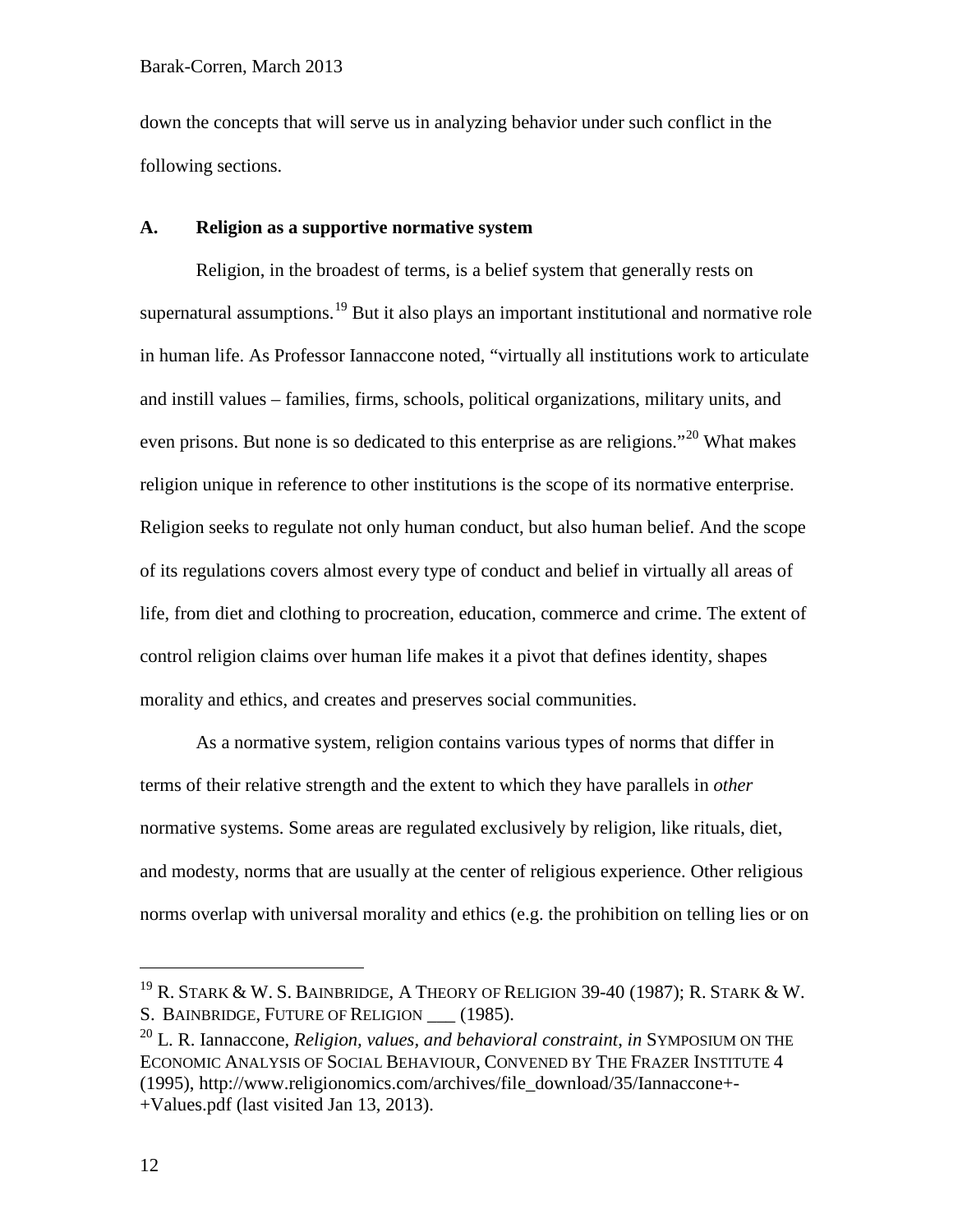adultery; the instruction to treat others with dignity and respect). Other religious norms have a mixed social-religious nature (e.g. preferential treatment of members that share one's religion, prohibitions on interfaith marriage). There is also a considerable overlap between religion and the law. This overlap has institutional and substantive dimensions. In terms of institutional resemblance, many religions – including the three monotheistic religions – have created rich and comprehensive normative codes referred to as religious law, which share many characteristics of a legal system. In terms of substantive resemblance, and as a result of the formative role of religion in the development of modern legal systems, many laws – especially but not exclusively criminal laws – mirror religious prohibitions. As a result, law and religion converge on the appropriate standard of behavior in many issues even nowadays. The prohibitions on murder, theft, deception, and fraud, are prototypical examples. These duplicate prohibitions – proscribed by both law and religion –manifest how religion can support the law in promoting compliance.

A large number of empirical studies conducted across the United States since the 1960s were aimed to test the hypothesis that religion plays a supportive role in encouraging law-abiding behavior and that religiosity reduces crime. The majority of these studies did find such an effect, but usually a limited and weak effect.<sup>[21](#page-12-0)</sup> Three main

<span id="page-12-0"></span> <sup>21</sup> Colin J. Baier & Bradley R. E. Wright, *"If You Love Me, Keep My Commandments": A Meta-Analysis of the Effect of Religion on Crime*, 38 J. RESEARCH IN CRIME & DELINQUENCY 3 (2001) (A meta-analysis of 60 past studies found a moderate deterrent effect of religiosity on criminal behavior of individuals). H. G. Grasmick, R. J. Bursik Jr & J. K. Cochran, *"RENDER UNTO CAESAR WHAT IS CAESAR'S"*, 32 THE SOCIOLOGICAL QUARTERLY 251, 252 (1991) (noting that out of the 65 studies conducted by 1983, only 10 found no relationship and that all 6 studies conducted among adults found a relationship between religion and reduction of crime). Studies were conducted also outside the United States, e.g. in Britain, Israel, with similar results. See: Sergio Herzog, *Religiosity and perceptions of crime seriousness by Jewish and Muslim respondents in Israel*, 24 DEVIANT BEHAVIOR 153 (2003).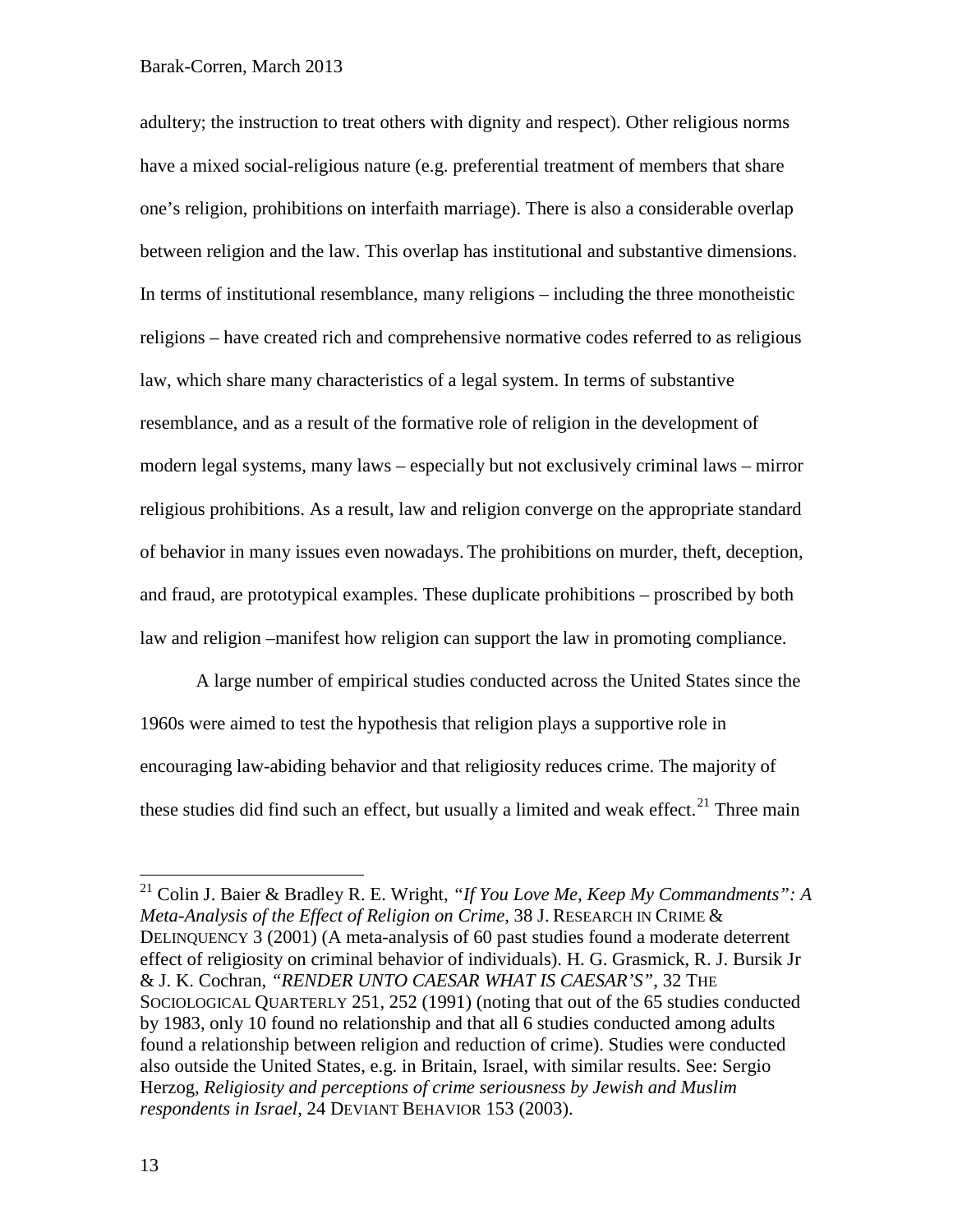limitations were documented: first, a negative correlation was documented only with respect to some offences (mainly victimless offenses, such as drug use), and not other offences. Second, the statistics suggest that the effect depends on the level of religiosity of the environment more than the personal religiosity of the individual. Religion mainly influences behavior where the individual is surrounded by *many other* religious people and not in more secular areas where the religious individual has fewer religious others around. [22](#page-13-0) Third, and perhaps related, *religious activities*, not beliefs or values, were found to be the dimension that predominantly correlated with less crime.<sup>[23](#page-13-1)</sup>

The explanation that seems to account for the last two findings is that individuals who are immersed and involved in their congregation are more frequently exposed to normative messages and thus to religious inculcation; they are also subject to more frequent and close monitoring and sanctioning of their behavior.<sup>[24](#page-13-2)</sup> The findings thus highlight the importance of the *social control* aspect of religion.

<span id="page-13-0"></span> <sup>22</sup> T. D. Evans et al., *Religion and Crime Reexamined: The Impact of Religion, Secular Controls, and Social Ecology on Adult Criminality*, 33 CRIMINOLOGY 195 (1995) (describing the consensus on the magnitude of the effect and the controversies around the type of offences, the contexts in which the effect is present, and secular constraints). R. Stark, *Religion as Context: Hellfire and Delinquency One More Time*, 57 SOCIOLOGY OF RELIGION 163, 169-170 (1996) (Arguing that the relationship between religiosity and delinquency is contingent on the presence of "moral communities", contexts such as a geographic religious community or parental control; individual religiosity in and of itself is insufficient to reduce criminal behavior).

<span id="page-13-1"></span><sup>&</sup>lt;sup>23</sup> Evans et al., *Id.*, at 209-210. Several studies investigating corporate crime also indicated the importance of religious participation rather than belief measures: S. D. Dyreng, W. J. Mayew & C. D. Williams, *Religious Social Norms and Corporate Financial Reporting*, 39 J. BUS. FINANCE & ACCOUNTING 845 (2012). G. Grullon, G. Kanatas, & J. Weston, *Religion, Ethics, and Corporate Behavior*, working paper (September 8, 2009). Available at: [http://ssrn.com/abstract=1472118.](http://ssrn.com/abstract=1472118) S. T. McGuire, T. C. Omer & N. Y. Sharp, *The Impact of Religion on Financial Reporting Irregularities*, 87 ACCOUNTING REV. 645 (2012).

<span id="page-13-2"></span><sup>&</sup>lt;sup>24</sup> Evans et al., *Id.*. (explaining inter alia that: "continual reinforcement of religious moral values and policing of behavior are more likely when one is embedded in such a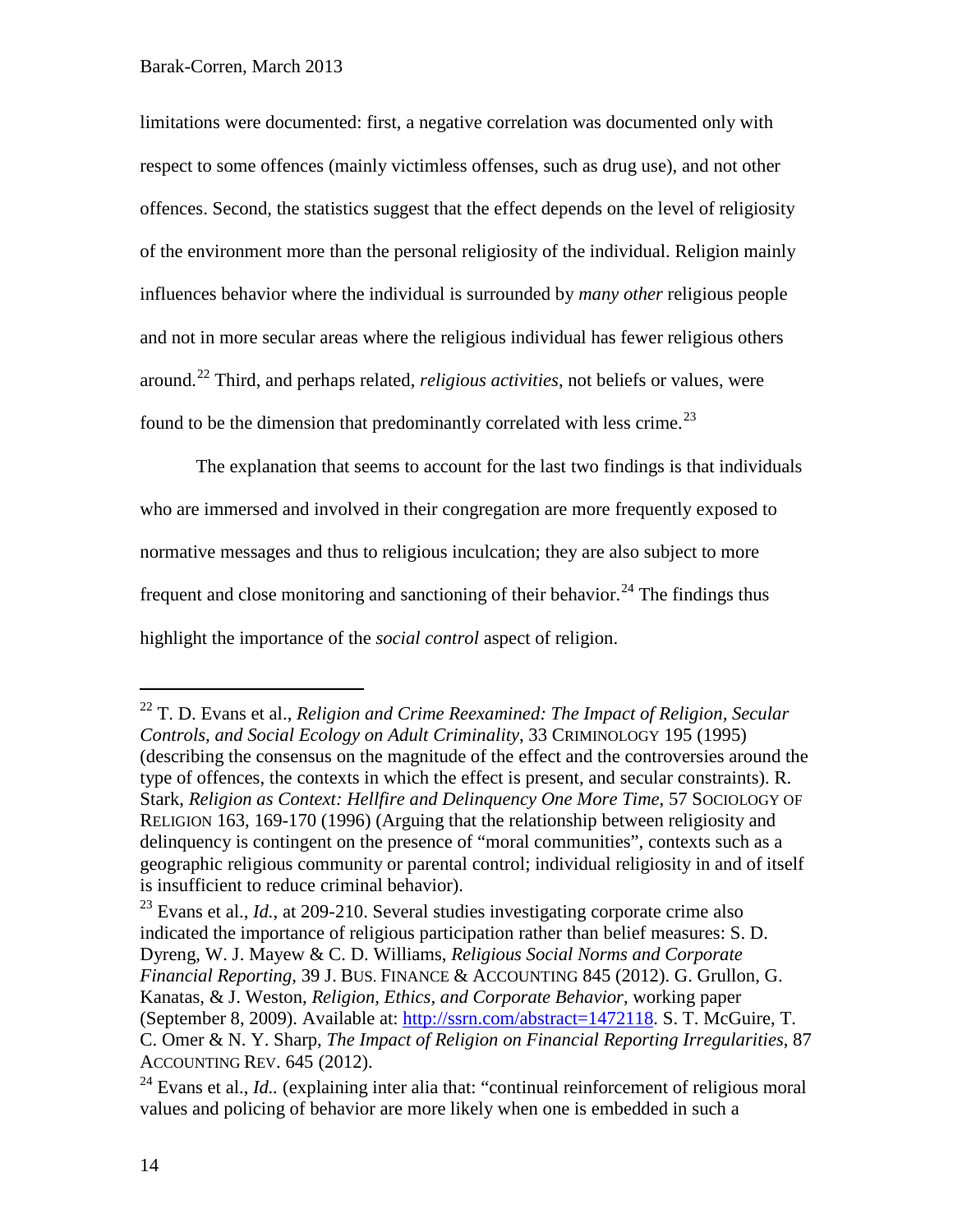The findings that (at least some dimensions of) religiosity can *support* compliance with the law should not come as a surprise, especially in light of the type of behavior that was studied. The studies investigated criminal behavior of the kind prohibited by both religion and law (like delinquency and property crimes) or broadly condemned as harmful and dangerous, in which case the prohibition is generally compatible with religious worldview (like drug abuse). Violations resulting from *conflicts* between law and religion were not investigated here. Taken in this light, we might indeed be surprised that the effect documented in the studies was not in fact *larger* and broader.

The notion of religion as a supporting normative system is important, as we shall see, not only because it gives us a more complete understanding of the dual role that religion plays with respect to law, but also because it is useful to conduct a typology of the different cases in which religion *competes* with the law. I shall turn to address this side of the law-religion relationship now.

## **B. Religion as a competing normative system**

As every two non-identical normative systems, religion and law can conflict and compete. I propose here a typology of conflicts between law and religion into two broad categories: (1) conflicts where religion and law hold inconsistent views on the appropriate standard of behavior in a case; and (2) conflicts where religion and law generally converge on the appropriate standard in the case but run into a conflict in the specific circumstances. As we shall see, it is sometimes difficult to sustain this distinction  $\overline{a}$ 

community of fellow believers. As White (1968: 27-28) noted, "the fact that an individual believes strongly or even prays often, is not as effective in directing his behavior as are the sanctions [religious and otherwise] he receives from other people." …. Thus, even if an individual professes hellfire beliefs or claims an internalized religious orientation in daily life, such religiosity is a less effective inhibitor for them than for those who regularly and directly account to a religious community").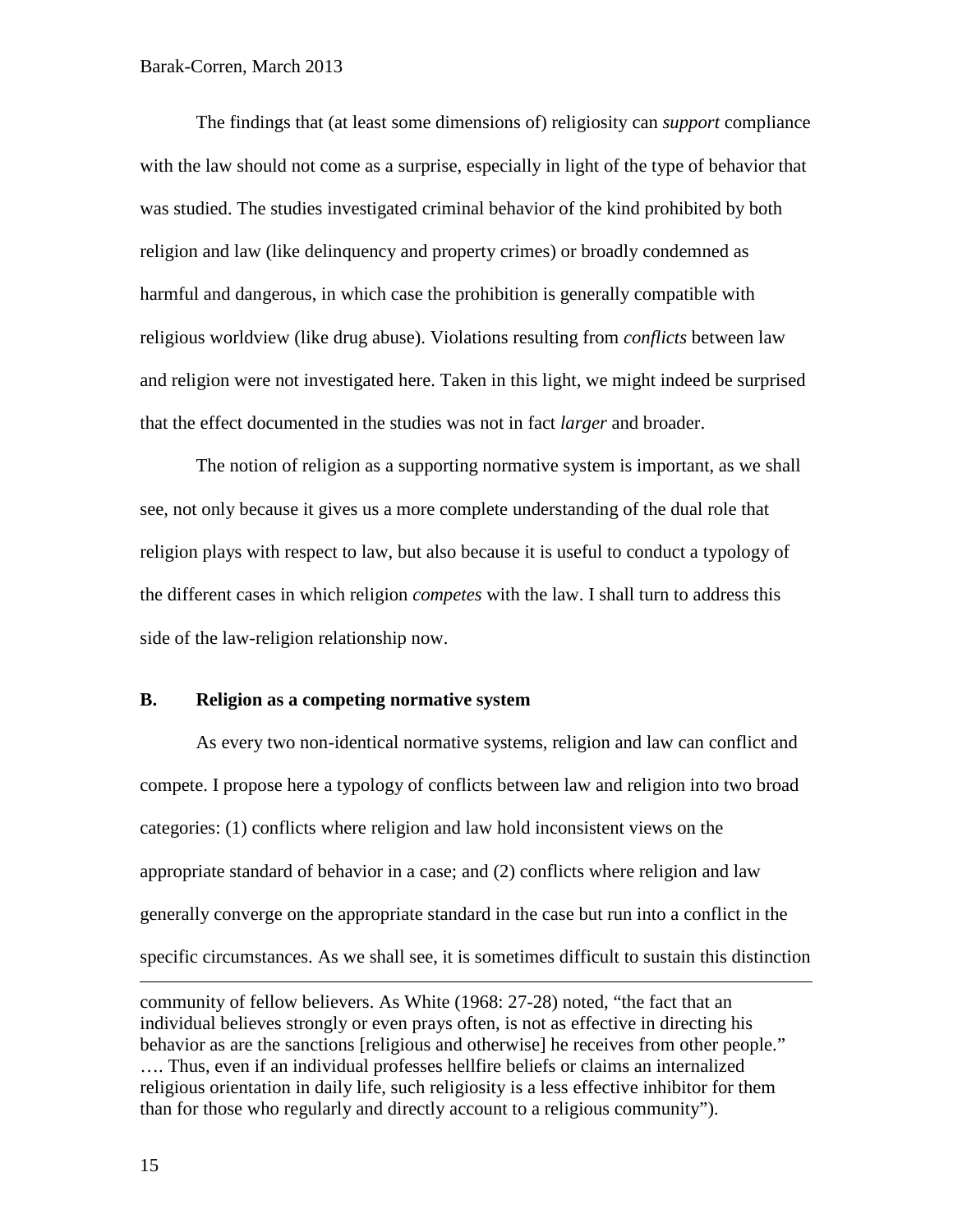in practice, as it often depends on the level of generality in which we define the norms involves. I still find it analytically important, however, as I think that the distinction makes sense and has implications at least in some cases. <sup>[25](#page-15-0)</sup>

# *1. No convergence on the ethical, Recurring conflicts*

The first type of normative conflict is that in which the legal rule and the religious norm are situated in stark and direct conflict. This is the case whenever the law directly *prohibits* a conduct which religion *requires* or *strongly encourages*, or when the law *promotes* or *protects* a conduct which religion *prohibits*. The first scenario I discussed, the *Smith* case, belongs in this category. The total ban on the use of peyote stands in stark contrast to the religious obligation to use the drag in sacramental rituals. Another example in this category pertains to religious norms with respect to women and their role in the family and in public life. Bars on freedom of movement, dress and marriage, forcible gender-based segregation of the public sphere,<sup>[26](#page-15-1)</sup> polygamy and female genital mutilation, all are considered strong norms in some religions<sup>[27](#page-15-2)</sup> but are prohibited in liberal democracies.<sup>[28](#page-15-3)</sup> The third example is the legal protection to free speech when it conflicts with religious prohibition on blasphemy, discussed in the third scenario.

<span id="page-15-0"></span> $25$  I do not suggest that the following typology is necessarily exhaustive. More lines can be drawn within each category, noting for instance the act-omission distinction (for a similar proposal see EDGE, supra note [6,](#page-3-4) at 87). Perhaps also one could choose a different organizing principle for the typology. I chose the general convergence on the ethical as the organizing principle because it seemed to me to capture the gist of these conflicts.

<span id="page-15-1"></span><sup>&</sup>lt;sup>26</sup> *Ragen* case, supra note [3](#page-1-4) (as the case explains, the ultra-orthodox men at least view the separation as required by the modesty standards that Judaism impose on adherents).

<span id="page-15-2"></span><sup>27</sup> See for instance the *Reynolds* case, supra note [1](#page-1-5) (where the defendant, George Reynolds, argued that the Mormon religion required him to marry multiple women and that the penalty for refusing to practice polygamy was eternal damnation).

<span id="page-15-3"></span> $28$  For a great discussion of the tension between these religious norms – and more – and liberal values see SUSAN M. OKIN, IS MULTICULTURALISM BAD FOR WOMEN? (1999).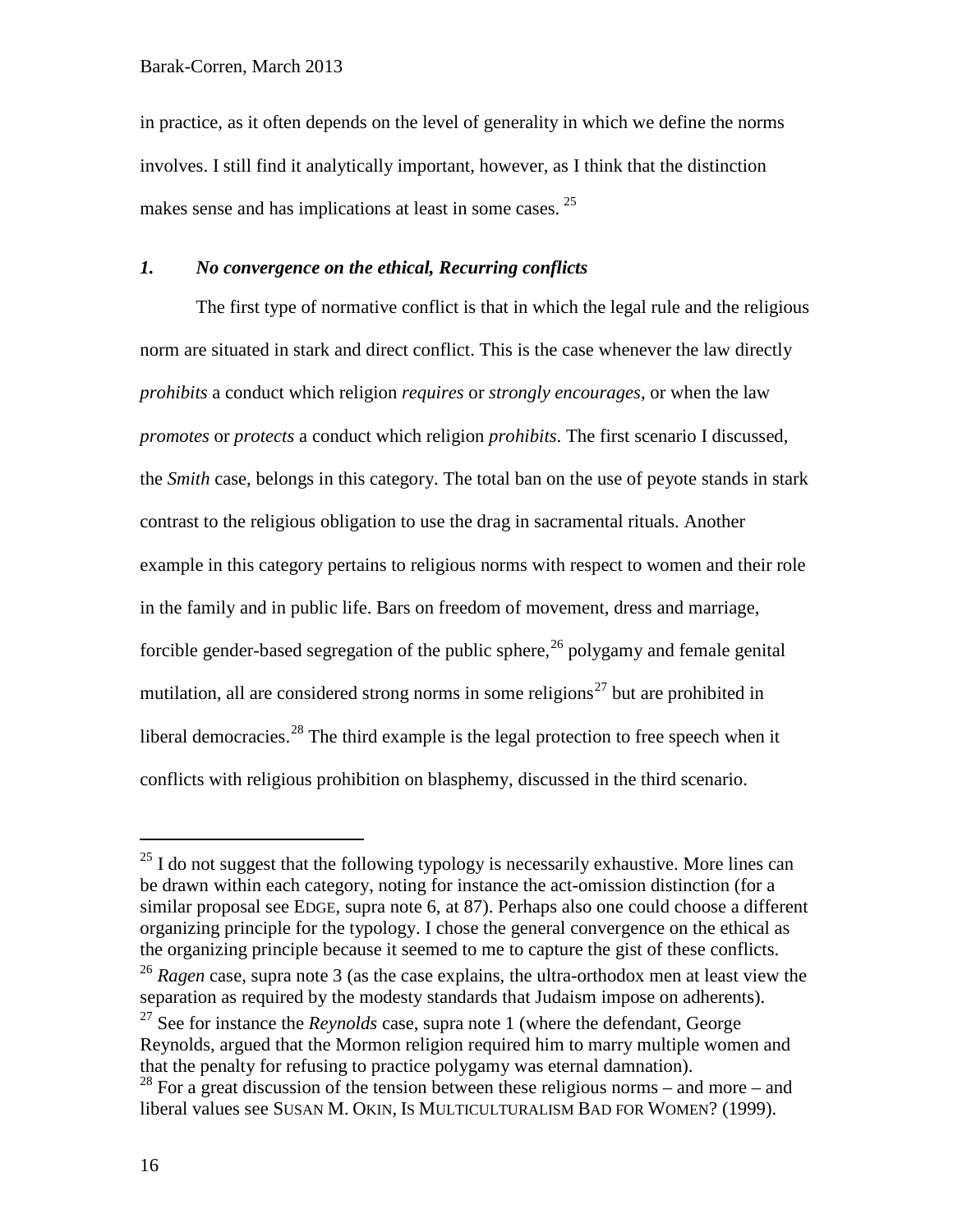*Prohibitive vs. optional norm.* The cases I reviewed so far are cases where there is an explicit and direct conflict between two contrasting requirements: equality vs. modesty/appropriate family roles; prohibition on drugs vs. mandatory use of drugs. A more moderate form of the no-convergence conflicts is one where the first norm is prohibitive and the second norm is optional. The line between a conduct that religion requires of the individual and a conduct that religion merely allows may be thin and vague from the individual's perspective and may depend on contextual and situational circumstances. But I assume that whenever the individual perceives the conflict to arise between a legal *prohibition* and a religious *option*, they will feel that they have some area of maneuver that renders the conflict less acute in comparison to the first category. Theories of norms in social psychology seem to support this observation: injunctive norms appear to have greater influence on people.<sup>[29](#page-16-0)</sup> Two other factors that have impact are how important the norm is considered to be and how specific it is.<sup>[30](#page-16-1)</sup> The more important and the more specific – the greater influence the norm has on behavior. Taken together, these findings provides psychological support to my conceptual analysis that norm that are optional, less important and more abstract are likely to produce conflicts in a lower level of intensity.

<span id="page-16-2"></span><span id="page-16-0"></span> <sup>29</sup> Psychological research of norms distinguished between *injunctive* norms, which specify what is commonly regarded as ought to be done, and *descriptive* norms, which describe what others mostly do in a given situation – but not necessarily ought to do. Several studies found people to be, in certain situations, more influenced by injunctive norms than descriptive norms. See R. A. BARON & D. BYRNE, SOCIAL PSYCHOLOGY 354 (2004); Rachel I. McDonald, Kelly S. Fielding & Winnifred R. Louis, *Energizing and De-Motivating Effects of Norm-Conflict*, 39 PERS. SOC. PSYCHOL. BULL. 57 (2013). <sup>30</sup> BARON & BYRNE, *Id.,* at 131-132 (discussing empirical findings that people are more

<span id="page-16-1"></span>inclined to act based on attitudes that they perceives as strong, specific and important to them, and that are also accessible in the circumstances).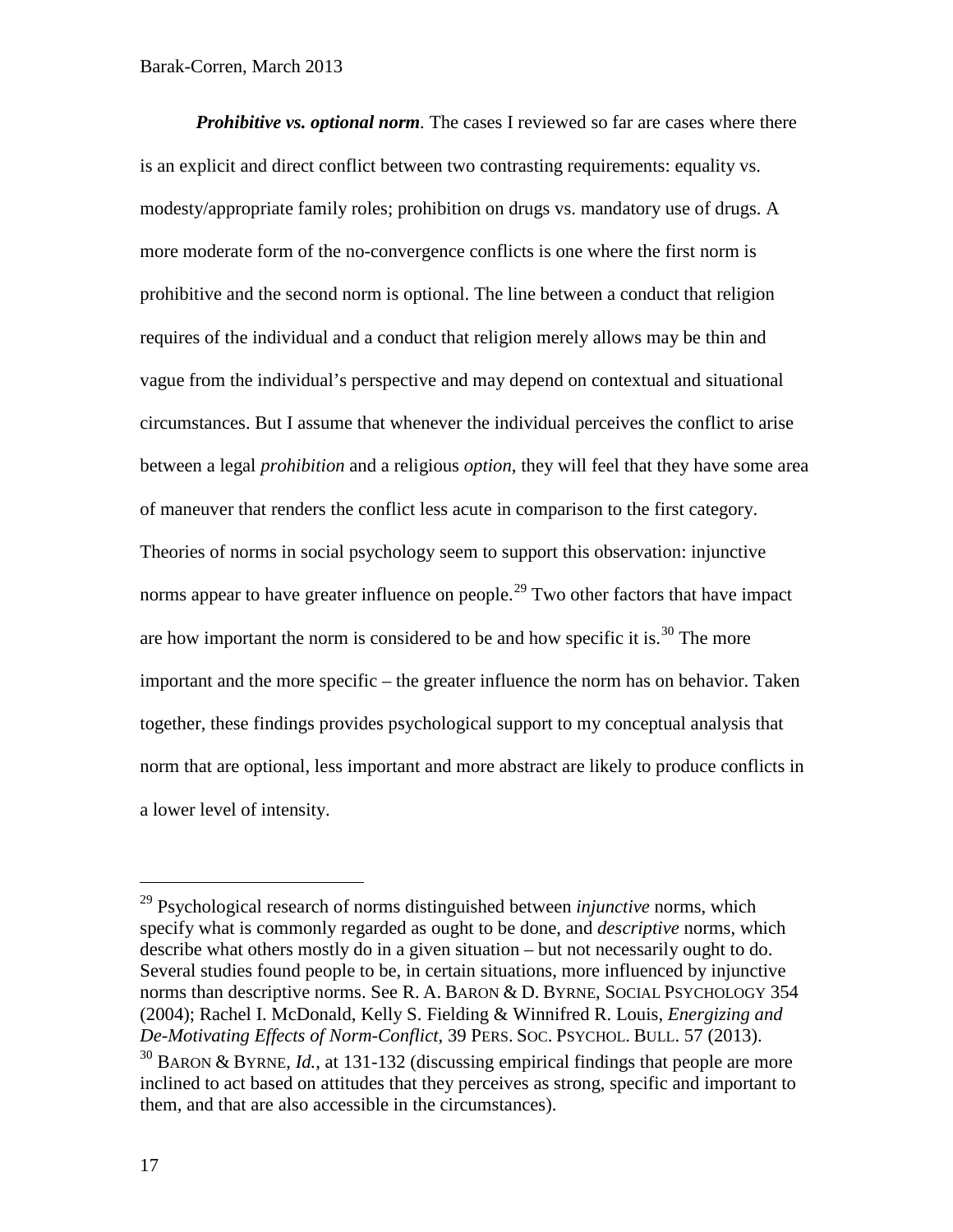# *2. General convergence on the ethical, Specific conflicts*

A second category of conflicts is where the law and religion are generally aligned, but conflict ensues in a specific case. Both law and religion proscribes harming other people and harming their property – in the general case. They converge on the ethical standard of behavior, and religion functions as *a supportive* normative system. Yet the general convergence might break in the circumstances of a specific case, where a higher religious norm intervenes.

This scenario is also known as the *teleological suspension of the ethical*. This term, coined by the nineteenth century Danish philosopher Søren Kierkegaard, refers to situations in which individuals put aside the ordinary ethical – their universal moral commitments, including many religious commitments – to achieve an ulterior religious goal. Kierkegaard applied this concept on the biblical story of the Binding of Isaac, and argued that Abraham was willing to violate the universal norm against murdering an innocent and his parental duties towards his son in order to follow a duty to a higher source of command than standard ethics – the divine.<sup>[31](#page-17-0)</sup> Abraham suspended ordinary ethics to accomplish a higher religious goal; and the end justified the means. Similarly, religion-based normative conflicts today can take the form of a clash between ordinary ethics (converging with the law) and higher religious norms that are experienced as or argued to be important enough to justify unethical means.

<span id="page-17-0"></span> 31 See McDonald, William, *Søren Kierkegaard*, THE STANFORD ENCYCLOPEDIA OF PHILOSOPHY (Fall 2012 Edition, Edward N. Zalta ed.), Ch. 4, <http://plato.stanford.edu/archives/fall2012/entries/kierkegaard/> (last viewed on January 2013). Calvin O. Schrag, *Note on Kierkegaard's Teleological Suspension of the Ethical*, 70 ETHICS 66–68 (1959). John Ladd, *Politics and Religion in America: The Enigma of Pluralism, in* RELIGION, MORALITY AND THE LAW: NOMOS XXX 263, 272 (J. Roland Pennock & John W. Chapman eds., 1988).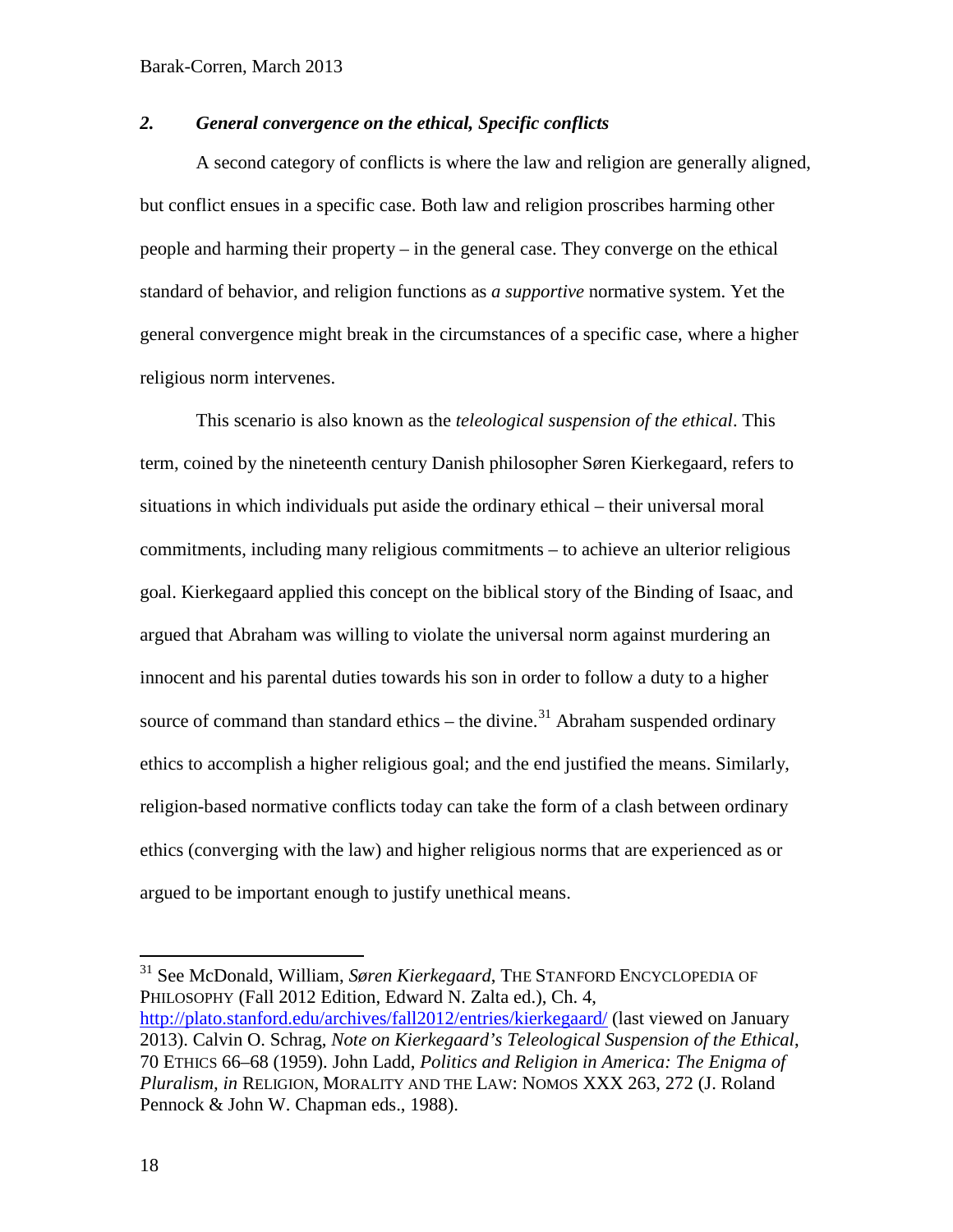I classify cases of teleological suspension of the ethical again into two categories: cases where there religion and law *explicitly converge* on the ethical in the general course of things, and cases where the two are *compatible*, but religion has *no specific* prohibition that parallels the legal one. Things get a little complicated though.

*Explicit convergence on the ethical.* The first group seems to describe cases like the third scenario: in the general case both religion and law proscribes violence towards other persons and their property. There is thus no conflict between a legal prohibition on vandalism or threats of violence and religion, as both proscribe these behaviors. Yet in the particular cases of *Piss Christ* and the Mohammad cartoons a conflict emerged because a higher religious rule – the prohibition of blasphemy – intervened and required (from the standpoint of the religious individual) that blasphemy is removed and the blasphemer is punished.<sup>[32](#page-18-0)</sup>

Wait, you might say -- how can this scenario fit into the general convergence group when I also classified it under the no-convergence group of conflicts (under the assumption that there is no convergence between law and religion in terms of the tension between freedom of speech and the prohibition on blasphemy). This is the point where I have to admit that my typology is probably contingent on the level of generality in which norms are viewed. However, I still think that it is important to identify the cases where there is *some level* of generality where explicit convergence is found, because these are the cases where individuals are presumably more reluctant to deviate from the law because such act will also run against and established religious norm. They not only

<span id="page-18-0"></span> $32$  The perception that believers are obliged to go against blaspheme, avenge it and punish its perpetrators are apparently rooted in religious belief. For an overview see LEVY, *supra* note [15,](#page-6-2) at 3.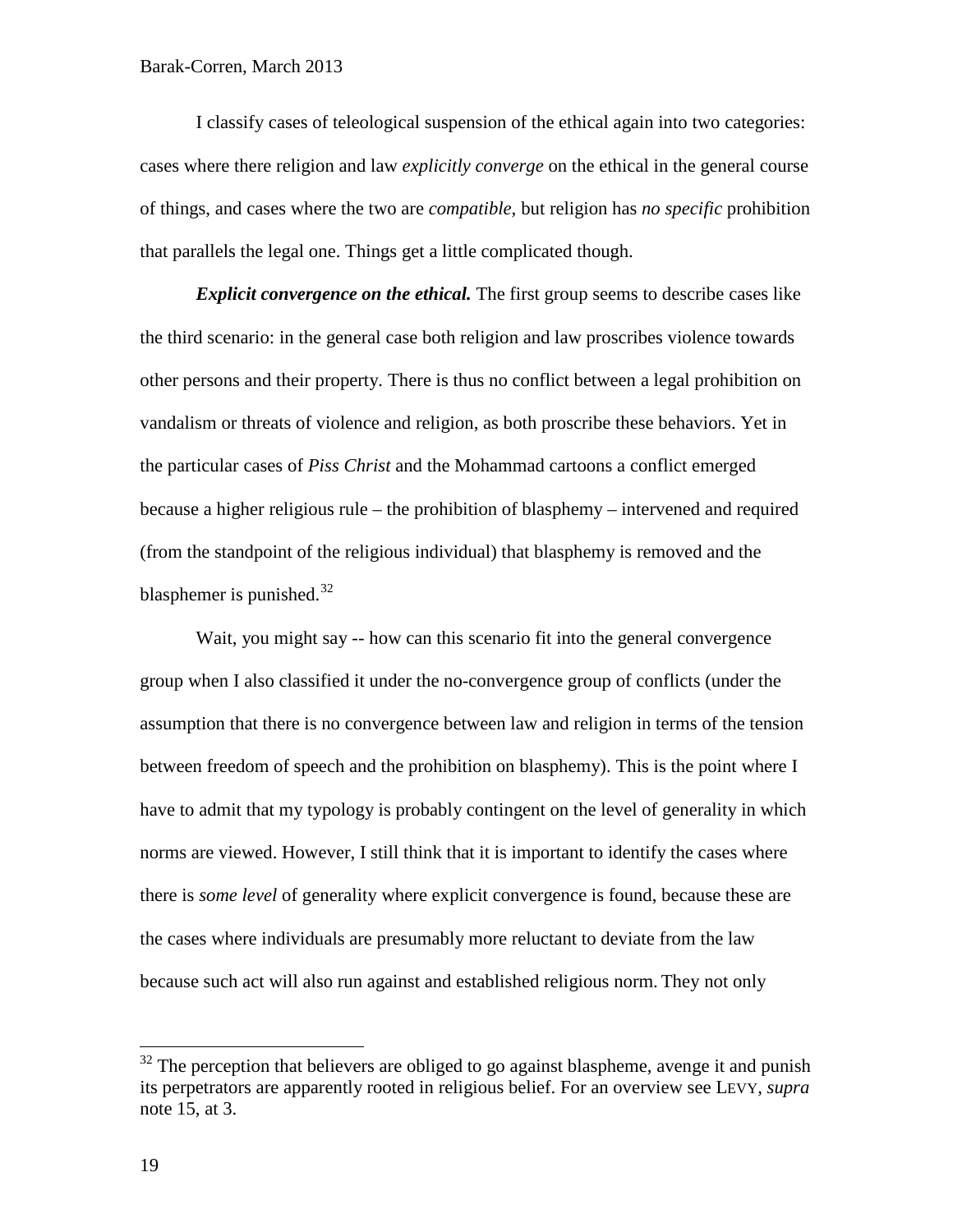experience a law-religion normative conflicts but also an intra-religious normative conflict between the competing religious norms. Thus, they might seek first *other venues of action* that do not bring the two religious commitments into conflict, and the law (which has stakes in this conflict) will gain from this search for consistency. The role of religion as a supportive normative system can come into play. In section V, I argue that the law should institute and maintain such venues of action like judicial recourse and administrative hearings, so as to allow believers to utilize legitimate venues to express protest.

*Implicit compatibility.* The second category of teleological suspension of the ethical is where the law prohibits a conduct that religion has little or nothing to say about (thus the prohibition raises no conflict in general), but when a specific and higher-order religious norm interferes - the conduct may become mandatory or strongly encouraged. I would classify the *Immanuel school* case in this category. This may be a rare example, as religions usually define clear standards regarding treatment of out-groups; but in the present case there is no direct religious prohibition or alternatively a requirement of ethnic discrimination among Jews. The two normative systems seem quite compatible. But when it comes to schooling, a higher norm that seems to deal with the proper ways to educate children interferes, and this norm gives rise to the normative conflict.

Another example that belongs in this group is the illegal erection of outposts in the West Bank, under the control of Israel. Jewish orthodoxy that sponsors the construction of the outposts has no conflict with secular planning and construction law in the general case, but it also doesn't have an explicit prohibition on illegal construction. Therefore, the two normative systems are generally compatible. Yet in the case of the

20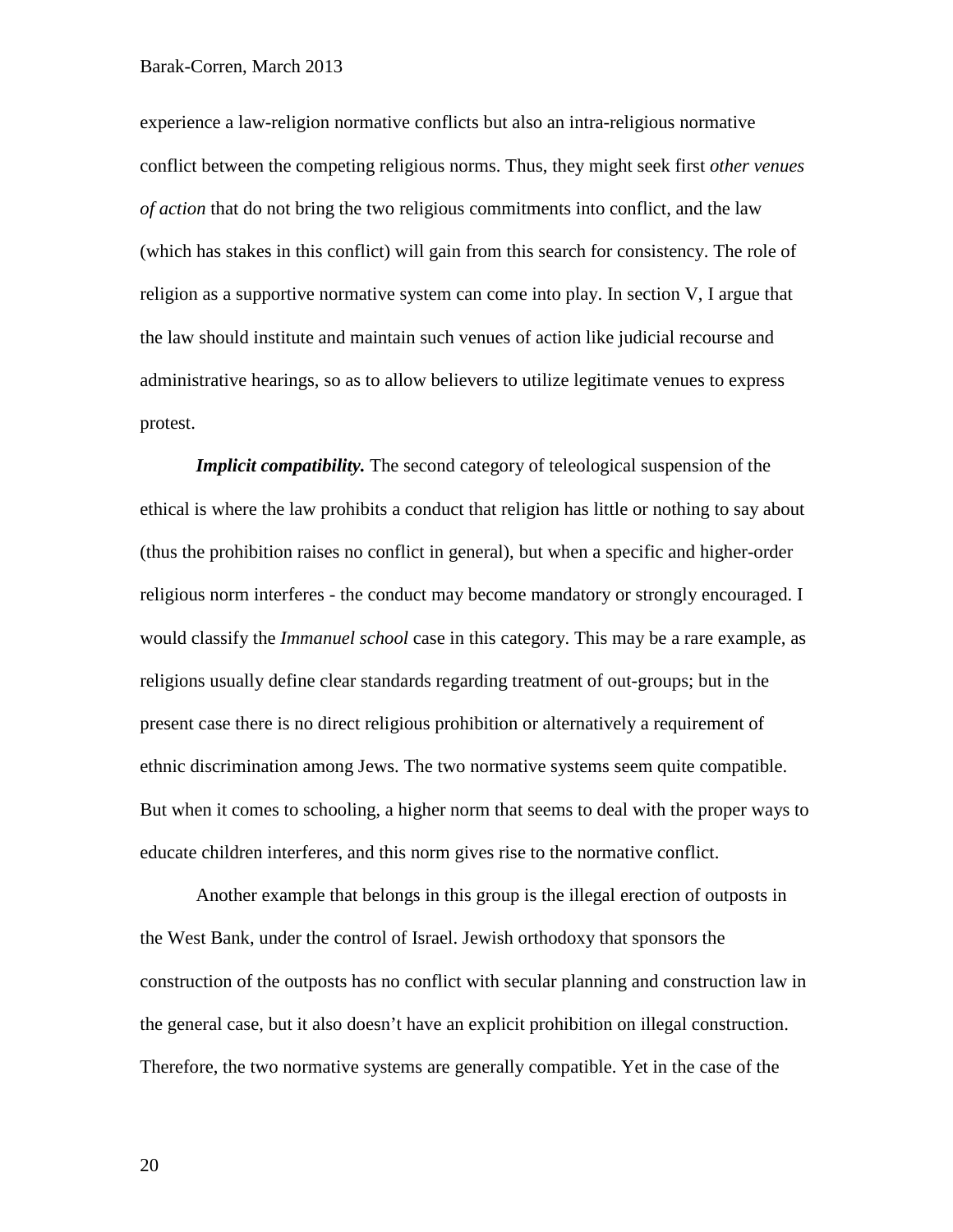outposts a higher-order religious mandate intervenes: the mandate to inhabit the whole of Israel and ensure Jewish control in the territories. The grounds for such religious beliefs are immaterial for the purposes of my argument.<sup>[33](#page-20-0)</sup> What matters is only that individuals subjectively believe or made to believe in them and are ready to act on their belief. This gives rise to the normative conflict and to possible violation of the law.

In my view, the "implicit compatibility" category that I've just discussed is *more* problematic from the standpoint of the law than the "explicit convergence" category because when *both* religion and law proscribe the conduct in the general case, individuals are probably more reluctant to disobey the law even when a higher religious norm intervenes. As noted, the individual will strive to minimize her normative conflict as she sees *both norms as binding*. But when the conflict emerges between a legal norm that has no parallel in the religious normative system and a high-order religious norm intervenes, and then the conflict enjoys *no moderating influence* and is inevitably more intense.

I think that the last examples and the notion of the teleological suspension of the ethical captures what seems to be a core mechanism that drives religiously motivated acts of noncompliance with the law: a higher source of authority or norm intervenes and suspends the law, and sometimes other religious commitments as well.<sup>[34](#page-20-1)</sup> The ultimate

<span id="page-20-0"></span><sup>&</sup>lt;sup>33</sup> Of course, none of the classifications that I make here is free of doubts. The commandment to inhabit the whole of Israel raises debates among Jewish denominations as to whether such requirement even exists and if so, under what conditions. See the RELIGIOUS RIGHT REPORT, *supra* note [4,](#page-2-1) *id*. In addition, many religious individuals believe that they are generally obliged to follow state law for religious reasons, what may place the conflict in the province of the previous category – explicit convergence, specific conflict. Again it follows that my typology is more of a framework of analysis and not a rigid and precise classification. Rather, it differs from one denomination to the other. What it important for my argument is only the *subjective* standpoint on the matter.<br><sup>34</sup> R. SCOTT APPLEBY, THE AMBIVALENCE OF THE SACRED 82 (1999) (drawing on the

<span id="page-20-1"></span>example of Jewish extremism in Israel prior to the assassination of Prime Minister Rabin,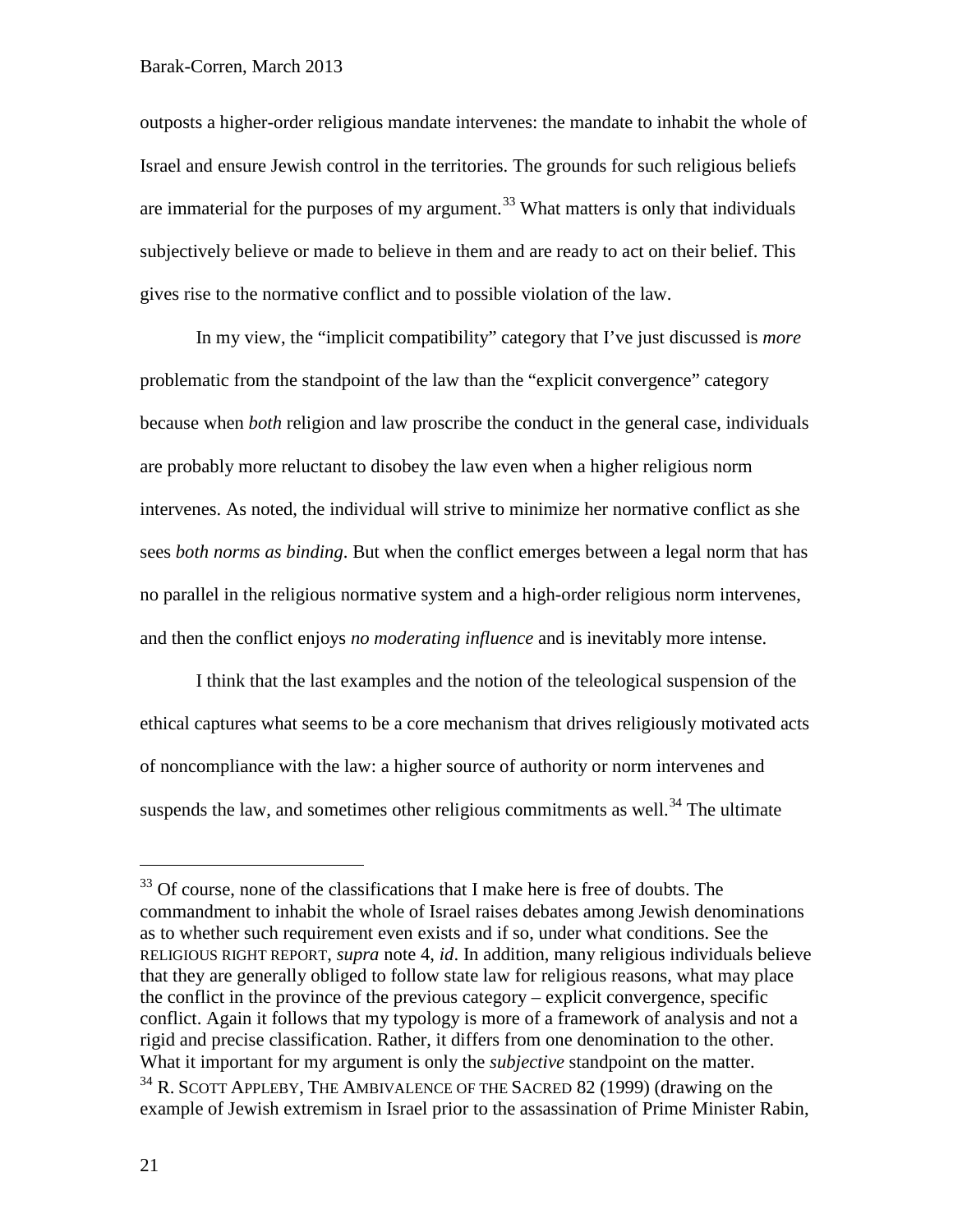source of authority is thus a core issue.<sup>[35](#page-21-0)</sup> The more an individual acts on the basis of the supremacy of divine law and the more important the norm in question is perceived to be,  $36$  the more the individual is expected to violate the law.

But this does not mean that lawmakers cannot foresee these conflicted situations and mitigate the conflict in advance. One possible direction that rises from the typology I suggested here is to identify conflicts that also characterized as intra-religion normative conflicts. These are natural candidates to be mitigated by providing believers with other venues of action but the deviant one. More possible directions as well as obstacles will be addressed in the following chapters. The next chapter is functional: it reviews the common models that explain compliance with the law and offer prescriptions on how to install legal rules to promote compliance; the purpose of this review is to understand whether the model is applicable to our case, and whether the prescriptions are workable solutions to religion-based normative conflicts as well.

# **III. What explains compliance with the law: three models**

Legal, economic and psychological literatures offer three main explanations as to why people comply with the law, each focusing on different factors and offering different prescriptions for the lawmaker interested in encouraging compliance with the law. *The rational analysis model* argues that individuals comply with the law only to the extent

 $\overline{a}$ 

the author argues that all world religions have created "emergency" rationales, capable of suspending nearly all laws and allowing nearly all actions to believers).

<span id="page-21-0"></span><sup>35</sup> S. C. Idleman, *Why the State Must Subordinate Religion*, LAW & RELIGION – A CRITICAL ANTHOLOGY 175, 185-186 (S. M. Feldman ed., 2000); S. Levinson, *Constituting Communities Through Words That Bind: Reflections on Loyalty Oaths*, 84 MICH. L. REV. 1440, 1467 (1985). C. H. Esbeck, *Restatement of the Supreme Court's Law of Religious Freedom: Coherence, Conflict, or Chaos*, 70 NOTRE DAME L. REV. 581, 637 (1994).

<span id="page-21-1"></span><sup>&</sup>lt;sup>36</sup> See BARON & BYRNE, supra note [29,](#page-16-2) at 131.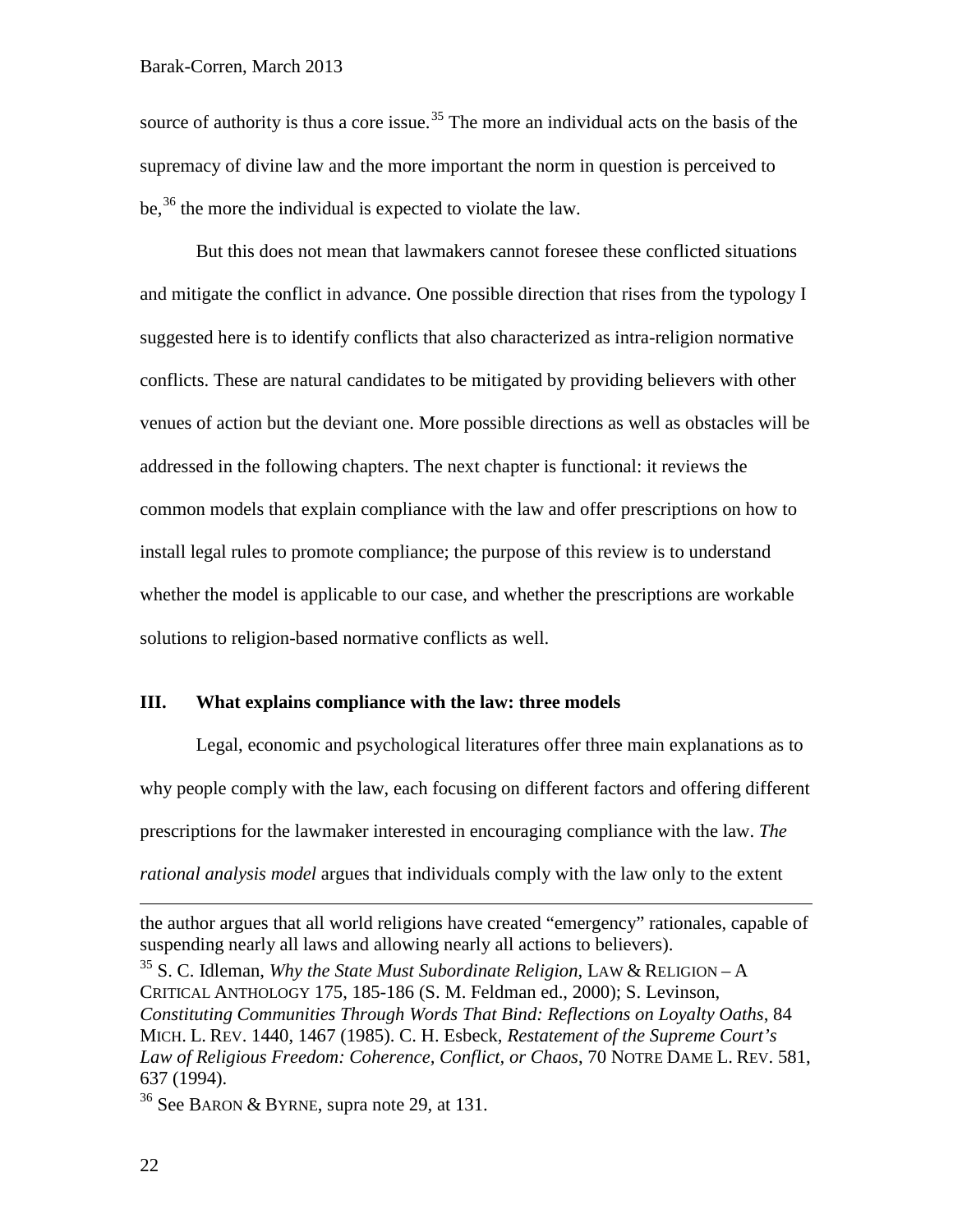they find it beneficial, following a rational cost-benefit analysis. Conversely, *the legitimacy-based analysis model* argues that individuals are not guided by cost-benefit considerations but rather by normative considerations about the legitimacy and morality of the law. Their judgments of these issues are largely facilitated by how fair they perceive legal authorities to be. The third model, *compliance as conformity to social influence*, emphasizes the role of simple conformity to other people and norms, as distinguished from deliberative analysis, in compliance with the law.

This chapter presents the models in more detail and applies them to the situation of religion-based normative conflicts. Based on this, I argue that neither model provides a complete explanation to why people decide to (dis)obey the law in religion-based normative conflicts. Instead of viewing the three models as contrasting and distinct as their leading proponents do, I argue that the analysis should be reconstructed around the interplay of individual's identities. Specifically, individuals who strongly identify with the state (e.g. proud of being a citizen, very patriotic) are more likely to deploy the normative model, whereas individuals with a low civic identity and strong religious identity are more likely to deploy the rational model. When one identity is particularly salient – whether due to group influence or in a specific context – individuals are likely to conform to the norm that the salient identity implies.

## **A. Compliance with the law as a rational analysis**

The first and most pervasive approach to analyze behavior in legal writing is the economic analysis of law. This line of scholarship, based on *rational choice theory*, portrays the individual as a rational maximizer who makes decisions based on a costbenefit analysis (CBA). The theory assumes that each individual has a utility function,

23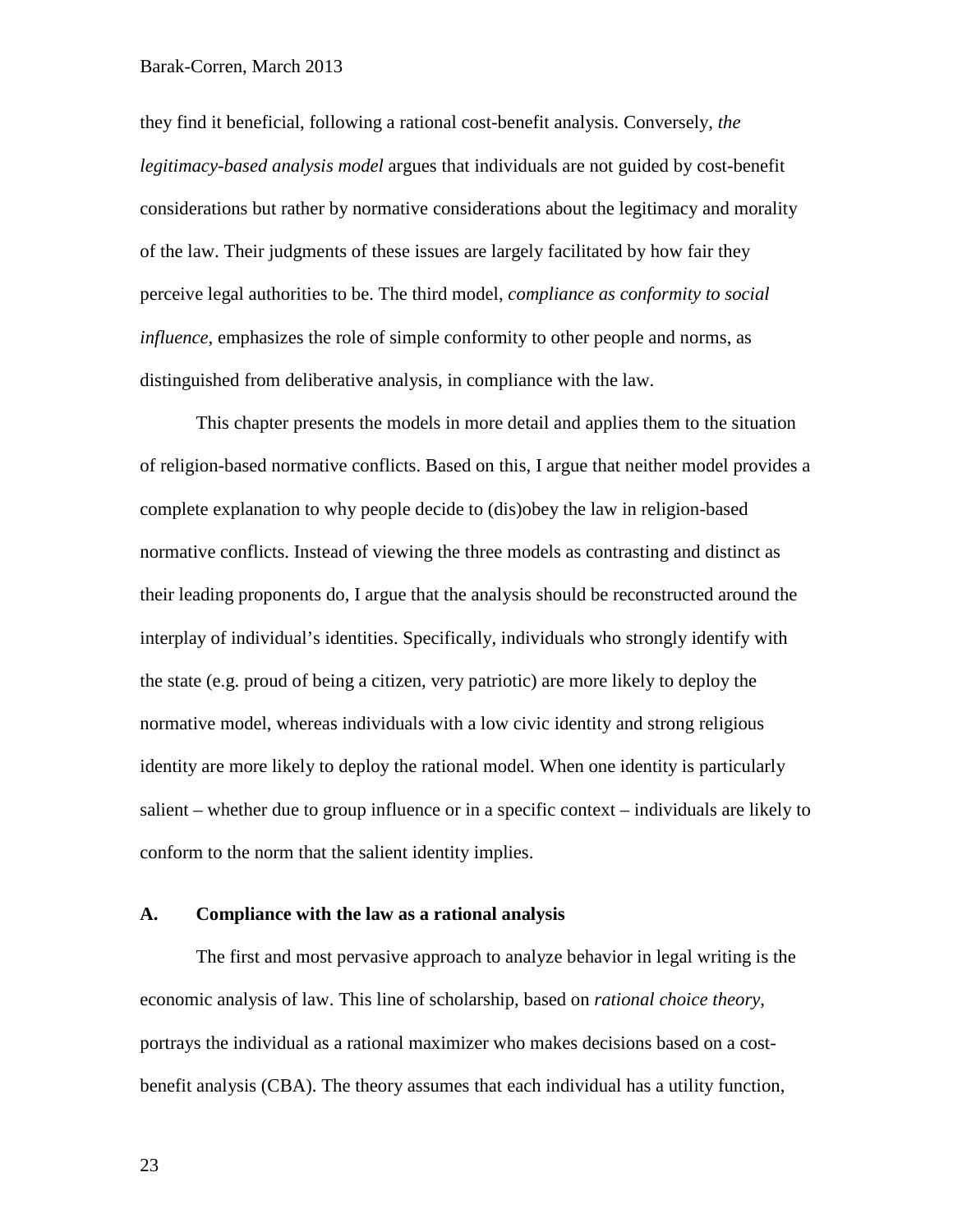which reflects her preferences, desires and personal taste – a function that the individual seeks to maximize at all circumstances. To do so, the individual needs to consider the implications of her potential decision: what benefits it will bring about and what costs it will entail. Thus, in order to reach a decision whether to obey the law in a particular case, the individual presumably assesses the benefits and costs she is expected to incur as a result of compliance and weigh them against each other. The ultimate decision is the outcome of a rational calculus, whether the benefits of adherence outweigh the costs (including the benefits of *non*-compliance) according to the individual's utility function.<sup>[37](#page-23-0)</sup>

Assuming such rational decision-making process, the economic analysis of law explores the factors that can influence the individual in her decisions. The usual focus is on *external influences (incentives)*, under the assumption that the law is more apt to influence behavior through environmental factors than through manipulating internal motivations. External incentives are generally divided to *rewards (or subsidies)* - factors that encourage behavior by producing benefit; and *sanctions (or taxes)* - factors that discourage behavior by generating costs. When it comes to compliance, the general assumption is that *as long as the legal system provides enough incentives, individuals will obey the law*. [38](#page-23-1) Legal incentives are mostly in the form of sanctions, such as fines, confiscations and incarceration; rewards, though present (e.g. in the form of privileges or tax benefits), are less common. Importantly though, the efficiency of incentives is not

<span id="page-23-2"></span><span id="page-23-0"></span> <sup>37</sup> Garry Becker, *Crime and Punishment: an economic approach*, ESSAYS IN THE ECONOMICS OF CRIME AND PUNISHMENT 1 (Becker & Landis Eds., 1974).

<span id="page-23-1"></span><sup>38</sup> Steven Shavell, *Economic Analysis of Public Law Enforcement and Criminal Law*, FOUNDATIONS OF ECONOMIC ANALYSIS OF LAW (2004); A. M. Polinsky & S. Shavell, *The theory of public enforcement of law,* HANDBOOK OF LAW AND ECONOMICS 405 (Polinsky & Shavell eds., 2007).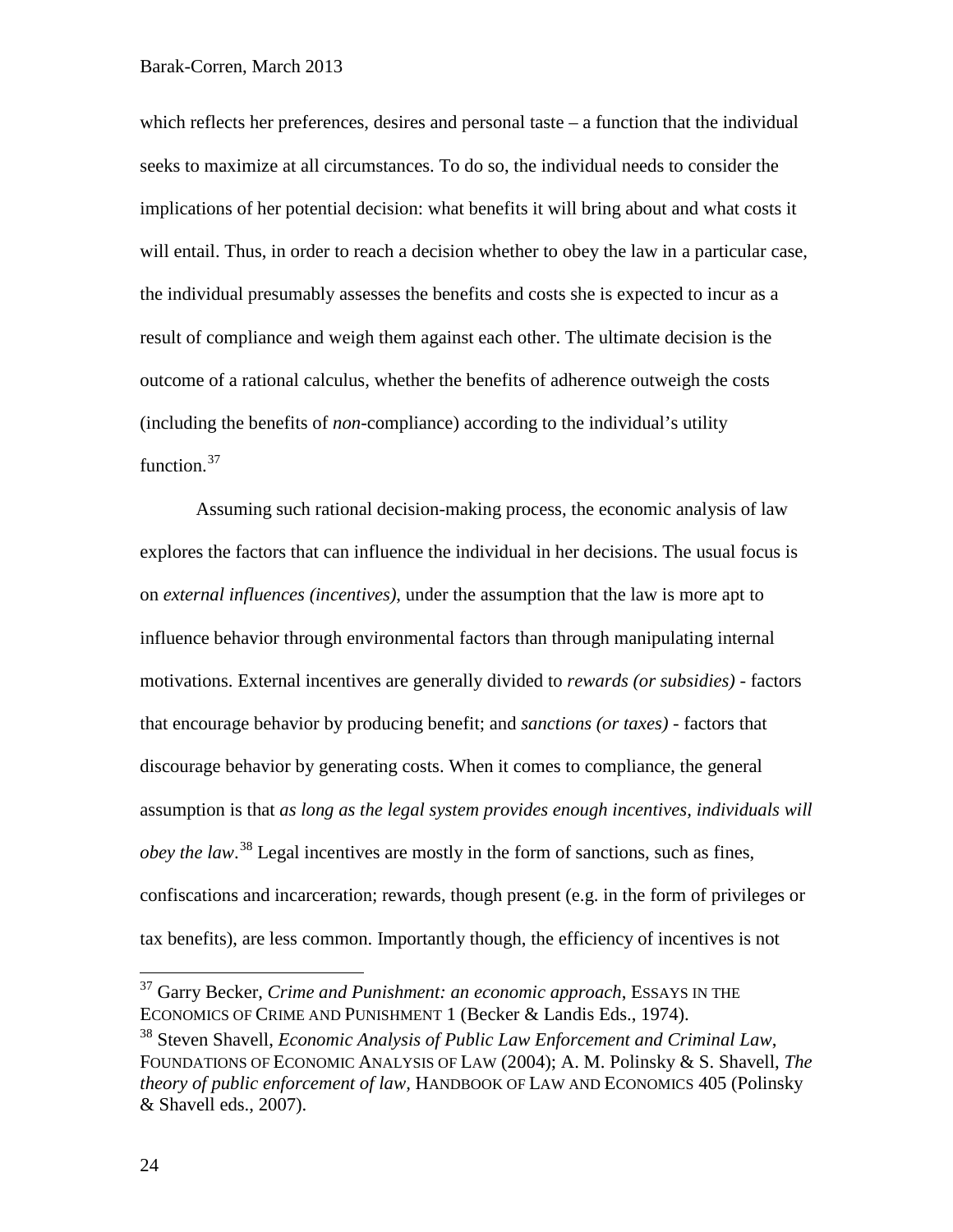measured only by their magnitude, but also by the likelihood of their application. In the case of sanctions, this likelihood means that the combined chances of apprehension, prosecution and conviction. The total cost in rational terms is always a product of both the magnitude and probability of the incentive.<sup>[39](#page-24-0)</sup>

*Can the model adapt to explain religion-based normative conflicts?* From the perspective of *homo economicus*, the rational decision maker, there is nothing special in a state of normative conflict in general or in a religion-based normative conflict in particular. If a specific norm is deemed more important, this will reflect in the value of the incentives it offers. The individual is expected to take the course of action that will deliver the greatest positive surplus, whether it means obeying the law or following the religious norm. $40$  Is it really so?

Many arguments can be made against this prediction. I will focus only on two: first, the argument that there is something special about norms – including religious norms – that unsettles the application of rational analysis to behaviors driven by norms. Second, the more general argument from behavioral economics that people systematically deviate from the predictions of rational analysis. I will say several things about the first argument, and fewer things about the second argument, mainly because so much was already said on this point by others.

<span id="page-24-0"></span> <sup>39</sup> Polinsky & Shavell, *Id*.; Daniel S. Nagin & Raymund Paternoster, *The Effects of the Perceived Risk of Arrest: testing an expanded conception of Deterrence,* 29 CRIMINOLOGY 561, 580 (1991).

<span id="page-24-1"></span> $40$  A note to the reader who finds it strange to analyze religion with economic tools: this is less of a puzzle than it might seem. The economic analysis of religion does not concern itself with the normative force of religious convictions, only with the ways in which religion induces and influences behavior; see Michael W. McConnell & Richard A. Posner, *An Economic Approach to Issues of Religious Freedom*, 56 U. CHI. L. REV. 1, 3 (1989). And more generally: L. R. Iannaccone, *Introduction to the Economics of Religion*, 36 JOURNAL OF ECONOMIC LITERATURE 1465–1495 (1998).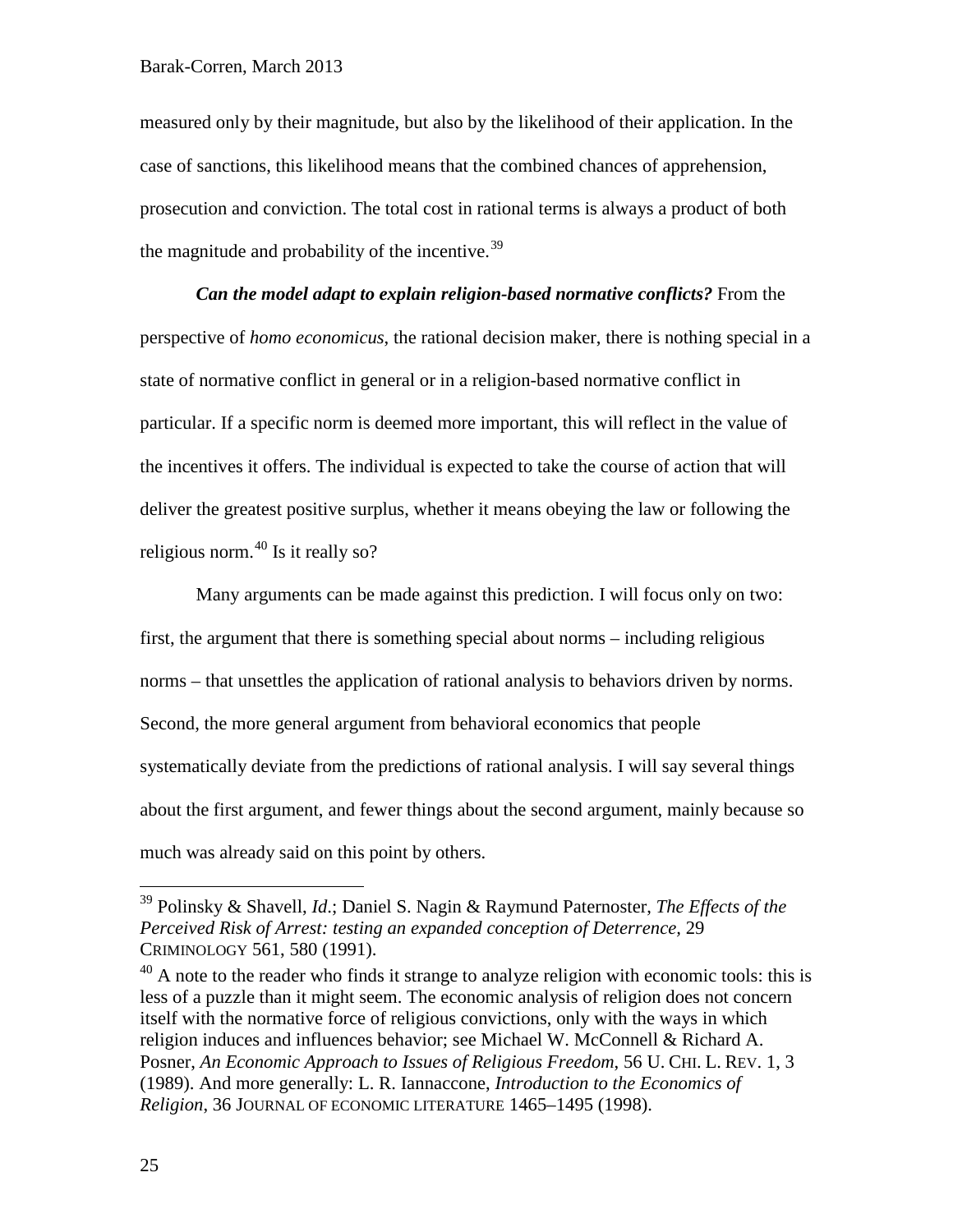<span id="page-25-4"></span>What is it about religious norms that can hamper rational analysis? Norms can fit in the economic analysis in two ways: as (external) incentives for behavior that operate much like legal rules, only with different incentives;<sup>[41](#page-25-0)</sup> or as an (internal) part of individuals' preferences, embedded into their utility function.<sup>[42](#page-25-1)</sup> Under the first option, normative conflicts do not pose a special challenge for the rational analysis model: the utility that individuals derive from following norms, be it sentimental, ideological or social, enters the calculus like any other utility. Laws and norms are assessed on the same footing. Under the second option, however, norms and laws are not similarly situated, as laws are external incentives whereas norms are internalized into the utility function itself. They form an *identity*, an ideal prescription on how to behave, that sticks with the individual regardless of external rewards or punishments:<sup>[43](#page-25-2)</sup> rather, people act according to what their identity implies out of a sense of obligation.<sup>[44](#page-25-3)</sup>

<span id="page-25-0"></span><sup>&</sup>lt;sup>41</sup> See more below, in section IV.C.1: low identifiers. In general, see: Louis Kaplow  $\&$ Steven Shavell, *Moral Rules, the Moral Sentiments, and Behavior: Toward a Theory of an Optimal Moral System*, 115 J. POL. ECON. 494, 502 (2007). Shavell, *supra* note [110.](#page-53-0)

<span id="page-25-3"></span><span id="page-25-1"></span> $42$  Becker, at 225 e.g., supra ("Norms are those common values of a group which influence an individual's behavior through being internalized as preferences."). Robert Cooter criticized the analysis of norms as incentives, R. Cooter, *Expressive Law and Economics*, 27 J. LEGAL STUD. 585 (1998). ("Modern microeconomics trivializes moral commitment by treating it as an exogenous taste"). The idea was expanded and formulated in G. Akerlof & R. Kranton, *Economics and Identity*, QUARTERLY J. ECON. 715, 720 (2000); G. Akerlof & R. Kranton, *Identity and the Economics of Organizations*, 19 J. ECON. PERSPECTIVES 9 (2005).

<span id="page-25-2"></span><sup>&</sup>lt;sup>43</sup> With respect to the definition of identity, note the following observation: "although the concept of identity has taken on a variety of different meanings in various disciplines within social psychology, … social identity is often defined broadly as an expansion of self-concept involving a shift in the level of self-conception from the individual self to the collective self, often based on perceived membership in a social category." N. J. Goldstein & R. B. Cialdini, *using social norms as a lever of social influence, in* THE SCIENCE OF SOCIAL INFLUENCE 167, 170 (A.R. Pratkanis ed., 2007): Cooter, *Id.*, at 598- 603, points at the rationality of a conscious and rational choice to change one's preferences (utility function), when the change is expected to lead the individual to Pareto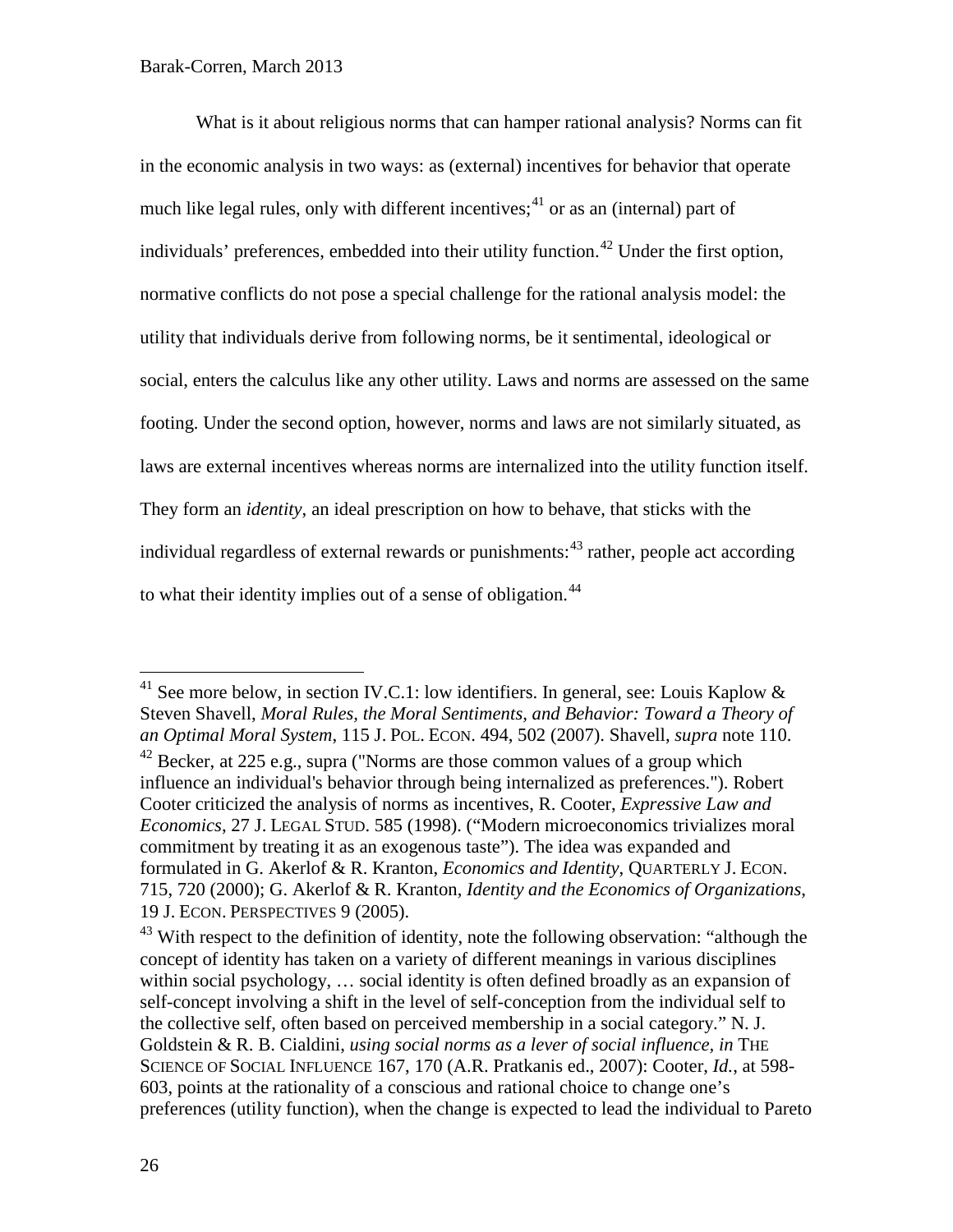<span id="page-26-2"></span>This notion, if true, is not a fatal blow to the rational analysis model. True, the economic analysis has downplayed the role of internal factors, preferences in particular, in human choices.<sup>[45](#page-26-0)</sup> But as long as the utility that people derive from their normative preferences can be quantified and assessed, people can still engage in CBA when they decide how to act in normative conflicts. Yet decisions from identity disclose preferences that do not seem to comport with standard CBA, such as altruism or non-selfishness, preferences for the welfare of others and/or for reciprocity. A large body of empirical studies showed that many individuals exhibit such preferences and behave contrary to their self-interest as traditionally defined, even when they derive no apparent benefit as a result – not even non-material gains such as reputation or meaningful relationships.<sup>[46](#page-26-1)</sup>

<span id="page-26-3"></span>As to the general shortcomings of the economic analysis, much has been said by

now to solidify the argument that individuals are not purely rational and thus rational

self-improvement. But one may not necessarily assume a conscious change of preferences for Akerlof & Kranton's theory to work.

<span id="page-26-1"></span><sup>46</sup> STOUT, *supra* note [109,](#page-52-0) *Id* (reviewing the research). For critiques of the economic analysis shortcomings in this regard see Cooter, *supra* note [42.](#page-25-4) at 597; Sunstein, *supra*  note [17,](#page-10-0) at 910-911, 931-933. R. B. Korobkin and T. S. Ulen, *Law and behavioral science: removing the rationality assumption from law and economics*, 88 CAL. L. REV. 1051, 1068 (2000). Although many critics believe that these findings refute the notion of rationality altogether, I do not share this criticism. These findings merely suggest that individuals can derive substantial gain from comporting with internal value systems, even when there is no external gain, material or non-material. Such behavior is perfectly rational as long as it comports with the individual's utility function. *Sunstein*, *supra* note [17,](#page-10-0) at 909.

 $\overline{a}$ 

<sup>44</sup> Akerlof & Kranton, *Economics and Identity*, supra note [42,](#page-25-4) 728, 733.

<span id="page-26-0"></span><sup>45</sup> T. R. Tyler & J. M. Darley, *Building a law-abiding society: Taking public views about morality and the legitimacy of legal authorities into account when formulating substantive law*, 28 HOFSTRA L. REV. 707, 714 (1999). E. Fehr & H. Gintis, *Human motivation and social cooperation: Experimental and analytical foundations*, 33 ANNU. REV. SOCIOL. 58 (2007).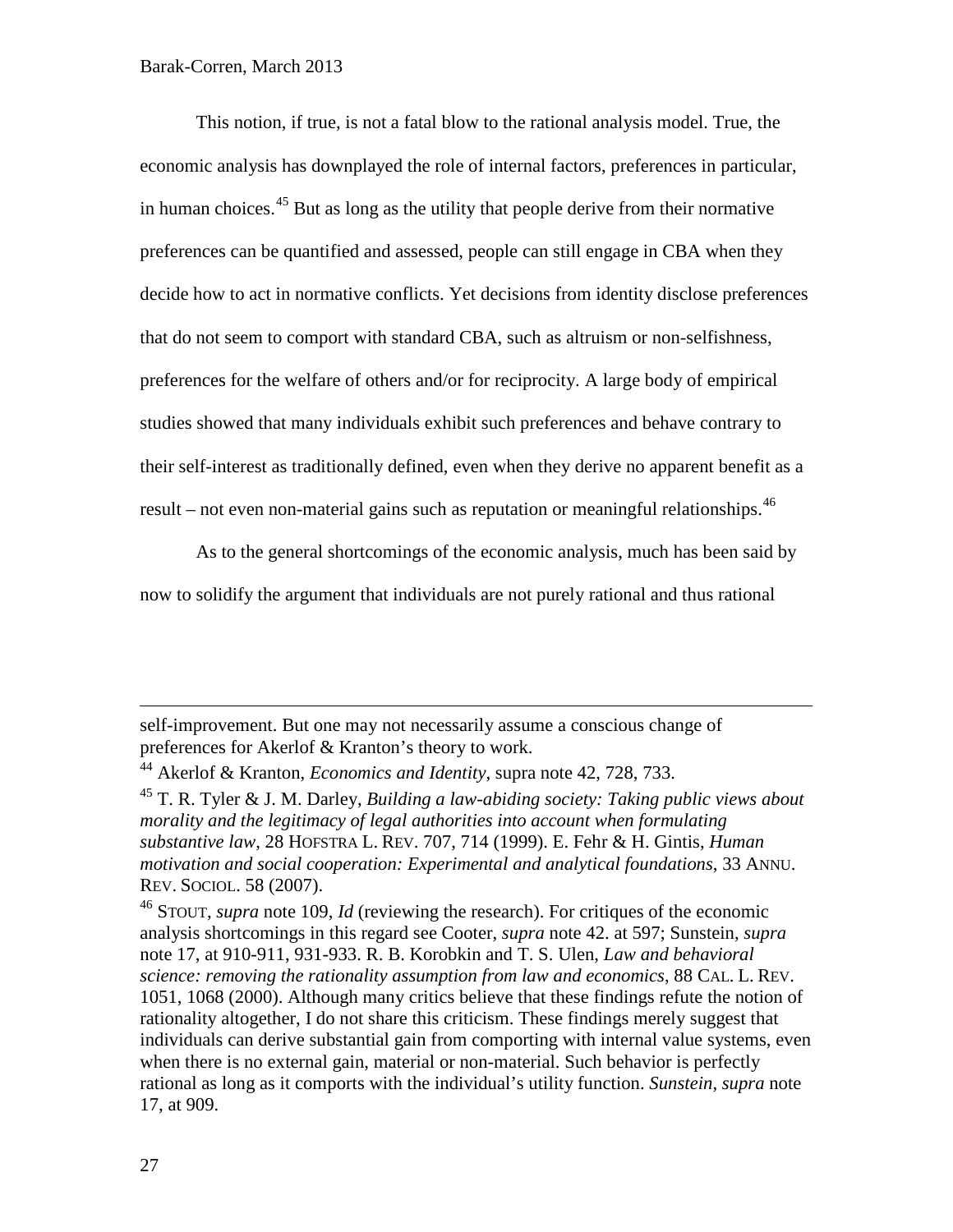<span id="page-27-8"></span><span id="page-27-0"></span>analysis is not *actually* how they decide whether to obey the law.[47](#page-27-1) Not that individuals are not guided by self-interest – they are, at least some of them.<sup>[48](#page-27-2)</sup> But their decision-making is systematically imperfect.<sup>[49](#page-27-3)</sup> They are much more deterred by the likelihood they get caught than by the severity of the punishment<sup>[50](#page-27-4)</sup> (violating the equal weight assumption<sup>[51](#page-27-5)</sup>) and they are overly optimistic that they would not get caught. Sometimes they do not even consider the sanction.<sup>[52](#page-27-6)</sup> They are further biased by salience of events and by the ambiguity of their occurrence, both inflicting on how they perceive enforcement efforts and the chances they get caught.<sup>[53](#page-27-7)</sup>

<span id="page-27-2"></span><sup>48</sup> Fehr & Gintis, *supra* note [45,](#page-26-2) at 43, 48-50 (2007) (describing evidence that many individuals do not cooperate if no punishment mechanisms are operative and that individual self-interest largely dominates behavior in lab experiments).

<span id="page-27-3"></span> $49$  In general see: Korobkin & Ulen, supra note [46,](#page-26-3) at 1113-1119. For a discussion of the findings with respect to criminal law, see: Jolls, Sunstein, and Thaler, *supra* note [47.](#page-27-0) McAdams & Ulen, *Behavioral Law and Economics*, CRIMINAL LAW AND ECONOMICS 403, 415, 417 (Nuno Garoupa ed., 2009); Jolls et al., at 1538; C. Jolls, *On law enforcement with boundedly rational actors*, HARVARD LAW AND ECONOMICS DISCUSSION PAPER (2004), http://papers.ssrn.com.ezp-

<span id="page-27-9"></span><span id="page-27-1"></span> <sup>47</sup> D. Kahneman, *A perspective on judgment and choice: mapping bounded rationality*, 58 AM. PSYCHOLOGIST 697 (2003). C. Jolls, C. R. Sunstein & R. Thaler, *A behavioral approach to law and economics*, STAN. L. REV. 1471 (1998).

prod1.hul.harvard.edu/sol3/papers.cfm?abstract\_id=631222 (last visited Jan 8, 2013).

<span id="page-27-4"></span><sup>50</sup> R. Paternoster, *Decisions to Participate in and Desist from Four Types of Common Delinquency: Deterrence and the Rational Choice Perspective*, 23 L. & SOC'Y REV. 7 (1989). Raymond Paternoster, *The deterrent effect of the perceived certainty and severity of punishment: A review of the evidence and issues*, 4 JUSTICE QUARTERLY 173–217 (1987); R. Paternoster & L. Iovanni, *The deterrent effect of perceived severity: A reexamination*, 64 SOCIAL FORCES 751–777 (1986). Tyler and Darley, *supra* note [45,](#page-26-2) at 712-713. D. Kahan, *infra* note [73,](#page-34-0) at 377-382 (arguing that contrary to the standard economic analysis, a strategy of low probability / high severity of sanction can produce more crime rather than less, because it conveys a message that crime is rampant and tolerated).

<span id="page-27-5"></span><sup>51</sup> Becker, *crime and punishment*. Polinsky & Shavell, supra note [38,](#page-23-2) at 420.

<span id="page-27-6"></span><sup>52</sup> P. H. Robinson & J. M. Darley, *Does criminal law deter? A behavioural science investigation*, 24 OXFORD J. LEGAL STUDIES 173 (2004).

<span id="page-27-7"></span><sup>53</sup> Thomas A. Loughran et al., *On Ambiguity in Perceptions of Risk: implications for Criminal Decision Making and Deterrence*, 49 CRIMINOLOGY 1029 (2011). McAdams &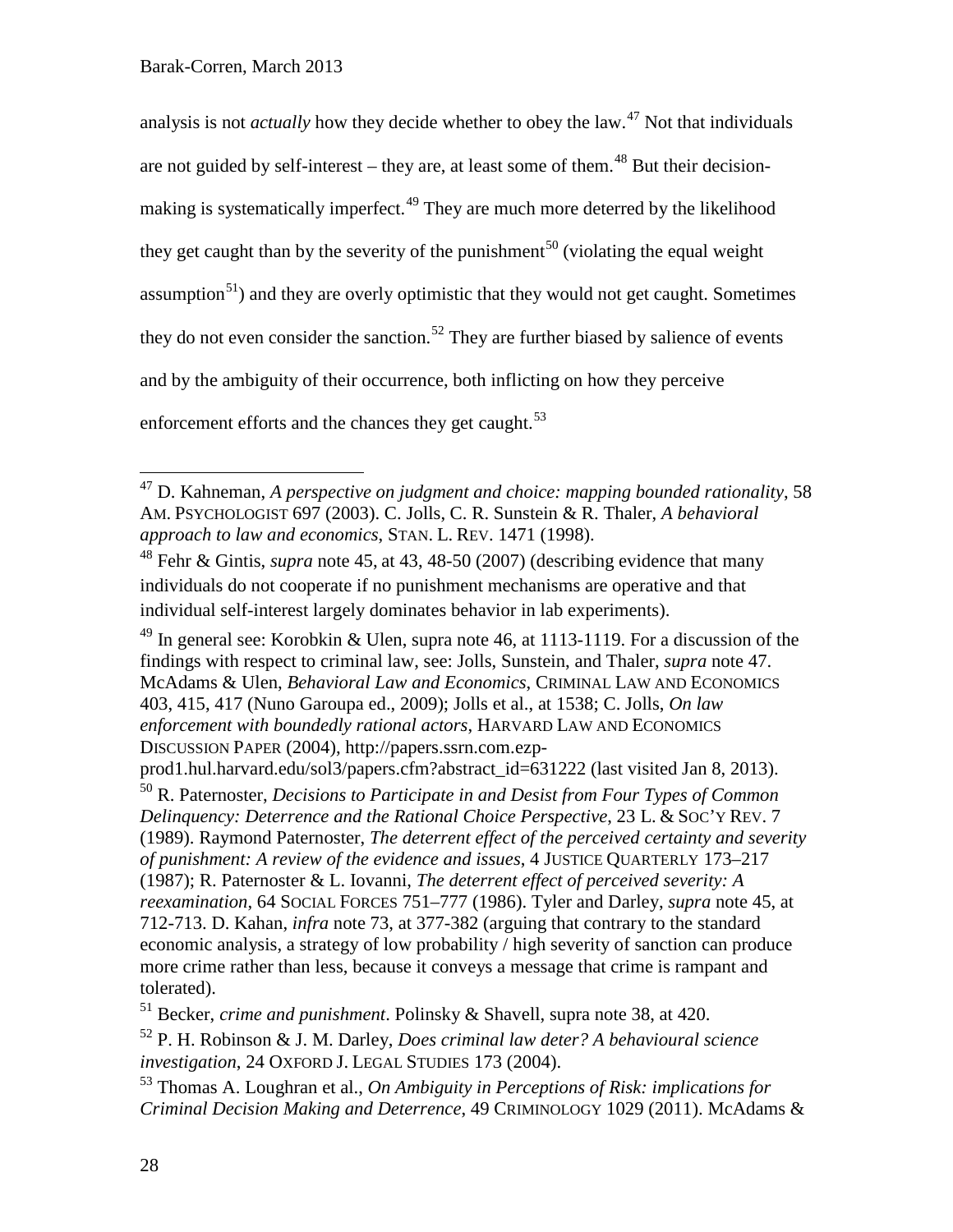These deviances from the rational analysis model make the point that the model cannot explain (non)compliant behavior in full and a more nuanced approach is needed. We shall turn now to examine the second model, which attempts to provide a fuller explanation based on empirical research of human decisions.

# **B. Compliance with the law as a legitimacy-based analysis**

Even before behavioral economics started questioning the validity of the rational model of compliance with the law, the economic analysis was criticized on the basis of its extensive focus on external influences on behavior and relative disregard of internal motivations. In several influential works, psychologists Darley, Tyler and colleagues argued that people are primarily motivated to obey the law by an internal motivation, a "feeling of obligation or responsibility to act appropriately".<sup>[54](#page-28-1)</sup>

<span id="page-28-0"></span>Tyler and colleagues' empirically based model hinges compliance on the existence of *norms* that support law-abiding behavior. According to the model, obeying the law does not result of a utilitarian analysis of the costs and benefits that the law entails, neither of social sanctions, but rather of a "normative analysis".<sup>[55](#page-28-2)</sup> Two normative considerations are specifically at play: the extent to which the law is perceived as *moral*, and the extent to which the law is perceived as *legitimate*. [56](#page-28-3)

 $\overline{a}$ 

Ulen, supra note [49,](#page-27-8) at 417, 422.; Jolls, Sunstein, and Thaler, *supra* note [47,](#page-27-0) at 1536. Jolls 2004, supra note [49,](#page-27-8) at 10-13.

<span id="page-28-1"></span><sup>54</sup> Tyler and Darley, *supra* note [45,](#page-26-2) at 714. T. R. TYLER, WHY PEOPLE OBEY THE LAW (1990, reprinted 2006). P. H. ROBINSON & J. M. DARLEY, JUSTICE, LIABILITY, AND BLAME: COMMUNITY VIEWS AND THE CRIMINAL LAW. (1995). T. R. TYLER, PSYCHOLOGY AND THE DESIGN OF LEGAL INSTITUTIONS 11, 13 (2007).

<span id="page-28-2"></span><sup>55</sup> TYLER 2006, *Id.*, 57-60.

<span id="page-28-3"></span><sup>56</sup> TYLER 2007, *supra* note [54,](#page-28-0) at 28. Tyler and Darley, *supra* note [45,](#page-26-2) at 714.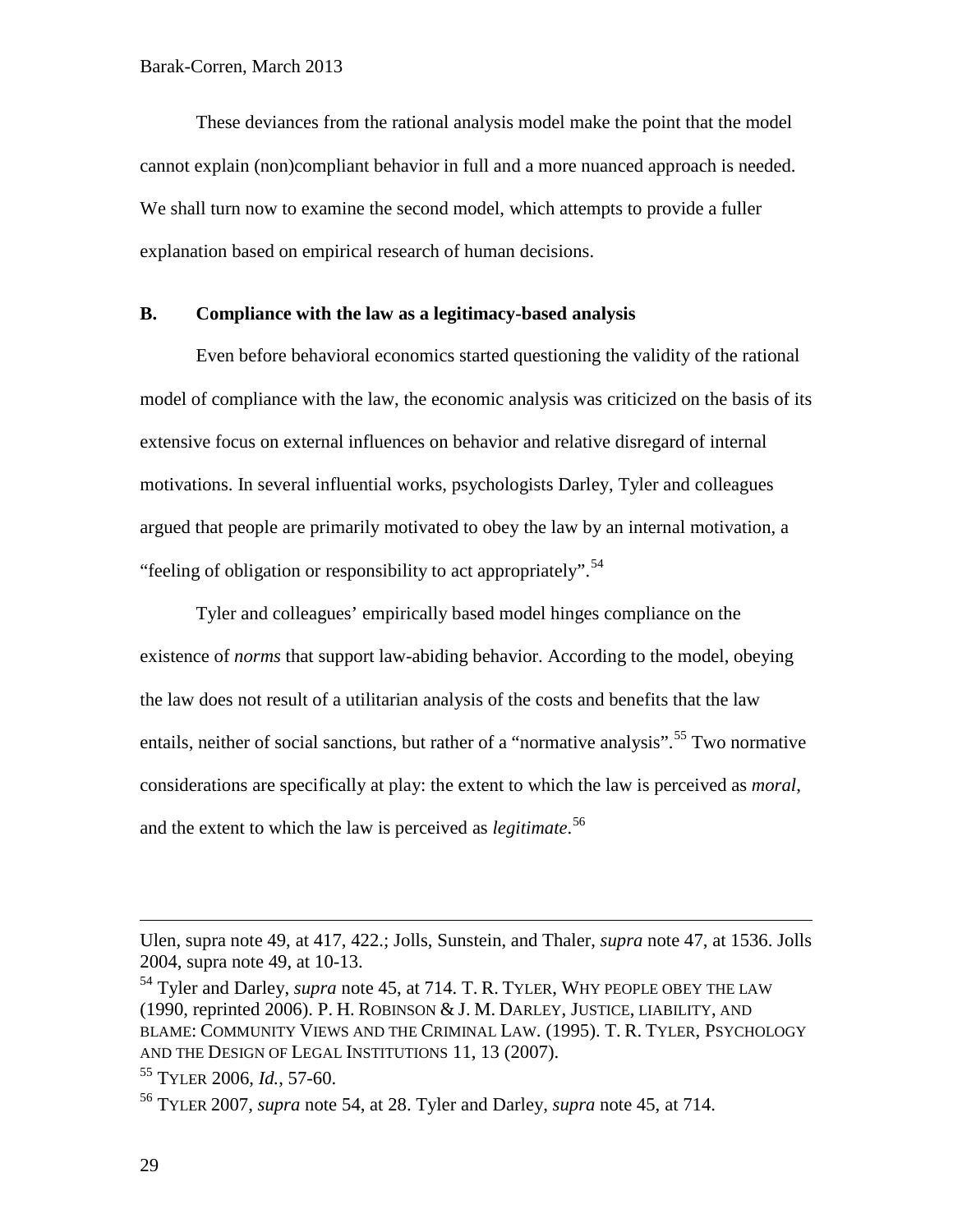*Legitimacy* is "a quality possessed by an authority, a law, or an institution that leads others to feel obligated to accept its directives."<sup>[57](#page-29-0)</sup> If the law – or any other authority – is perceived as legitimate, it means that individuals are willing to suspend their personal judgment and defer to the judgment of the lawmaker, believing that the law is entitled to determine standards for behavior in the relevant area.<sup>[58](#page-29-1)</sup>

Yet legitimacy judgments may hinge on factors other than direct assessments of the source of authority. Tyler and colleagues examined three elements that arguably shape legitimacy perceptions, to which they refer as the determinants of *procedural fairness*: (1) feelings that the authorities' motives or intentions can be trusted (trustworthiness/benevolence); (2) beliefs that authorities' actions are based on a nonbiased consideration of facts (neutrality); (3) feelings that authorities accord treatment with dignity and respect.<sup>[59](#page-29-2)</sup> The more individuals feel that authorities comply with these determinants, the more they perceive them as legitimate, and the more they are willing to accept their decisions and obey the law. Notably, this list of factors is chiefly based on interpersonal aspects of people's experience with the authorities,  $60$  highlighting that the

<span id="page-29-4"></span><span id="page-29-0"></span> <sup>57</sup> TYLER 2007, *supra* note [54,](#page-28-0), at 22-23.

<span id="page-29-1"></span><sup>58</sup> *Id*. KELMAN & HAMILTON, CRIMES OF OBEDIENCE 16 (1989).

<span id="page-29-2"></span><sup>59</sup> Y. J. Huo, H. J. Smith, T. R. Tyler & E. A. Lind, *Superordinate identification, subgroup identification, and justice concerns: is separatism the problem; is assimilation the answer?*, PSYCH. SCIENCE 40 (1996)., at. 40. T. R. Tyler, *Multiculturalism and the Willingness of Citizens to Defer to Law and to Legal Authorities*, 25 LAW & SOC. INQUIRY 983, 991 (2006).

<span id="page-29-3"></span><sup>60</sup> Tyler *Multiculturalism*, *Id*, at 990. T. R. Tyler & E. A. Lind, *A Relational Model of Authority in Groups*, Volume 25 *in* ADVANCES IN EXPERIMENTAL SOCIAL PSYCHOLOGY 115–191 (Mark P. Zanna ed., 1992). TYLER 2007, *supra* note [54,](#page-28-0) at 35 (summarizing the argument in the following form: "Here I am referring to the ability of legal authorities to shape public views through their policies and practices. This approach is based upon the argument that personal and indirect experience matters. indirect experience occurs through the mass media or informal reports of experience of others - neighbors, family and friends").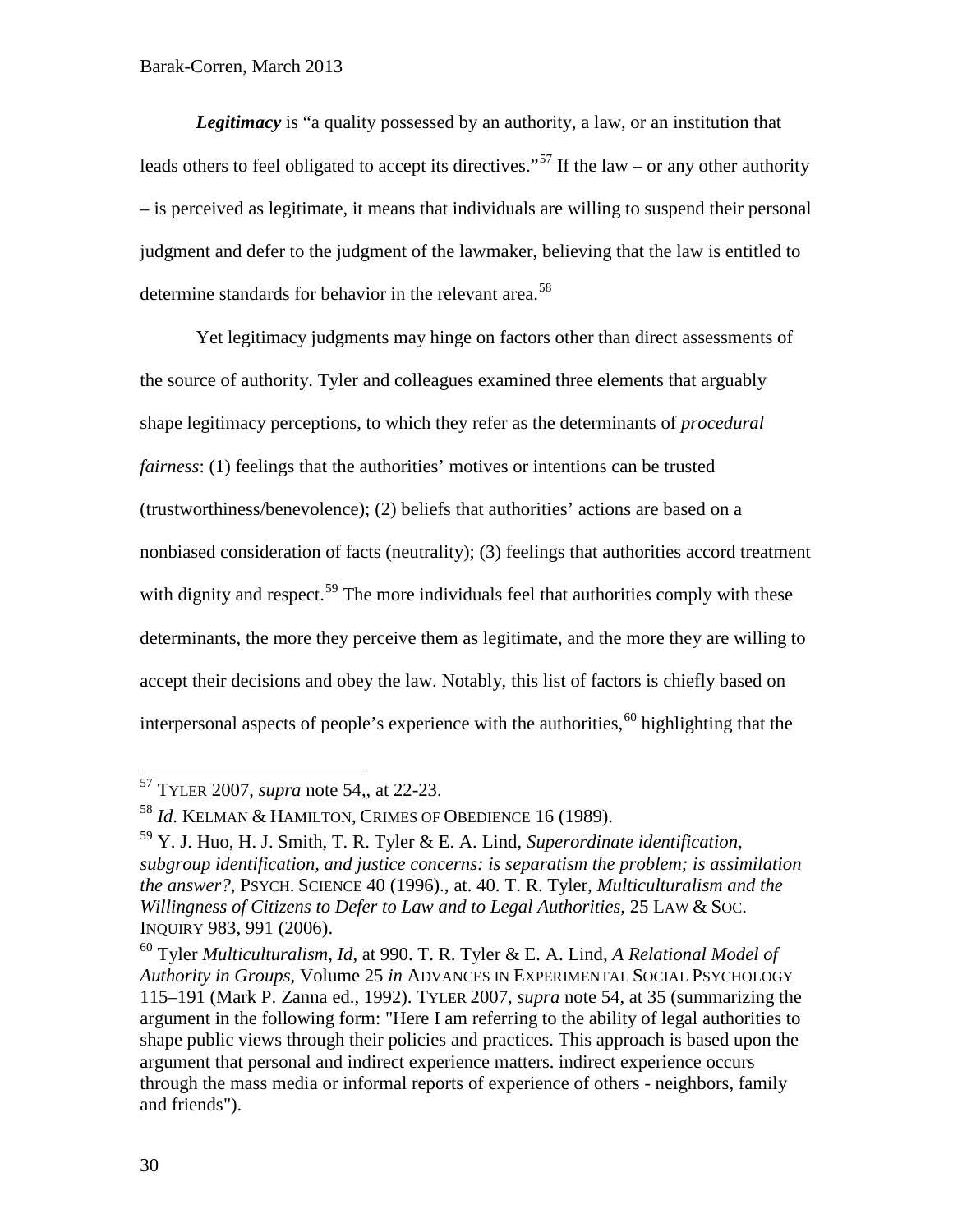way the law is *applied,* as distinct from its substantive content, has much influence on individuals' decision to obey the law.

*Morality* is the internal motivation "to behave in accord with one's sense of what is appropriate and right to do in a given situation."<sup>[61](#page-30-0)</sup> As in legitimacy, assessments of morality denote an internal feeling of responsibility to follow the law. Not as in legitimacy, assessments of morality pertain to the substantive content of the law, rather than the characteristics of its authority.<sup>[62](#page-30-1)</sup> Morality drives individuals' behavior irrespective of the legality of the act. When individuals refrain from committing murder they do so because they perceive the taking of another person's life to be immoral, regardless of its legality. And when youth consume alcohol or use drugs, knowingly violating the law, they do so partially because they see nothing wrong with using drugs.<sup>[63](#page-30-2)</sup> Empirical evidence shows that people are more willing to comply with the law when they believe the law is congruent with their moral values.<sup>[64](#page-30-3)</sup> In fact, morality was referred to as the most important determinant of compliance with the law when individuals assessed it in conjunction with two other factors – the risk of detection and legitimacy of the authorities. [65](#page-30-4)

<span id="page-30-6"></span>The model does not explore factors that directly influence perceptions of morality, <sup>[66](#page-30-5)</sup> and notes that such perceptions are usually traced to early childhood. <sup>[67](#page-30-1)</sup>

<span id="page-30-0"></span> <sup>61</sup> TYLER <sup>2007</sup> *supra* note [54,](#page-28-0) at 27.

<span id="page-30-1"></span><sup>62</sup> TYLER 2007, *supra* note [54,](#page-28-0) at 29.

<span id="page-30-2"></span><sup>63</sup> Tyler and Darley, *supra* note [45,](#page-26-2) at 716, 719.

<span id="page-30-3"></span><sup>64</sup> TYLER 2007, *supra* note [54,](#page-28-0) at 29. TYLER 2006, *supra* note [54,](#page-28-0) at 33-35. ROBINSON AND DARLEY, *supra* note [54,](#page-28-0) at 1-2.

<span id="page-30-4"></span><sup>65</sup> TYLER 2007, *supra* note [54,](#page-28-0) at 31 (summarizing the results of Tyler's 1990 study).

<span id="page-30-5"></span><sup>&</sup>lt;sup>66</sup> In later work Tyler and his collaborators omit any reference to moral congruence even where it is clearly relevant, as in public perceptions of Supreme Court decisions on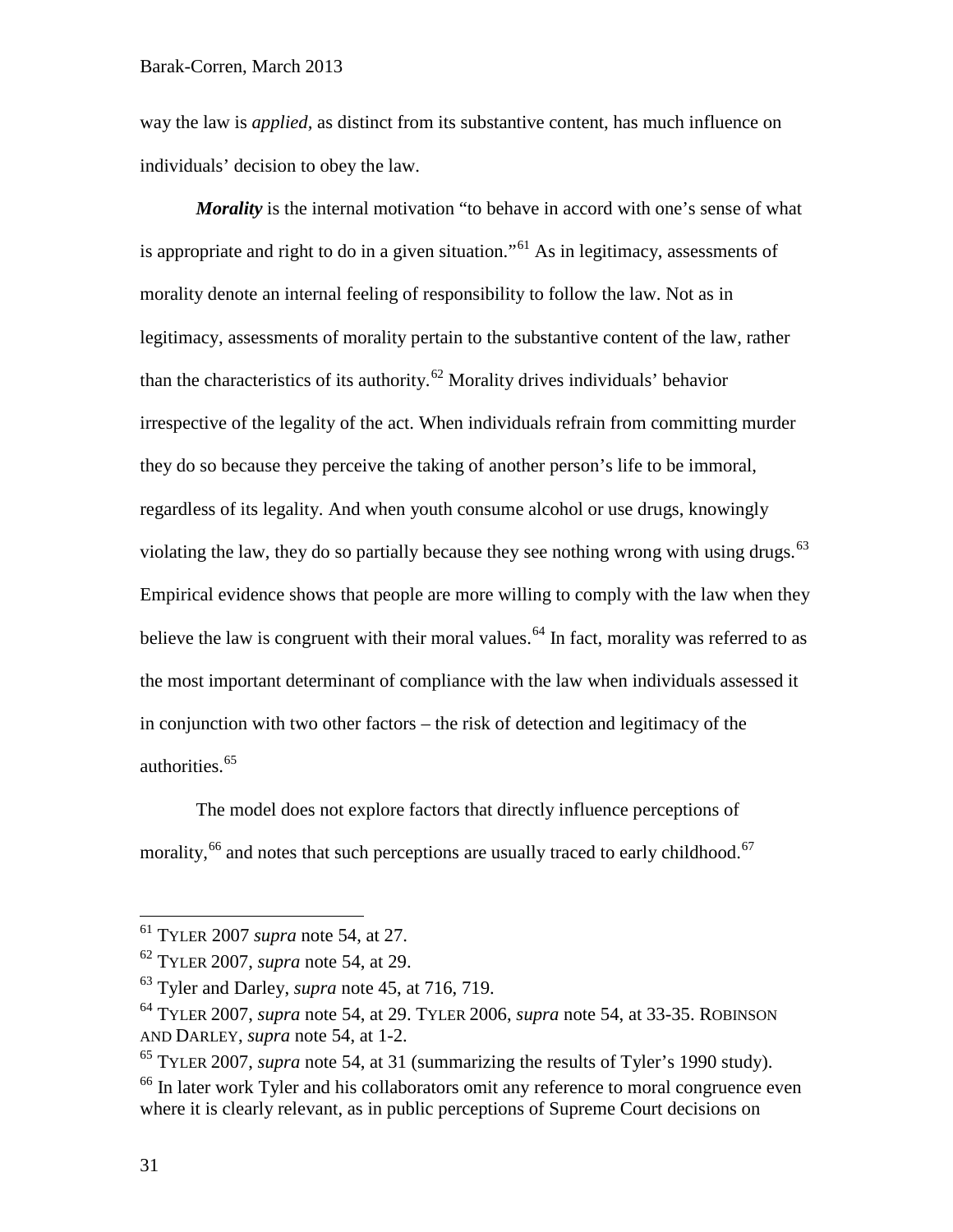However, the empirics reveal that the three determinants of procedural fairness influence *also* perceptions of morality. Procedural fairness does not only render the law more legitimate, it also advances views that the law is congruent with one's morality. In Tyler's words: "people's views about the morality of rules are responsive to procedural justice. If legal authorities make decisions and implement rules following fair procedures  $\ldots$  people are more likely to view the law as consistent with their own moral values".  $^{68}$  $^{68}$  $^{68}$ Individuals thus tie between the quality of the treatment accorded by the authorities and the legitimacy and morality of the law and the legal system as a whole.<sup>[69](#page-31-1)</sup> The even more promising finding is this: "what is particularly striking about procedural justice judgments is that they shape the reactions of those who are on the losing side of cases. If the person who does not receive an outcome that they think is favorable or fair feels that the outcome was arrived at in a fair way, they are more likely to accept it".<sup>[70](#page-31-2)</sup> It follows, that procedural fairness impact not only perceptions of morality and legitimacy, but also mitigate utility considerations and make the decision to obey the law more contingent on fairness evaluations than on outcome considerations.

The series of empirical finding offered by the legitimacy-based model,

particularly the latter one, provide a strong argument against the rational analysis model,

<sup>67</sup> Tyler and Darley, *supra* note [45,](#page-26-2) at 718 (citing research of developmental psychologists).

 $\overline{a}$ 

abortions. See in T. R. Tyler & G. Mitchell, *Legitimacy and the empowerment of discretionary legal authority: The United States Supreme Court and abortion rights*, 43 DUKE LAW JOURNAL 703 (1994).

<span id="page-31-0"></span><sup>68</sup> TYLER 2007, *supra* note [54,](#page-28-0) at 36, 39.

<span id="page-31-1"></span><sup>69</sup> TYLER 2007 *supra* note [54,](#page-28-0) at 37. T. R. Tyler & J. Fagan, *Legitimacy and Criminal Justice: Legitimacy and Cooperation: Why Do People Help the Police Fight Crime in Their Communities?*, 6 OHIO ST. J. CRIM. L. 231 (2008).

<span id="page-31-2"></span><sup>70</sup> TYLER 2007, *supra* note [54,](#page-28-0) at 39.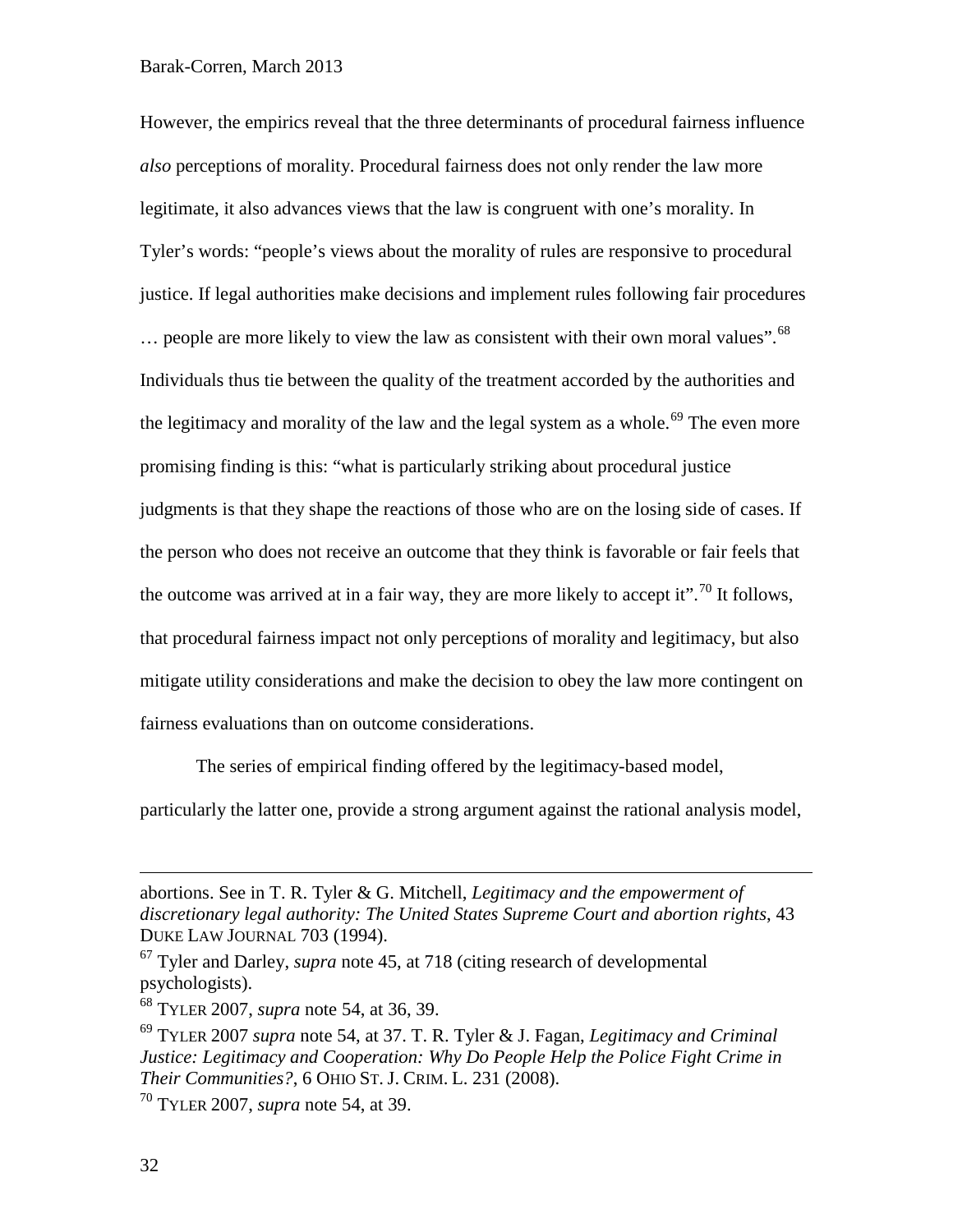at least in its standard form – as they seem to disclose nonstandard preferences that the have no necessary relation to self-interest and indeed can act against it. Cost-benefit analysis does not seem to be the main factor that individuals consider in their compliance decisions and the legitimacy-based model seems to describe and predict behavior better.

*Can the model adapt to explain religion-based normative conflicts?* The application of the legitimacy-based analysis to religion-based normative conflicts raises several concerns. If individuals really make their decisions based on assessments of legitimacy of authorities and morality of laws, then at least in some cases, when a religious individual engage in a direct assessment of the norms in conflict she might find the legal rule to be less moral than the competing religious norm (assuming that religious individuals derive their moral perceptions largely from religion). This has the potential to undercut the moral basis of the law in the eyes of religious individuals.<sup>[71](#page-32-0)</sup>

Similarly, a direct legitimacy assessment of the norms in conflict can entail the conclusion that the divine authority is more legitimate than the legal one, in the sense that religious individuals might feel more obligated to accept what they perceive as divine directives – or ministerial directives – and defer to them rather than to conflicting legal rules. As noted in section II, religion-based normative conflicts often hinge on believers' perception that the ultimate authority to guide and determine conduct belongs with the divine rather than the law; such perception might turn religion into a more legitimate authority in the eyes of believers, and may erode the legitimacy of the law in the process.

Despite the negative results that a direct assessment might entail, the promise of the legitimacy-based model is in the extensive evidence that fair procedures can

<span id="page-32-0"></span> <sup>71</sup> ROBINSON AND DARLEY, *supra* note [54.](#page-28-0), at 202 (making a similar argument with respect to discrepancies between law and morality in general).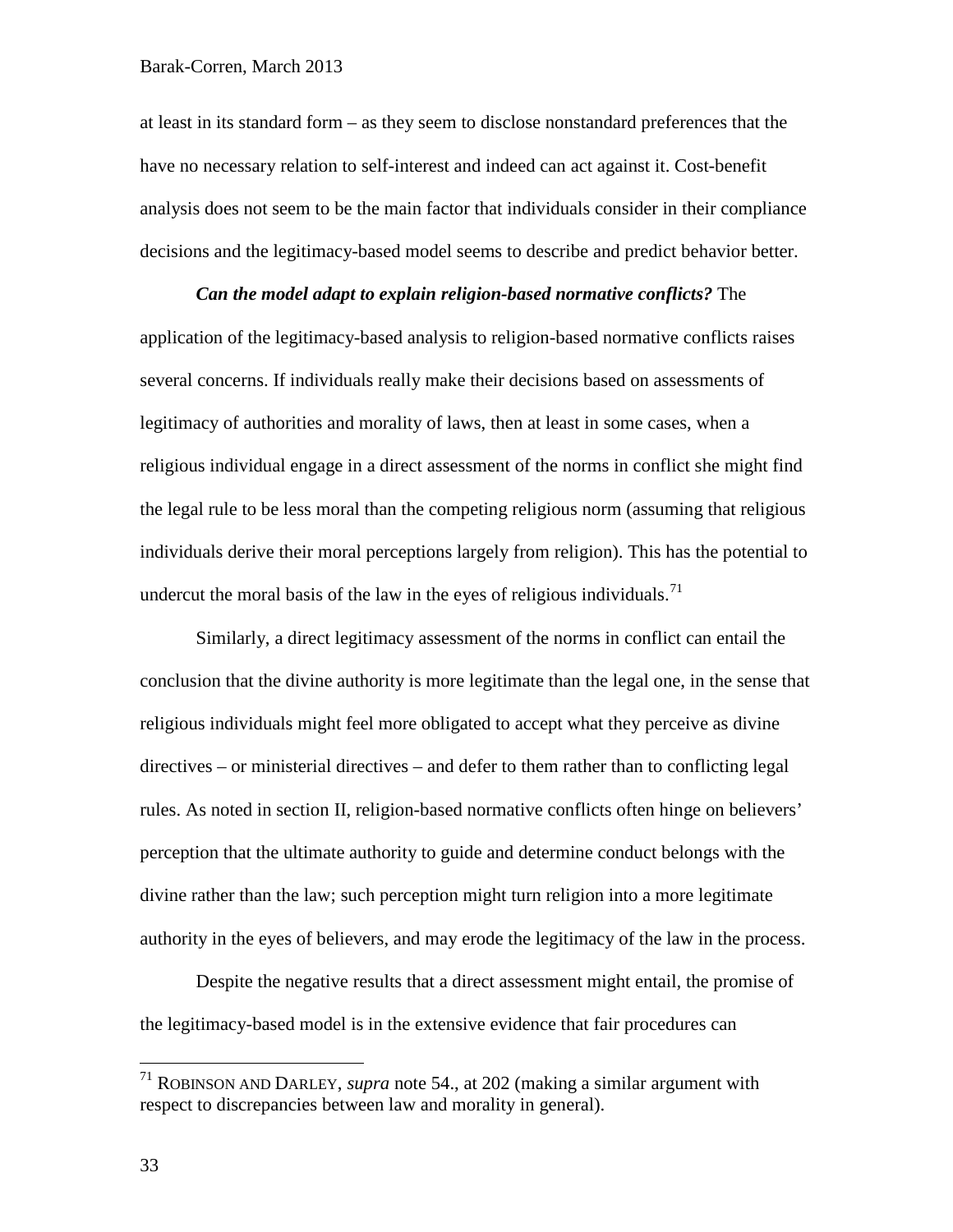*themselves* facilitate perceptions of legitimacy and morality. To the extent that procedural fairness can facilitate moral congruence and legitimacy also in religion-based normative conflicts, as it does in other contexts, the main part of the model can be extended to cover these situations as well. If so, "all" that lawmakers need to do in order to guarantee compliance in religion-based normative conflicts is to make sure that the authorities in charge of designing and applying the law do so according to the determinants of procedural fairness, namely in a benevolent, neutral and respectful way. Such procedures will accord the law the stamp of legitimacy and morality, and will induce compliant behavior, even if otherwise the law were perceived to be in conflict with religion.

However, extrapolating the legitimacy-based model to religion-based normative conflicts is less straightforward than it might seem, as we shall see in the next chapter. The interplay of the religious and the civic identity brings cost-benefit analysis back to the front (in some cases) as well as conformity (in other cases). In general, the legitimacy-fairness model does not explain cases where individuals disobey the law though they *do not* dispute its morality/legitimacy. Several factors can give rise to such conducts – self-interest, a belief that an exception applies, sheer impulse, the influence of others – all seem to constitute important exceptions to the model. It turns that much like the rational analysis model, the legitimacy-fairness model cannot account for the full scope of (non)compliant behavior.<sup>[72](#page-33-0)</sup> We shall thus turn to explore what the third model of compliance adds to the analysis: conformity.

<span id="page-33-0"></span> $72$  Two general methodological criticisms are also in place although I do not take to develop them here. First is the inconsistent use of the term "fairness" or "fair" in the Tyler's questionnaires. Particularly, some studies used the word "fair" to describe both utility considerations ("fair outcome") *and* procedural considerations ("fair treatment") – thereby associating the very two things that are assumed to be distinct. Huo et al., *supra*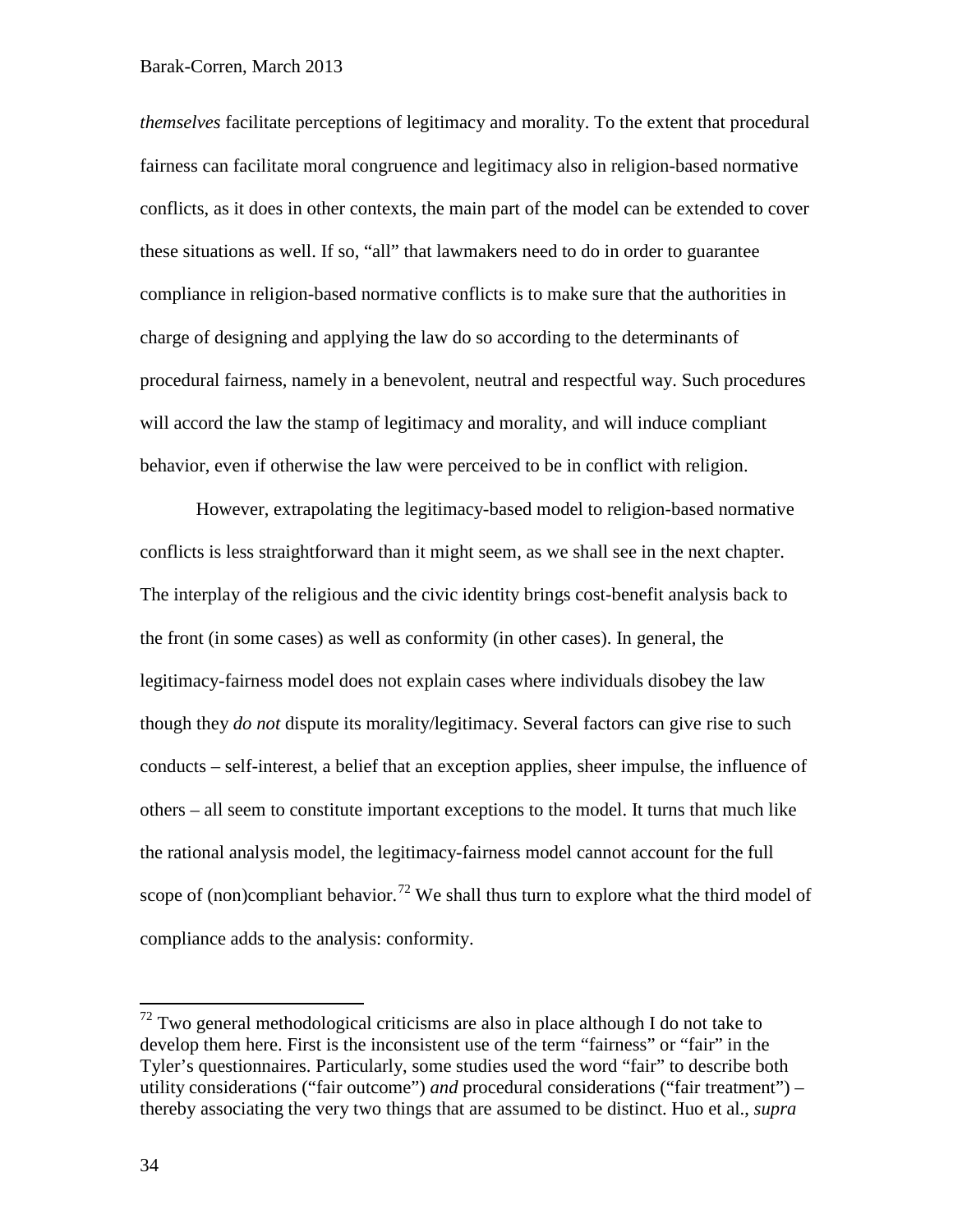# **C. Compliance with the law as conforming to social influence**

<span id="page-34-0"></span>The third approach to why people obey the law is the *conformity model*. [73](#page-34-1) This model puts in center-stage the influence of social norms on compliant behavior, as a primary cause for action. Unlike the rational analysis model, that portrays an individual who factors social norms into her cost-benefit analysis, or the legitimacy-fairness model that largely confines the contribution of social norms to their impact on the analysis of the law's morality, the conformity model portrays an individual who does not necessarily engage in *any* deliberate analysis – utilitarian or legitimacy-fairness oriented. Rather, this model argues that individuals obey the law *simply because* other people usually do so, and disobey when the circumstances invert. $74$ 

note [59,](#page-29-4) at 42. (The questionnaire asked, on the one hand, "overall, how fairly where you treated…?" and, on the other hand, "how fair was the outcome you received?"). "Fair" was also used to describe some – but not all – of the *determinants* of fairness, presumably conflating variables. T. R. TYLER  $& Y.$  J. HUO, TRUST IN THE LAW: ENCOURAGING PUBLIC COOPERATION WITH THE POLICE AND COURTS 149 (2002) (same). Tyler & Mitchell, *supra* note [66,](#page-30-6) at 811 (using "fair" to refer to the trustworthiness determinant); Second, Tyler's data was mainly collected through ex post surveys that probed participants regarding their view of *past* interactions with the law. The focus on individuals' accounts of past compliance (or noncompliance), opens the floor to the critique that the studies merely provide answer to how people *retrospectively rationalize* decisions they already made, with the aid of hindsight – a cognitive process not necessarily identical to real time decision making whether to obey or disobey the law. Indeed, empirical evidence suggests that hindsight perceptions and ex post reasoning are subject to multiple biases and that individuals misrepresent their ex ante reasons when reflecting at it retrospectively: K. A. Kamin & J. J. Rachlinski, *Ex post ≠ ex ante*, 19 L. & HUM. BEHAV. 89 (1995). J. Haidt, *The emotional dog and its rational tail: a social intuitionist approach to moral judgment*, 108 PSYCHOL. REV. 814 (2001).

<span id="page-34-1"></span><sup>73</sup> D. Kahan, *Social Influence, social meaning, and deterrence*, 83 VA. L. REV. 349 (1997); L. ROSS & R. NISBETT, THE PERSON AND THE SITUATION 28 (1991); R. Martin and M. Hewstone, *Social-influence Processes of Control and Change: Conformity, Obedience to authority, and Innovation*, THE SAGE HANDBOOK OF SOCIAL PSYCHOLOGY 347 (Hogg & Cooper eds., 2003).

<span id="page-34-2"></span> $74$  For the proposition that people engage in normative actions, including moral judgments, without cognitive deliberation, see: J. Haidt, *The emotional dog and its rational tail: a social intuitionist approach to moral judgment*, 108 PSYCHOL. REV. 814

 $\overline{a}$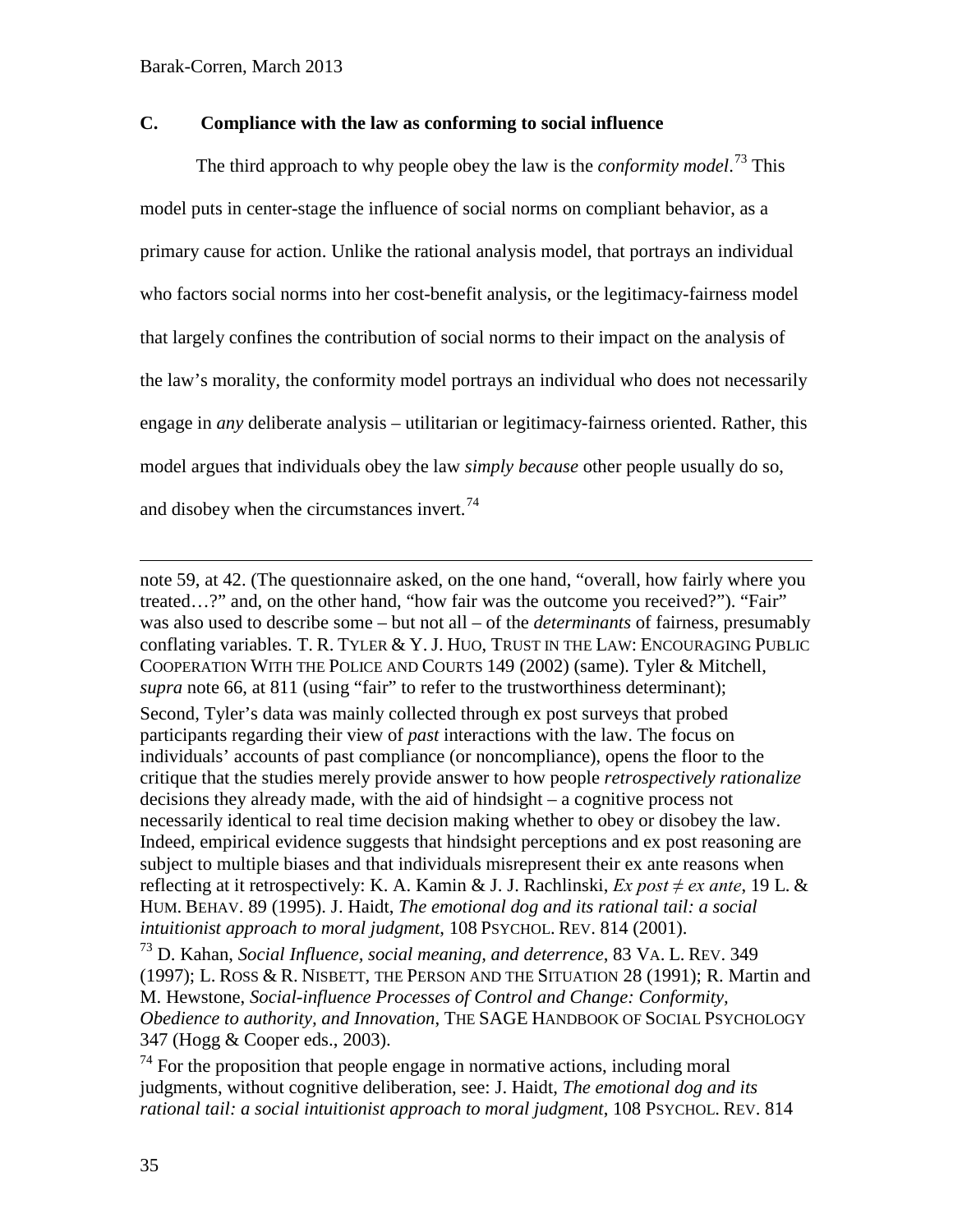Psychological science has shown over the years that the pressure to conform to social norms is great. Conformity can serve as a single and ultimate cause of action, as was demonstrated by the famous Ash paradigm.<sup>[75](#page-35-0)</sup> Conformity can also shape opinions and polarize groups considerably.<sup>[76](#page-35-1)</sup>

However, conformity is also limited in several important respects and it certainly cannot explain in full why people obey the law. First, people mainly conform to norms they already identify with and to others whom they already like (what has been labeled as

(2001). McDonald, Fielding, and Louis, *supra* note [29.](#page-16-2), at 58 ("although people do not necessarily engage in deliberative processing of the conflicting norms prior to behavioral decision making, [norms] may still impact behavior"). BARON & BYRNE, supra note [29,](#page-16-2) at 349. Robinson & Darley, *supra* note [52,](#page-27-9) at 415 (arguing based on empirical evidence that individuals "are driven principally by emotion or peer pressure"). John M. Darley, *On the Unlikely Prospect of Reducing Crime Rates by Increasing the Severity of Prison Sentences*, 13 J.L. & POL'Y 189, 195-196 (2005) (same). H. G. Grasmick & D. E. Green, *Legal Punishment, Social Disapproval and Internalization as Inhibitors of Illegal Behavior*, 71 J. CRIM. L. & CRIMINOLOGY 325, 334 (1980). (describing positive correlation between law-abiding behavior and belief about peer behavior). JOHN BRAITHWAITE, CRIME, SHAME, AND REINTEGRATION 69-70 (1989); C. R. TITTLE, SANCTIONS AND SOCIAL DEVIANCE: THE QUESTION OF DETERRENCE 196-99 (1980); Also see Kahan, *Id*., at 352-357 and the sources cited in footnotes 18-27. (arguing that individuals do not decide to commit crimes in isolation and are much more likely to do so when crime is widespread).

<span id="page-35-0"></span><sup>75</sup> ROSS & NISBETT, *supra* note [73,](#page-34-0) at 28-33 (describing the results of Solomon Asch's experiments that demonstrated how a majority of individuals suspend their individual judgment and conform to the group at least part of the time, and the body of research that expanded these findings to various areas of judgment and action, including social and political judgments), pp. 44, 52. Philip G. Zimbardo, *The Human Choice: Individuation, Reason, and Order Versus Deindividuation, Impulse, and Chaos*, in NEBRASKA SYMPOSIUM ON MOTIVATION, 1969, at 237, 287-93 (William J. Arnold & David Levie eds., 1969) (describing the spontaneous rejoinder of passerby to criminal act with no apparent cause other than the sight of others openly engaging in criminal activity).

<span id="page-35-1"></span><sup>76</sup> C. R. Sunstein, *Deliberative trouble? Why groups go to extremes*, 110 YALE L. J. 71 (2000) (hereinafter: Sunstein *group extremes*) (discussing empirical findings and real life examples where deliberation in groups led individuals to hold positions more extreme than those held by any individual member before the group interaction began).

 $\overline{a}$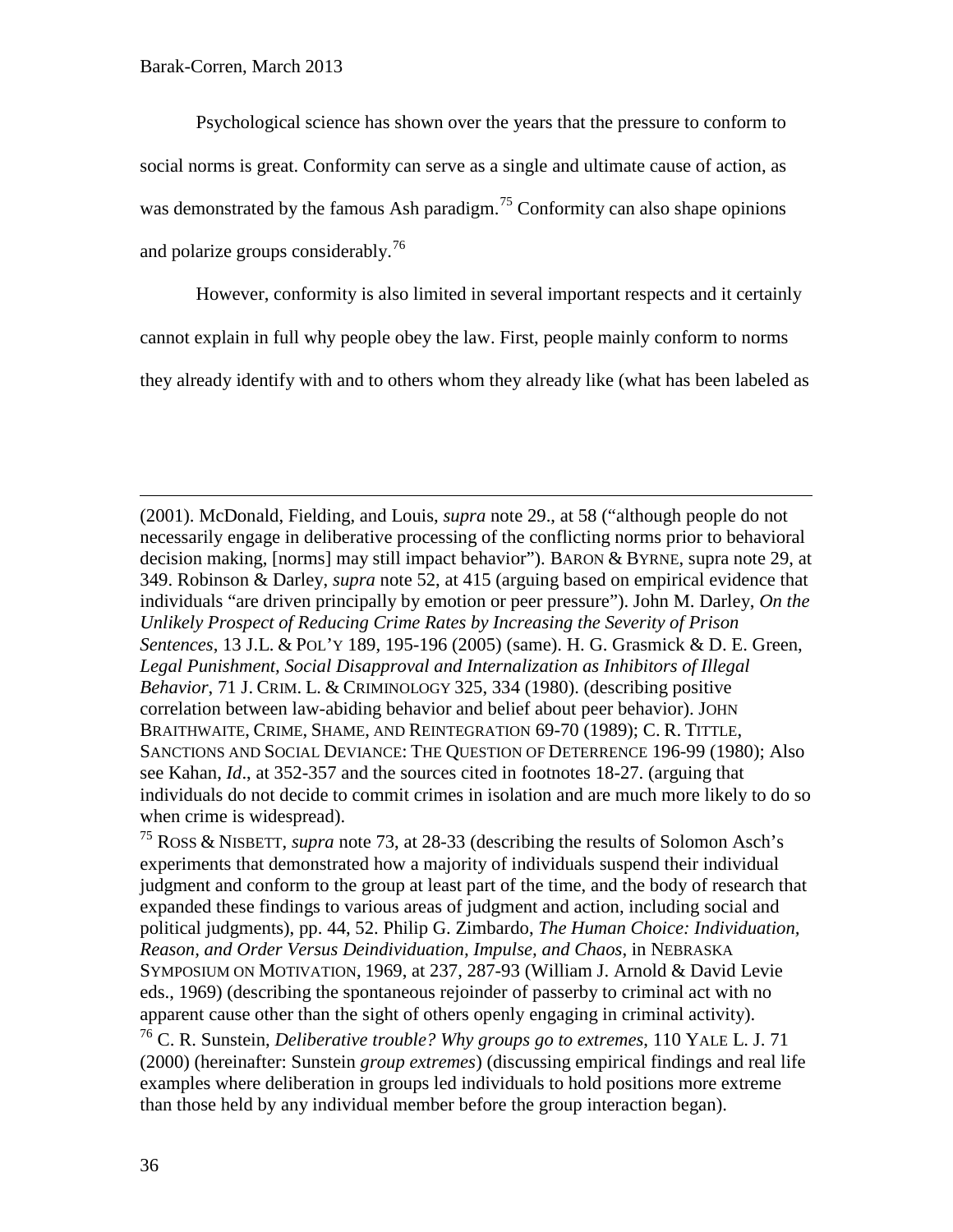*cohesiveness*).[77](#page-36-1) Thus, conformity cannot explain why people obey the law when they do *not* identify with the rules or with their issuers (but rational analysis can, if the incentives to comply are substantial enough).

<span id="page-36-0"></span>Further, much depends on the specific situation. Conformity needs the visible action of others to be most effective – otherwise it loses much of its power.<sup>[78](#page-36-2)</sup> When individuals act on their own, without the inducing consensus of the group, conformity largely depends on their *normative focus*[79](#page-36-3) and *self-awareness.* [80](#page-36-4) This means that individuals generally conform to social norms (including laws) only to the extent that the norm is *focal* at the time they need to make the decision (e.g. after viewing a message containing a normative content)<sup>[81](#page-36-5)</sup> or that they turn their focus inside (e.g. after looking at the mirror or writing short stories about themselves).<sup>[82](#page-36-6)</sup> The normative or the internal

<span id="page-36-1"></span> $^{77}$  BARON & D. BYRNE, supra note [29,](#page-16-0) at 353-354, 477-479. F. Gino, S. Eyal & D. Ariely, *Contagion and differentiation in Unethical behavior*, 20 PSYCH. SCIENCE 393 (2009).

<span id="page-36-2"></span><sup>&</sup>lt;sup>78</sup> BARON & D. BYRNE, supra note [29,](#page-16-0) at 352 (describing another version of the Asch experiment, in which the group did not publicly express its consensus and as a result, conformity dropped sharply). Sunstein *group extremes*, *supra* note [76,](#page-35-0) at 117 (discussing Fishkin's evidence that group deliberation does not lead to conformity and extreme if individuals do not vote as a group but express their views following deliberation individually and confidentially).

<span id="page-36-3"></span><sup>79</sup> R. B. Cialdini, R. R. Reno & C. A. Kallgren, *A focus theory of normative conduct: Recycling the concept of norms to reduce littering in public places*, 58 J. PERS. & SOC. PSYCHOL. 1015 (1990).

<span id="page-36-4"></span><sup>80</sup> N. Mazar & D. Ariely, *Dishonesty in everyday life and its policy implications*, JOURNAL OF PUBLIC POLICY & MARKETING 1, 8 (2006)..C. S. Carver & M. F. Scheier, *Self-Focusing Effects of Dispositional Self-Consciousness, Mirror Presence, and Audience Presence*, 36 J. PERS. & SOC. PSYCHOL. 324 (1978).

<span id="page-36-5"></span><sup>81</sup> *Id*. C. A. Kallgren, R. R. Reno & R. B. Cialdini, *A Focus Theory of Normative Conduct: When Norms Do and Do not Affect Behavior*, 26 PERS. SOC. PSYCHOL. BULL. 1002 (2000); R. B. Cialdini & N. J. Goldstein, *Social influence: Compliance and conformity*, 55 ANNU. REV. PSYCHOL. 591 (2004). Ariely & Mazar, supra note [80,](#page-36-0) at 8-9 (describing studies in which recalling the Ten Commandments or the existence of a university honor code reduced dishonest behavior).

<span id="page-36-6"></span><sup>82</sup> Carver & Scheier, supra note [80,](#page-36-0) *Id*. Ariely & Mazar, supra note [80,](#page-36-0) *Id*.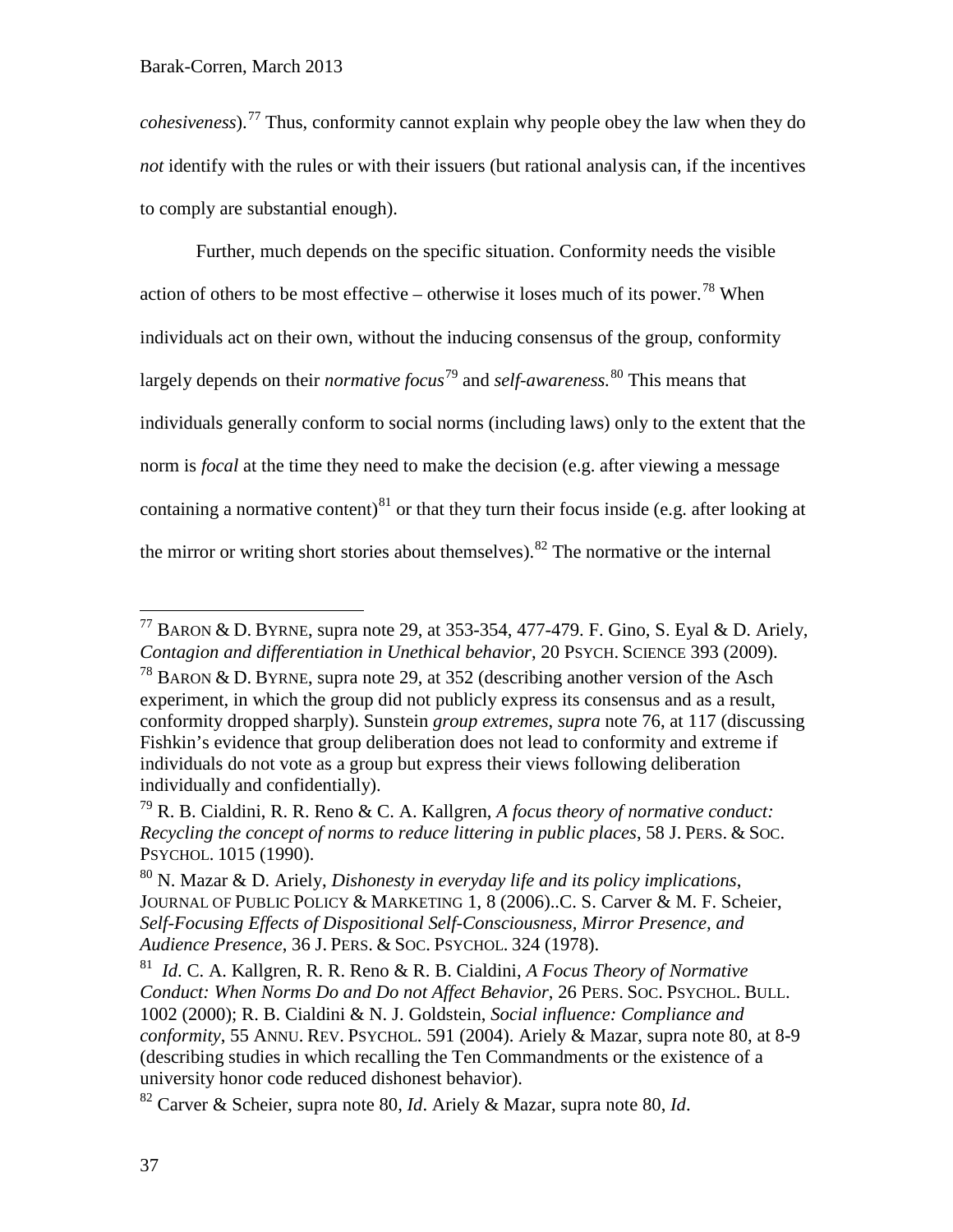### Barak-Corren, March 2013

focus presumably increases awareness to the gap between the *actual* self and the *ideal* self and appeals to the need to live up to the ideal self – and conform to the norm implied by it. Overall, conformity explains both compliance and noncompliance with the law in terms of following others, but it can also explain why people comply with the law (or fail to do so) on their own – when they are normatively focused. Even so, conformity does not explain why individuals sometimes choose to *dissent* and not conform even when the norm is focal and consensus is salient. Such instances certainly occur.<sup>[83](#page-37-0)</sup> (The picture will be more complete once we consider the interplay of identities, which I present next).

*Can the model adapt to explain religion-based normative conflicts?* The first difficulty in applying the conformity model to situations of religion-based normative conflicts is conceptual and general. How can we explain behavior in terms of conformity when choosing between norms consists at the same time in conformity with the chosen norm and nonconformity with the norm not chosen? One might argue that it is conceptually invalid to refer to decision-making under normative conflicts in terms of conformity in light of this internal contradiction.

A more nuanced concept of conformity can save some of the model. If conformity is a function of normative focus and not of absolute adherence then it is coherent for a person to conform to the more salient norm on the expense of the less salient norm. This mechanism can also apply when individuals act under the influence of group consensus – these are situations in which they are probably conscious only of ad hoc group norms and

<span id="page-37-0"></span> <sup>83</sup> Matthew J. Hornsey et al., *On being loud and proud: Non-conformity and counterconformity to group norms*, 42 BRITISH JOURNAL OF SOCIAL PSYCHOLOGY 319–335 (2003) (describing an experiment in which participants who has a strong moral basis for their attitudes on social issues such as gay marriage did not conform and even exhibited counter-conformity - i.e., dissent - when they were minority within a group).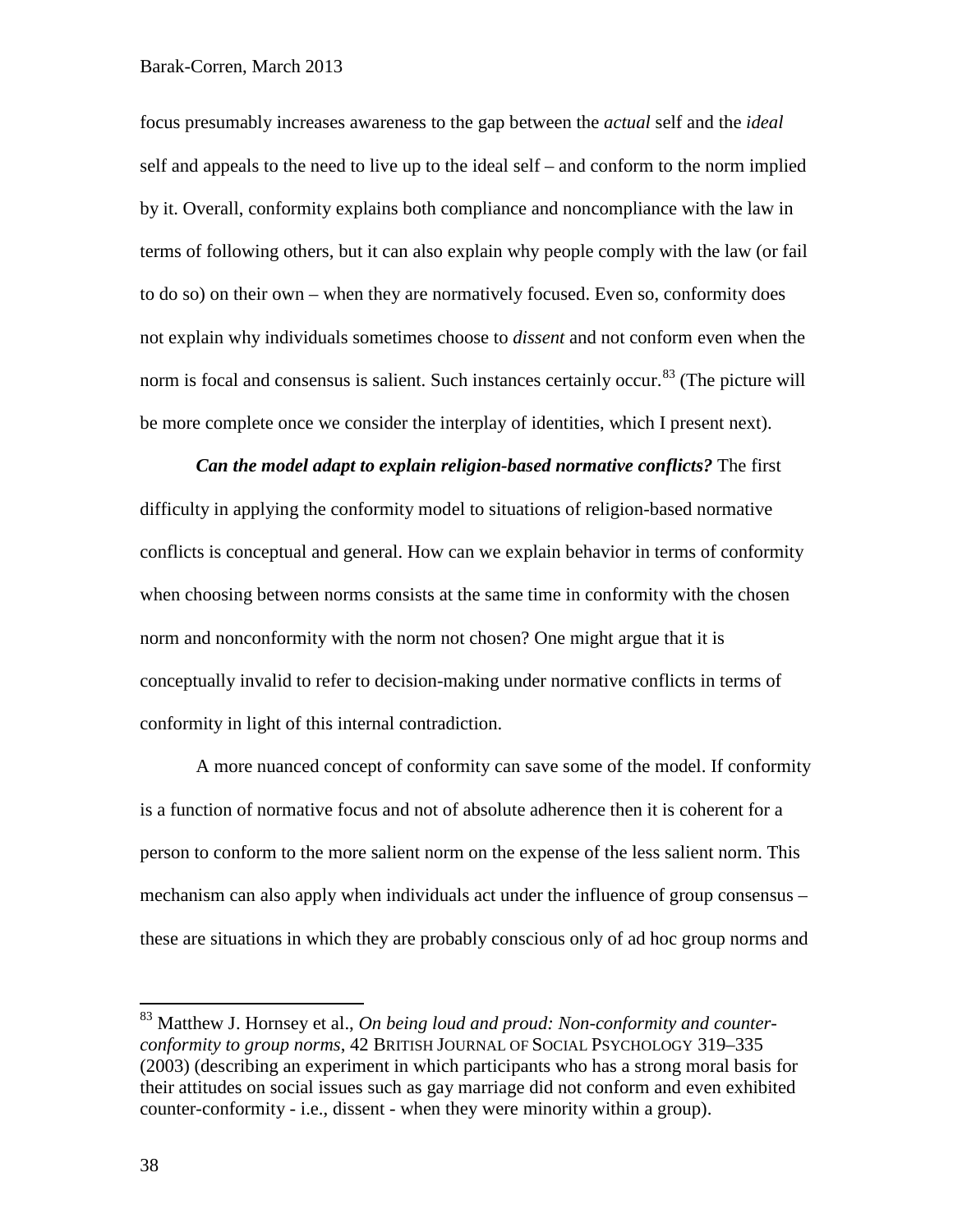#### Barak-Corren, March 2013

not of other conflicting norms (like the law). Yet this relativist account of conformity is not fully satisfactory. Does it mean that individuals who conform to one norm rather than the other experience *no normative conflict* whatsoever? Do they feel pressure to conform or does conformity come easily? If they do experience conflict, what explains their behavior with respect to the norm *not chosen*? Conformity does not offer an answer.

This exact puzzle prevents conformity from providing a satisfactory account of religion-based normative conflicts, in my view. Conformity plays the role of a doubleedge sword in these conflicts: on the one edge, it induces people to obey the law. Presumably, people obey the law because others do so as well, and because the law incorporates many social norms and values that, if focal, induce individuals to act accordingly. But on the other edge, conformity also induces people to obey religious directives, if others follow them or if they are normatively focal. The evidence seems to suggest two factors in particular that can help predict whether individuals will choose religion over law or vice versa: cohesiveness and the extent that a group consensus (lawabiding or religious-abiding) exists. Thus, the more an individual identifies with religion (*high cohesiveness*) and is immersed in a monolithic religious group (*high consensus*), the more she is likely to conform to religious rather than legal norms. But what happens when the two factors go in opposite directions – when a religious person is immersed in a law-abiding group? The outcome here is less clear under the model.

In sum, conformity seems to explain some of individuals' behavior under religion-based normative conflicts, but not all. It cannot explain any form of dissent nor can it explain complex interactions between factors. It is also noteworthy that not all situations call on individuals to conform. When no clear consensus is apparent; when

39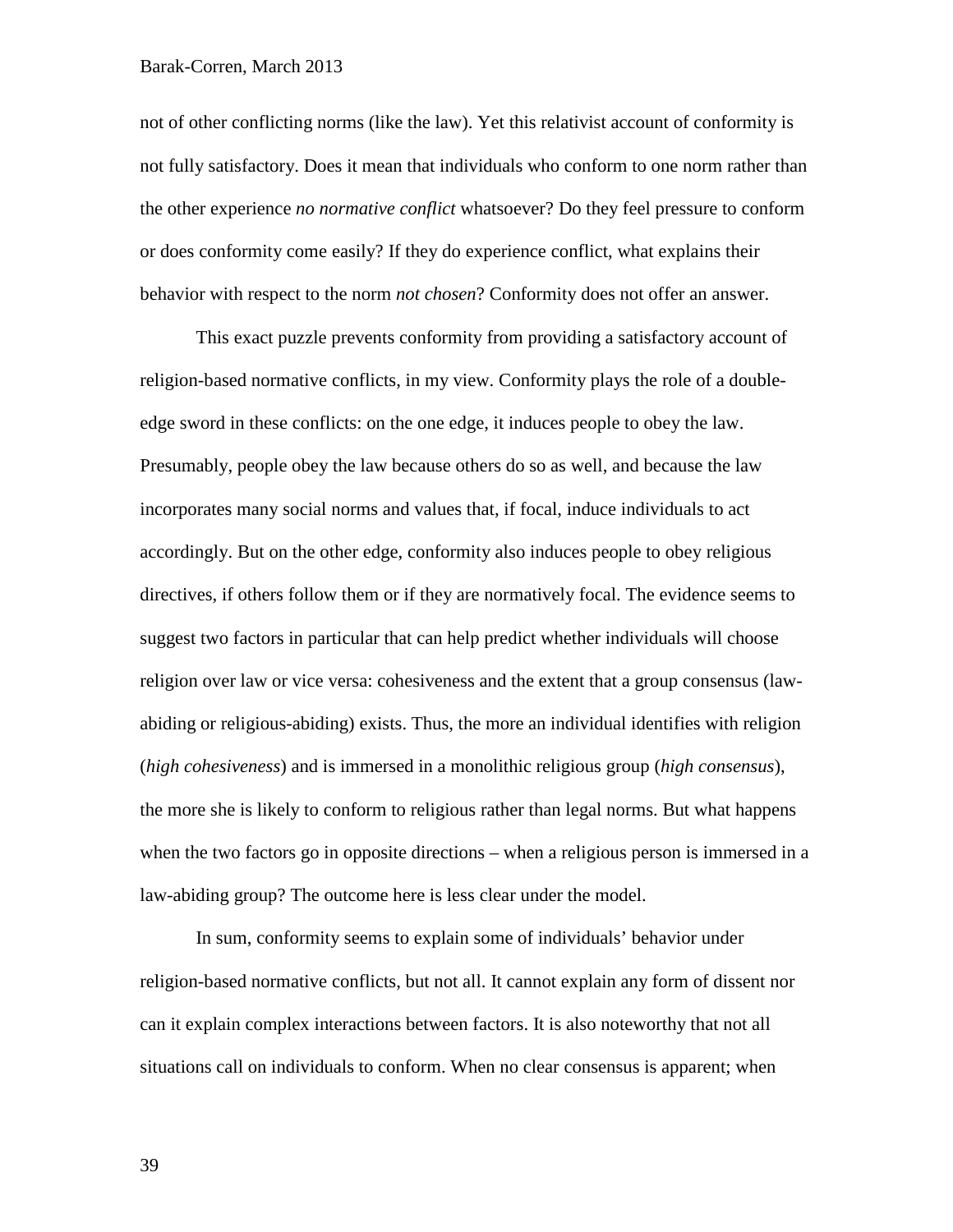individuals are not particularly focused on or attentive to norms; when cohesiveness is low; in all these situations conformity is much less effective and other models – such as cost-benefit analysis and legitimacy-fairness analysis – can kick in.

What model then can best describe individual behavior under religion-based normative conflicts, taking into account the strength and shortcomings of three existing models? To answer this question, which stands at the core of my argument, we shall now turn to the next section.

### **IV. An identity/Situation model to compliance with the law**

So far we reviewed three models to compliance with the law: a rational analysis, a legitimacy-fairness analysis, and simple conformity to social influence (without any analysis). While all contribute to the analysis of compliance in religion-based normative conflicts, each has its shortcomings. I thus use this section to propose and develop a new model based on two dimensions: *situation* and *identity*. The model draws on basic components of the three existing models, but offers a new and more comprehensive insight into the complexity of religion-based normative conflicts.

# **A. First dimension of the model: identity**

In 1996 Huo, Smith and colleagues decided to investigate the impact of subgroup identification on compliance with authority. Analyzing conflicts between employees and supervisors from different *ethnic* backgrounds at a public-sector organization, the researchers found that accepting the supervisors' decisions depended on how much the employees identified with their ethnic group relative to how much they identified with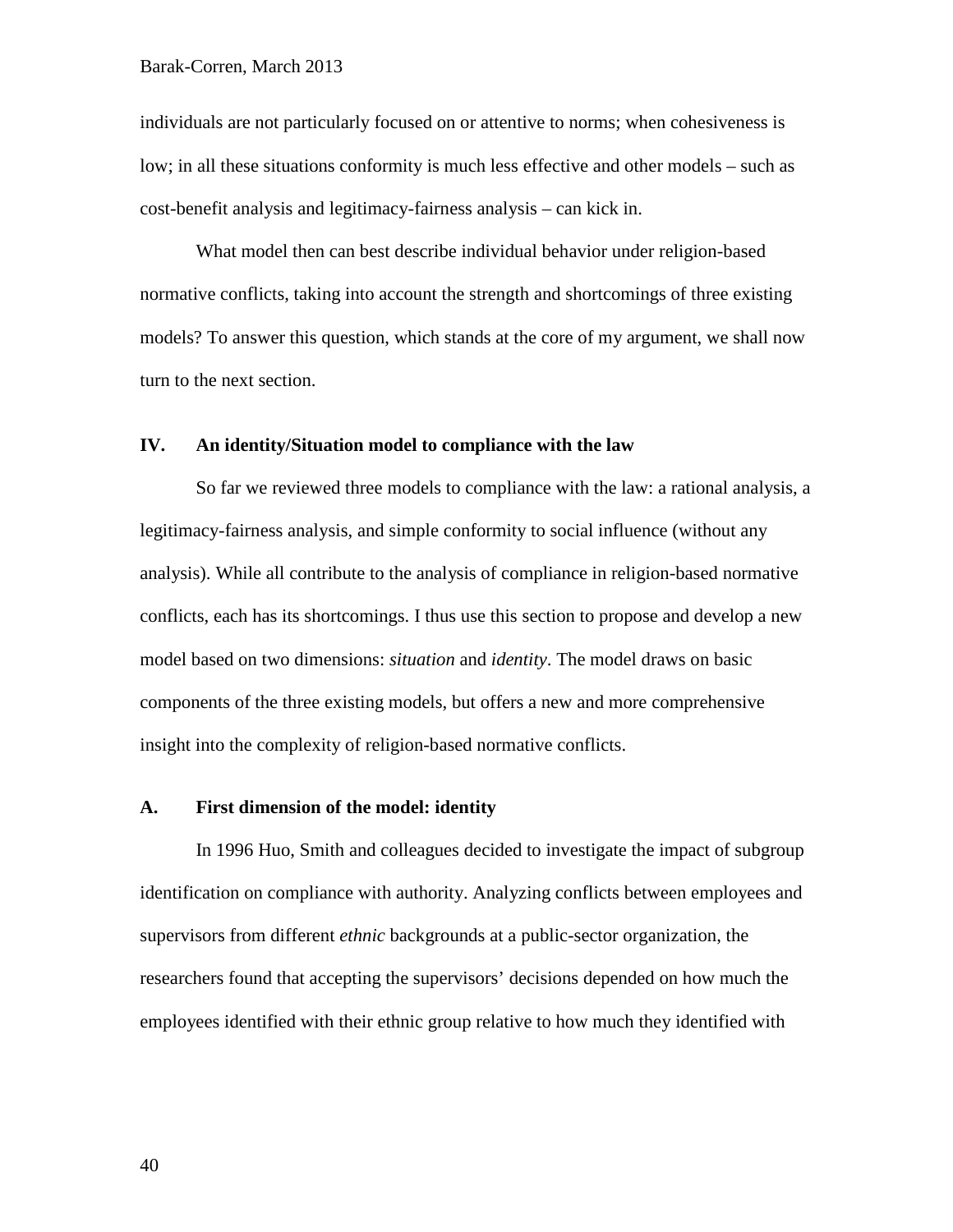### Barak-Corren, March 2013

the organization. [84](#page-40-1) Employees who *had strong superordinate identification* (i.e., highly identified with the organization for which they worked) were more influenced by *procedural fairness* than the favorability of the outcome in their decision to accept authority; whereas employees who highly identified with their *ethnic group* and weakly identified with the organization were much more influenced by the *outcome* of the decision – that is, by utility considerations. In other words, the *mode of analysis* that employees deployed in considering whether to accept authority *hinged on the interplay of their two identities*: the superordinate identity and the ethnic identity. [85](#page-40-2)

<span id="page-40-0"></span>Additional studies extrapolated this conclusion to other types of conflicts and identities:<sup>[86](#page-40-3)</sup> the debate on affirmative action where the superordinate identity examined was "being American" and the subgroup identity was race; and conflicts on allocation of resources, where the superordinate identity was the local community and the subgroup identities reflected the competing interests.<sup>[87](#page-40-4)</sup> Together, these studies suggest that individuals rely on procedural fairness judgments when they identify with the authorities and what they represent. They rely on utility considerations – on costs and benefits – when they do not identify so much with the authorities and highly identify with a closer subgroup. Although these studies did not examine whether religious identity has a similar

<span id="page-40-1"></span> <sup>84</sup> Huo et al, *supra* note [59,](#page-29-0) at 41-42.

<span id="page-40-2"></span><sup>85</sup> *Id*., at 42-43.

<span id="page-40-3"></span><sup>86</sup> See the studies cited in footnote [87.](#page-40-0)

<span id="page-40-4"></span><sup>87</sup> T. R. Tyler & P. Degoey, *Collective Restraint in a Social Dilemma Situation: The Influence of Procedural Justice and Community Identification on the Empowerment and Legitimation of Authority*, 69 J. PERS. & SOC. PSYCHOL.482 (1995) (examining the willingness to obey decisions of a local political authority dealing with a contested water crisis). Tom Tyler, Peter Degoey & Heather Smith, *Understanding why the justice of group procedures matters: A test of the psychological dynamics of the group-value model*, 70 J. PERS. & SOC. PSYCHOL.913 (1996).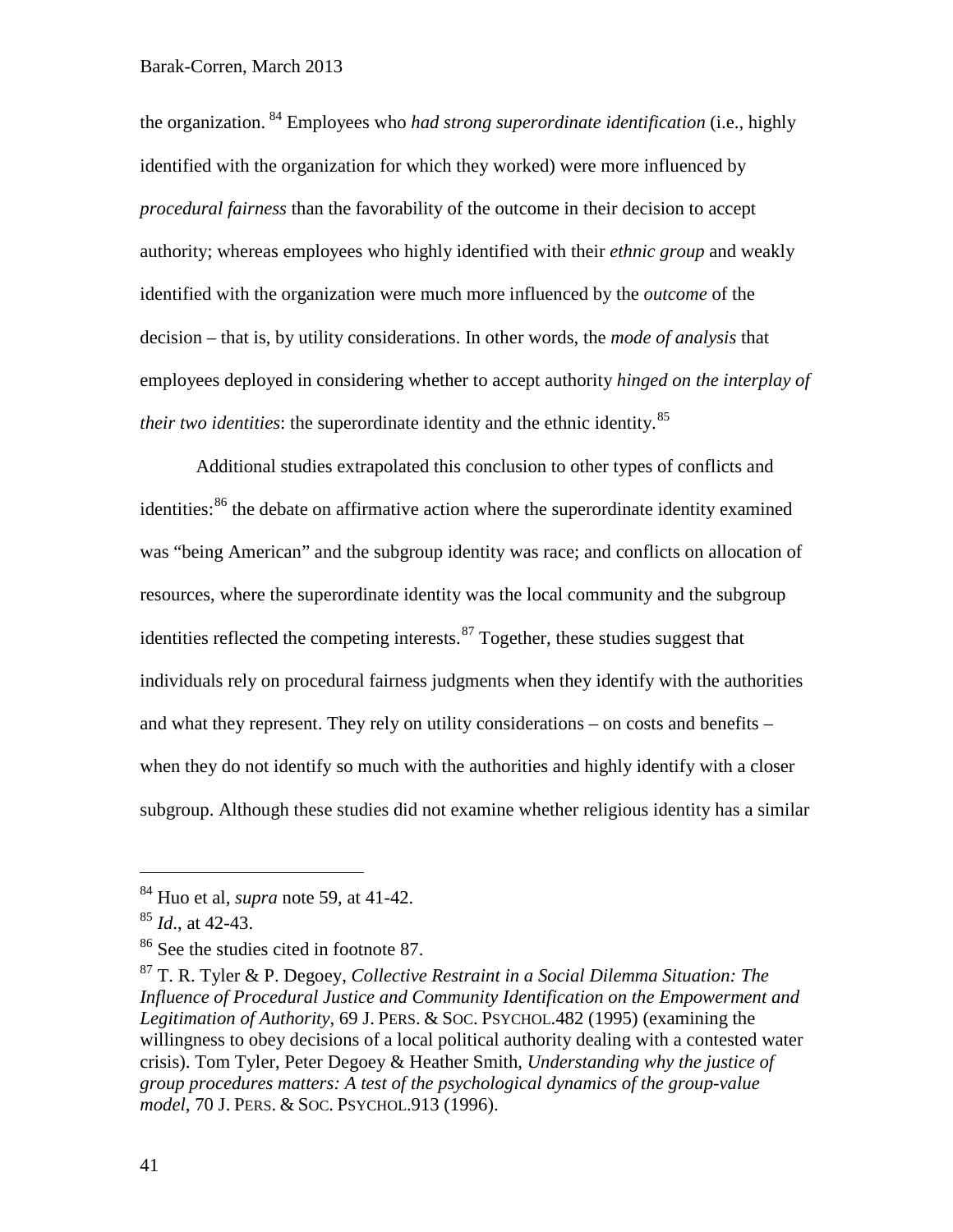impact to that of other subgroups, the central role of religion in the lives of adherents suggest that it probably plays a role *at least* as central as ethnic identity in influencing decision-making processes.<sup>[88](#page-41-0)</sup>

What happens when individuals have *several* strong identities? Importantly, these identities are not necessarily in conflict. Several studies found that individuals who highly identify with *both* their identities adhered to *procedural fairness* rather than outcomes, much like individuals who highly identified with the subordinate group only.[89](#page-41-1) It follows that having several strong identities (in our case, the religious *and* the civic) does not necessarily undermine one's civic identity.

What happens when people do not identify with the authorities *at all*? Here we can draw on studies that examined whether out-group norms – norms of groups that individuals do not identify with (e.g. Anglophone norms for Quebec's Francophone population) – also affect behavior. Similarly to low-identifiers (who do identify to some extent with the superordinate group) researchers found that these norms influence behavior "only when backed by rewards and punishments."<sup>[90](#page-41-2)</sup> It thus seems that the lower

<span id="page-41-0"></span><sup>&</sup>lt;sup>88</sup> Note that Tyler believes there should be no difference between ethnic identity and other identities, whether gender-based or religion-based, but this hypothesis was not tested. See Tyler *multiculturalism*, *supra* note [59,](#page-29-0) at 1004.

<span id="page-41-1"></span><sup>89</sup> Huo et al., at 44. Y. J. Huo, *Procedural justice and social regulation across group boundaries: does subgroup identity undermine relationship-based governance?*, 29 PERS. SOC. PSYCHOL. BULL. 336 (2003). Tyler *multiculturalism*, *supra* note [59,](#page-29-0) at 1009-1010.

<span id="page-41-2"></span><sup>90</sup> Winnifred R. Louis, Donald M. Taylor & Rebecca L. Douglas, *Normative Influence and Rational Conflict Decisions: Group Norms and Cost-Benefit Analyses for Intergroup Behavior*, 8 GROUP PROCESSES INTERGROUP RELATIONS 355, 357 (2005). S. Reicher & M. Levine, *Deindividuation, power relations between groups and the expression of social identity: The effects of visibility to the out-group*, 33 BRIT. J. Soc. PSYCHOL. 145 (1994). Brewer, *infra* note [92,](#page-43-0) at 478-479, also draws a connection between outcome-based decision-making and lack of identification with the group ("If there is no collective identity, or if the collective is too large and amorphous, then most individuals behave selfishly, pocketing as much money as they can for themselves before the public good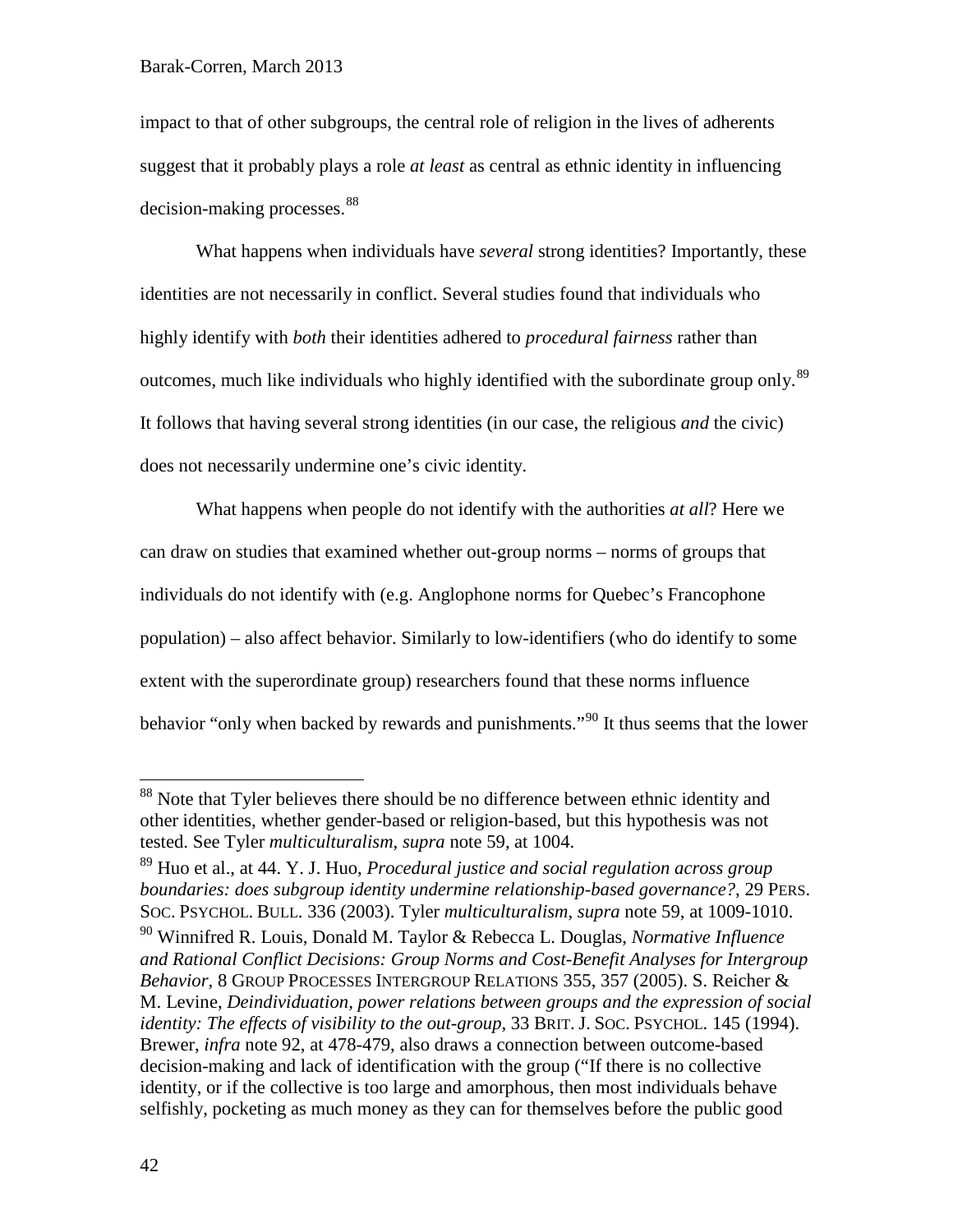the identification - the greater the inclination to rely on utility considerations in adhering to norms and decisions associated with the low identification group.

So much for the evidence. But what explains this shift? Why do people value fair treatment over favorable outcomes when they identify with a group, and outcomes over treatment when they do not? What is it about group identity that inverts preferences this way? Hue and colleagues argue that "when one identifies with the group represented by the authority, the authority's actions carry information about one's value to and position within the group, and this information is more important than the outcome attached to the authority's decision." In other words, the reason why fair treatment is valued in first principle is that it carries information on social status. When the individual does not view itself as part of the group that the authorities represent and does not feel like her social status with respect to this group matters, the quality of treatment has no informative value.<sup>[91](#page-42-0)</sup> Hence, there is no reason to value quality of treatment over the concrete outcomes.

I want to offer a refinement to this explanation. While the theory explains why group-identifiers value fair treatment, one additional step is needed to explain why they value it *more* than the *outcome* of the treatment. I propose the following step: group membership, and particularly social status in a group, is *itself a source of utility usually* 

runs out. However, when an intermediate group identity is available, individuals are much more likely to sacrifice self-interest on behalf of collective welfare").

<span id="page-42-0"></span><sup>&</sup>lt;sup>91</sup> Huo et al., *supra* note [59.](#page-29-0), at 40-41 ("The underlying assumption of the group-value model is that people derive a sense of self-worth from group membership. Individuals assess their status within groups by evaluating the extent to which important group representatives, such as authorities, treat them fairly … The group-value model proposes that the importance of relational issues to acceptance of authority is linked to identification with the group that empowers the authority".) Similarly, in Tyler *Multiculuralism*, *supra* note [59,](#page-29-0) at 990.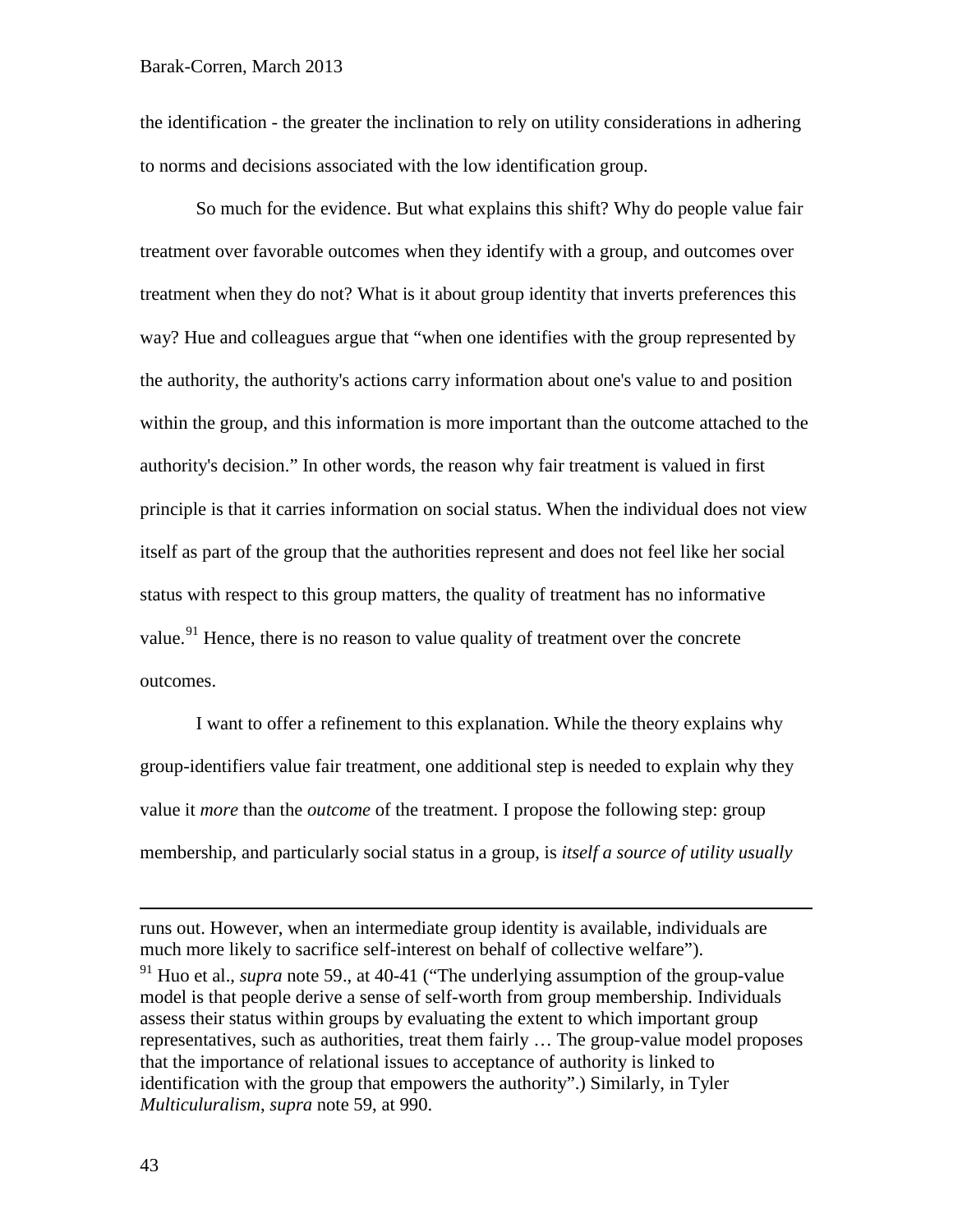<span id="page-43-0"></span>*more valuable than any one time unfavorable outcome*. Here is why. Individuals derive various utilities from group memberships: self-worth, meaningful relationships, employment opportunities, social support, and safety networks.<sup>[92](#page-43-1)</sup> The combined value of these utilities is usually higher than any one-time disutility the group inflicts on a member. High-quality treatment reassures the person that she can still derive these utilities from the group – because good treatment is usually a good predictor of favorable outcomes. [93](#page-43-2) It thus makes sense to favor treatment over outcomes when identification with the group is strong. Strong membership is an asset more valuable than a single unfavorable decision. Here is where the theory reconnects to the explanation of Huo and colleagues: if people know that they cannot derive utility from the group that accords the treatment, the cue of good treatment no longer points to a utility greater than the specific outcome at hand; the treatment of the present does not entail a prospect of favorable outcomes in the future, one that could overcome the unfavorable outcome of the present. Hence, people have no reason to value the quality of the treatment they receive; and they attribute the greater value to the outcome at hand.

To be sure, I do not suggest that people go through this deductive process in every decision to obey the law or to follow an authoritative decision. Rather, this explains why it makes sense for procedural fairness to evolve as a *contextual heuristic*: a mental

<span id="page-43-1"></span> <sup>92</sup> . B. Brewer, *The Social Self: On Being the Same and Different at the Same Time*, 17 PERS. SOC. PSYCHOL. BULL. 475, 475-476 (1991). In the context of religious communities, view the discussion adjacent to footnote [105.](#page-50-0)

<span id="page-43-2"></span> $93$  I develop below the notion that fair treatment is a heuristic to assess social status in a group; but since there is also a statistical link between quality of treatment and quality of outcomes, fair treatment can also serve as a heuristic to assess the favorability of the outcomes when no direct information is available. Tyler also admits the possibility that "people may use the fairness or unfairness of procedures as a heuristic for determining the justice of the outcome distribution", see Tyler *multiculturalism, supra* note [59,](#page-29-0) at 997- 998, but does not develop it further.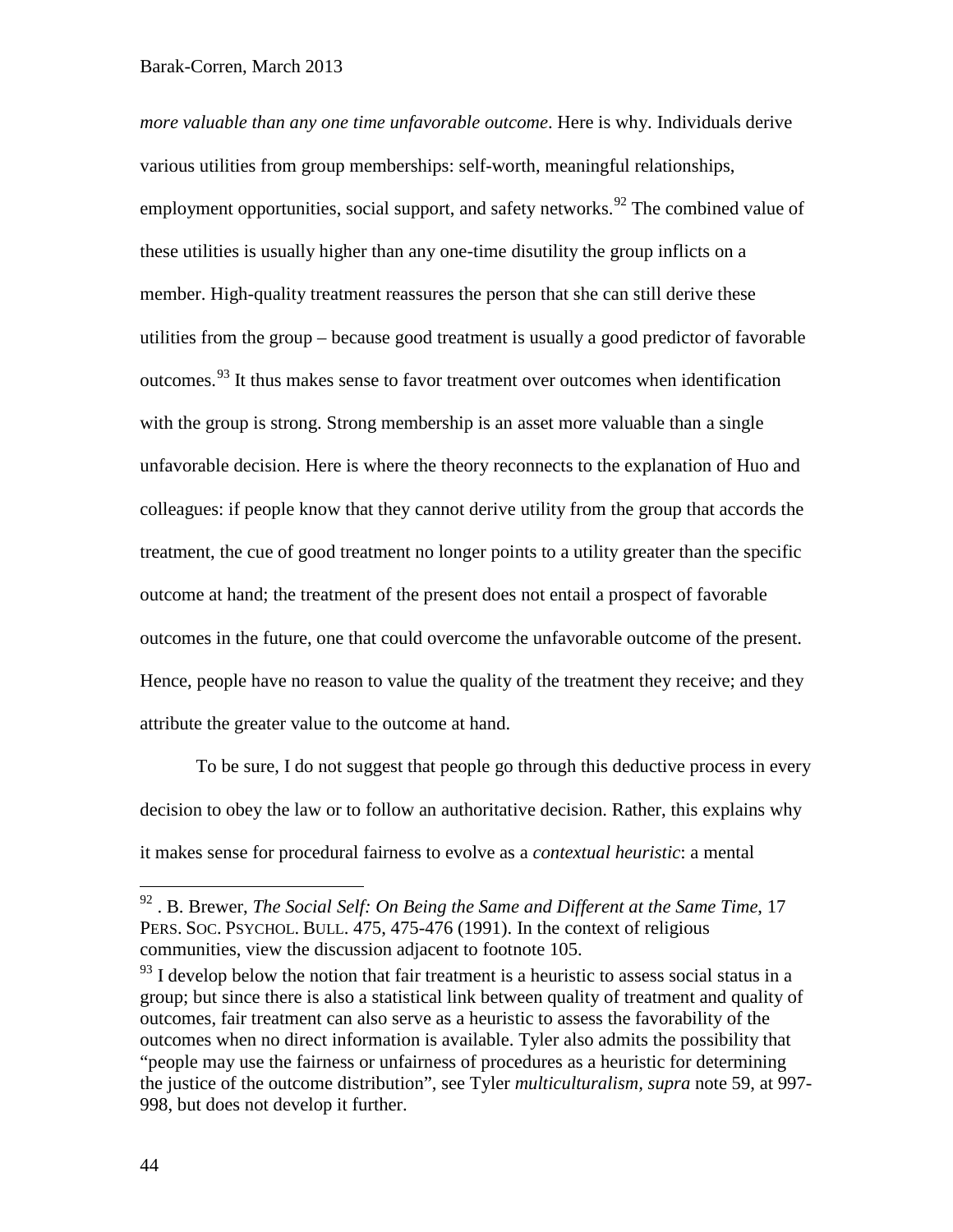shortcut to assess one's social status within a specific group. Individuals rely on fair treatment rather than outcomes (that is the heuristic), but only in the context of a valued group membership, a group one identifies with (this is why it is context dependent). Hence, at least in the type of situations we explored thus far (more on this to follow) identity shapes compliance with the law *indirectly*: it affects the mode of analysis that individuals use to decide whether to obey the law - legitimacy-fairness or cost-benefit– rather than directly leading individuals to obey or disobey the law.

# **B. Second dimension of the model: situation**

So far I have established the first dimension of the model: identity. Doing so I also focused on one type of conflictive situations: situations that allow individuals to analyze and reason their actions, where the decision to comply is *deliberative*. In the present section I discuss how different situations of normative conflicts trigger different modes of decision-making and focus on the second type of situations in my model: situations that call for *straightforward conformity*.

# **Table 1: The Identity/Situation Model for decision-making under religion-based normative conflicts**

*Identity*

| Situation |                     | <b>Religious &gt; Civic</b> |            | Civic $\geq$ Religious  |            |
|-----------|---------------------|-----------------------------|------------|-------------------------|------------|
|           | <b>Deliberation</b> | Cost-Benefit Analysis       |            | Legit-Fairness Analysis |            |
|           |                     | Comply                      | Not comply | Comply                  | Not comply |
|           | <b>Conformity</b>   | Not comply                  |            | Comply                  |            |

The Identity/Situation model has two dimensions: (1) the interplay of identities (religious/civic), and (2) the type of situation (deliberative/conformative). The two dimensions interact: identity plays a role across situations. The behavioral predictions of the model are summarized in the table.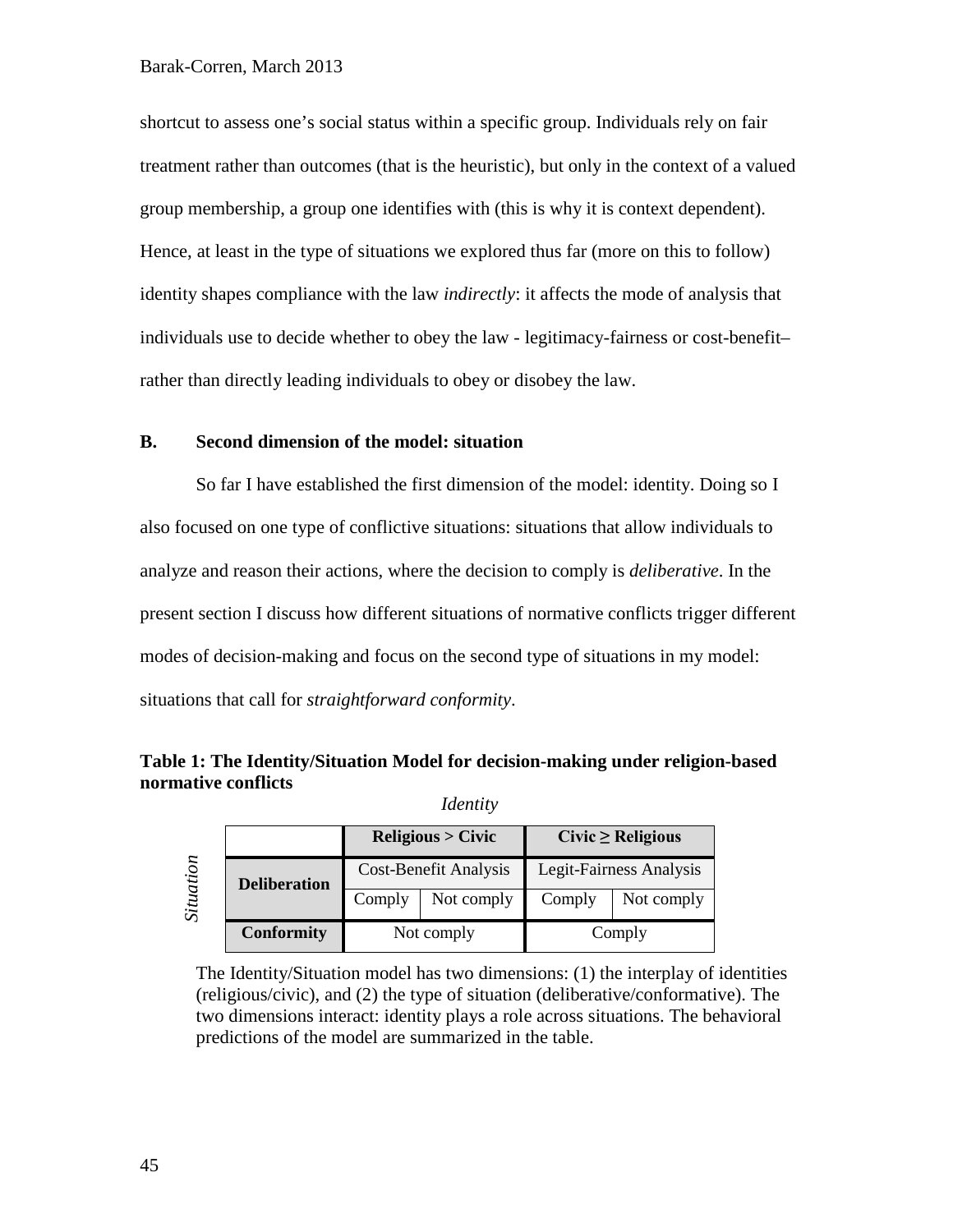Different situations vary in the way they impact individuals' decision-making, and this impact is significant. Recall our discussion of the three models, and especially of the conformity model. It showed how powerful factors like group consensus, other people's actions, outside stimulus (e.g. salient messages) and incentives can be. Based on the analysis of the strengths and limits of conformity that I carried in section III.C, I divide the landscape of religion-based normative conflict situations roughly into two:

*Situations that call for deliberation.* These are the situations where normative conflicts occur in a context that provides room for internal deliberation prior to acting (distinguished from situations where individuals simply follow other people or salient norms without assessing or analyzing the norms in conflict). All types of normative conflicts I discussed thus far could belong in this category as long as conformity does not dominate the situation (see below); and the longer it takes the conflict to unfold, the more opportunities are there for internal deliberation along the way. The type of deliberation – cost-benefit or legit-fairness – will depend on how the two identities play out. The way individuals ultimately choose to settle the normative conflict will hinge on the outcome of their deliberation (*Table 1, row 1*).

*Situations that call for conformity.* These are situations where individuals act under the influence of others or the salience of one of the competing norms. The "others" will often be religious – members of the individual's community or group – but conformity can also work the other way if a religious person is deeply immersed in a highly consensual civic population that the individual identifies with (*Table 1, row 2*)*.* [94](#page-45-0) Religion-based normative conflicts can also start deliberative and turn conformative once

<span id="page-45-0"></span> $94$  On the double-edge role of conformity in religion-based normative conflicts see p. 39.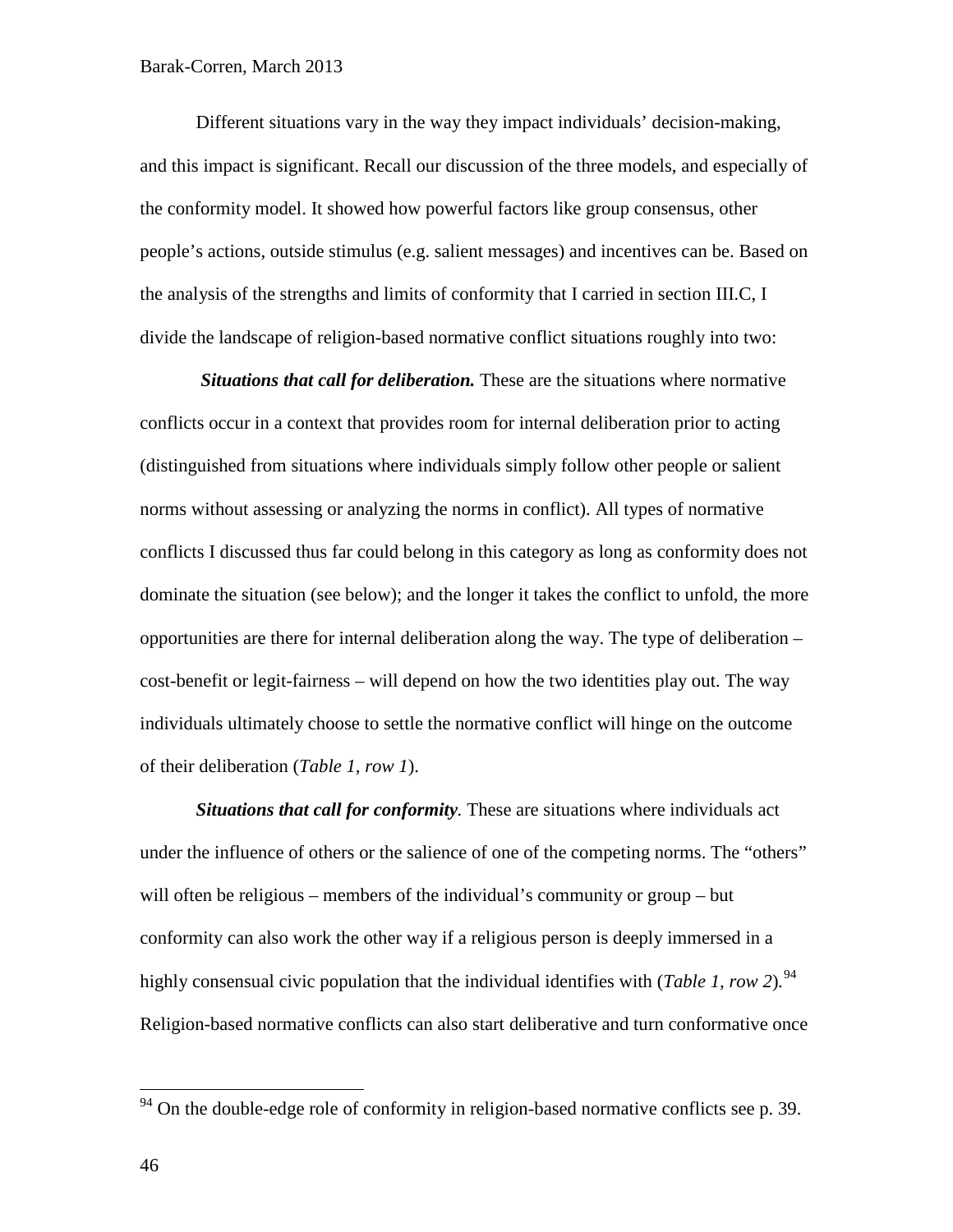a consensus around the religious deviant emerges. The first few deviants might engage in prior deliberation but subsequent others simply follow them without much analysis.<sup>[95](#page-46-0)</sup>

Identity interacts with conformative situations as it does with deliberative situations. The evidence discussed in section III.C suggests that the more an individual identifies with religion (*high cohesiveness*) and is immersed in a monolithic religious group (*high consensus*), the more she is likely to conform to religious rather than legal norms – and the other way around if she is a high civic identifier immersed in a civic consensus (*Table 1, row 2*). Indeed, conformity means to act according to the standard of behavior that the salient identity *in situ* implies.<sup>[96](#page-46-1)</sup> In religion-based conflicts, prototypical situations are those where individuals act as a group to vandalize or attack others in the name of religion. But conformity is not only a spur-of-the moment behavior. The collective parental disobedience in the *Immanuel school case* demonstrates a situation where parents disobeyed the law as a group to the point of going to jail together. This collective conduct seems to build on strong conformity that remained constant throughout litigation over a long period of time.

To conclude the discussion of the situational dimension of the model, let us note again the relation between conformative and deliberative situations. As noted above, conformity works best in conditions of high consensus and high cohesiveness. Thus, room for deliberation and analysis opens up whenever the situation ranks low along these factors. Once the situation is deliberative, evidence suggests that the interplay between

<span id="page-46-0"></span><sup>&</sup>lt;sup>95</sup> Worthy of note is the view that there is no clear and dichotomous line between an action committed out of public conformity and an action committed due to an acceptance of the norm. See H. Kelman, *Interests, Relationships, Identities: Three Central Issues for Individuals and Groups in Negotiating Their Social Environment*, 57 ANNU. REV. PSYCHOL. 1, 3, 14 (2006).

<span id="page-46-1"></span> $96$  See the text adjacent to footnote [42-](#page-25-0)[44.](#page-25-1)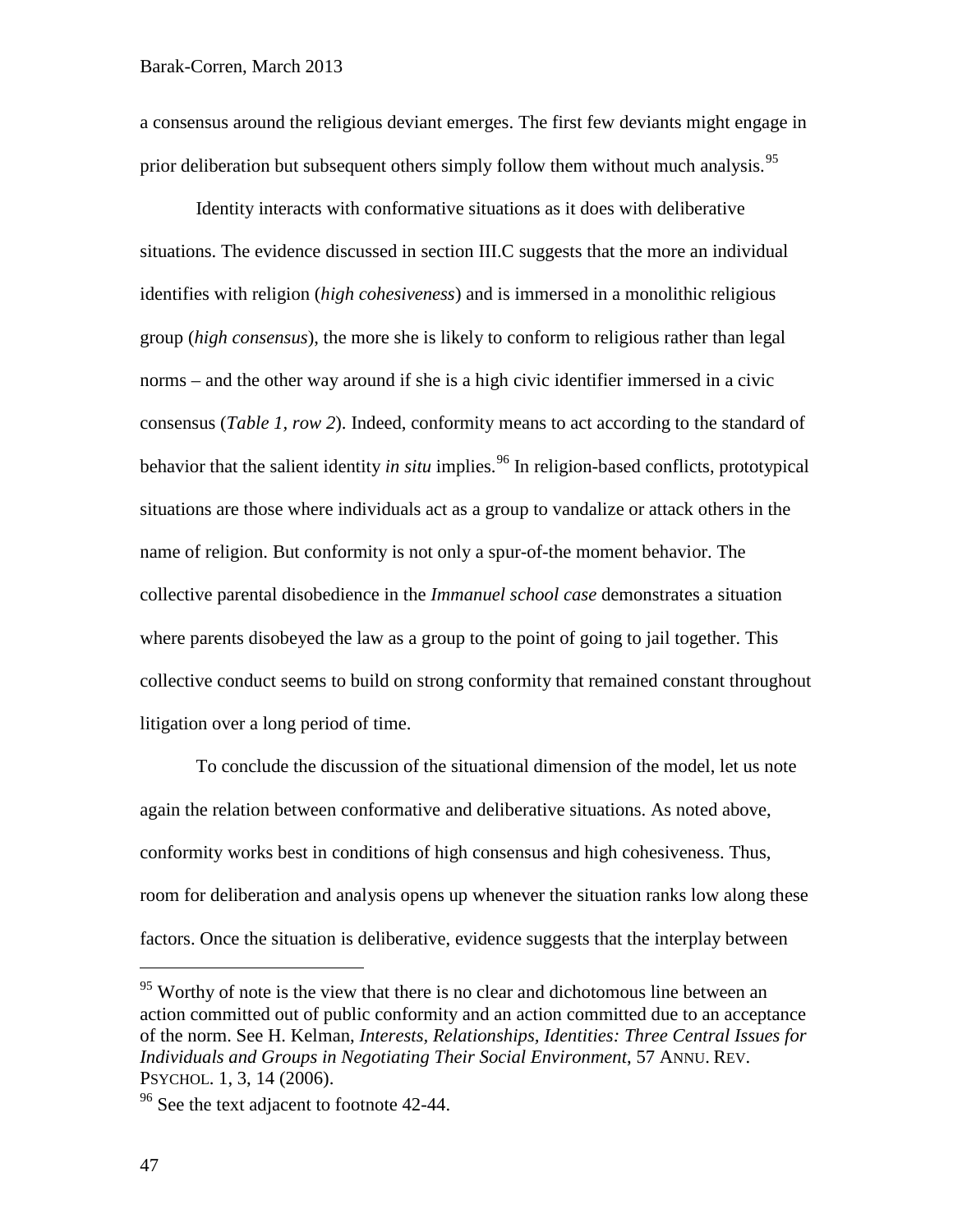competing identities – essentially whether the individual is low-identifier or highidentifier – determines whether CBA or legit-fairness analysis would kick in and their outcome would settle the conflict to one side or the other. This is a different process than in conformity situations, where individuals conform to the norms of the salient identity *in situ*, religious or civic, without further analysis.

We have seen thus far that both the interplay of identities and the type of situation affect how individuals decide whether to comply with the law or follow religious directives in normative conflicts. But before we proceed to the prescriptive analysis it is necessary to flesh out the model further: what does it mean for low-identifiers to engage in a rational analysis of religion-based normative conflicts? And what does it mean to conform in religion-based normative conflicts? The next section addresses precisely these questions.

# **C. Fleshing out the model**

The Identity/Situation model suggests that individuals use different modes of analysis based on the interplay of their identities and the type of the situation. So far I drew on existing models to compose a more accurate and comprehensive model of behavior in religion-based normative conflicts. Here I take a step forward and attempt to flesh out those prongs of the model that call for further analysis. The "fleshing out" will focus on two such prongs: low-identifiers and conformity situations. The reason to put aside high-identifiers, at this stage, is that the model has no specific prediction for this group to distinguish it from the regular legitimacy-fairness case: individuals who have a high civic identify are expected to defer to their fairness heuristics, like other individuals, even if they also identify with religion. But in the case of individuals who highly identify

48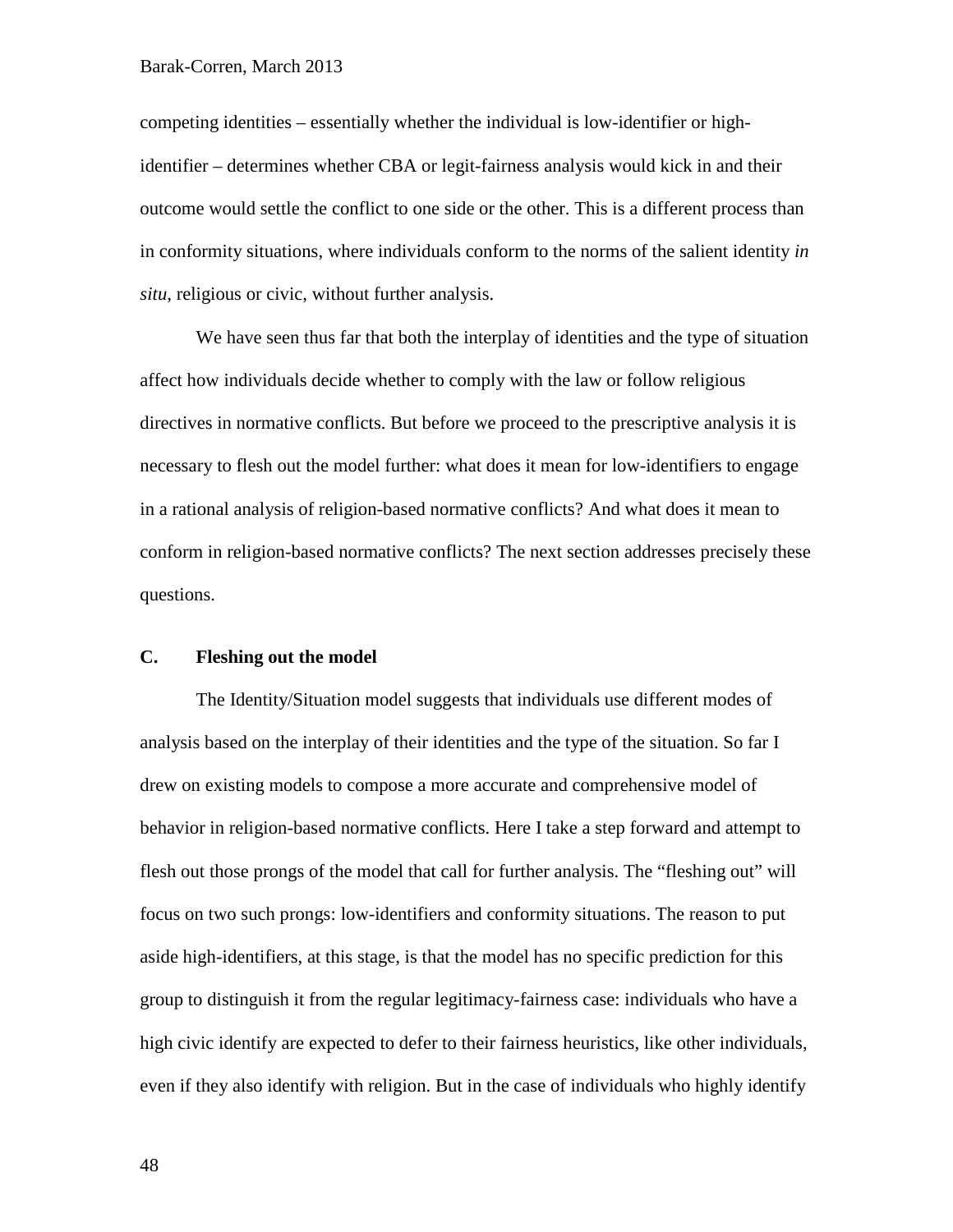with *religion* and weakly identify with the state, a closer examination is needed to understand how cost-benefit analysis plays out under religion-based normative conflicts. I offer such a novel examination of the CBA of religion-based normative conflicts below.

# *1. Low-identifiers: the CBA of religion-based normative conflicts*

Below I analyze the main issues involved in a CBA of the decision to obey the law in cases of normative conflicts. Based on this analysis, I argue that when it comes to the low-identifiers, the law is likely to lose the utilitarian analysis: religion is likely to prevail as the incentives it provides for low-identifiers are more significant than those offered by law, except, maybe, where the legal norm in conflict is highly protected.

An important clarification is due at the outset. The argument that low-identifiers are more inclined to use a rational analysis and engage in a cost-benefit analysis *does not mean* that the analysis employed is strictly rational in the *homo economicus* sense. Conversely, following the ample evidence on bounded rationality, I assume that it is subject to biases and heuristics as any other CBA. $97$  Yet it is still an attempt to assess costs and benefits, rather than to decide the question based on normative grounds.

*Mapping the incentives*. On a first glance, the costs and benefits that one derives from adhering to legal rules seem very different from those derived from following religious commandments. Legal rules operate through external, state-enforced sanctions and entail costs such as fines and incarceration. Conversely, the incentive mechanisms of religious commandments are usually thought to be internal and self-enforced and to entail mainly emotional costs: remorse, pangs of conscience, guilt. On one side of the CBA

<span id="page-48-0"></span><sup>&</sup>lt;sup>97</sup> See discussion *supra*, next and based on the sources cited in footnotes [47](#page-27-0)[-53.](#page-27-1)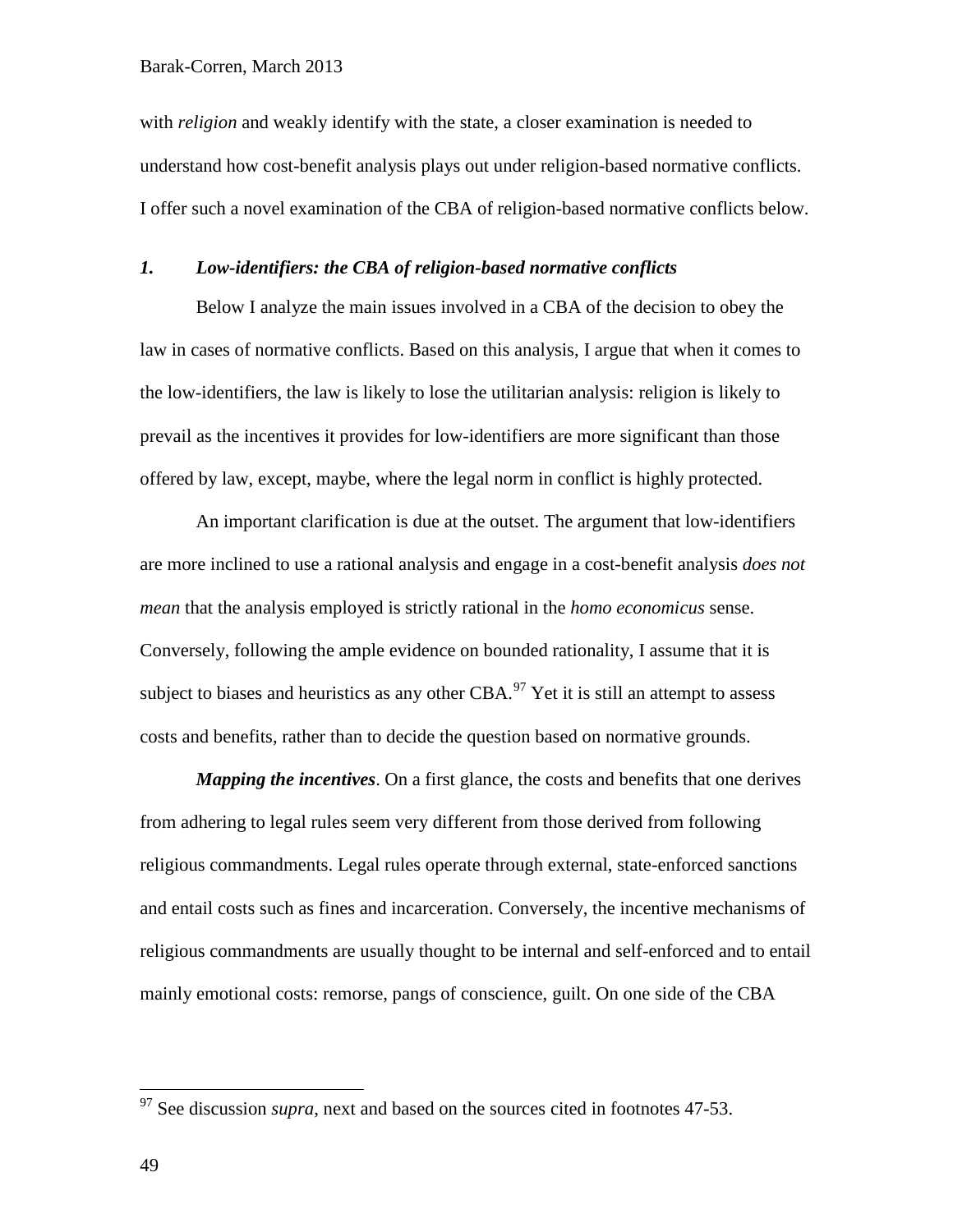scales we seem to find external incentives with material utilities, and on the other side internal incentives with non-material utilities.<sup>[98](#page-49-0)</sup>

But a closer look reveals the differences *in kind* are not as sharp as they seem (differences in *quantity*, on the other hand, are substantial – more on that below). Both legal and religious rules provide internal *and* external incentives and entail material *and* non-material utilities. First, let us look at the law. In the general case, the law invokes a sense of internal obligation to obey in people,<sup>[99](#page-49-1)</sup> an internal mechanism of selfenforcement: there is a *norm* to obey the law.<sup>[100](#page-49-2)</sup> How much is left of this internal obligation for low-identifiers? This is an open question. Presumably, the internal obligation is either missing or is considerably weaker in the case of individuals who obey the law based on outcomes rather than fairness. This does not affect however the second issue, namely that legal sanctions also confer utilities beyond material ones. Incarceration involves not only a material loss of time and income but also a heavy emotional toll of having one's freedom deprived and one's family away. The very outcome of being

<span id="page-49-0"></span><sup>&</sup>lt;sup>98</sup> Note that there is nothing in rational choice theory to make it incompatible or inapplicable to non-material utilities. Sentiments of worth and virtue, guilt and shame, and the social stigma placed by others, all have place in the equation. See J. BENTHAM, INTRODUCTION TO THE PRINCIPLES OF MORALS AND LEGISLATION, Ch.III (Oxford, 1907, reprint of 1823) (e.g., in II. *Four Sanctions or Sources of Pain and Pleasure*, Paragraph IV, §XII: "Does the political sanction exert an influence over the conduct of mankind? The moral, the religious sanctions do so too. In every inch of his career are the operations of the political magistrate liable to be aided or impeded by these two foreign powers: who, one or other of them, or both, are sure to be either his rivals or his allies. Does it happen to him to leave them out in his calculations? he will be sure almost to find himself mistaken in the result. Of all this we shall find abundant proofs in the sequel of this work. It behoves him, therefore, to have them continually before his eyes; and that under such a name as exhibits the relation they bear to his own purposes and designs."). Louis Kaplow & Steven Shavell, *Moral Rules, the Moral Sentiments, and Behavior: Toward a Theory of an Optimal Moral System*, 115 J. POL. ECON. 494, 502 (2007).

<span id="page-49-1"></span><sup>&</sup>lt;sup>99</sup> See sources cited in footnote [54](#page-28-0) and accompanying text.

<span id="page-49-2"></span><sup>100</sup> For the economic foundations of this argument see *supra*, sources cited in footnote [42-](#page-25-0) [44](#page-25-1) and accompanying text.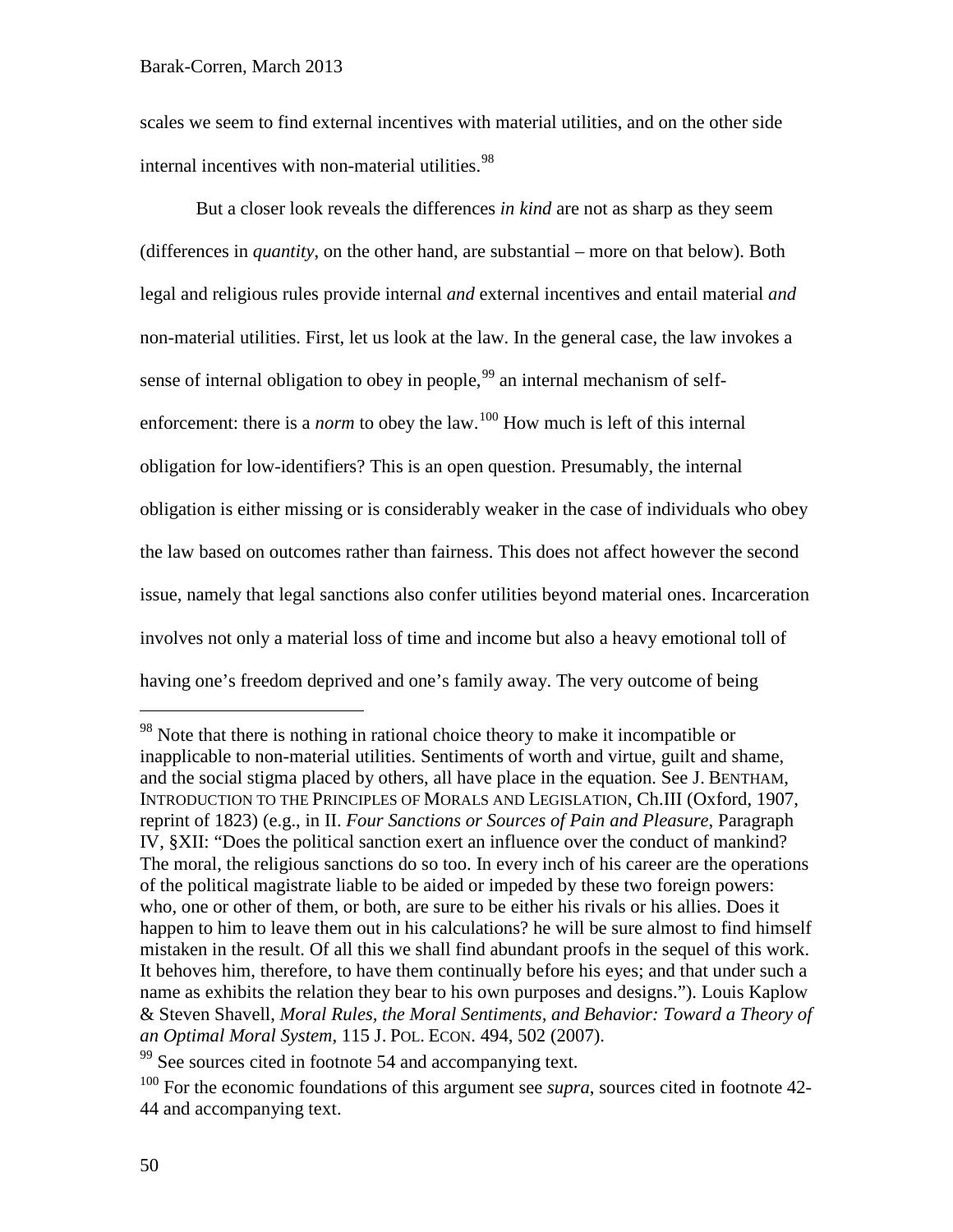### Barak-Corren, March 2013

indicted or convicted for a crime carries a social stigma that can have detrimental implications on personal and communal relationships, on self-esteem, etc. These nonmaterial sanctions can be very effective: research suggests that individuals are more influenced from social stigma than formal sanctions in their decision to comply.<sup>[101](#page-50-1)</sup>

Now let us turn to religious sanctions. *Material* utilities and *external* enforcement stem from one shared source: *the religious community*. Religious life involves a high degree of proximity between the person and the congregation, what naturally creates many incentives for the individual to comply with religious commandments. As a result, the community has a substantial influence and sanctioning power over the individual.<sup>[102](#page-50-2)</sup> Socio-religious sanctions range from condemnation and stigma to shunning and expulsion.<sup>[103](#page-50-3)</sup> Importantly, the congregation offers rewards too, such as praise, relationships, esteem, and status. As a result, within the community individuals who deviate from the law in order to uphold or promote religious norms can wear their deviance like a crown.<sup>[104](#page-50-4)</sup> The praise and the condemnation conferred by the congregation can be translated into material utilities by the social and business relationships that develop amongst members.<sup>[105](#page-50-5)</sup> As community members interact, professional

<span id="page-50-3"></span><sup>103</sup> Shavell, *supra* note [110,](#page-53-0) at 230; McAdams, *supra* note [17,](#page-10-0) *Id*.

<span id="page-50-1"></span><span id="page-50-0"></span> <sup>101</sup> E. Rasmusen, *Stigma and Self-Fulfilling Expectations of Criminality*, 39 J.L. & ECON. 519 (1996); James P.F. Gordon, *Individual Morality and Reputation Costs as Deterrents to Tax Evasion*, 33 EUR. ECON. REV. 797, 808 (1989).

<span id="page-50-2"></span> $102$  See again the strong empirical evidence found in the context of the supportive role of religion in promoting law-abiding behavior and the sources cited in footnote [22.](#page-13-0)

<span id="page-50-4"></span><sup>104</sup> Kahan, *supra* note [73,](#page-34-0) at 373-374.

<span id="page-50-5"></span> $105$  In a more general vein, a series of historical studies found a strong link between religiosity and economic outcomes in the community level. R. Sosis & E. R. Bressler, *Cooperation and commune longevity: A test of the costly signaling theory of religion*, 37 CROSS-CULTURAL RESEARCH 211 (2003) (finding evidence that  $19<sup>th</sup>$  century American religious communities that imposed costlier requirements of observance on their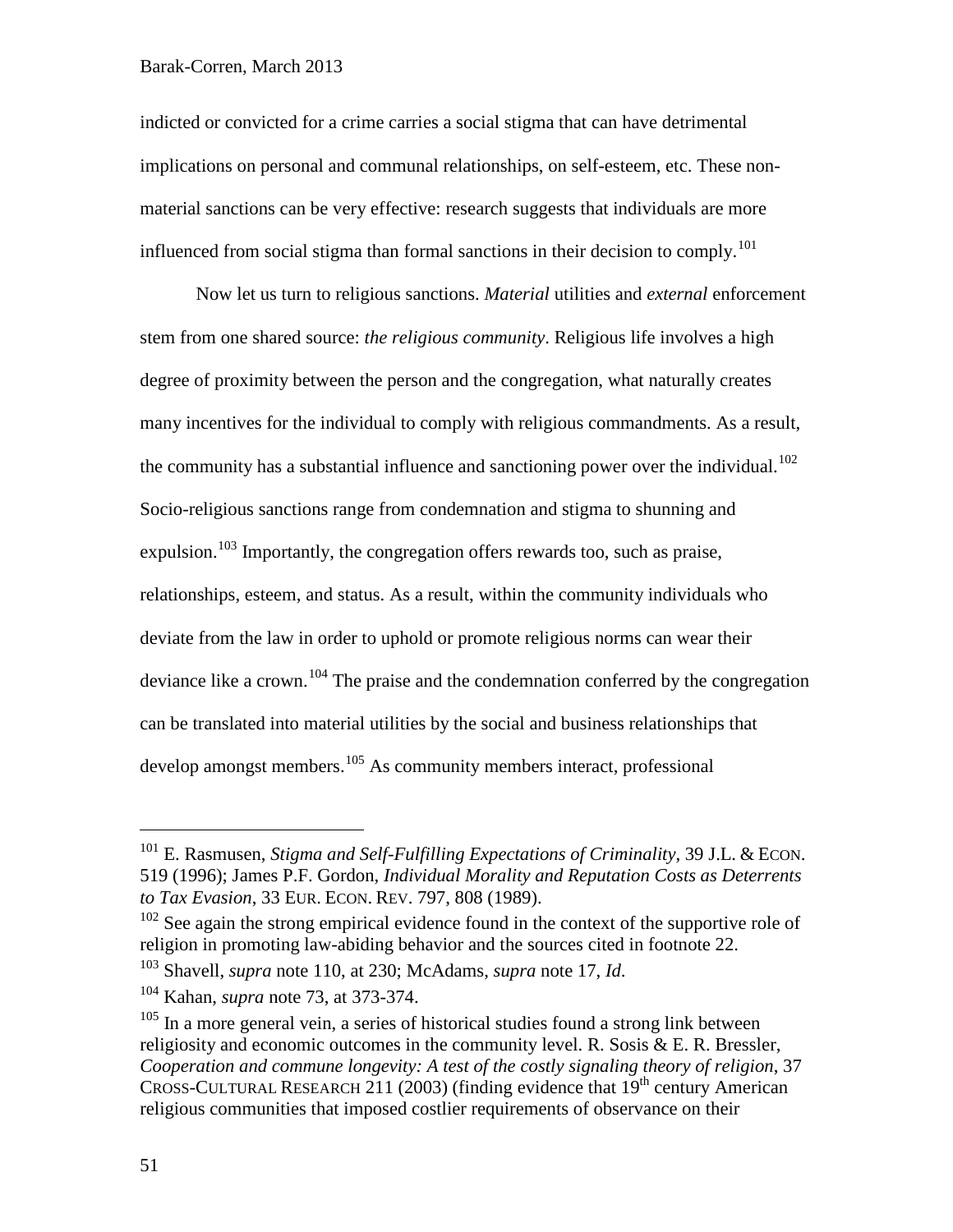relationships are formed, reputation is established, and jobs are offered. The material and non-material benefits associated with membership in a congregation can generate in turn an independent incentive to promote the welfare of the congregation, and act in ways that promote religious interests – thereby invoking a prosocial behavior.<sup>[106](#page-51-0)</sup>

The ability to reward compliant behavior, *in addition* to sanctioning it, is an important difference between religion and law. It applies across religious incentives: internal and external, material and non-material. In addition to (external) praise and recognition by others of one's virtues and religious adherence, (internal) rewards such as spiritual uplifting, virtuousness and righteousness are also in play when individuals follow religious norms. But there are generally no comparable legal mechanisms that reward individuals for good behavior. Individuals are not usually *praised* for following the law. Whether they even keep the law is not necessarily a matter of public knowledge. Not so with respect to religious adherence. The latter has salient public dimensions as

members survived longer and enjoyed higher communal success). R. Sosis, *Religion and Intragroup Cooperation: Preliminary Results of a Comparative Analysis of Utopian Communities*, 34 CROSS-CULTURAL RESEARCH 70 (2000). (finding evidence that 19<sup>th</sup> century religious communities were more likely to survive than secular communities, linking it to theories that religious communities foster higher levels of trust and cooperation); G. Richardson & M. McBride, *Religion, longevity, and cooperation: The case of the craft guild*, 71 J. ECON. BEHAVIOR & ORG. 172 (2009) (similar).

<span id="page-51-0"></span><sup>106</sup> L. R. Iannaccone, *Sacrifice and stigma: reducing free-riding in cults, communes, and other collectives*, J. POL. ECON. 271 (1992). (arguing that the utility of each religious individual depends not only on his own inputs in religious activities but increases with others' inputs; and that members of religious communities take great interest in the social welfare of their community and act to increase it). On a close note, see B. J. Ruffle & R. Sosis, *Does it pay to pray? Costly ritual and cooperation*, 7 THE B.E. J. ECON. ANALYSIS & POL'Y (2007). (finding that primary practitioners in religious communities in Israel (kibbutzim) exhibit more cooperative behavior and are more willing to potentially compromise their self-profit; the degree of cooperation has positive relation to the frequency of participation in collective religious rituals, suggesting that religious participation facilitates cooperation).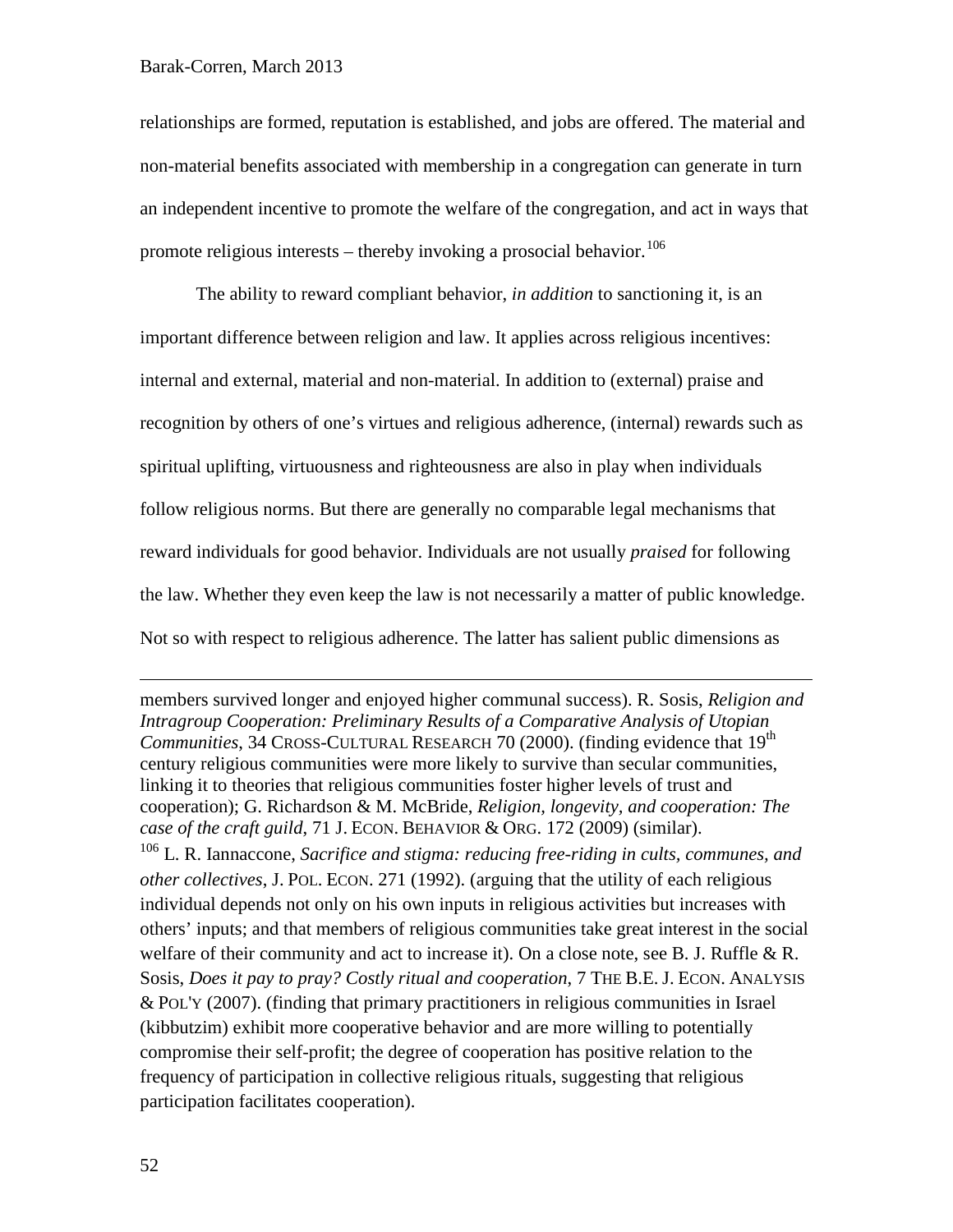religious compliance largely builds on communal rituals, volunteer work, and participation duties. The gap is particularly significant in the case of low-identifiers, whose ties to society at large are already weaker. The law has less to offer to lowidentifiers compared with religion.

The main reason why we should note this discrepancy between rewards and sanctions is the behavioral evidence that people do not treat costs and benefits in the same way. They are more cautious with respect to benefits and risk seeking with respect to costs, and they prefer certain benefits – even if their utility is lower – over risky ones.<sup>[107](#page-52-0)</sup> It follows that low-identifiers may prefer following norms that confer benefits over norms that confer only costs due to their biases towards benefits.

An emphasis is due on the influence of the *religious identity* on the CBA (which is of course strong in the case of low-identifiers). Religious identification provides individuals with an ideal prescription of behavior, and reinforces an internal obligation to live up to the identity by complying with religious commandments.<sup>[108](#page-52-1)</sup> Religious identifiers thus derive an independent utility from following the norm, to no apparent parallel on the part of the law.<sup>[109](#page-52-2)</sup> This is again a significant advantage of religion over the law when normative conflicts occur.

<span id="page-52-3"></span><span id="page-52-0"></span> <sup>107</sup> A. Harel & U. Segal, *Criminal law and behavioral law and economics: Observations on the neglected role of uncertainty in deterring crime*, 1 AMERICAN LAW AND ECONOMICS REVIEW 276 (1999) (making this assumption in the course of applying prospect theory to criminal decision making).

<span id="page-52-1"></span> $108$  For the general argument on the effect of identity – not necessarily religious identity – see *supra*, sources cited in footnote [42-](#page-25-0)[44](#page-25-1) and accompanying text.

<span id="page-52-2"></span> $109$  For evidence that individuals have a direct interest in upholding norms they identify with, and pay for this purpose, see Cooter, *supra* note [42.](#page-25-0), at 588-589 (modeling the willingness to pay to uphold norms); Fehr & Gintis, *supra* note [45,](#page-26-0) *id*. L. STOUT, CULTIVATING CONSCIENCE 88-93 (2010).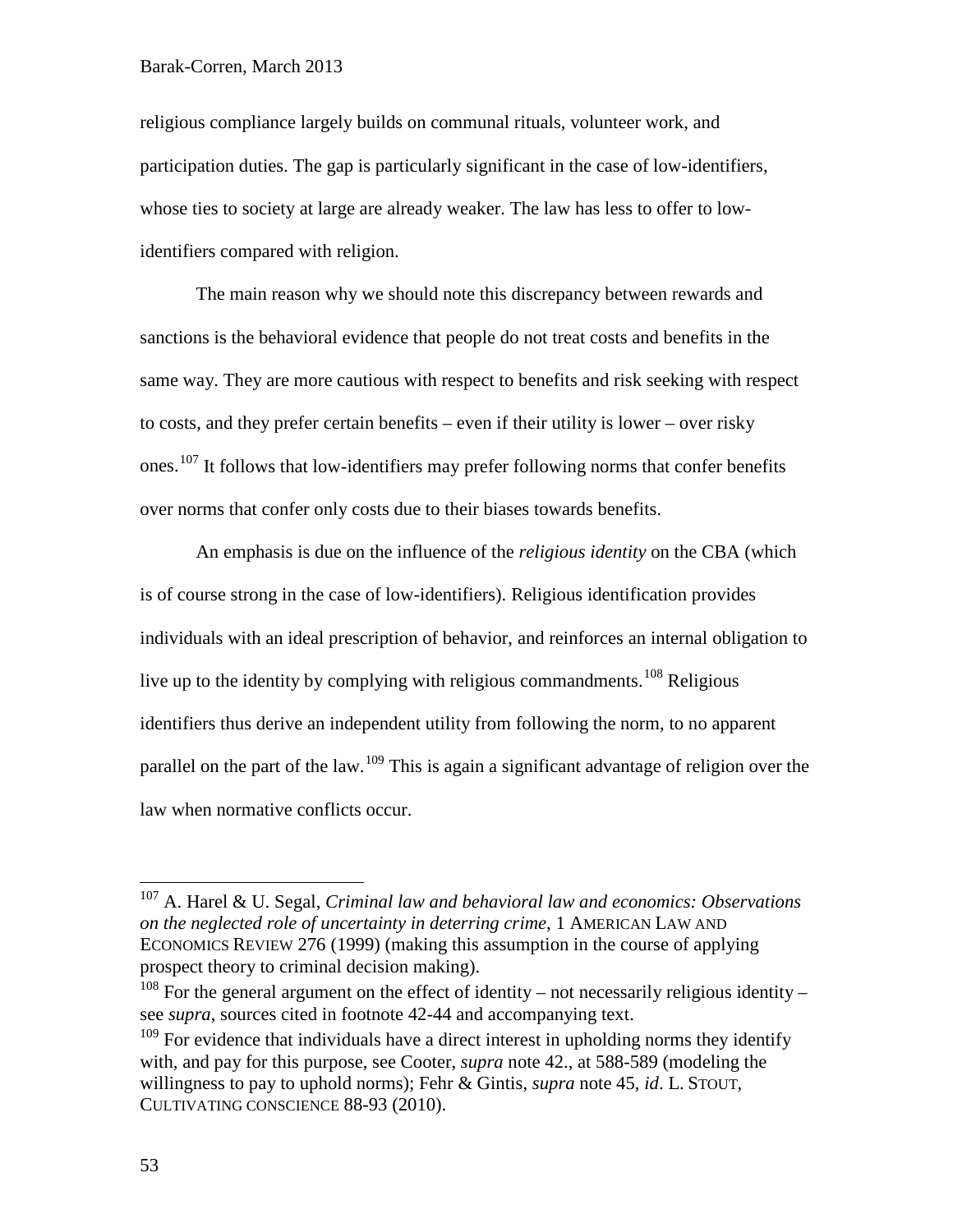In sum, we see that both religion and law confer material and non-material, internal and external incentives to encourage compliant behavior. However, religion has a unique advantage in its ability: (1) to provide rewards, not only sanctions, for compliant behavior; and (2) to instill an internal obligation to follow its norms (whereas the law, in the case of low identifiers, apparently needs to rely mostly on external incentives).

Mapping incentives and utilities is only the first step. In order to proceed with the analysis one also needs to know how to compare them. The important question pertains to the relative magnitude and probability of the relative sanctions.

<span id="page-53-0"></span>*Magnitude of sanctions*. When it comes to magnitude, the first important variable is the relative importance of the conflicting norms. The higher the relevant norm ranks and the more injunctive it is, the greater the sanction for its violation<sup>[110](#page-53-1)</sup> and the greater the influence it has on behavior also according to empirical findings (as I argued in section II.B.1).<sup>[111](#page-53-2)</sup> We can also expect that the religious reward for complying in nontrivial situations such as normative conflicts may also greater.

How severe are the sanctions that each normative system imposes? In general, both law and religion has severe sanctions in their arsenal. Legal sanctions include capital punishment and life in prison at the high end, sanctions that entail ample material and non-material costs. Fines and confiscations can also impose substantial costs.

<span id="page-53-1"></span> <sup>110</sup> This seems to be true with respect to both religion and law. S. Shavell, *Law versus morality as regulators of conduct*, 4 AM. L. & ECON. REV. 227, 232 (2002). (noting that the more important the norm is, the higher is the expected sanction).

<span id="page-53-2"></span><sup>&</sup>lt;sup>111</sup> See the analysis in Section II.B.1 above. Baron & Byrne, *supra* note  $\Box$ , at 131-132, 354 (discussing empirical findings that people are more inclined to act based on attitudes that they perceives as strong, specific and important to them, and that are also accessible in the circumstances)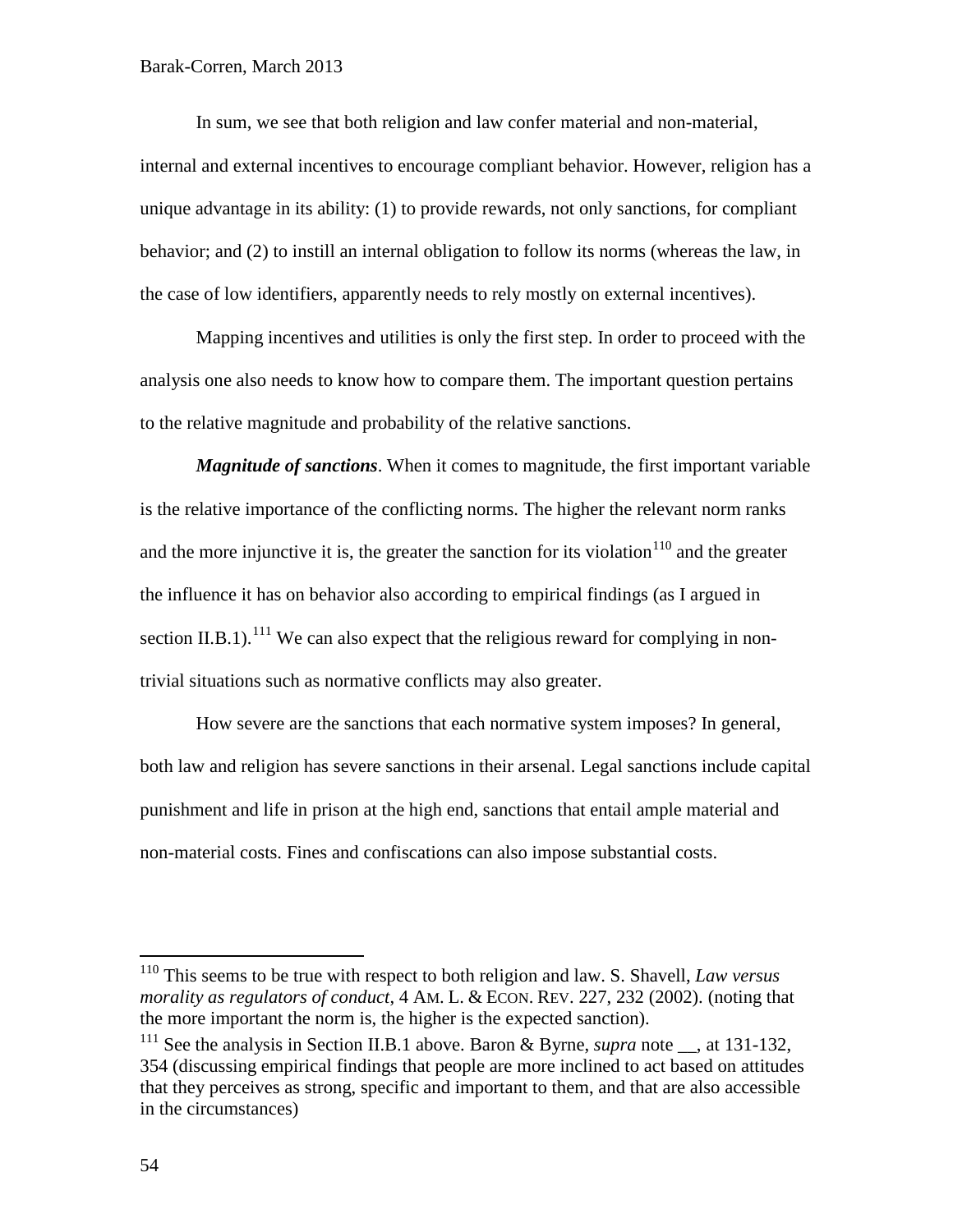The magnitude of religious sanctions, however, is also great. Internal nonmaterial sanctions, such as the fear of ending in hell or experiencing guilt and remorse, can have much weight. This weight is amplified by their divine origin, which puts them in a higher status than worldly rewards and punishment (and regular sentiments of guilt or virtue). In addition, socio-religious incentives (sanctions and rewards) are probably more influential than most socio-legal sanctions, as religious individuals - low-identifiers in particular - are more dependent on their religious community than on society at large. This is again particularly true in the case of low-identifiers, who perceive their social identity to be less important and meaningful than their religious identity. Sanctions inflicted by the community on which one depends for the fulfillment of life necessities and enjoyment alike and whose members one encounters on a daily basis are *severer* than sanctions imposed by society at large. The more the individual immerses herself in the community and participates in religious activities, so the magnitude of the sanction presumably grows.<sup>[112](#page-54-0)</sup> By strengthening social ties, high participation raises the costs of deviant behavior as it might disrupt these ties.

When it comes to socio-religious *rewards*, however, the relationship between participation and magnitude seems inverse. A person that chooses to follow religious norms despite a personal cost of legal sanctions can gain praise and esteem even if they are not so immersed in the community. In fact, they might receive a *higher* reward for this act (e.g., an upgrade of their social status) compared with high participants, as the latter are expected to follow religious norms in any event, as their natural course of action. An act of deviance from the law with a religious motive can turn to be a

<span id="page-54-0"></span> <sup>112</sup> Iannaccone, supra note [20,](#page-11-0) at 5-6. Evans et al., *supra* note [24.](#page-13-1)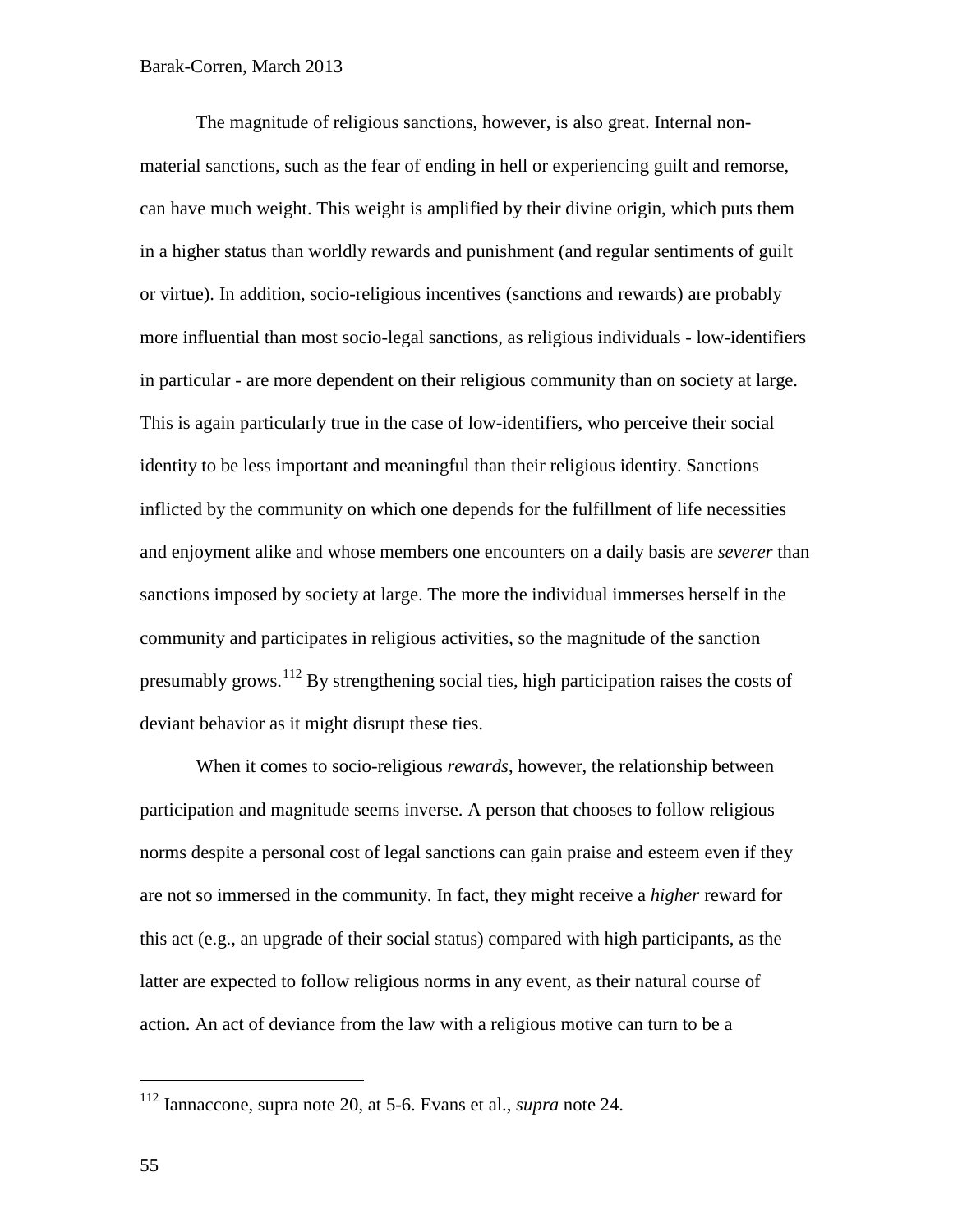"shortcut" to achieve higher social status without putting in the effort that high participators put. High participation may therefore *raise the costs* of deviance from religious norms *but not the benefits* of compliance with religious norms; whereas low participation may *raise the benefits* associated with compliance with religious commandments on the expense of the conflicting legal rule.

Taking into account the magnitude of legal and religious costs, it is not at all clear what overcomes what.<sup>[113](#page-55-0)</sup> Some religious sanctions can be heavily discounted and thus weigh less than it first seems. For instance, a sentence of eternal hell can be deemed less costly than several years in prison as it is imposed far in the future whereas incarceration is instantly imposed. Furthermore, afterlife punishments are probably subject to more aggressive discounting in light of the behavioral findings that people heavily discount their distant future and fail to take appropriate steps to safeguard it. What is true with respect to the post-retirement period (which is heavily discounted) is probably truer with respect to the post-*death* period. [114](#page-55-1) However, this is not true with respect to *all* religious

<span id="page-55-0"></span> <sup>113</sup> Shavell, *supra* note [110,](#page-53-0) at 236-237. Though Shavell does not address the factor of discounting as I do (see above), he believes that the law provides stronger sanctions than religion, arguing that "at least for the great mass of individuals in modern industrialized nations, the disutility due to losing one's entire wealth or of going to jail for life outweighs, and probably by a significant amount, the sting of guilt and of disapproval, or rather that plus the utility from virtue and praise." Shavell stresses that individuals today are able to relocate freely and thus distance themselves from social disapproval.

I do not share Shavell's view, at least when it comes to low-identifiers. These individuals will experience greater difficulty to distance themselves as religion for them is a central part of their identity that provides goods in many areas of life. The religious adherent may find it harder to replace her community for another and may grow dependent on it (see Iannaccone's analysis of religion as a club good, *supra* note [20\)](#page-11-0).

<span id="page-55-1"></span><sup>&</sup>lt;sup>114</sup> Incorporating the behavioral findings on hyperbolic discounting discounts the distant punishment even more. For an overview on hyperbolic discounting and its effects on undersaving for the old age see D. I. LAIBSON, HYPERBOLIC DISCOUNT FUNCTIONS, UNDERSAVING, AND SAVINGS POLICY (1996), http://www.nber.org.ezpprod1.hul.harvard.edu/papers/w5635 (last visited Jan 23, 2013).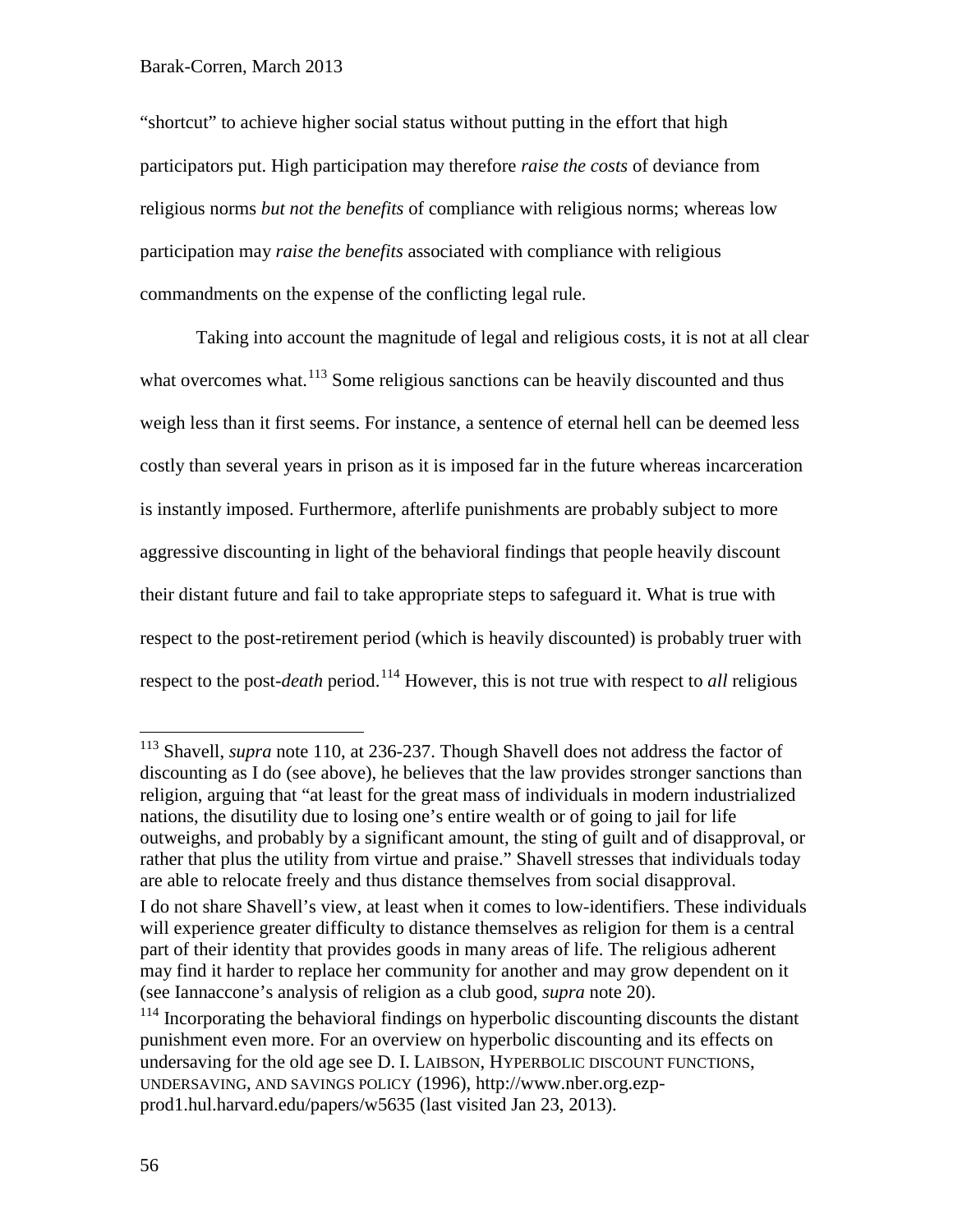sanctions and rewards. Socio-religious sanctions, which I discussed in length, are imposed instantly, even faster than legal sanctions, and basic internal incentives such as guilt or virtue are also immediately experienced. These incentives are not discounted and they compete with the law on a more equal footing.

Putting together the elements we discussed so far indicates that religion may have an edge on the law in the case of low-identifiers, as it imposes more kinds of costs, some of them mean a great deal for people who highly identify with religion, and also offers rewards. The law has a wide arsenal of sanctions but they are not imposed in every case. Short-term imprisonment or small fines may be easily outweighed by religious incentives. But, as the lessons of behavioral economics have taught us, the CBA's more important factor is not the magnitude of the sanction but rather the probability of its enforcement.

*Probability of sanction.* The probability of punishment depends on enforcement efforts in the case of *external* incentives and an acknowledgment that a wrongful act was committed in the case of *internal* incentives. I shall address each in turn.

When it comes to external enforcement of sanctions, both legal and religious, the probability of detection and application of the sanction (conviction, in the legal domain) are the central concerns. Several factors can affect the way individuals perceive these probabilities: (1) the salience of enforcement efforts (e.g. visible street presence of the police and maintenance of general public disorder has been associated with an increase in *overall* deterrence of all crimes<sup>115</sup>); (2) the importance of the norm or rule breached

<span id="page-56-0"></span><sup>&</sup>lt;sup>115</sup> This factor emerged as highly important in behavioral studies of deterrence and is usually classified as part of the literature on bounded rationality. Kahan, supra note [73,](#page-34-0) at 367-373.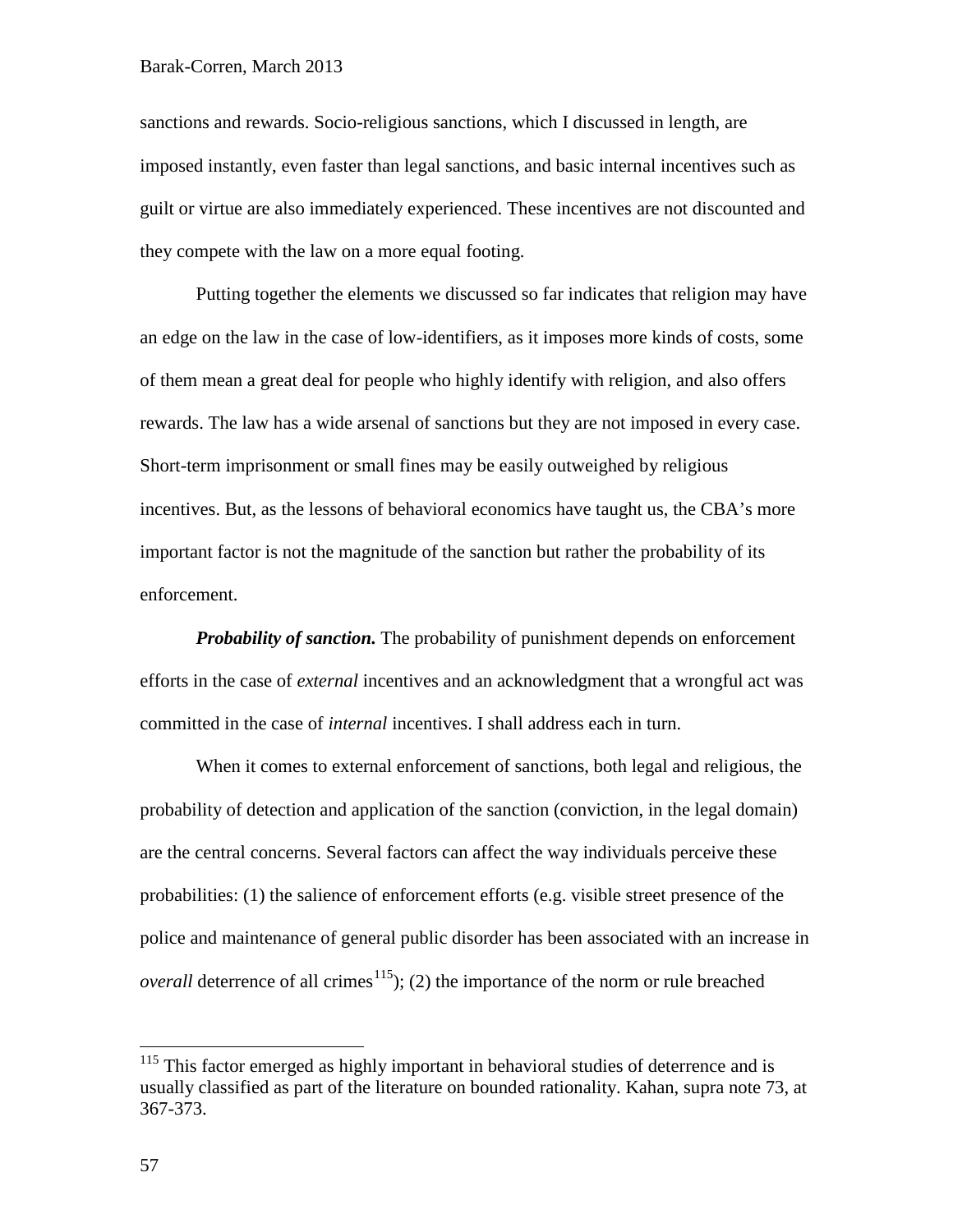(given limited resources, the police is more keen to solve murder cases than petty thefts); (3) the extent to which individuals who have valuable knowledge are willing to share this knowledge (in the legal domain, that means to cooperate with the authorities).

Holding each pair of factors constant, religious sanctions seems to be more probable than legal sanctions on all factors but the second (the importance of the norm). The enforcement of religious norms is embedded in religious lifestyle, it stems from the proximity of the community and the strength of the social ties. The people closest to the individual are also the enforcers of the norms, and enforcement is maintained daily by the meticulous observance of religious precepts and rituals. This account should be qualified, however, with respect to divine sanctions. These sanctions are uncertain, even though detection by the divine is certain, because believers can usually be saved through some process of repentance and pardon.

As to detection and report, violations of religious commandments are both easy to detect by the religious community by virtue of its proximity and information about them spreads fast. In cases of religion-based conflict in particular, the very same social proximity might reduce the probability of detection by the authorities, as members of the religious community might come to the perpetrator's aid and refuse to cooperate with the authorities, thereby lowering the probability to solve the case. It goes without saying that the community is not likely to impose social sanctions for law violations in such a context.<sup>[116](#page-57-0)</sup> On the contrary, social rewards might be conferred.

<span id="page-57-0"></span><sup>&</sup>lt;sup>116</sup> An important precondition to the imposition of a social sanction is for community members to believe that the offender acted wrongly. The religious community can either be supportive of the law, indifferent to the law, or to favor deviant behavior so long it is aimed to further religious purposes. Only in the first scenario social sanctions will be imposed, and in the latter scenario the opposite is likely. As Robinson & Darley noted,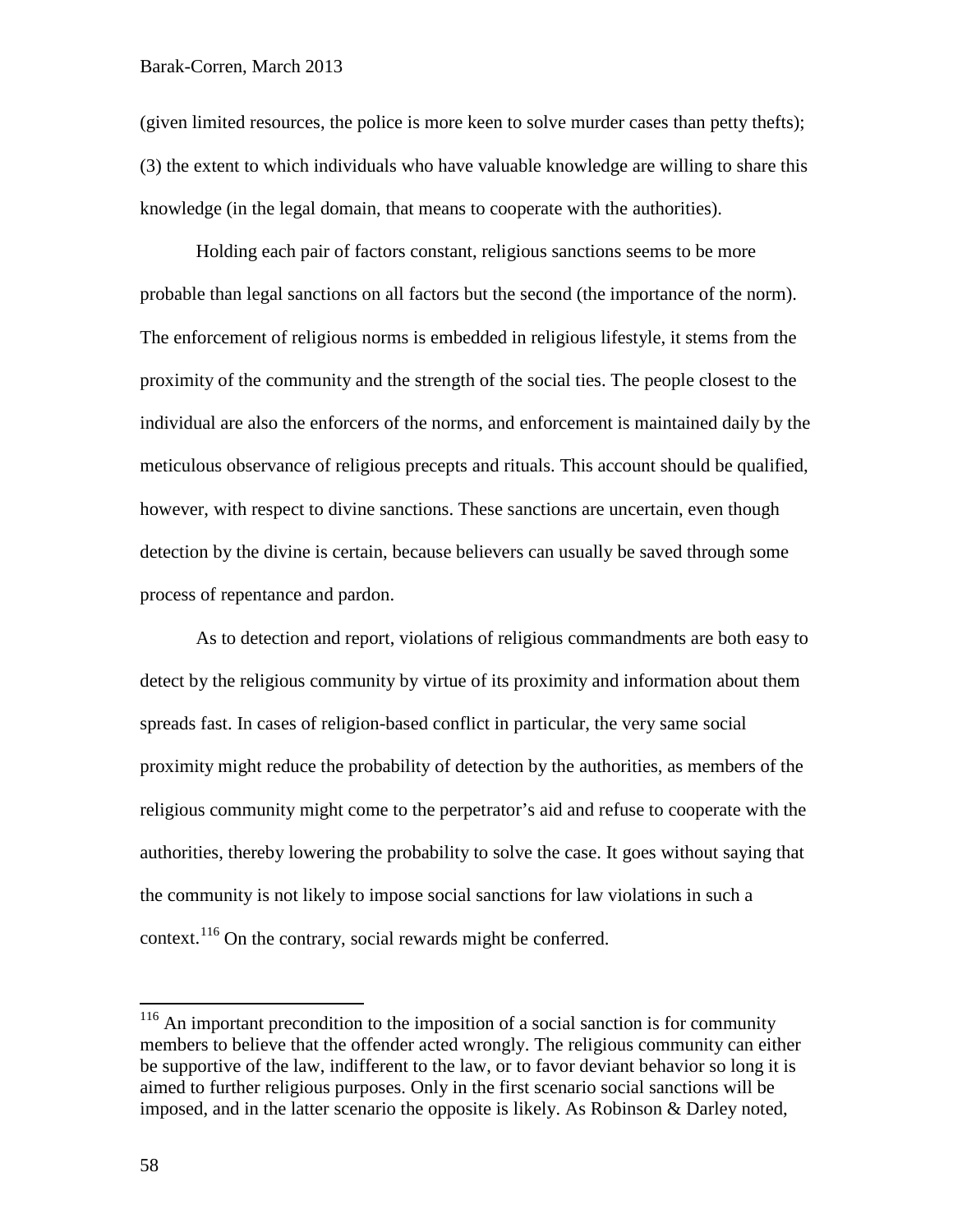The same is not necessarily true however where the legal rule is of a high rank and the value it protects is considered very important. In these cases, the authorities usually put in much effort to prevent violations and treat them seriously if they occur. This can be foreseen by religious individuals and deter them. The importance of the legal norm in conflict can also mitigate the advantage that religion has along the other two factors. Enforcement efforts can be more salient or at least assumed to be fiercer, and even the community (few members are enough) can be more inclined to cooperate with the authorities when a serious legal prohibition is at stake. However, if the conflicting *religious norm* is also very important, religion and law may find themselves in a tie.

So far we discussed the probability of *external sanctions*. Unlike external sanctions, *internal sanctions* are self-imposed. Thus, they are only incurred if people *believe* they acted wrongly and that they *should* feel shame, guilt and remorse. But what is the probability that something like that will happen? According to behavioral findings, lower than we might think. When breaking the law, individuals tend to assess their violations as less severe than law-abiding individuals, and they seem to rationalize away feelings of guilt and remorse.<sup>117</sup> This implies that individuals incur little internal cost as

<span id="page-58-1"></span><sup>&</sup>quot;discrepancies between the criminal code and the community tend to… lessen the effectiveness of condemnation as a deterrent threat". ROBINSON & DARLEY, *supra* note [54,](#page-28-0) at 201.

<span id="page-58-0"></span><sup>117</sup> P. Funk, *Governmental action, social norms, and criminal behavior*, 161 J.I.T.E. 522, 524-525 (2005) (citing research that compared criminals to students and convicts to unconvicts, finding that the former population evaluates crimes as less severe than the latter population; and arguing that psychological research hinges these differences on efforts of criminals to mitigate cognitive dissonance through self-serving biases). M. Levi & S. Jones, *Public and police perceptions of crime seriousness in England and Wales*, 25 BRIT. J. CRIMINOLOGY 234 (1985).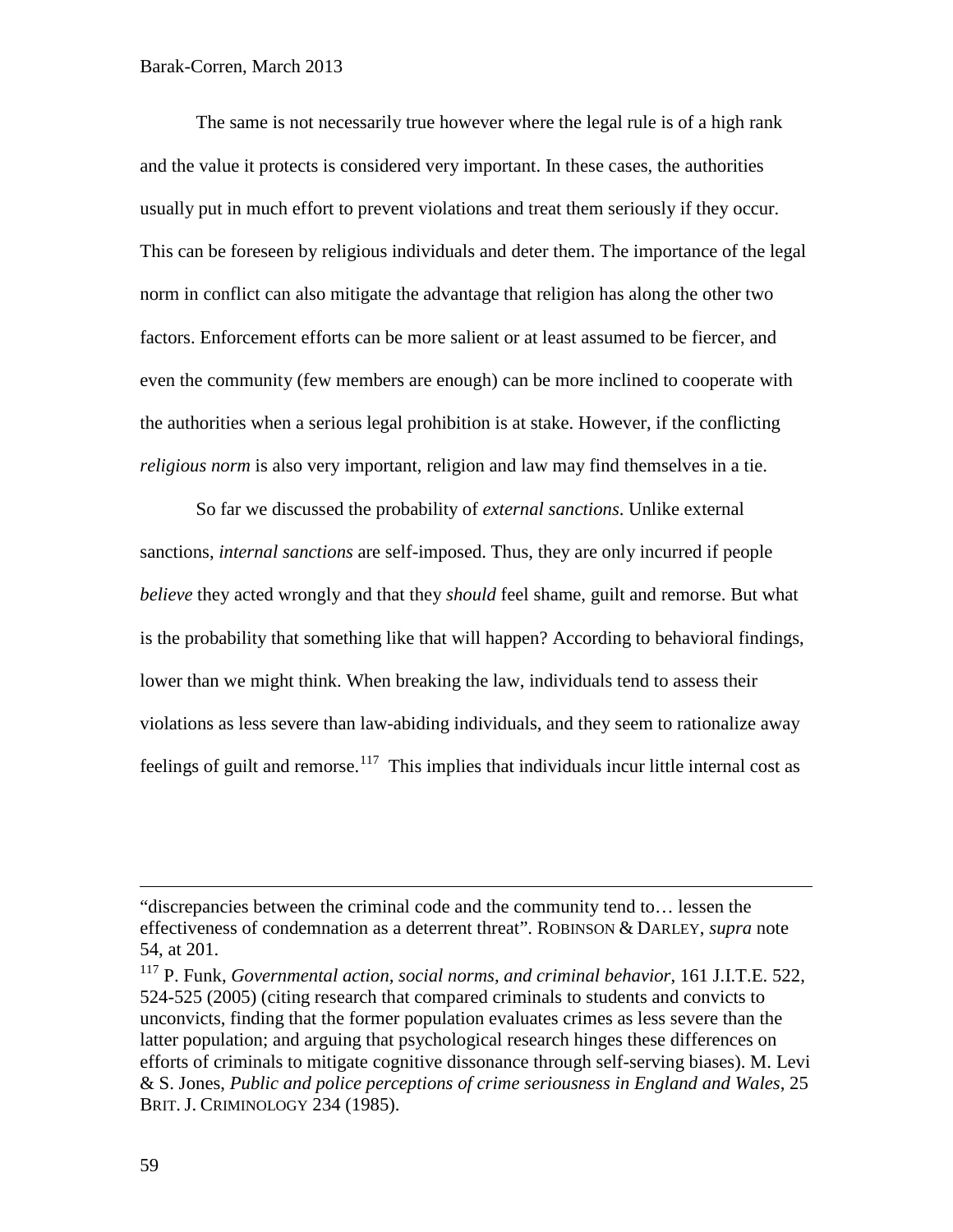a result of their deviance, since internal self-serving mechanisms ease the guilt away.<sup>[118](#page-59-0)</sup> These findings might receive support from our discussion of religion as a supportive normative system in section II. There I noted the literature that pointed that religious participation and community, rather than religious belief, has been found to be the dominant factor that influences compliance with the law.<sup>[119](#page-59-1)</sup> Self-serving biases might be the mechanism that fuels this discrepancy. The process of rationalizing the act and easing away the guilt may be significantly more effective if individuals, on top of their ordinary self-serving biases, have an external justification – such as a state of normative conflict. Resting the deviant behavior on the *alternative norm* – religious or legal – can provide such a justification, a benign cause that neutralizes guilt. This mechanism can work in both directions – it can mitigate guilt for breaking the law for those who chose to deviate from the law, or it can mitigate guilt for deviating from the religious commandment for those who chose law over religion.

If this is true, self-serving biases substantially reduce the efficacy of internal sanctions. Interestingly, however, they probably increase the efficacy of internal *rewards*, as individuals are probably eager to reward themselves on doing something right. Considering that the individuals involved are low-identifiers, their inclination towards religious norms may work to ease away the guilt for breaking the law and operate internal feelings of virtue and courage even for sticking to the religious norm.

<span id="page-59-0"></span><sup>&</sup>lt;sup>118</sup> Funk, *supra* note [117,](#page-58-1) at 529, suggests that this phenomenon is linked to the vast research on self-serving biases, the widespread evidence that individuals form their beliefs and judgments in their own favor and screen away challenges and counterinformation.

<span id="page-59-1"></span> $119$  See discussion next to footnote [22.](#page-13-0)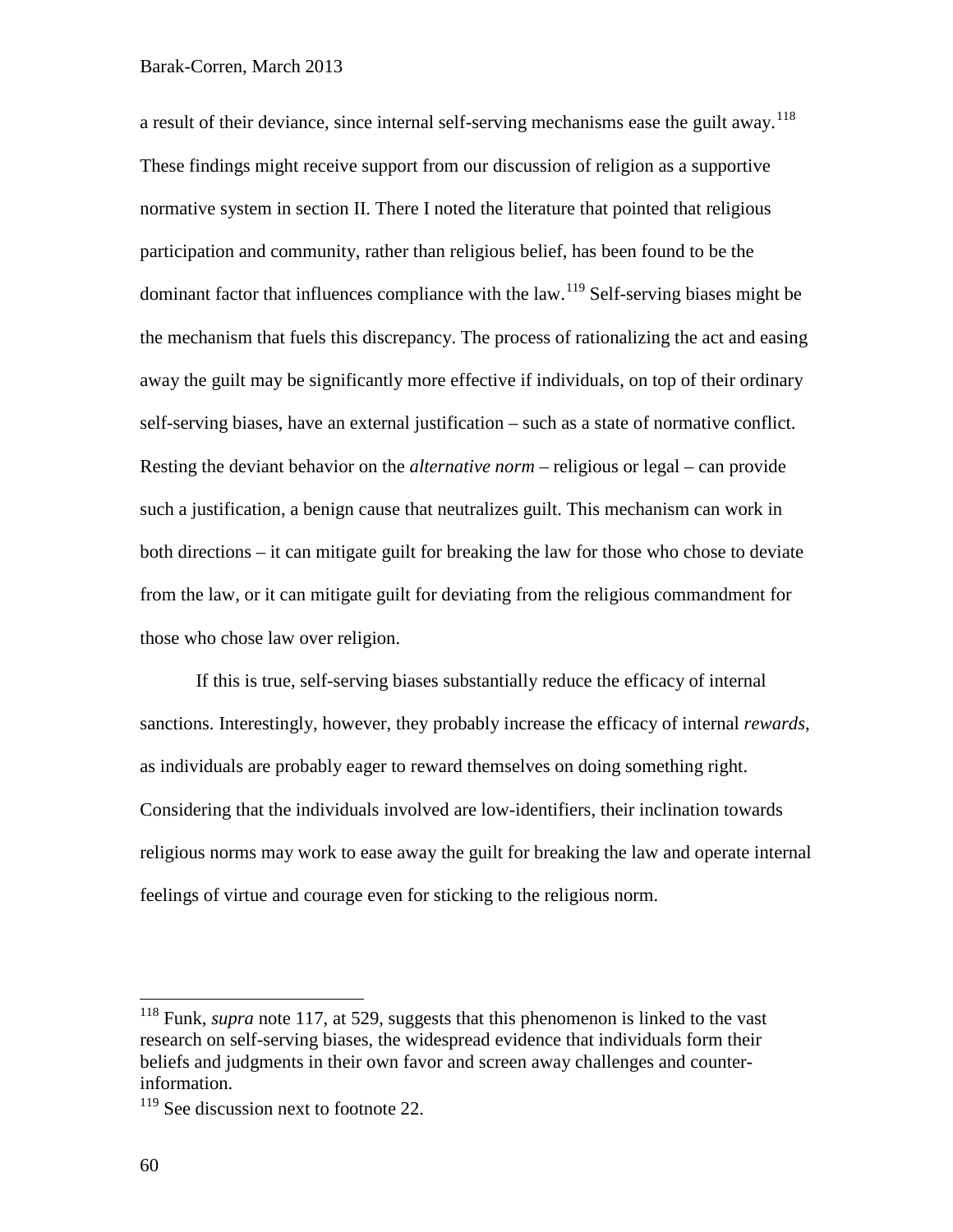*Status of the scales*. Overall, the following general statements hold the gist of CBA of religion-based normative conflicts when performed by low-identifiers: (1) External sanctions and rewards have more potential to influence behavior than *internal sanctions*, as they are not mitigated by self serving biases. (3) External *religious* sanctions can be severer than legal sanctions and likelier to be imposed for violations of religious norms, *what can encourage low-identifiers to deviate from the law in cases of normative conflicts*. This tendency may be strengthened to the extent that the community is willing to hamper authorities' enforcement efforts in cases of religion-based normative conflicts, thus significantly reducing the likelihood that legal sanctions are imposed in the eyes of potential perpetrators.

(4) However, when it comes to *serious legal prohibitions*, these effects are mitigated at least partially by the severity of the legal sanction and the higher probability of enforcement in these cases (as legal authorities makes more effort to prevent, detect and investigate serious violations of the law). (5) Even in these cases, however, the decision to obey or disobey depends also on the importance of the competing religious norm; for the magnitude of the sanctions and rewards as well as their probability is expected to be higher also on the side of religion when the norm at stake is highly important. (6) finally, it is still possible that increasing saliency of enforcement efforts even through an increased regulation of public order may deter noncompliance, as it has been proven an effective measure in reducing crime in the past, though not in the context of religion-based normative conflicts.

Based on this analysis, I argue that *when it comes to the low-identifiers, the law is likely to lose the utilitarian analysis* and religion is likely to prevail, as the incentives it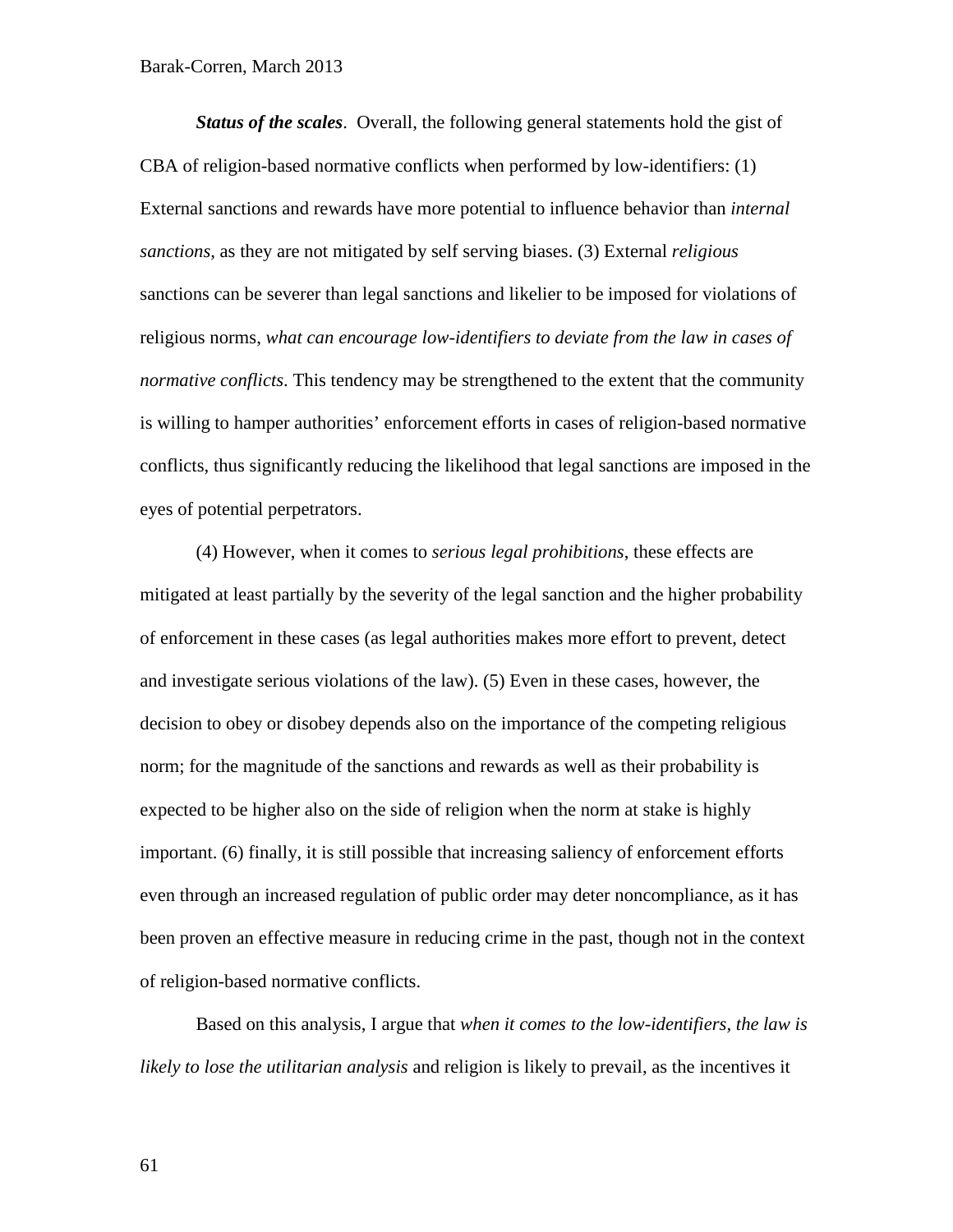provides are more significant than those offered by law for low-identifiers, except, maybe, where the legal rule is of a high rank or if the authorities deploy an effective high profile enforcement scheme.

# *2. Situations of conformity in religion-based normative conflicts*

The tendency to conform creates more obstacles than opportunities when it comes to normative conflicts between law and religion. This is the thrust of this section. Unfortunately, this conclusion leads me to believe that a better understanding of conformity situations cannot be easily leveraged into bettering legal institutions, regardless of its intrinsic value. Indeed, little can be done to encourage compliance with the law when conformity pulls in the other direction.

To support this unsatisfactory conclusion, let me delve into how conformity operates when religious identity is salient. Recall that individuals only conform to norms of groups with which they identify. But how do individuals behave when they have multiple identities and each points to a different norm?<sup>[120](#page-61-0)</sup> Researchers discovered that when individuals experience a *conflict* between their personal identity and their social identity, manipulations that made the social identity more salient increased cooperative behavior.<sup>[121](#page-61-1)</sup> A focus on the group identity "motivates people to be loyal to the group, its

<span id="page-61-0"></span> <sup>120</sup> This situation is discussed in M. B. Brewer, *The Social Self: On Being the Same and Different at the Same Time*, 17 PERS. SOC. PSYCHOL. BULL. 475, 478-479 (1991). Goldstein & Cialdini, *supra* note [43,](#page-25-2) at 170-171.

<span id="page-61-1"></span><sup>121</sup> Brewer, *supra* note [92,](#page-43-0) *Id*. M. B. Brewer & R. M. Kramer, *Choice behavior in social dilemmas: Effects of social identity, group size, and decision framing.*, 50 J. PERS. & SOC. PSYCHOL.543 (1986). M. B. Brewer & W. Gardner, *Who is this" We"? Levels of collective identity and self representations.*, 71 J. PERS. & SOC. PSYCHOL.83 (1996). Salience, as noted before, influences decision-making in general, including decisions pertaining to compliance with the law. See footnote [53](#page-27-1) and adjacent text. Matthew J.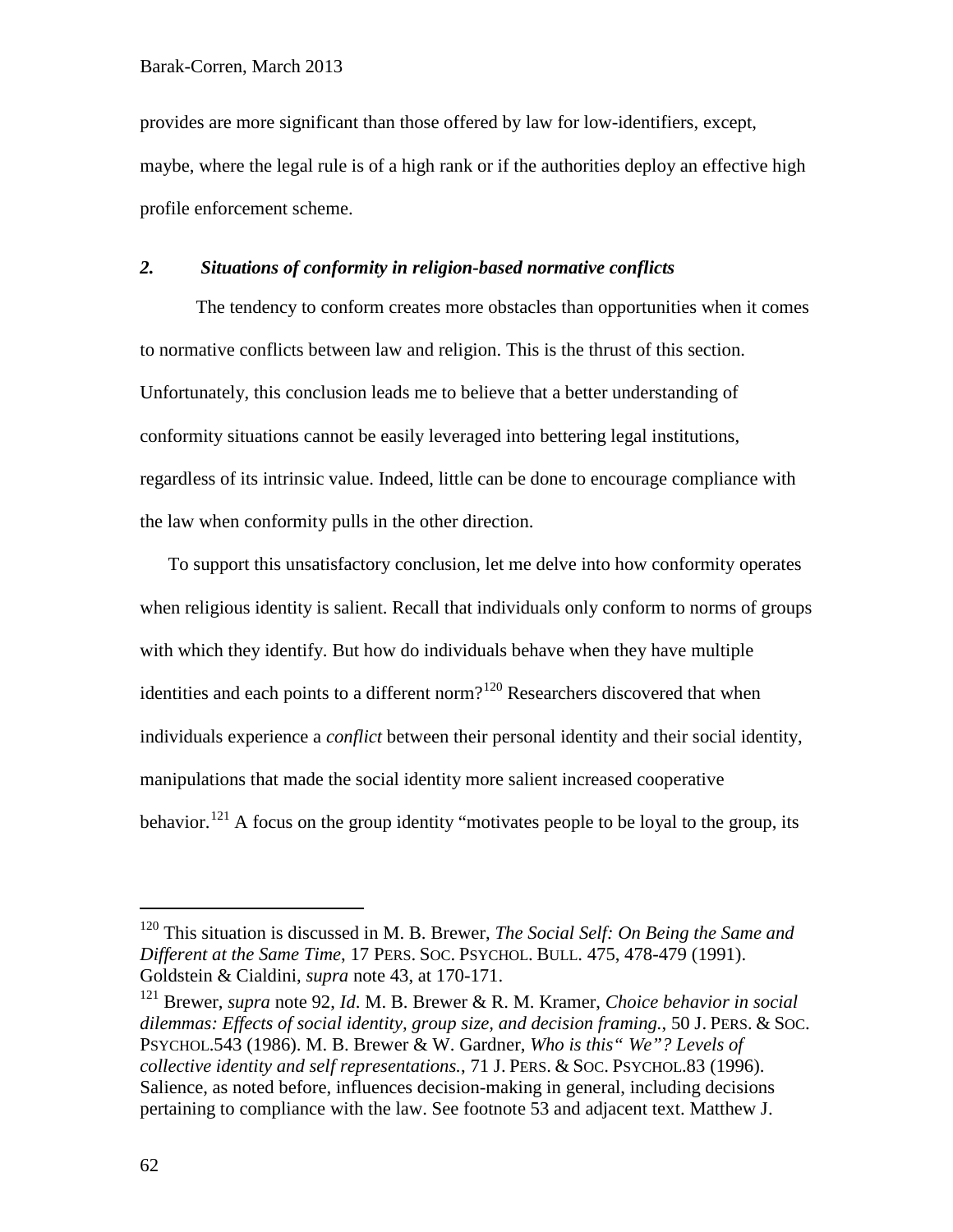values, members and identity. People want to think and act in ways that promote the group and enhance its status."[122](#page-62-0)

It follows that *if* individuals are led in a specific instance to focus on their religious identity, they are likely to promote their religious denomination and/or congregation in that situation, even when this compromises their personal self-interest (for example, by increasing the risk they will be apprehended and charged with breaking the law).

Let us now have a closer look at situations that can trigger this chain of events. Among these are religious rituals and ceremonies: in the aftermath of these rituals religious identity is salient and individuals are more inclined to act in ways that promote religious interests. Mob situations also enhance the saliency of the religious identity and trigger conformity. Recall that the coordinated and visible action of others is a powerful cause of conformity; research shows that people in a mob not only tend to conform, they are also more likely to engage in *deviant behavior*. [123](#page-62-1) Mob situations are arguably more prone to give rise to situation-specific deviant norms that the mob develops on the expense of general norms, including relevant laws.<sup>[124](#page-62-2)</sup> This phenomenon arguably

Hornsey et al., *On being loud and proud: Non-conformity and counter-conformity to group norms*, 42 BRIT. J. SOC. PSYCHOL. 319 (2003).

<span id="page-62-0"></span><sup>122</sup> Tyler & Smith, *Justice, Social Identity and Group Processes*.

<span id="page-62-1"></span><sup>123</sup> Kahan, *supra* note [73,](#page-34-0) at 353-354; B. Mullen, *Atrocity as a Function of Lynch Mob Composition: A Self-Attention Perspective*, 12 PERS. & SOC. PSYCHOL. BULL. 187 (1986). N. E. ELLEMERS, R. E. SPEARS & B. E. DOOSJE, SOCIAL IDENTITY: CONTEXT, COMMITMENT, CONTENT, 168-172 (1999).

<span id="page-62-2"></span><sup>124</sup> The exact psychological process that triggers deviance in mob situations is debated, though both sides agree that conformity drives behavior. The parties differ as to *how*  exactly it does so: *Zimbardo*, supra note [75,](#page-35-1) argues that the mob leads to deindividuation, a loss of selfhood that occurs when an individual is highly immersed in a group. The loss of selfhood entails a loss of self-control that leads to anti-normative behavior. Alternative explanation is offered in S. D. Reicher, R. Spears & T. Postmes, *A Social Identity Model of Deindividuation Phenomena*, 6 EUROPEAN REV. SOC. PSYCHOL. 161 (1995). Reicher et al. argue that deindividuation does not cause a loss of self but rather activates individuals'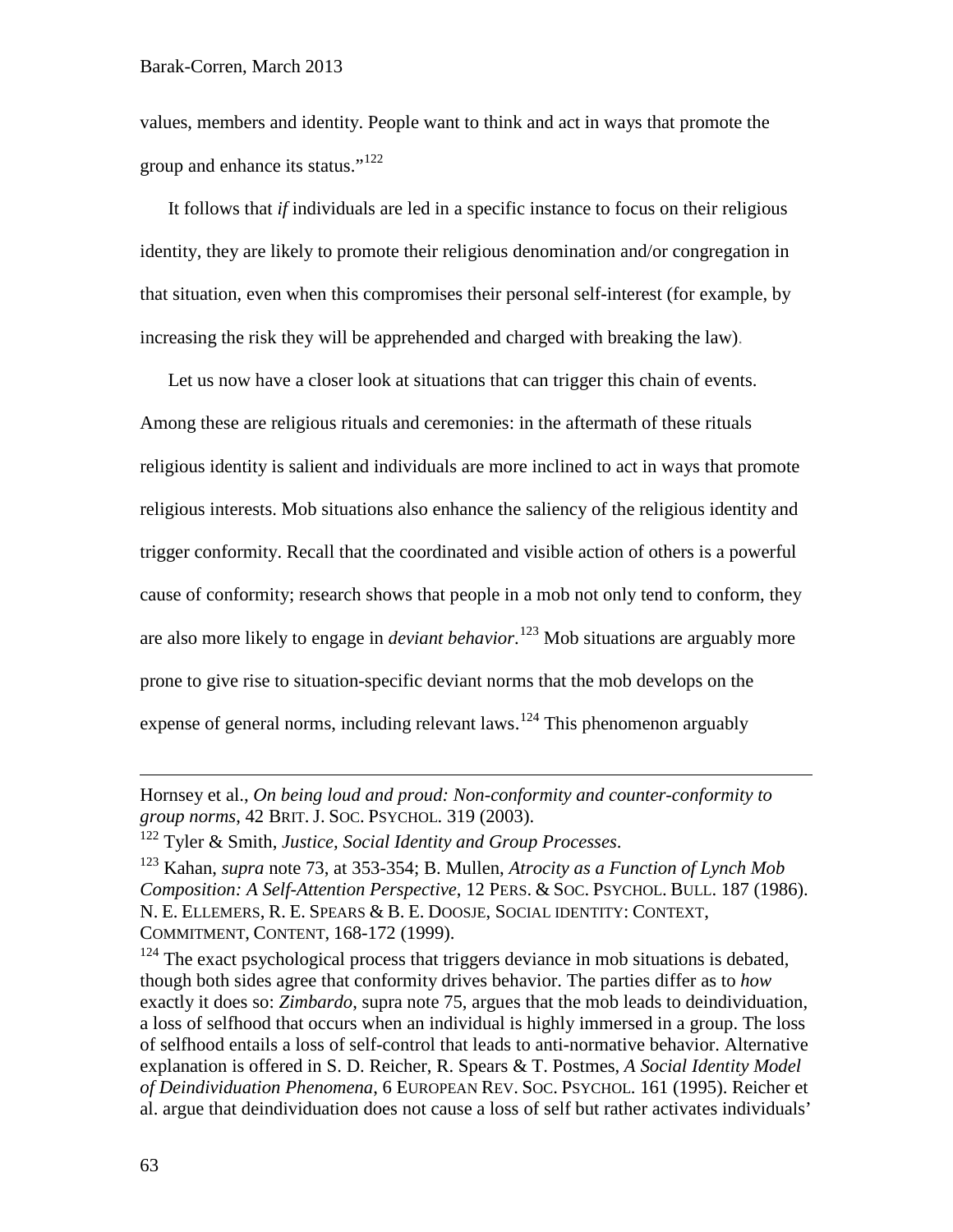explains why many mass demonstrations following the Danish Cartoon controversy resulted in religiously motivated deviant behavior; and why mass ultra-orthodox protests following Shabbat controversies turn violent. When individuals are provoked by an insult or desecration of their religion, the mob norm in situ is likely to be deviant because people are both enraged and primed to act in the interest of religion. It is a welldocumented human tendency that people tend to respond to offences by offending back. $125$ 

It follows that when religious individuals feel provoked by blasphemous speech or desecration of a religious institution, the provocation typically a double effect: it elicits the individual's religious identity, what motivates the person to act in accordance with religious norms and interests; and it triggers a backlash, a tendency to offend back. When the basic tendency for reciprocity teams up with the salient religious identity and the increased motivation to act for the religious group, it may tip the normative conflict to the direction of breaking the law. Normative conflict in these situations is likely to resolve for religion and against the law despite the apparent lack of personal utility in committing the act. This behavior is expected to be more likely and/or amplified where the religious norm in conflict is central (perhaps this is why blasphemy is associated more than other religious norms with deviant behavior<sup>[126](#page-63-1)</sup>).

*social self*. Once the social self is salient individuals are induced to conform to norms that the group develop in situ, on the expense of more general norms.

<span id="page-63-0"></span> $125$  Such behavior is often noted as the "other side of fairness", because it shows that reciprocity is not only manifested through altruistic behavior in response to fairness, but also through spiteful behavior in response to *unfairness*. STOUT, *supra* note [109,](#page-52-3) *id*. McAdams & Ulen, *supra* note [49,](#page-27-2) at 425. N. Garoupa, *Behavioral economic analysis of crime: A critical review*, 15 EUROPEAN J. L. & ECON. 5, 10 (2003).

<span id="page-63-1"></span><sup>126</sup> For a discussion of the important status of blasphemy see: LEVY, *supra* note [15,](#page-6-0) at 3. D. Nash, *Analyzing the History of Religious Crime: Models of "Passive" and "Active"*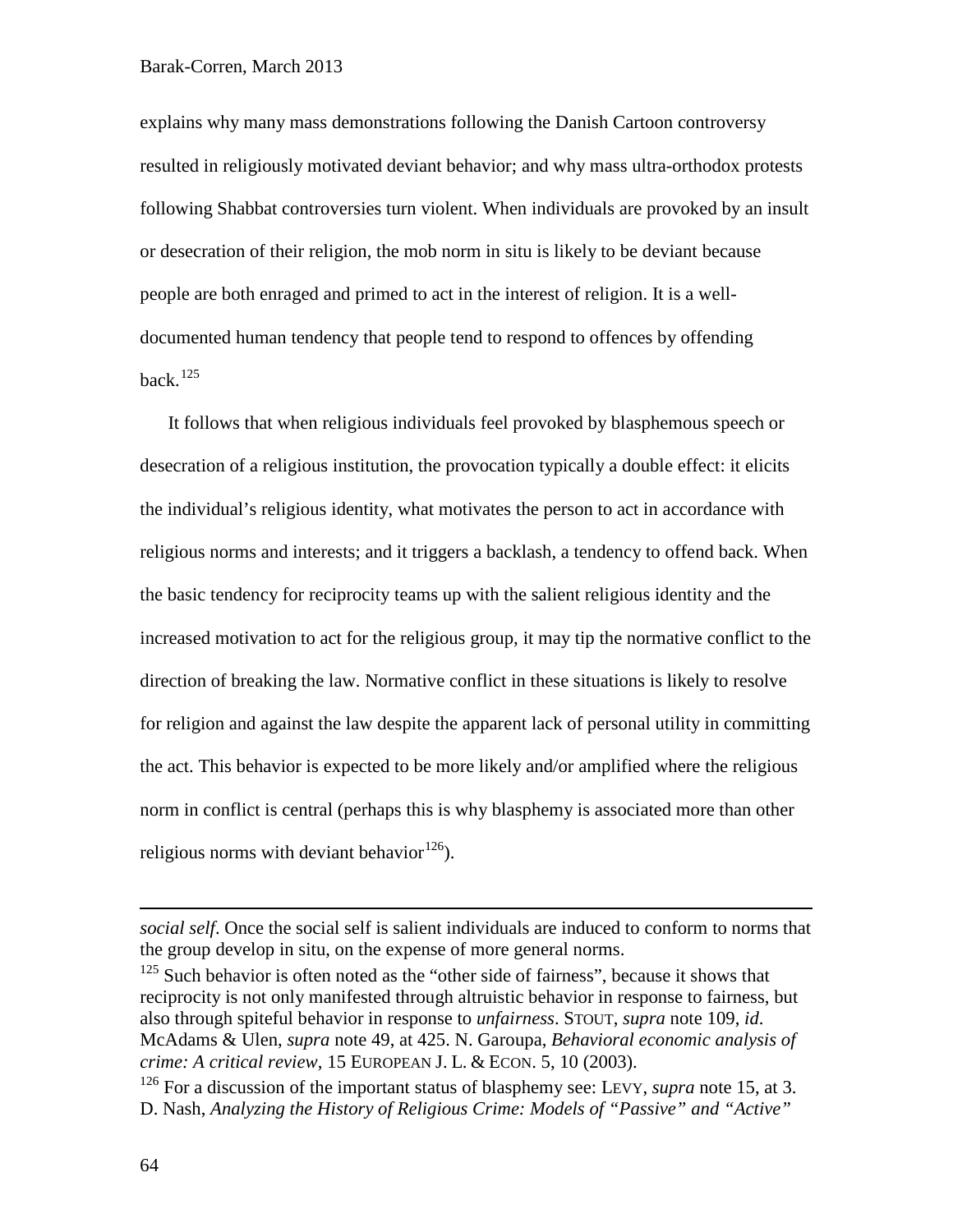What lessons can we take from the analysis to the legal domain? Unfortunately, the answer is not many. Where a specific identity is particularly salient, the individual is likely to conform to that identity, and there is little in the research to suggest ways to divert an individual from conforming to the religious identity. Notwithstanding, where *no* identity is particularly salient when the decision is made, individuals often take more than one identity into account<sup>[127](#page-64-0)</sup> and we're back to square "deliberation". This is a reminder that though conformity exerts considerable influence on individuals it requires specific preconditions to operate. In deliberative situations, as I discuss in section V, several avenues are open to try and encourage compliant behavior.

What about encouraging compliance with the law by making civic identity more salient? This is certainly a tempting option. Efforts to strengthen civic identity certainly have a better prospect of success than any counter-effort to *weaken* or suppress the religious identity.<sup>[128](#page-64-1)</sup> The harder question is whether it is really possible. Religion-based normative conflicts usually do precisely the opposite - they elicit the religious identity;

*Blasphemy since the Medieval Period*, 41 J. SOC. HISTORY 5 (2007). The importance of blasphemy can also be derived from the various prohibitions on blasphemy in the laws of many states. These prohibitions may not be vigorously enforced today, but their continuing existence and persistence (unlike many religious prohibitions that are rarely enacted into law, like adultery, and other prohibitions that though enacted today seem on decline, like sodomy) teaches us about its relative importance in the religious normative system. See S. Ranalow, *Bearing a Constitutional Cross Examining Blasphemy and the Judicial Role in Corway v. Independent Newspapers*, 3 TRINITY C.L. REV. 95 (2000).

<span id="page-64-0"></span><sup>127</sup> McDonald, Fielding, and Louis, *supra* note [29,](#page-16-0) at 58 ("people are not only influenced by a single important ingroup but also by the norms of a range of groups (e.g., fellow citizens, fellow guests)"). R. R. Lau, M. Jacobs Quadrel & K. A. Hartman, *Development and Change of Young Adults' Preventive Health Beliefs and Behavior: Influence from Parents and Peers*, 31 J. HEALTH & SOC. BEHAVIOR 240 (1990) (college students were influenced by parental norms when making judgments regarding intoxicated driving even when the parents were viewed to be an out-group and were not around their children). <sup>128</sup> See Tyler, *multiculturalism*, *supra* note [59,](#page-29-0) at 1015 (arguing that subgroup identities

<span id="page-64-1"></span>are particularly important for people and consequently difficult to suppress and that enhancing the superordinate social identity is a preferred strategy).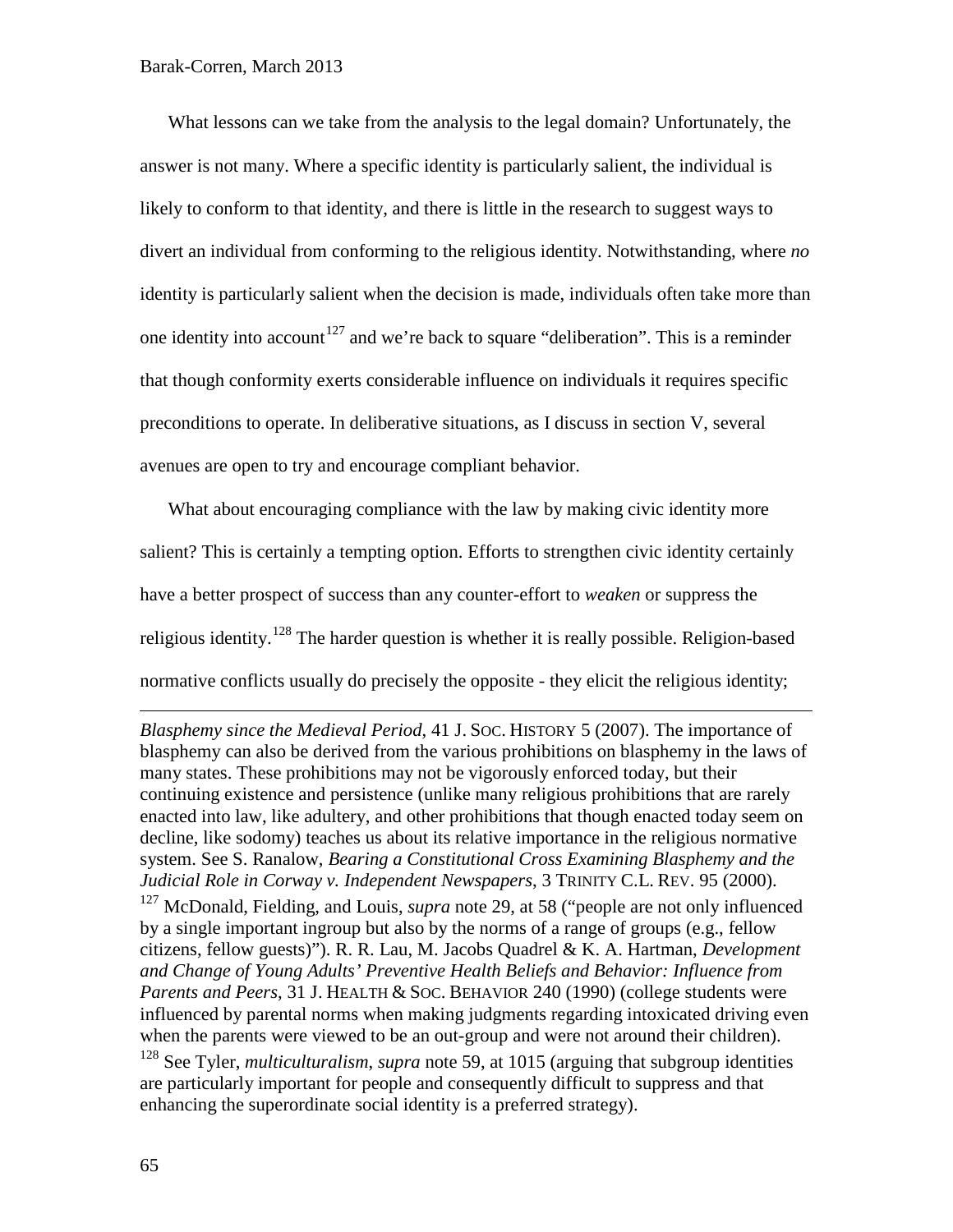the possibility to make the civic identity salient in conformity situations outside of laboratory settings is relatively slim. Trying to tackle conformity situations directly is also not a promising avenue, in my view. Though theoretically we could have reduced the risks associated with mobs by prohibiting mass protests or religious conventions (thereby preventing mobs from forming in the first place), such prohibitions are too intrusive on religious freedom and freedom of speech to be seriously considered.

# **V. Tying the knots: some preliminary prescriptions**

The Identity/Situation model argues that the decision to obey the law in religionbased normative conflicts is contingent on the situation (deliberative/conformative) and the relative strength in which one identifies with the state or with religion. The model particularly pivots on its identity dimension, as identities provide both a background against which individuals make decisions *and* ideal prescriptions for behavior that individuals seek to follow.

When it comes to conformative situations, I concluded the previous section by noting that research has thus far failed to suggest meaningful ways to tackle conformity. For lack of better insight, the present chapter will therefore focus on deliberative situations. There, as I argued above, the interplay of identities classifies individuals into high identifiers, individuals with a strong civic identification, and low identifiers, individuals with low civic identification but high religious identification. Each group exerts its own method of decision making: high identifiers decide whether to obey the law using a legitimacy analysis, which is heavily influenced by the fairness of the procedures used by lawmakers and authorities; whereas low-identifiers decide whether to obey the law using

66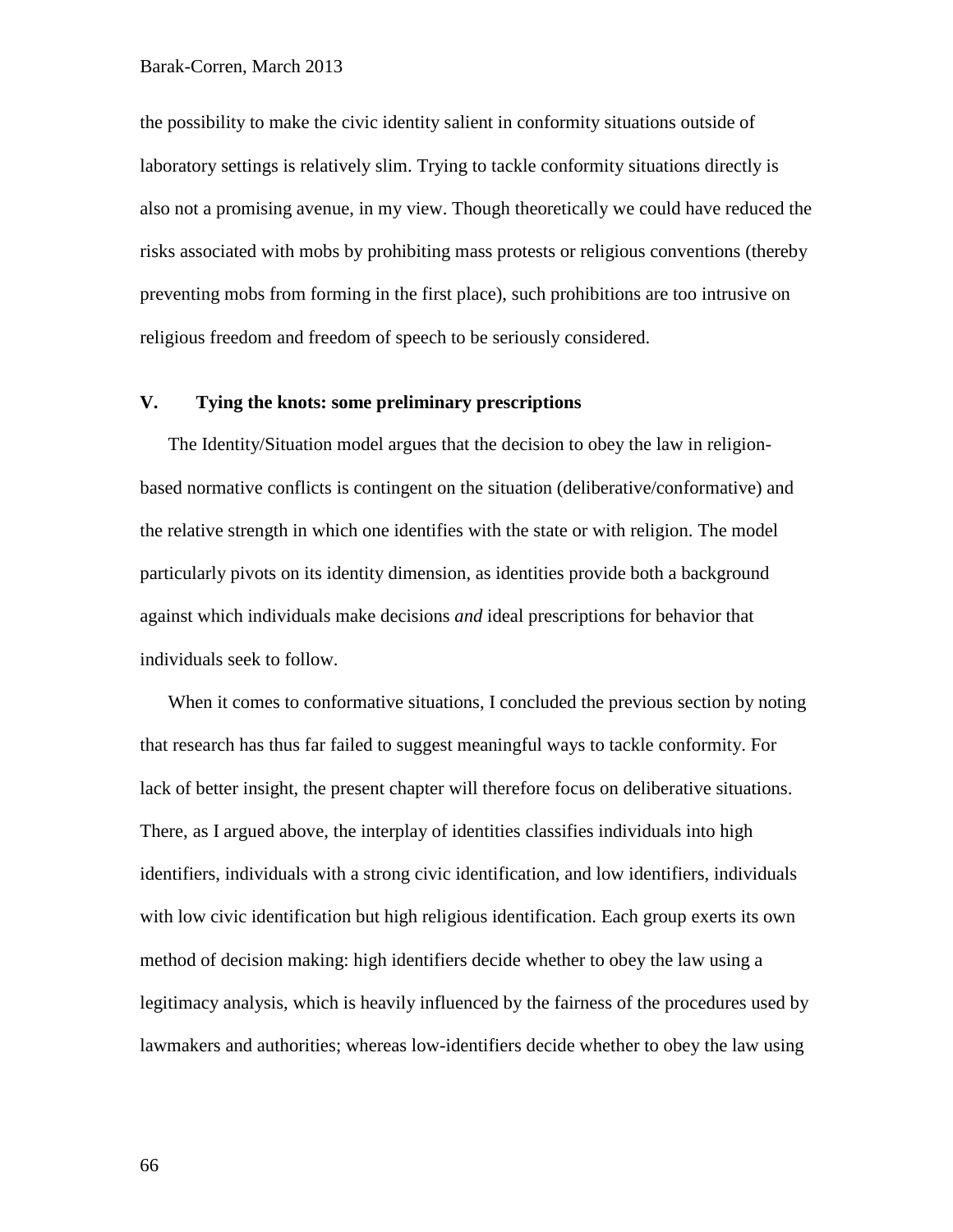an outcome-oriented analysis that, as I argued above, is likely to favor noncompliance and adherence to religious norms instead.

In this section I will explore several prescriptive suggestions that follow from this analysis. I shall thus divide my analysis into two cases: *the easier case*, which involves high identifiers, and *the hard case*, which involves low identifiers. Lawmakers should design laws with both groups in mind, considering that *both* may experience normative conflicts.<sup>[129](#page-66-0)</sup> The classification into high- and low-identifiers does not necessarily mean that the former group has fewer normative conflicts; nor that the latter group is more likely to break the law under normative conflicts – though this may be the case. I shall thus proceed with my argument with respect to the two cases.

Admittedly, the *hardest case* is that of a strong religious identity in a conformative situation (*Table 1, row 2*). As noted, there seems to be little that can be done to tackle these situations (note that the impacts of conformity pose a general problem for criminal law, which far exceed the case of religion-based normative conflicts<sup>130</sup>). Nevertheless, some threads of thought are discussed below.

### **A. The easier case: high civic-identifiers**

Religious individuals who highly identify with the state rely, according to the model, on fairness heuristics to assess the legitimacy and morality of the law, and

<span id="page-66-0"></span> $129$  For the proposition, supported by experimental evidence, that strong-identifiers may also experience normative conflicts and deviate from the norms in order to adhere to other norms (e.g. collective group welfare) see: D. J. Packer & A. L. Chasteen, *Loyal deviance: Testing the normative conflict model of dissent in social groups*, 36 PERS. SOC. PSYCHOL. BULL. 5 (2010).

<span id="page-66-1"></span> $130$  See Kahan, supra note [73,](#page-34-0) at 373-374; COMPANIONS IN CRIME: THE SOCIAL ASPECTS OF CRIMINAL CONDUCT, 31-33, 39-44 (2002) (describing the inadvertent effect of a group of peers on the adolescent and youth delinquency). P. SANDAY, FRATERNITY GANG RAPE: SEX, BROTHERHOOD, AND PRIVILEGE ON CAMPUS (2007) (describing the destructive and rooted mechanisms of gang rape and the challenges in uprooting the phenomenon).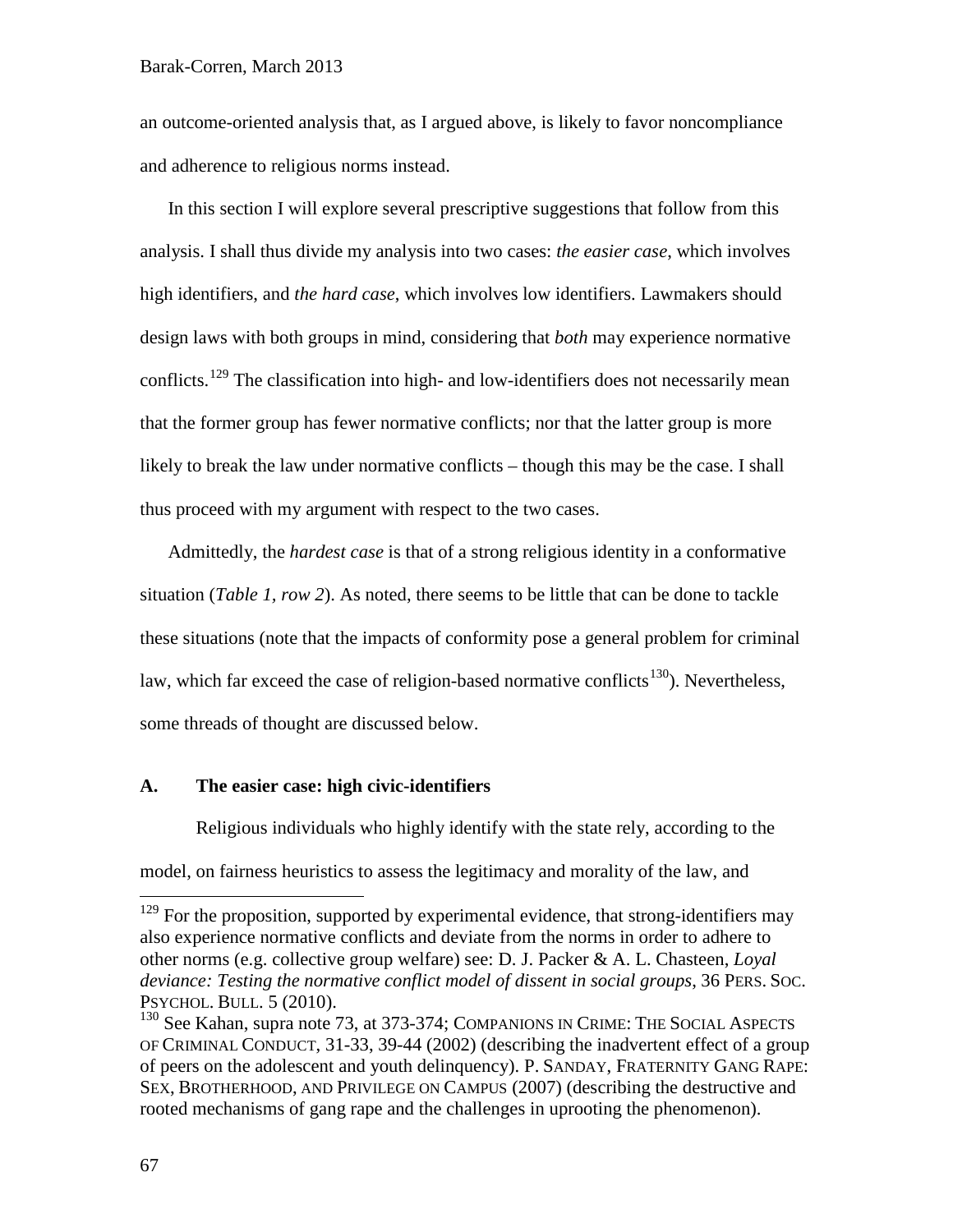### Barak-Corren, March 2013

ultimately to decide whether to obey the law. It follows that in order to encourage compliance lawmakers and law enforcers should enact and operate via fair procedures, so as to activate the fairness heuristic of all individuals who identify with society at large. This is presumably an easier task because religious high-identifiers are similar to other high identifiers who make decisions based on legitimacy and fairness and are supposedly responsive to similar procedures. No need to design a different treatment.

But what does fairness *mean*? Tyler and colleagues' empirical evidence suggests that individuals obey laws received and administered by authorities they perceive as (1) trustworthy, (2) neutral and (3) respectful. These are somewhat ambiguous concepts that do not provide much guidance as to what conducts count as benevolent/trustworthy/ neutral in the eyes of individuals. And scoring high along these fairness dimensions may not be an easy task. Neutral treatment, for example, has been proven as particularly problematic in religious contexts, as the adequate standard for neutrality towards religion is debated among legal scholars and judges for years.<sup>[131](#page-67-0)</sup> Many gave up on the idea and claim that it is impossible for the state to remain neutral in its relationship with religion. [132](#page-67-1)

Perhaps a more modest concept of neutrality will do. Tyler found, for example, that a politically and religiously charged decision – to allow federally funded abortions –

<span id="page-67-0"></span> <sup>131</sup> Edwards v. Aguillard, 482 U.S. 578, 616-18 (1987) (Scalia, J., dissenting); M. McConnell, *Religious Freedom at a Crossroads*, 59 U. CHI. L. REV. 115, 131 (1992). D. Conkle, *The Path of American Religious Liberty: From the Original Theology to Formal Neutrality and an Uncertain Future*, 75 INDIANA L. J. 1 (2000).

<span id="page-67-1"></span><sup>&</sup>lt;sup>132</sup> S. D. SMITH, FOREORDAINED FAILURE: THE QUEST FOR A CONSTITUTIONAL PRINCIPLE OF RELIGIOUS FREEDOM 96 (1995); A. Koppelman, *And I Don't Care What It Is: Religious Neutrality in American Law*, 39 PEPP. L. REV. 1115, 1118 (2013) (citing others who believe that there is no prospect to the doctrine of religious neutrality).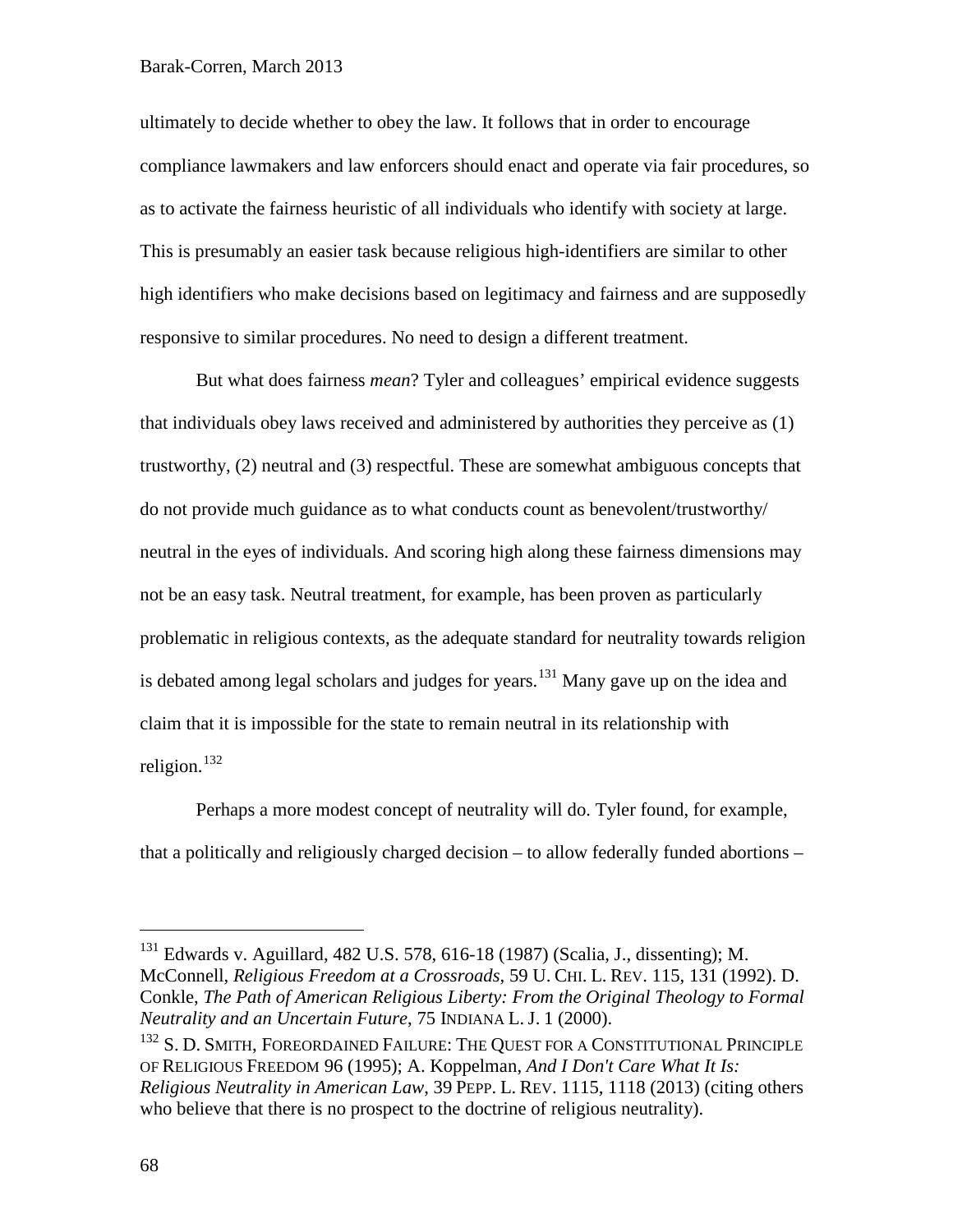received more support when it followed *a public hearing* than when decided in private.<sup>[133](#page-68-0)</sup> More procedural mechanisms that are worthy of testing have to do with voice or *participation*: *opportunities to express oneself before the authorities*. [134](#page-68-1) Providing opportunities to express one's anger and vent the conflict away can strengthen the legitimacy of the legal system and encourage compliance to the law. Plausibly, this will allow individuals to vent the tension, anger and dismay in non-deviant directions, and seek the solution of the conflict by civilized means.<sup>[135](#page-68-2)</sup>

The law could provide several opportunities to voice one's opinion. The core and trivial example is judicial recourse. Procedural fairness provides an instrumental justification to judicial recourse in general and judicial review in particular, independent from constitutional and other non-instrumental justifications that may additionally support judicial review.<sup>[136](#page-68-3)</sup> This justification runs against doctrines like state secrets that

<span id="page-68-0"></span> <sup>133</sup> T. Tyler, *Governing Amid Diversity: The Effect of Fair Decision-Making Procedures on the Legitimacy of Government*, 28 LAW & SOC'Y REV. 809 (1994).

<span id="page-68-1"></span><sup>&</sup>lt;sup>134</sup> *Id* (finding that when someone who shared the participant's opinion had a chance to represent this opinion before the decision maker prior to the decision, support for the decision grew compared with a situation in which no voice was allowed). T. TYLER  $& S$ . L. BLADER, COOPERATION IN GROUPS: PROCEDURAL JUSTICE, SOCIAL IDENTITY, AND BEHAVIORAL ENGAGEMENT 100-102 (2000) (describing findings that opportunities to express one's view affect fairness assessments indirectly).

<span id="page-68-2"></span> $135$  A close argument from a different direction, with no empirical support, was made by C. R. SUNSTEIN, LEGAL REASONING AND POLITICAL CONFLICT 154 (1996) (arguing that citizens should be allowed to depart from the rules in certain circumstances, e.g. in order to seek judicial decision on the constitutionality of rules. Notably, Sunstein argues that individuals should be allowed to first violate the rules and *then* seek redress, but this does not seem as a necessary component of the argument or indeed to bear on my point here).

<span id="page-68-3"></span><sup>136</sup> A. Harel & T. Kahana, *The Easy Core Case for Judicial Rewiew*, 2 J. LEGAL ANALYSIS 227–256 (2010) (arguing that a non-instrumentalist justification grounds judicial review in the right to a hearing; the components of the right to a hearing as developed by the authors echo and support the argument here, but the justification is noninstrumental). Y. Eylon & A. Harel, *The Right to Judicial Review*, 92 VA. L. REV. 991 (2006) (similarly reject instrumental arguments to establish that the right to judicial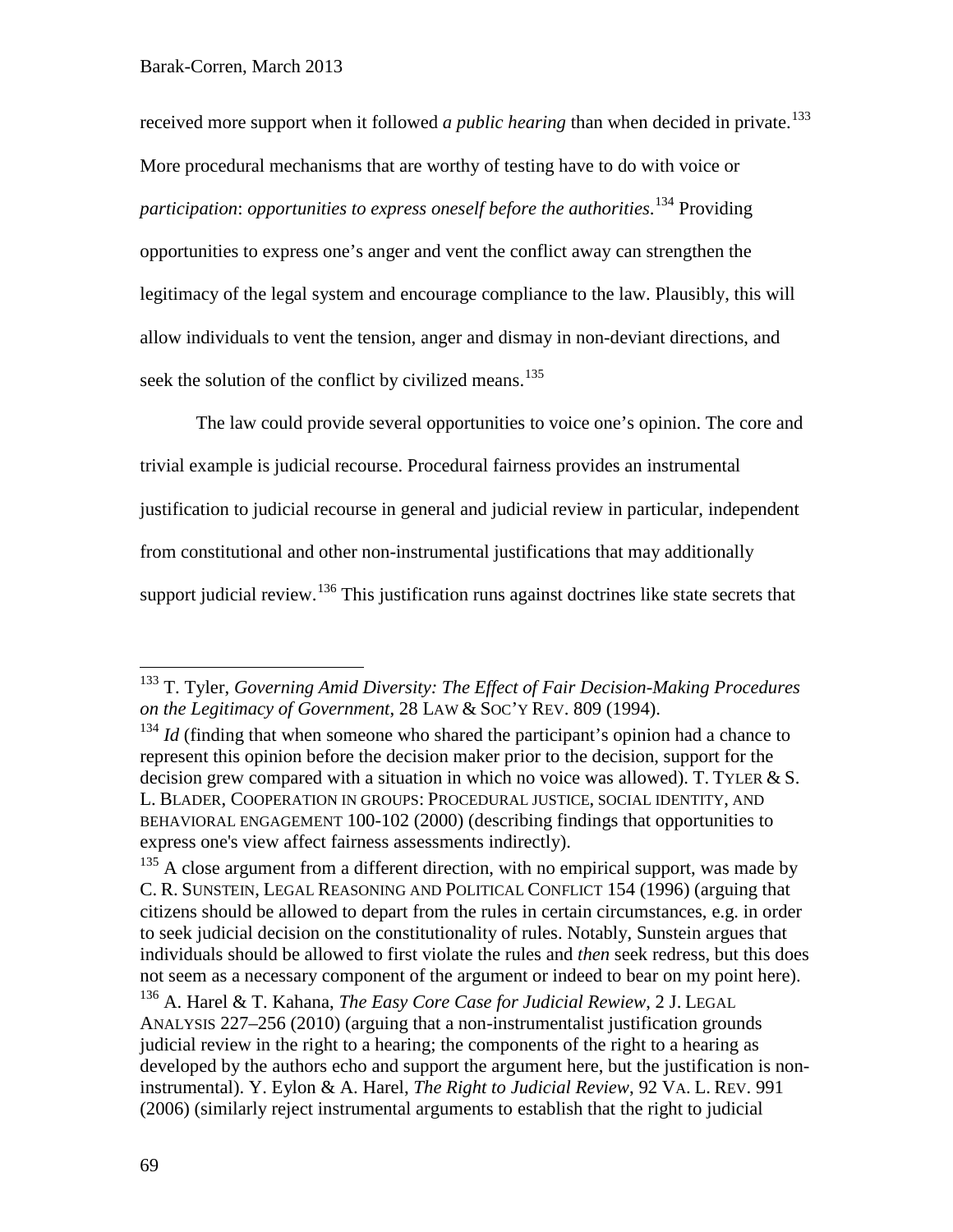### Barak-Corren, March 2013

bar claims against the state, because they erode part of the legitimacy of the state. The justification also trickles down to civil procedure, and supports a wide authorization of testimonies, expert opinions, amici brief, etc. Notwithstanding the fact that not every decision to speak in court can be accommodated, the value of participation exposes the possible negative outcome of *denying* participation: it may compromise the legitimacy of the procedure and reduce the willingness to obey it. Allowing judicial recourse and paying heed to the procedures that promote participation, neutrality and the like, is beneficial since (a) voicing grievances is a component of procedural fairness that helps to legitimize the final decision; (b) the judicial proceeding creates a forum to further exhibit and apply procedural fairness, thus garnering more legitimacy to the decision and the institution; and (c) it creates a *non-deviant venue* to vent anger and resentment over religion-based normative conflicts that can supplant retaliation. This is particularly important noting my conclusion in section II, that when the normative conflict occurs not only between law and religion but also within religion, individuals will seek to find consistency and avoid the conflict. Other venues of action provide them this possibility and can thus avoid the conflict altogether.<sup>[137](#page-69-0)</sup>

It seems to me that in light of the potential here, more venues of expression should be considered but the judicial one. This is especially true when the religion-based normative conflict is acute and urgent, as the judicial process is lengthy and cumbersome; or when the relationship between the court and the religious group has been notoriously bad (as is the relationship between the ultra-orthodox denomination in Israel and the

<span id="page-69-0"></span>review is justified even if it is found to be detrimental to the protection of rights; again, the argument does not interfere with the instrumental argument of procedural fairness). <sup>137</sup> See discussion in Section II.B.2, pages 19-20.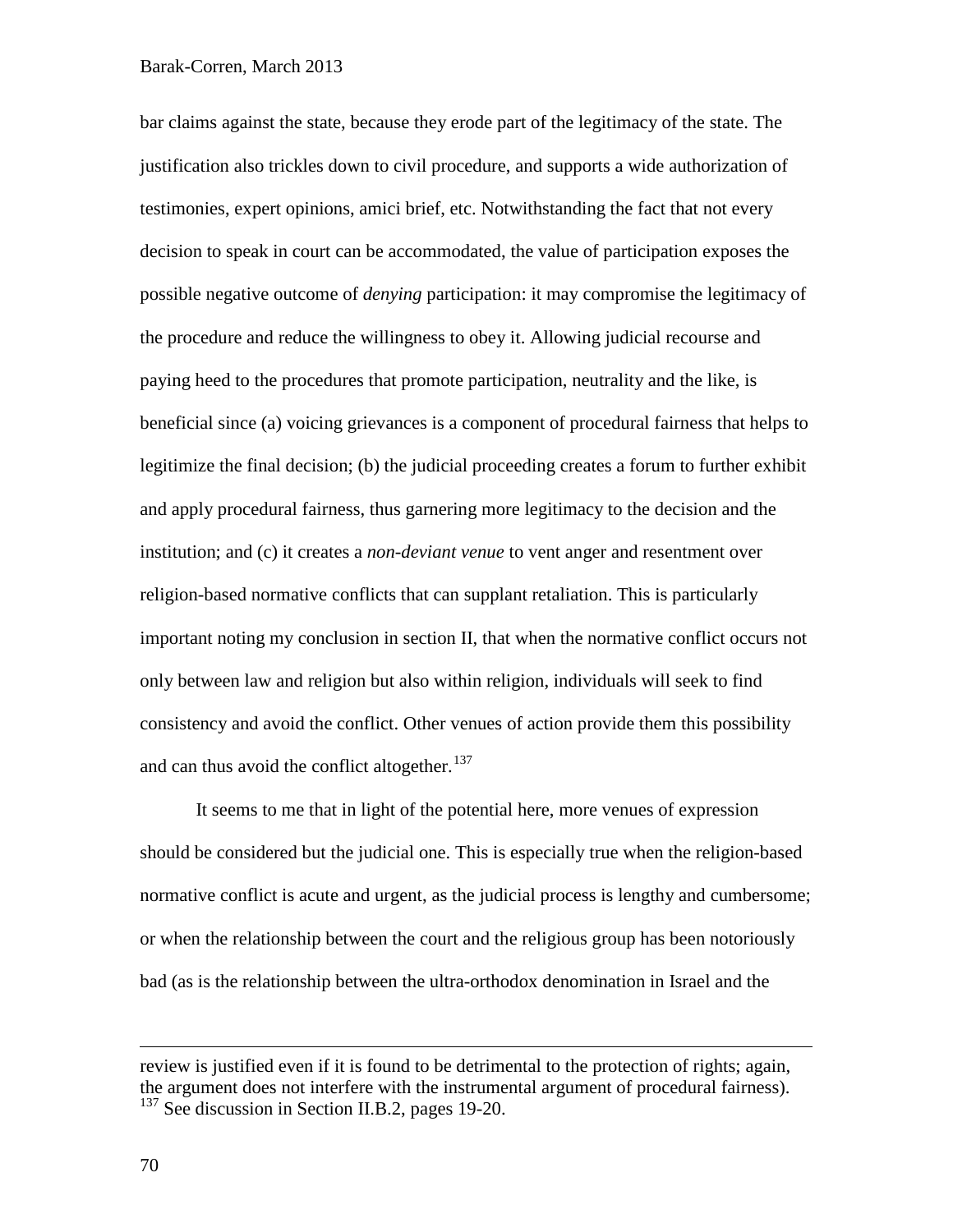Supreme Court). As Tyler and colleagues pointed out, much of the decision to comply hinges on the practice of authorities that *apply* the law, like agencies, local municipalities and the police.<sup>[138](#page-70-0)</sup> It thus seems important that administrative authorities will, too, provide a right to a hearing, especially if an explicit request is made. Assuming that the findings of the normative model hold, individuals will be much more inclined to comply with any decision reached after a hearing took place, regardless of its favorability, as long as the hearing took place and they were treated throughout with respect and benevolence and neutrality.

Before I turn to address religious individuals that do *not* hold a strong superordinate civic identity, I should address those individuals that identify *both* with their subgroup *and* with society at large: the *double-identifiers*. This is not necessarily a small group, and certainly a group that society has an interest in preserving and encouraging.<sup>[139](#page-70-1)</sup> As demonstrated in the research, multiple strong identities do not necessarily exclude each other or cancel each other's influence. The empirical findings of Huo, Tyler and colleagues demonstrate that when individuals have several strong identities they *continue to rely on fairness considerations* in their compliance decisions, even when their more proximate group identity is strong. These findings are in line with the theoretical argument (made for instance by Professor Shachar), that identities are not a matter of "either/or". Interestingly, Shachar also stresses the importance of state-group communication as a method to ease the conflict between the state and the group.<sup>[140](#page-70-2)</sup>

<span id="page-70-1"></span><span id="page-70-0"></span><sup>&</sup>lt;sup>138</sup> TYLER 2007, *supra* note 54, at 48-54. TYLER AND HUO, *supra* note 72, *Id*. <sup>139</sup> A. SHACHAR, MULTICULTURAL JURISDICTIONS – CULTURAL DIFFERENCES AND WOMEN'S RIGHTS 124-125 (2001).  $^{140}$  *Id.* 

<span id="page-70-2"></span><sup>71</sup>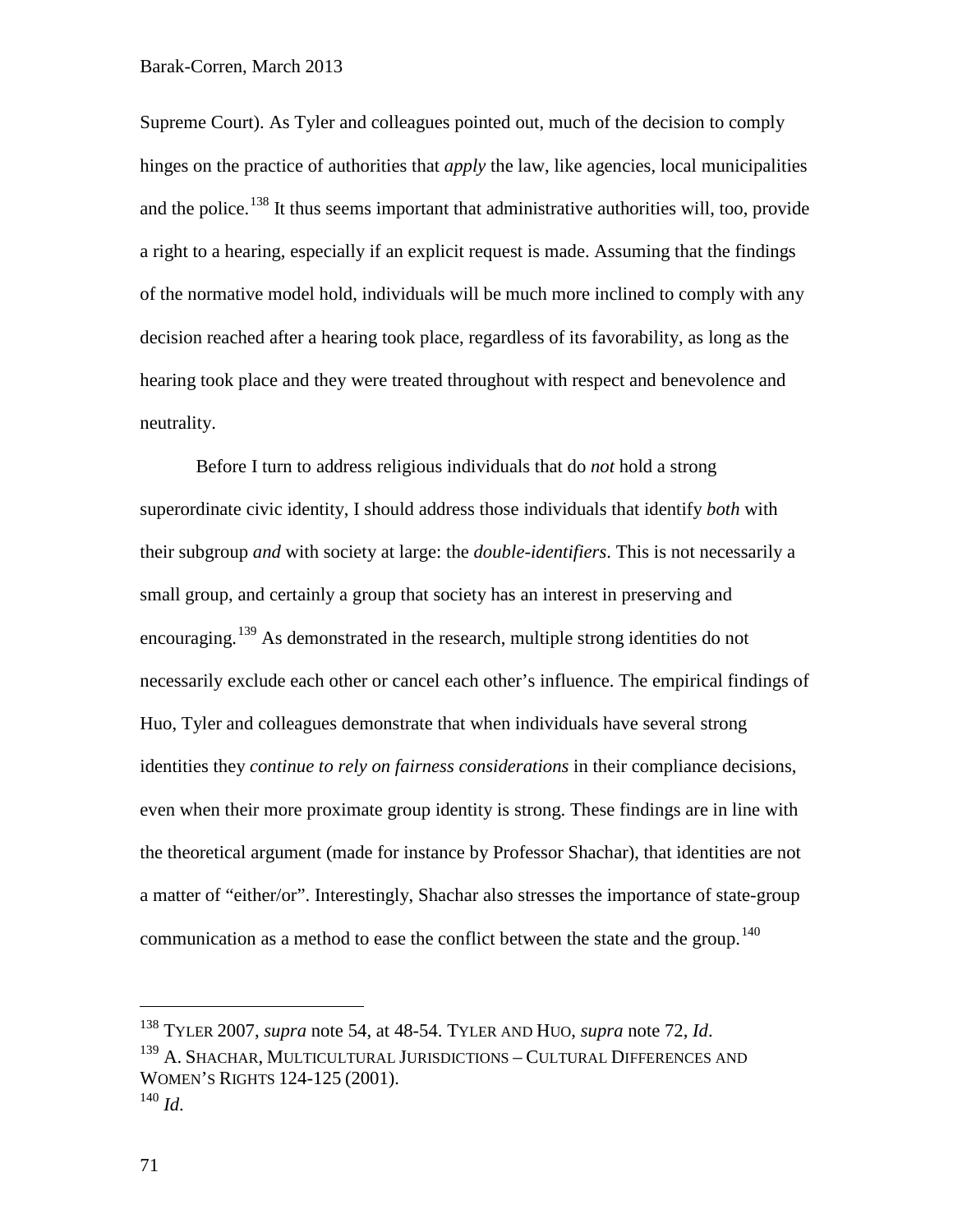# **B. The hard case: low civic-identifiers**

What are the implications of the model with respect to religious persons whose civic identification is low? Notably and perhaps surprisingly, the model argues that individuals who do not identify with society at large and strongly identify with their religious group will reach compliance decisions based on an outcome oriented, costbenefit analysis –heavily skewed in the direction of religion. This argument is based on empirical evidence of how people with multiple identities – civic, ethnic, racial, political – decide and reason decisions to obey the law.<sup>[141](#page-71-0)</sup>

This finding, though potentially troubling, has a potential positive flip side: lowidentifiers' inclination to apply a cost-benefit analysis rather than a legitimacy-fairness analysis presumably makes them *more responsive* to external incentives. Hence, it should still be possible to control their behavior through *rewards and sanctions*.

This might sound as a very counter-intuitive conclusion for many readers, as we usually imagine the devout as an intensely spiritual group, motivated by immaterial incentives, insulated from the influence of society. And this may very well be true in the day-to-day life of low-identifiers. But social psychology teaches us that when lowidentifiers encounter compliance dilemmas in the face of civic norms and laws (if you will: when they interact with the large society), they make their decisions based on the costs and benefits that the law entails. This does not mean that low-identifiers are easily deterred – the opposite is true, as the analysis I carried above revealed: religion exerts immense incentives on low-identifiers to comply with religion rather than with the law, and religious sanctions and rewards are highly effective. Religion has a particular

<span id="page-71-0"></span> $141$  For the relevant discussion see Chapter V, particularly section A.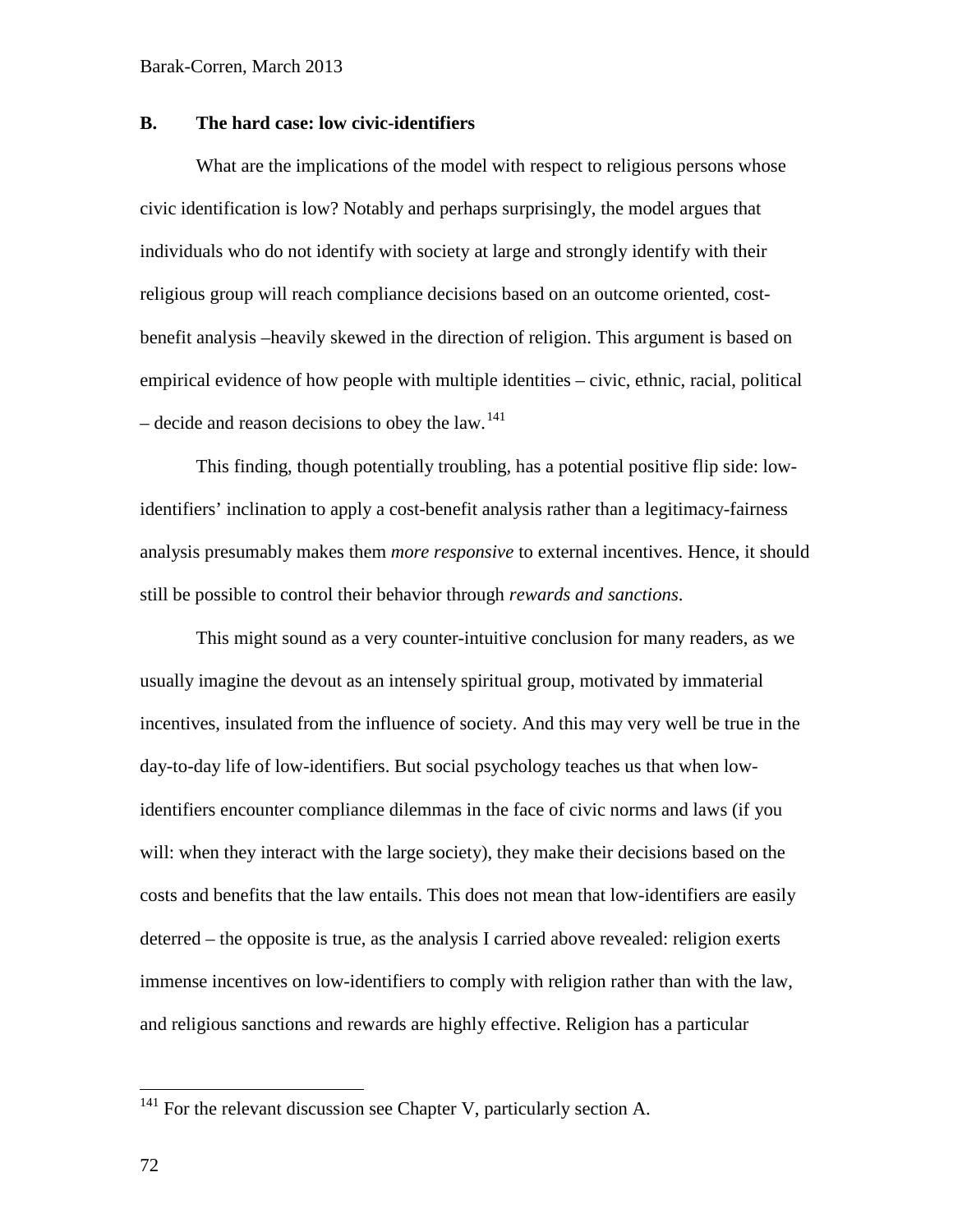## Barak-Corren, March 2013

advantage over the law in offering significant rewards (spiritual and social) on top of sanctions for actions that promote religion or even the particular congregation even when they negate adherents' self interest.<sup>[142](#page-72-0)</sup> This may explain why members of strict and insular religious communities like the Amish in America or the Ultra-Orthodox Haredim in Israel (presumably composed mainly of low-identifiers) are often willing to disobey the law in the name of religion. The cases of *Yoder* and *Immanuel School*, as many other cases involving the Amish church and the ultra-orthodox denomination in Israel, illustrate. When parents are willing to go to jail as long as they could accord their children education in line with strict religious precepts, it testifies for the strength and efficiency of the alternative sanctioning system– that is, religion.

Notwithstanding these hardships, guiding behavior through incentives is more realistic and defensible than suppressing the religious identity – the other alternative potentially stemming from the model. I thus discuss two ways to mitigate normative conflicts of low-identifiers: accommodation (of the religious norm) and amplification (of the civic identity).  $143$ 

*Accommodation*. The first and common way to mitigate religion-based normative conflicts is to accommodate the religious norm within the law, thus to evade the CBA and the conflict altogether. This idea is not new. It is how both the U.S. Supreme Court<sup>[144](#page-72-2)</sup> and

<span id="page-72-0"></span> $142$  For the elaborated analysis that led to this conclusion see Chapter V, section C.1.

<span id="page-72-1"></span> $143$  To be clear, I do not suggest that accommodation is a mitigating tool only for lowidentifiers; clearly, it can mitigate the conflict also for strong-identifiers too. Rather, I argue that strong-identifiers will be willing to settle *for less* than accommodation in order to solve their normative conflict; and presumably they do not need amplification of their civic identity as it is already high.

<span id="page-72-2"></span><sup>&</sup>lt;sup>144</sup> The Supreme Court granted *Yoder* an exception from the compulsory schoolattendance Wisconsin law, ruling that the law cannot be enforceable on the Amish as it violates their First Amendment Freedom of Exercise rights. *Supra* note [2,](#page-1-0) *id*.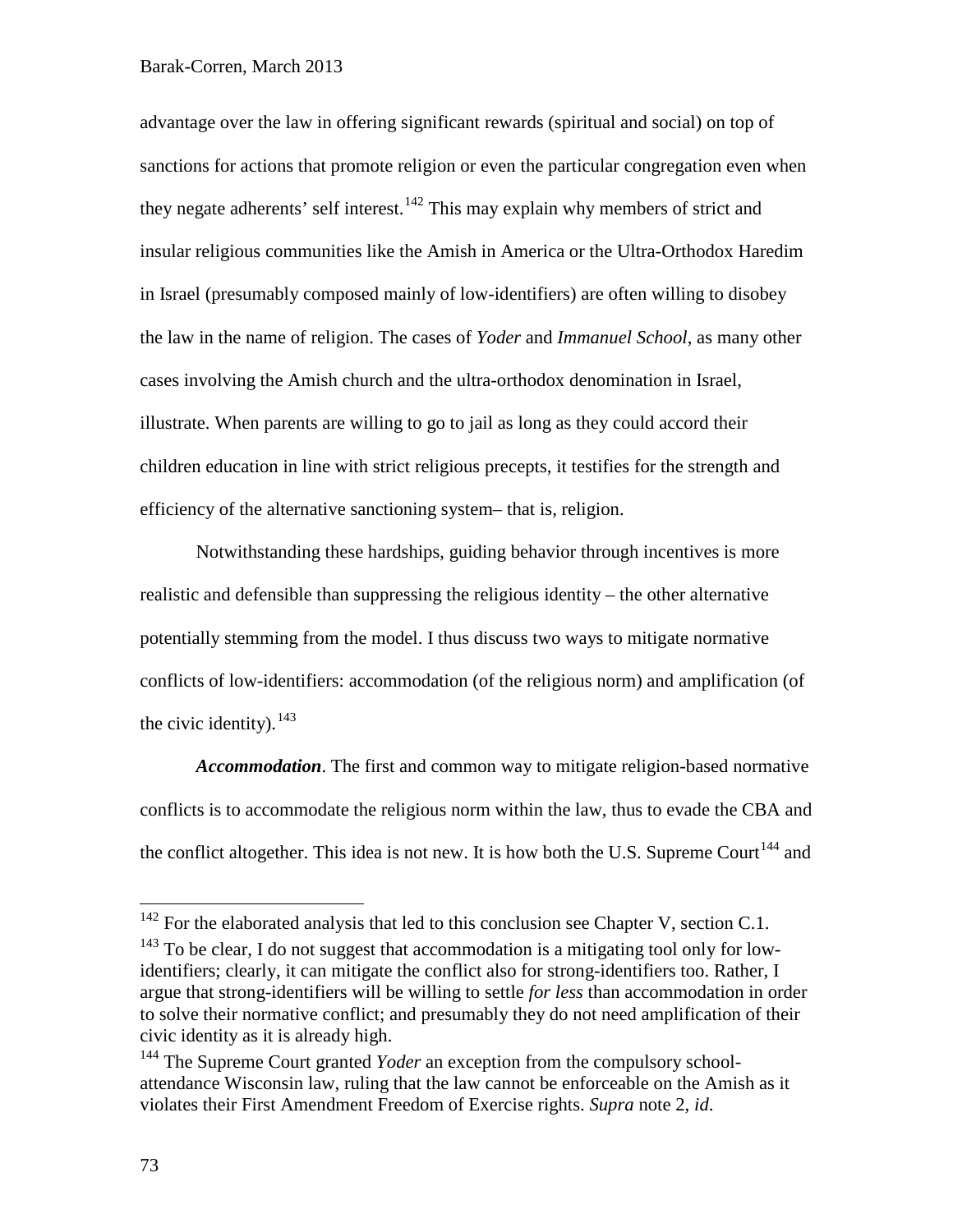the Supreme Court of Israel<sup>[145](#page-73-0)</sup> chose eventually to solve the religious education cases – by tailoring the law around the religious group, allowing religious individuals to opt out of the public education system and out of the law. Accommodation thus solved the normative conflict by removing the law from the arena.

Yet accommodations are only possible when lawmakers can refine and narrow the socially protected interest so as to circumvent the conflict with religion. The law can exploit in the process of accommodation its flexibility and specificity, in contrast to religion, which norms are often too broad and vast to leave any room for compromise.<sup>[146](#page-73-1)</sup> Accommodations, in this sense, are the opposite of "incompletely theorized agreements", though both solutions are aimed to address problems of political conflict.<sup>[147](#page-73-2)</sup> Instead of evading the conflict by using regulations that are "incompletely specified", <sup>[148](#page-73-3)</sup> a narrowly tailored law can bypass the religion-based conflict precisely *if completely specified*. The process of creating exceptions means to focus on certain elements and to specify them as the complete and satisfactory conditions to the settlement of the conflict. Consider the *Smith* case as an example. If the Oregon legislature would have only better specified the prohibition on peyote, instead of what it actually did – construed a total ban on the drug,

http://www.jpost.com/Israel/Article.aspx?id=185925 (last visited Jan 24, 2013).

<span id="page-73-0"></span><sup>&</sup>lt;sup>145</sup> The *Immanuel* case ended with the Israeli Ministry of Education cancelling the school's subsidy, thereby allowing the school de facto to continue with its separation policy but without the support of the state – in line with the second prong of the Court's decision. See *Immanuel schools* case, supra note [7,](#page-3-0) *id*. For the report on the settlement (which is not reflected in the decision, been reached in its aftermath), see: *Girls school in Emmanuel approved*, WWW.JPOST.COM,

<span id="page-73-1"></span><sup>146</sup> By analogy, see Shavell, *supra* note [110,](#page-53-0) at 235 (noting that moral norms are broad and less refined than the law, as they needed to survive the times and to appeal to large audiences, and can be changed less easily than the law). On the idea that too broad regulations may impede moral evolution over time see SUNSTEIN, supra note [135,](#page-68-0) at 41.

<span id="page-73-2"></span><sup>147</sup> SUNSTEIN, *Id*., at. 35-61.

<span id="page-73-3"></span><sup>148</sup> SUNSTEIN, *Id*., at. 35.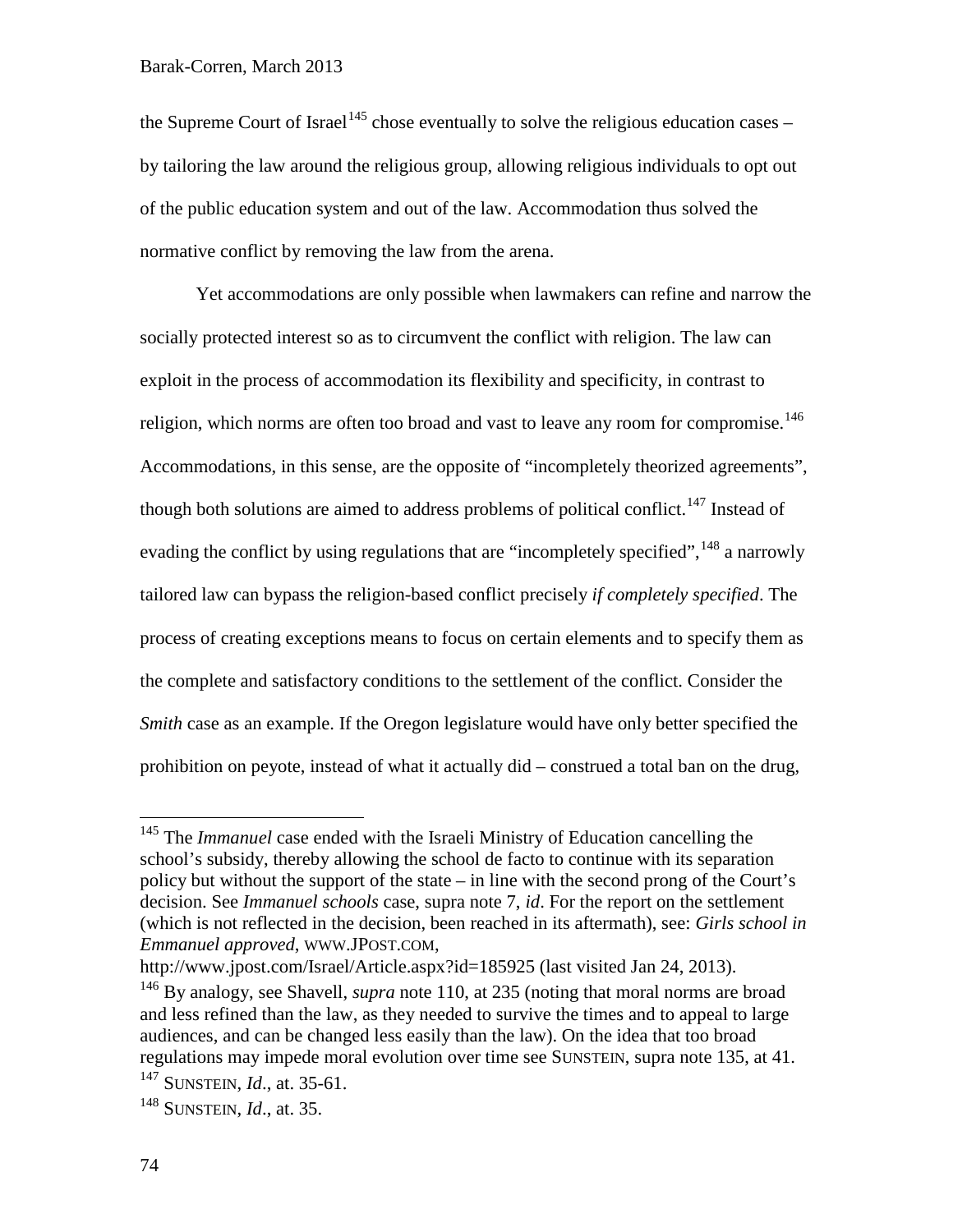the conflict could have been resolved fairly easily. A drug may be allowed despite its inherent dangers as long as the circumstances of use are moderated and controlled. Thus, the same as alcohol, which is prohibited in circumstances like driving, minors' consumption, in the street, etc., but is not restricted when used in sacramental ceremonies, peyote too can be prohibited in general and allowed in the narrow realm of religious rituals.<sup>[149](#page-74-0)</sup>

Specificity may be hard to accomplish, as accuracy and precision are costly.<sup>[150](#page-74-1)</sup> Yet its advantages are many, and perhaps even surmount those of incompletely theorized agreements. Not only that accommodations can evade the religions-based conflict altogether and from the start, accommodations are also capable of reducing friction between religion and the state in the long run, because it provides a definitive solution in some specified issue whereas incompletely theorized agreements are bound to bring the parties to court time and time again. Because incompletely theorized agreements support the notion of deciding cases narrowly and one at a time, they necessarily involve continuous litigation. Constant litigation entails high profile conflict, hence increases the saliency of the conflict in general and the conflicting religious norm(s) in particular, and consequently increases the tendency to disobey the law. When a conflict is constantly litigated it also makes it unlikely that religious individuals will develop a strong civic

<span id="page-74-0"></span><sup>&</sup>lt;sup>149</sup> The Peyote exemptions in federal law, and today in the Oregon law as well, have alluded to this principle. See the American Indian Religious Freedom Amendments Act of 1994 (AIRFAA); Oregon Revised Statutes §475.840 (exempting a Peyote use "(a) In connection with the good faith practice of a religious belief; (b) As directly associated with religiously done practices; and (c) In a manner that is not dangerous to the health of the user or others who are in the proximity of the user.").

<span id="page-74-1"></span><sup>&</sup>lt;sup>150</sup> SUNSTEIN, *supra* note [135,](#page-68-0) at 42 (arguing that incompletely theorized agreements are justified, inter alia, from a practical point as they may be "the best approach available for people of limited and capacities. Full theorization may be far too much to ask."),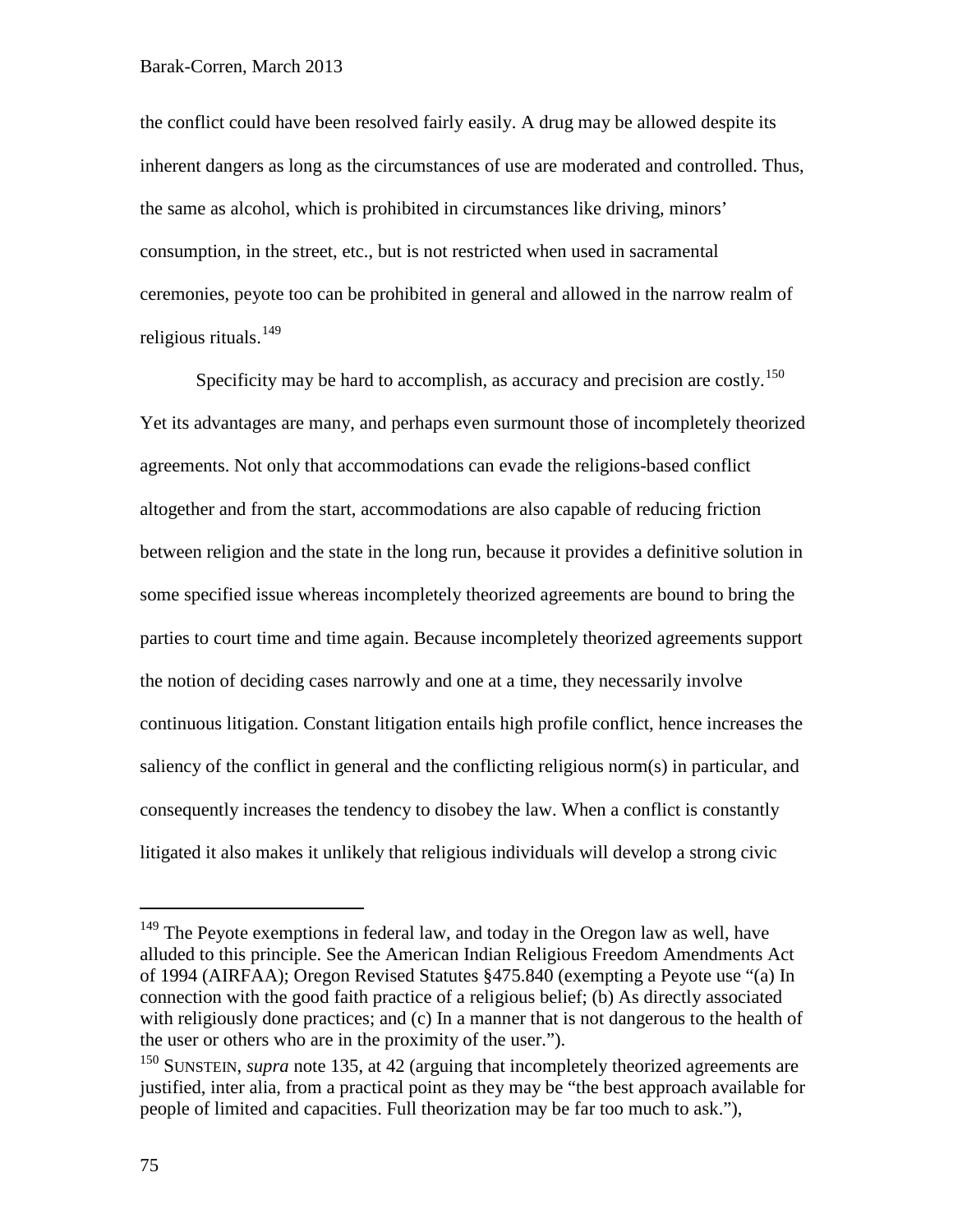## Barak-Corren, March 2013

identity in conjunction with their religious identity, at least as long as it lasts. Thus, continuous litigation hampers the chances of turning low-identifiers into high- (or at least high*er*) identifiers. Instead of gradual and warranted relaxation of religious chasms, the religious denomination will be long ossified in a state of low-identification.

As with respect to high-identifiers, my argument with respect to low-identifiers provides a different justification to the constitutional requirement of "narrowly tailored" means. Whereas the traditional justification is about the requirement that acts of the state will minimize infringement upon constitutional rights due to their special legal and fundamental status, and notwithstanding this classical justification, my justification is about minimizing the *appearance of conflict* in the eyes of the believers, whether or not a constitutional right was in fact violated, and even if wasn't. Still, a narrowly tailored law will serve the independent goal of increased compliance with the law and will mitigate religion-based normative conflicts in the long run.

My argument also has important qualifications, however. As a method, accommodations have apparent advantages but one clear disadvantage: there are some legal interests that are too important to be compromised by way of creating exceptions, narrowly tailored as they may be. Religion-based normative conflicts can and often pertain to rights and freedoms of others, whether the children sent to school, the woman seeking abortion or the artist who is accused of blasphemy. Religion-based normative conflicts as a result may deal with issues that society generally conceives as worthy of strict regulation, and cannot tolerate religious exceptions of a kind that compromises other values or freedoms. When the conflict concerns interests that society at large holds too important to compromise, accommodation is not a viable option.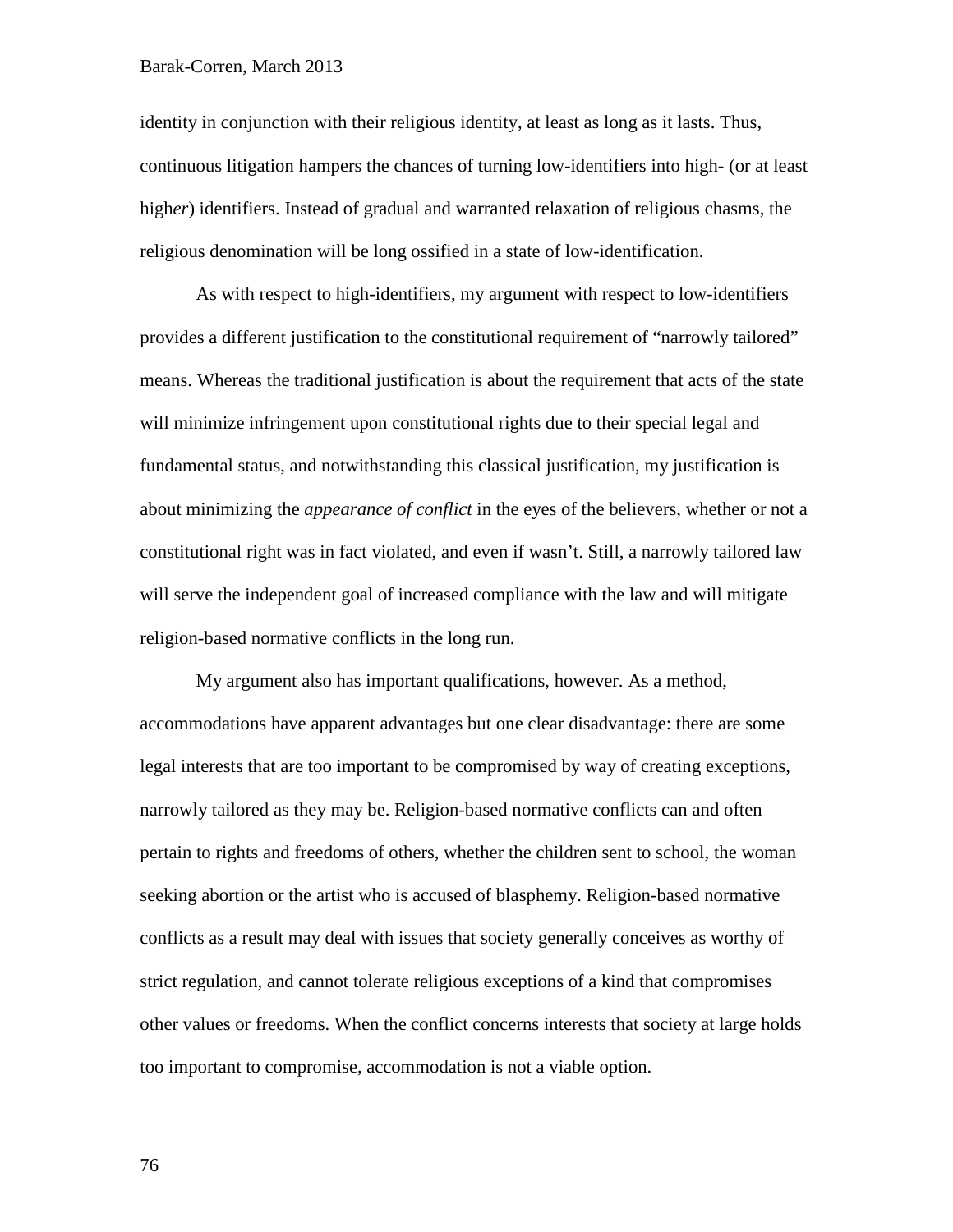*Amplification: using conformity to dull the other edge of the sword*. The study of identity reveals another way of action open for lawmakers that seek to mitigate religion-based conflicts, albeit admittedly more challenging: to enhance the saliency of individuals' superordinate identity – their identification with society at large.

Identity, as recalled, is both a preference and a background. It affects the type of analysis that individuals use in their decision whether to obey the law – normative vs. rational analysis – and provides a prescription for behavior that affects both the deliberative analysis (by raising the value of religious norms and incentivizing individuals to engage in religion-promoting behaviors); and situations of conformity, as individuals conform to group norms derived from group identity and act to promote group interests. Due to the pivotal status of identity, and specifically the interplay of identities, in the model, it is clear that amplifying the salience of the social law-abiding identity can be extremely fruitful if successful.

The problem, of course, (as I noted before) is that the advantages of a strong identity are usually exploited by religion in this conflict and not by the law, because lowidentifiers by definition conform more often to their religious identity than to their civic identity. But, strengthening civic identity is nevertheless possible, by encouraging *strategic conformity to the law*. By this I mean utilizing the often-neglected power of the law to create *positive incentives* in order to enhance cooperation and compliance.

Recall, that low-identifiers are not necessary deviants; rather, they are responsive to outcomes and considerations of utility. When they find themselves in a normative conflict they engage in a CBA, and because of the central role of religion in their lives religious incentives are particularly effective – and religion is likely to come out of the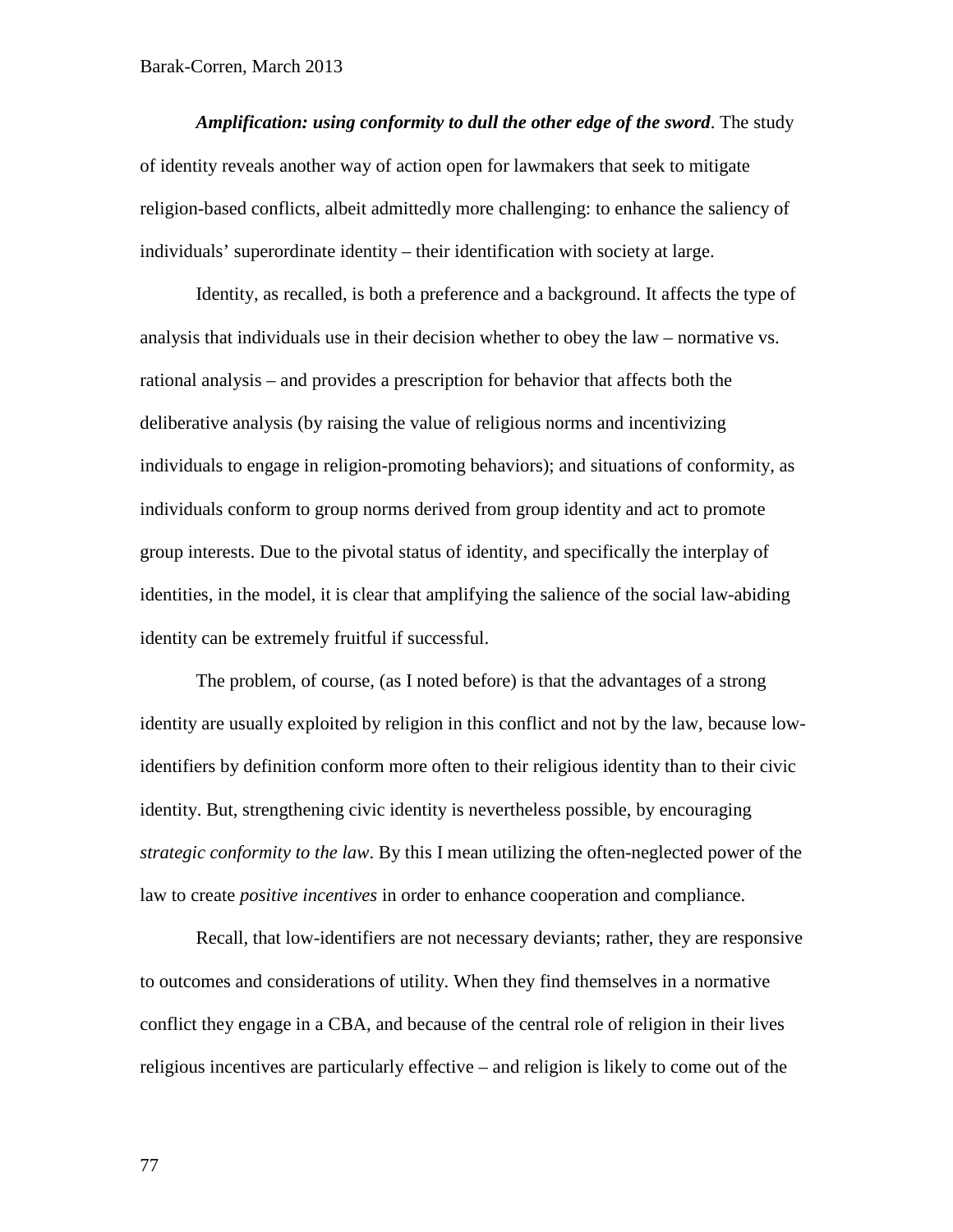## Barak-Corren, March 2013

CBA triumphing over the law. How can we alter this balance and tip the scales towards compliance with the law? Based on my analysis of the low-identifiers' CBA of normative conflicts, my final argument in this paper is the following: as legal sanctions are generally insufficient to deter low-identifiers from disobeying the law, the possibility to shape these considerations by legal sanctions is hampered by the relative weakness of the law in comparison to religious reward mechanisms, positive reward mechanisms should be considered to support the use of legal sanctions and alter the balance between law and religion. What is needed is laws that signal common values and goals, attributes that the religious denomination or group shares with society at large and can amplify the civic identity of low-identifiers. [151](#page-77-0) The idea is really to try and reconstruct a *fairness heuristic* for low-identifiers, along the lines that presumably led to the construction of such a heuristic in the first place for high-identifiers. By providing rewards associated with compliance with the law, the state signals to the religious individual that her civic identity and her social membership can be valuable sources of utility, and that compliance with the law can serve her own interests and the interests of her group (which are incorporated into her CBA in any event, as we've seen above). What starts as a strategic compliance with the law, driven by utility considerations and CBA, with time shall become an *internalized compliance* with the law – as most norms are installed. What starts with considerations of utility gradually builds into an internalized obligation.

<span id="page-77-0"></span><sup>&</sup>lt;sup>151</sup> This argument draws in part on similar ideas that were raised with regard to different dilemmas in the psychological literature, see S. L. Gaertner, J. F. Dovidio, P. A. Anastasio, B. A. Bachman & M. C. Rust, *The Common Ingroup Identity Model: Recategorization and the Reduction of Intergroup Bias*, 4 EUROPEAN REVIEW OF SOCIAL PSYCHOLOGY 1 (1993); Louis, Taylor, and Douglas, *supra* note [90,](#page-41-0) at 358, 369-370.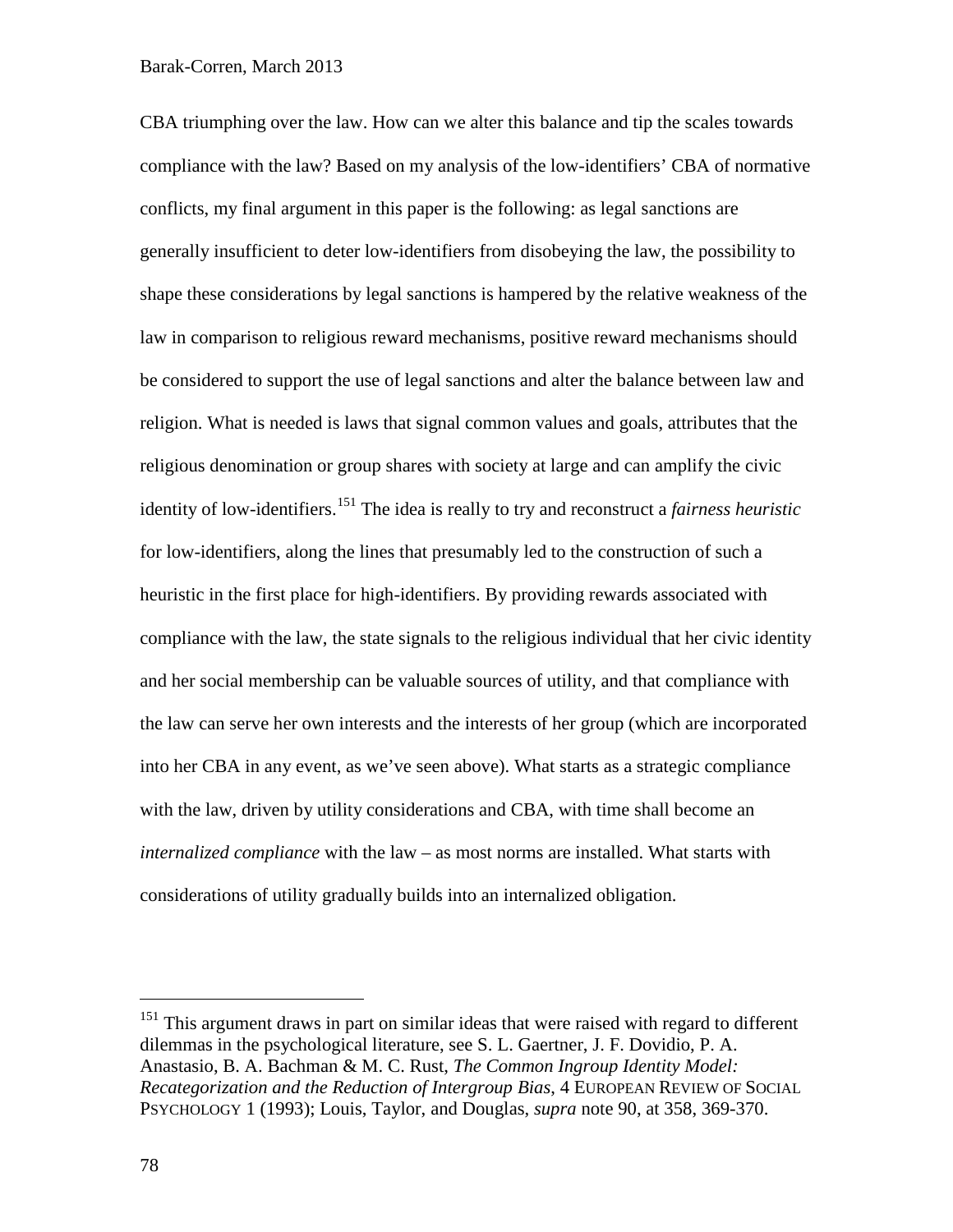This is the general concept. Now to some clarifications. First, I do not suggest that religious individuals or groups should be rewarded for complying with the law *per se*. The way to build a law-abiding civic identity goes through strengthening the civic identity while carefully refraining from conferring rewards exclusively on members of the religious group in what may lead to the opposite result – strengthening the religious identity without achieving similar result with the civic identity. What should be emphasized is the creation of a *link* between the religious individual and the state, through the creation of *joint interests and goals* between the religious group and the state. Religious individuals should feel that their civic identity is a valuable part of their self, alongside their religious identity and other identities.<sup>[152](#page-78-0)</sup> Such feelings have the potential to shape their utility considerations and normative considerations alike.

What concrete examples can I offer to such rewards? Unfortunately, as the investigation of religion-based normative conflicts from the behavioral and institutional perspective is new and preliminary, I cannot offer many concrete examples. I will offer two possible such rewards: the first can be used and is in fact already of some use in courts; and the second is more in the province of the legislator.

The first positive incentive to be discussed provides perhaps counterintuitive example of a reward. I refer here (again) to the concept of accommodations. Why an accommodation is a benefit? Accommodation is a benefit by virtue of the fact that it relaxed the legal standard for religious individuals and allows them an exception from obeying the law in specific circumstances. But merely providing accommodations

<span id="page-78-0"></span><sup>&</sup>lt;sup>152</sup> Akerlof & Kranton, supra note [42,](#page-25-0) at 20, similarly argue that the process of establishing a (worker's) identity goes through instilling pride, motivation, providing a sense of stimulating challenge, "firing up" the individual.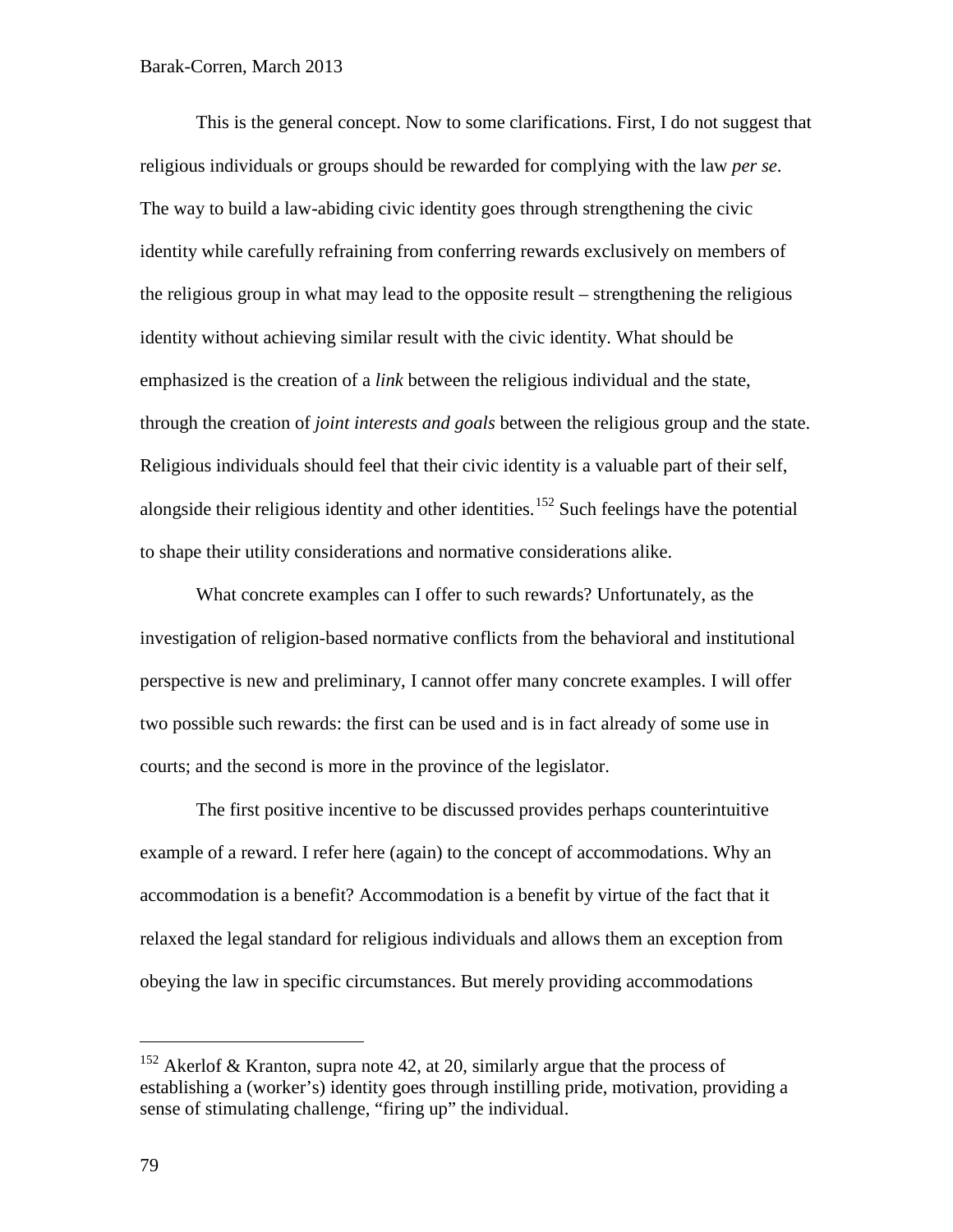without further thought does not satisfy the requirements that I laid out above. The necessary element to make accommodations a tool that ultimately encourages strategic *compliance* and gradually *strengthens civic identity* is that the reward (here, accommodations) creates a link between the religious and emphasizes joint interests.

To achieve this goal, accommodations should meet several requirements. First, they should be narrow, so they will not hamper the ultimate goal – that individuals will eventually be more inclined to comply with the law. Second, they should highlight the *benefit* that the accommodation entails to the religious individual and religion at large. This way, narrow accommodations will give religious individuals the sense that their "civic identity" is a source of value and that their participation in legal proceedings can be beneficial. This, in turn, has the potential of strengthening their civic identity. Simultaneously, the accommodated constructed should highlight the importance of those *legal values that are not compromised* by the accommodation and remain intact. This will preserve the integrity of the law and the status of important social values, and will simultaneously make the norms and specific laws in conflict *more salient*. This in turn is likely to increase the chances that these norms will be accepted and followed, in the present and in the future. Finally, striking a balance between finding accommodations on the one hand and preserving them narrow on the other hand is likely to allude to perceptions of neutrality of the public and religious high-identifiers, thereby to invoke the fairness heuristic of these groups. This should be a welcomed side effect.

The second positive incentive that lawmakers can provide to low-identifiers is access to state resources. This can take many forms, but the most direct ones is adequate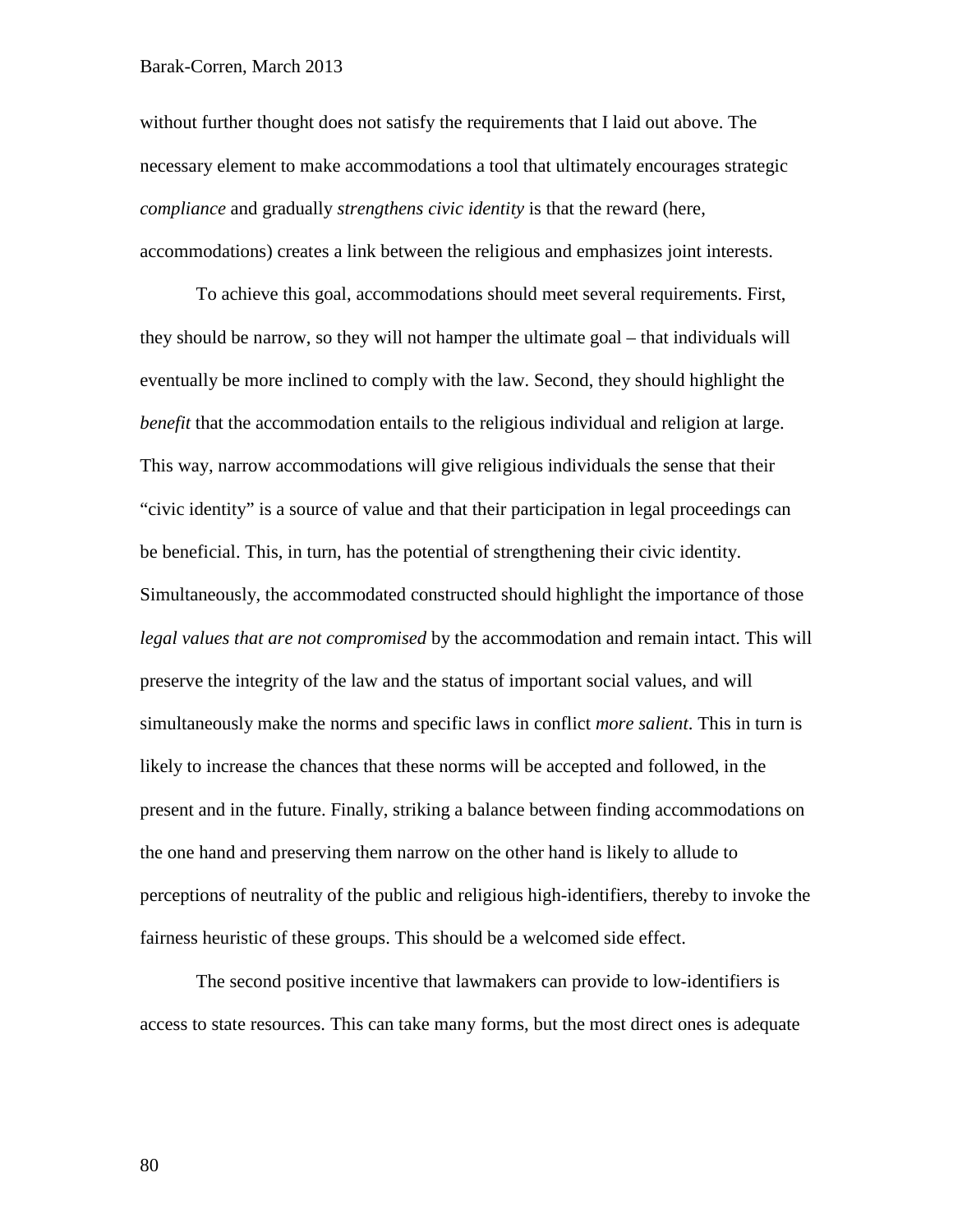or proportionate representation in senior positions. Enacting a requirement to diversify <sup>[153](#page-80-0)</sup> federal appointments, including by religious belief, or to diversify boards of publicly traded companies, can be a useful measure – though again, it should be carefully construed. It is a general measure, that does not address a particular normative conflict (unlike narrow accommodation discussed above) and is best adept to account to religionbased conflicts that rest on a history of exclusion and alienation of the pertinent religious group from access to the echelons of government. It need not be enacted necessarily where this is not the case.

If enacted, a measure of representation can achieve several important goals. First, this is clearly a benefit, a positive reward that signals to religious low-identifiers that their civic identity can be useful and valuable and that the law can be a positive instrument that confers utilities and not only sanctions. Second, bringing to government religious individuals who become idols and role models to other religious individuals creates exactly the *link* that I argued for between religious identity and civic identity, and entangles the two identities together in a way that is bound to strengthen civic identity and make it much more difficult to normative conflicts to ensue in the future. Third, this is done without compromising any rule or prohibition, and thus – unlike accommodation – creating the benefit does not come with a cost of compromising the rule of law.

Together, the two incentives I offered here demonstrate the potential of the transition from a sanction-based model of compliance with the law to a mixed-incentives

<span id="page-80-0"></span> $153$  So as to comply with recent (and apparently forthcoming) Supreme Court decisions that tended to reject fixed quotas and rigid selection requirements based on race. Though to the best of my knowledge such programs were never offered with respect to religion, I assume that a diversity requirement that includes religious identity among other relevant identities but does not focus on religious identity can survive both equal protection scrutiny and establishment clause scrutiny.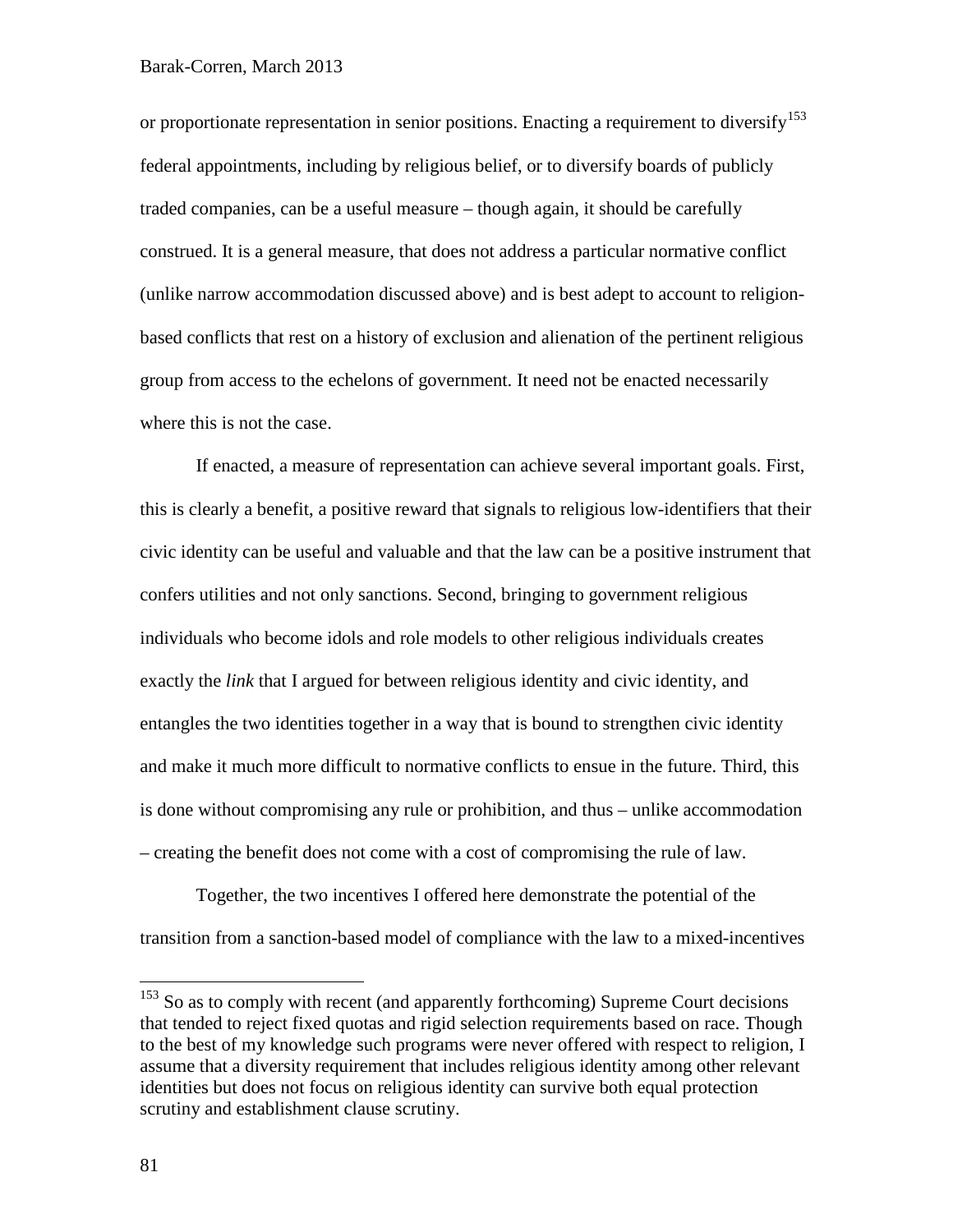model of compliance. Hopefully, introducing rewards to the set of legal incentives will be able to alter the cost-benefit analysis in cases of religion based conflicts and shift the outcome of the analysis towards compliance with the law rather than non compliance and adherence to the religious norm. Admittedly, while these two examples illustrate the potential of my argument they are merely the tip of the iceberg in terms of the scope and kind of positive incentives that the law can offer. More sophisticated mechanisms should be developed and explored in future research.

## **VI. Conclusion**

My goal in this paper was to analyze normative conflicts between law and religion from the standpoint of the individual. Departing from previous models of compliance with the law I suggested a novel model and argued that it captures better than existing models how individuals resolve conflicts between law and religion and decide which norm to obey. The Identity/Situation model is made of two dimensions: (1) the interplay of the religious and the civic identities, and (2) the type of situation: deliberative or conformative. I argued that in situations that call for deliberation, the strength of one's religious identity relative to one's civic identity influences the mode of analysis that one uses to decide whether to obey the law: a cost-benefit or a legitimacy-fairness analysis. And, in situations that call for conformity, the salient identity will have direct impact on the norm to which one will conform.

The model allowed me to demonstrate the strengths and weaknesses of the law in tackling religion-based normative conflicts and focus on two important cases: the easier case of high-identifiers, who obey the law to the extent its procedures are fair; and the hard case of the low-identifiers, who are likely based on cost-benefit analysis, to favor